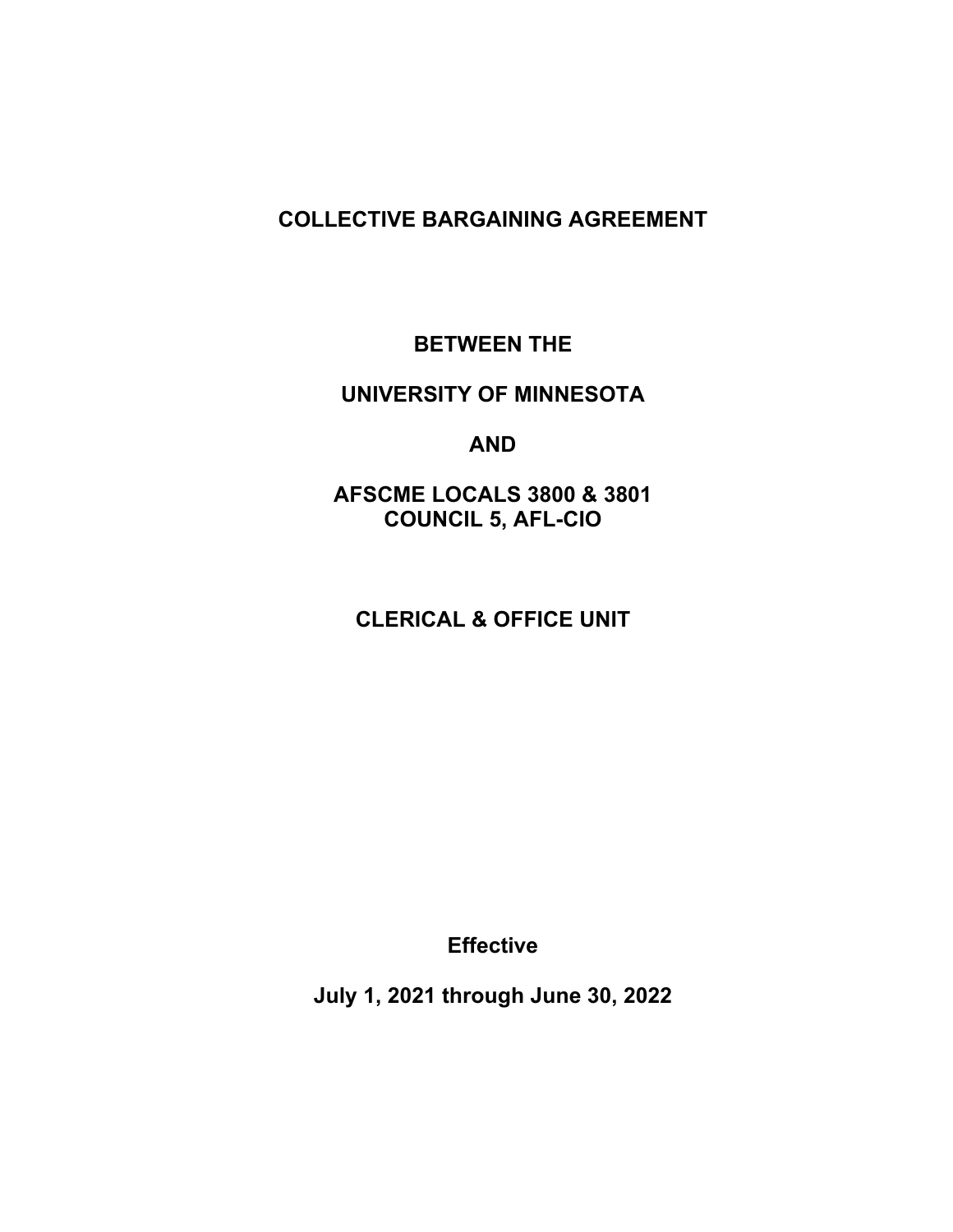# **TABLE OF CONTENTS**

| ARTICLE 3 University Labor Management Committee and                    |  |
|------------------------------------------------------------------------|--|
|                                                                        |  |
|                                                                        |  |
|                                                                        |  |
|                                                                        |  |
|                                                                        |  |
|                                                                        |  |
|                                                                        |  |
| ARTICLE 10 Educational and Career Opportunities 26                     |  |
|                                                                        |  |
|                                                                        |  |
|                                                                        |  |
|                                                                        |  |
|                                                                        |  |
|                                                                        |  |
|                                                                        |  |
|                                                                        |  |
|                                                                        |  |
|                                                                        |  |
|                                                                        |  |
|                                                                        |  |
|                                                                        |  |
|                                                                        |  |
|                                                                        |  |
|                                                                        |  |
|                                                                        |  |
|                                                                        |  |
|                                                                        |  |
|                                                                        |  |
|                                                                        |  |
|                                                                        |  |
|                                                                        |  |
|                                                                        |  |
|                                                                        |  |
|                                                                        |  |
| APPENDIX A  BU 6 Collegiate/Administrative Seniority Unit Listing  106 |  |
|                                                                        |  |
| APPENDIX C  Clerical Classification Transition and Implementation  118 |  |
|                                                                        |  |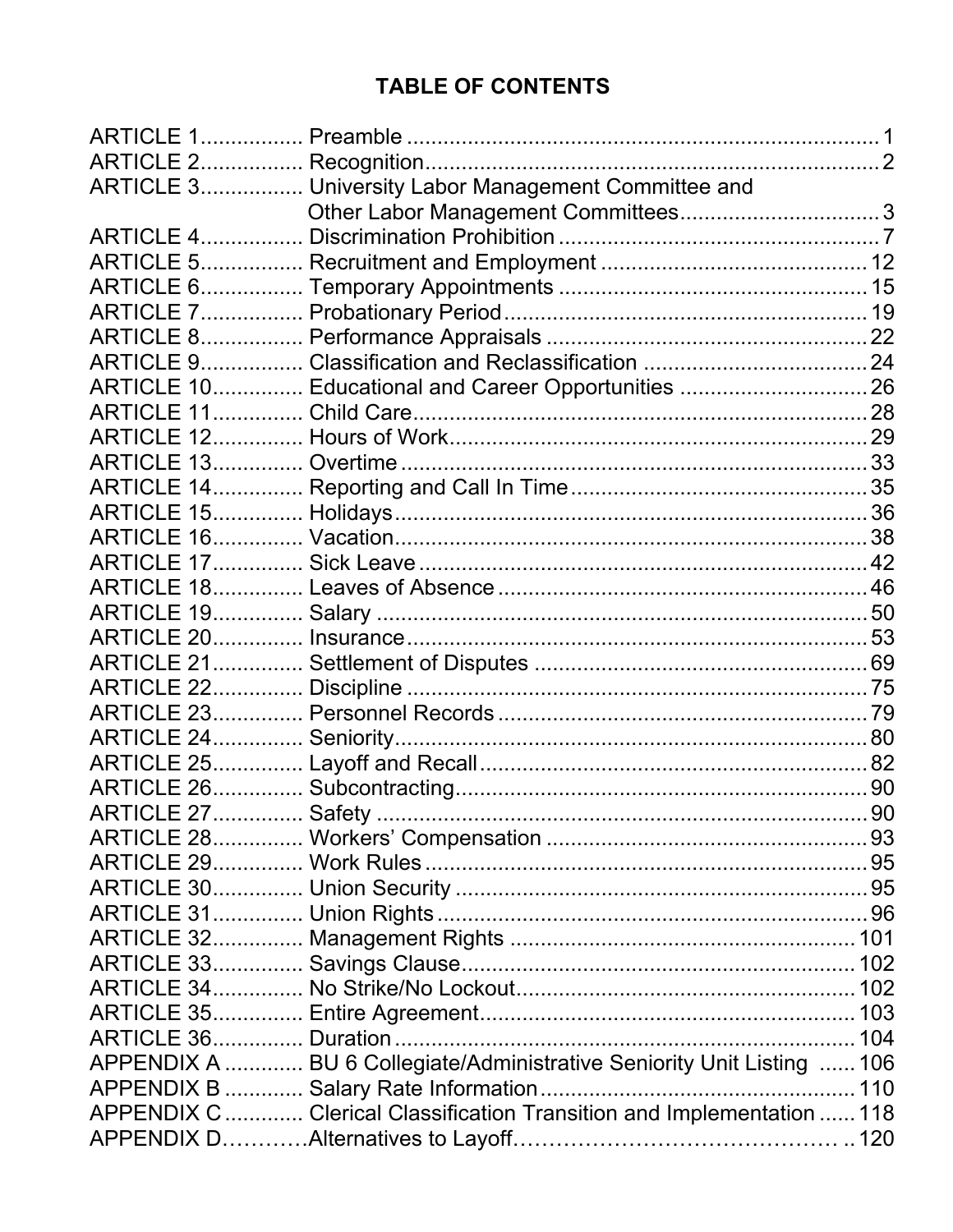# TABLE OF CONTENTS **ALPHABETICAL**

| Collegiate/Administrative Units  APPENDIX A  106   |  |
|----------------------------------------------------|--|
|                                                    |  |
|                                                    |  |
|                                                    |  |
|                                                    |  |
| Educational and Career Opportunities ARTICLE 10 26 |  |
|                                                    |  |
|                                                    |  |
|                                                    |  |
|                                                    |  |
|                                                    |  |
|                                                    |  |
|                                                    |  |
|                                                    |  |
|                                                    |  |
|                                                    |  |
|                                                    |  |
|                                                    |  |
|                                                    |  |
|                                                    |  |
|                                                    |  |
| Recruitment and Employment  ARTICLE 5 12           |  |
|                                                    |  |
|                                                    |  |
|                                                    |  |
|                                                    |  |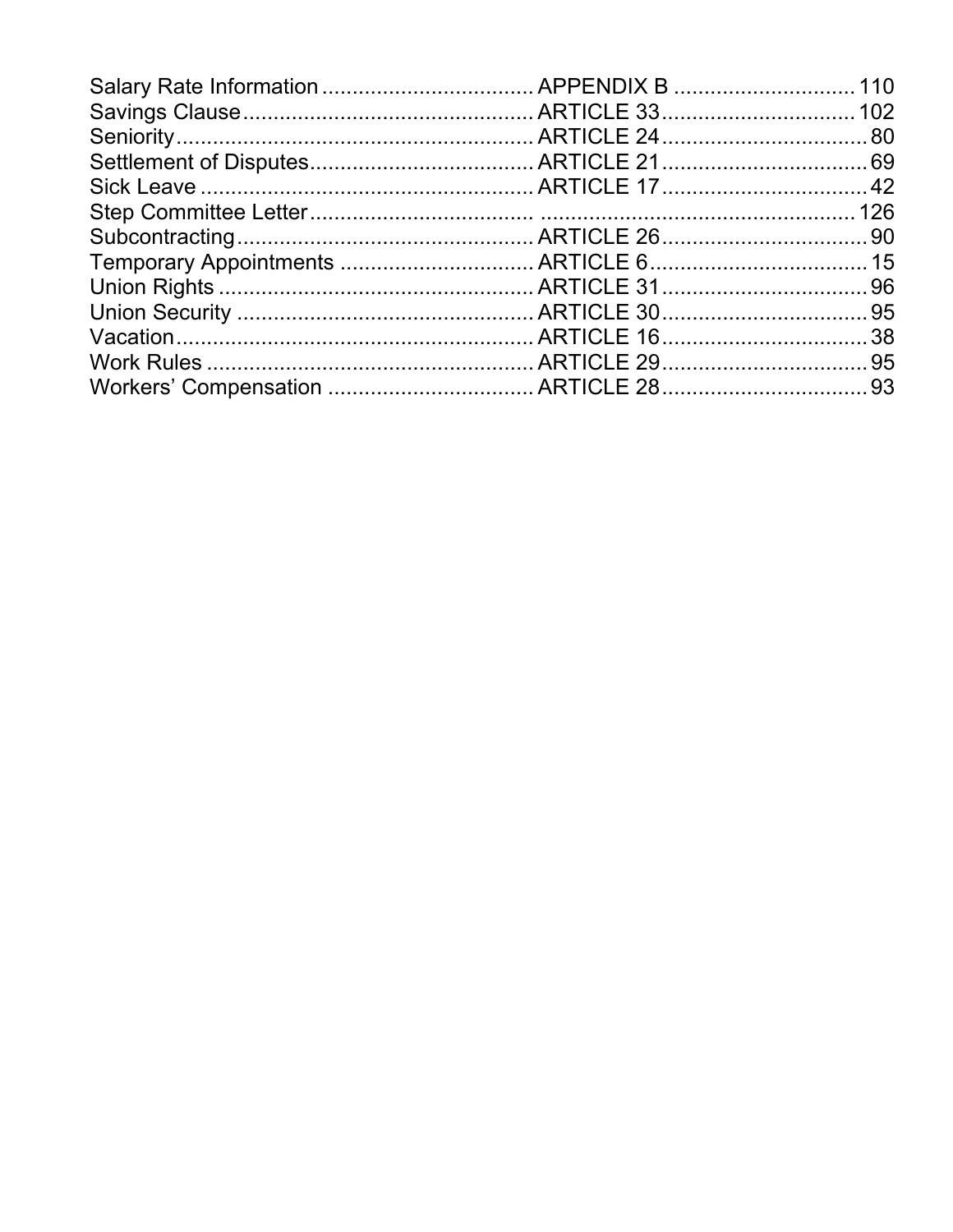### **ARTICLE 1 PREAMBLE**

This Agreement is between the Regents of the University of Minnesota, hereinafter called the "Employer" or the "University" and the American Federation of State, County and Municipal Employees, Council 5 (AFSCME), and AFSCME Locals 3800 and 3801 hereinafter called the "Union."

This Agreement has as its purpose the joint commitment to achieve the University's goals of teaching, research, and community service; promotion of harmonious relations between the Employer and the Union; the establishment of an equitable and peaceful procedure for the resolution of differences; and the expression of the full and complete understanding of the parties pertaining to all terms and conditions of employment.

The term "employee" when used hereinafter in this Agreement shall refer to employees represented by the Union in the bargaining unit unless otherwise stated.

The term Human Resources Department shall mean "appropriate" Human Resources Department: coordinate campus or University Human Resources Department.

Any member of University management referenced in this Agreement may specify a designee.

Titles of articles, sections and subsections of this Agreement are meant for ease of reading and may not be used to interpret or clarify the text of the language.

In this contract, they/them/their pronouns are used in the singular in place of other singular pronouns (his, her). The they/them/their pronouns may refer to either an individual employee or a group of employees as appropriate in the particular context and surrounding language.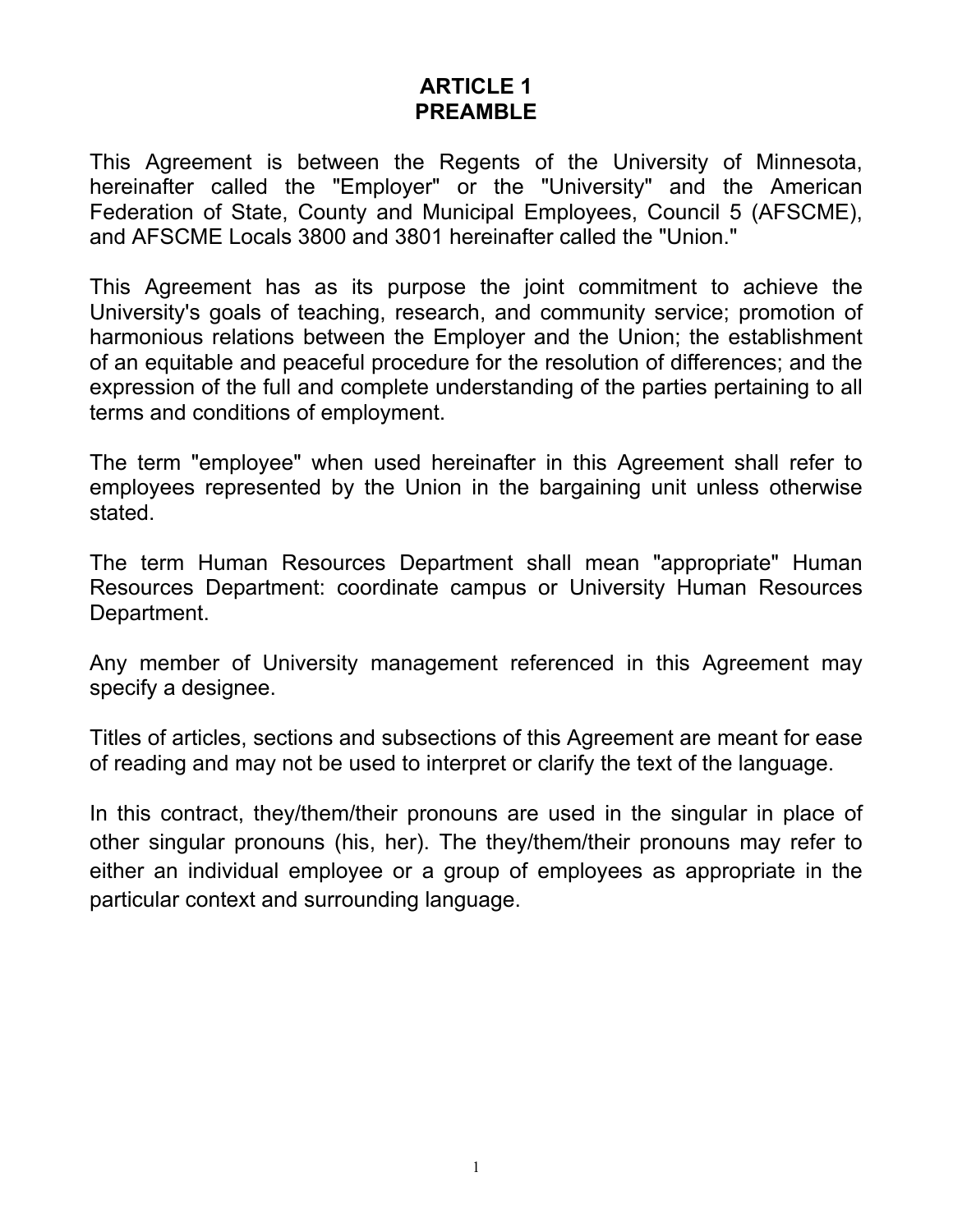# **ARTICLE 2 RECOGNITION**

SECTION 1. UNIT SCOPE The University recognizes the Union as the exclusive bargaining representative for employees employed in the following classifications whose employment exceeds the lesser of fourteen (14) hours per week or 35% of the normal work week and who are employed more than sixtyseven (67) working days in any calendar year (as specified in the Bureau of Mediation Services Certification Notice, BMS Case No. 91-PCE-2009 and 2006, dated February 20, 1991), but excluding undergraduate students, managerial, supervisory, and confidential employees and other employees excluded by Minnesota Statutes, 179A.01 - 179A.25.

(See Appendix C for the list of the classifications eliminated/slotted into the classifications listed below)

| <b>Class Number</b> | <b>Class Title</b>                   |
|---------------------|--------------------------------------|
| 1811                |                                      |
|                     |                                      |
| 1826                |                                      |
| 1858                | <b>Principal Accounts Specialist</b> |
|                     |                                      |
|                     |                                      |
| 1888                |                                      |
| 1897                |                                      |

SECTION 2. DISPUTES Unresolved disputes over the inclusion or exclusion of new or revised classifications or confidential status shall be referred to the Minnesota Bureau of Mediation Services for resolution.

SECTION 3. EXCLUSIVE REPRESENTATION The University will not assist any other employee and/or labor organization which seeks to bargain over articles covered in this Agreement.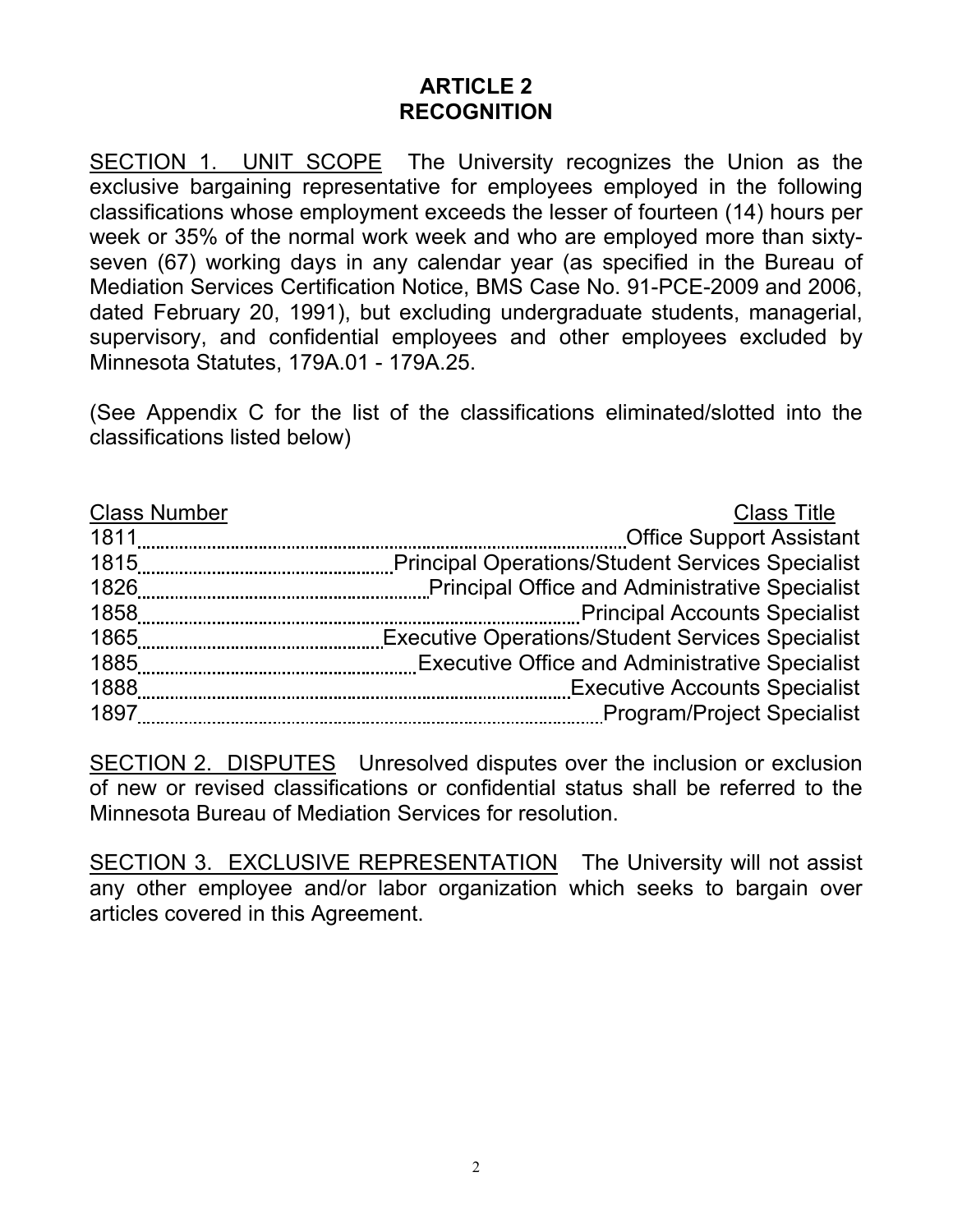### **ARTICLE 3 UNIVERSITY LABOR MANAGEMENT COMMITTEE AND OTHER LABOR MANAGEMENT COMMITTEES**

STATEMENT OF PHILOSOPHY The University and the Union share a belief that many concerns between the parties can be resolved through a mutually constructive, cooperative, participative, and either joint problem solving or joint decision-making approach. The parties encourage managers, supervisors, and employees to resolve concerns in a manner which emphasizes employee involvement. Decisions which are reached through this approach will benefit the University, the Union, and employees. In this spirit, the University will provide appropriate information, upon request, and consider Union input during the budget planning and organizational planning process. This statement shall not be grievable nor shall either party use this Section as evidence or argument in arbitration.

SECTION 1. PURPOSE To help promote a mutually constructive and cooperative relationship, the parties agree to establish that this bargaining unit shall participate in the University-wide joint Labor Management Committee (ULMC) with AFSCME Council 5 and Locals 3260, 3800, 3801 and 3937. The Committee shall have the following specific objectives:

- A. Foster communication between the parties;
- B. Serve as a forum to discuss issues of mutual concern;
- C. Work to build consensus for joint problem solving and planning where the parties recognize it is best to have a shared position;
- D. Assess the need, if any, for sub-committees of this Committee and/or additional labor management committees at the collegiate or equivalent administrative level;
- E. Promote and support the creation of additional labor management committees;
- F. Inform and educate the University community about the concept and benefits of labor management partnership;
- G. Communicate and share the activities of the Committee with the University community; and
- H. Make recommendations to the appropriate University bodies and monitor the progress of such actions.

SECTION 2. AUTHORITY Labor management committees will have no authority to modify the terms of the Agreement between the parties. Disputes over alleged contract violations should be pursued through Article 21, Settlement of Disputes.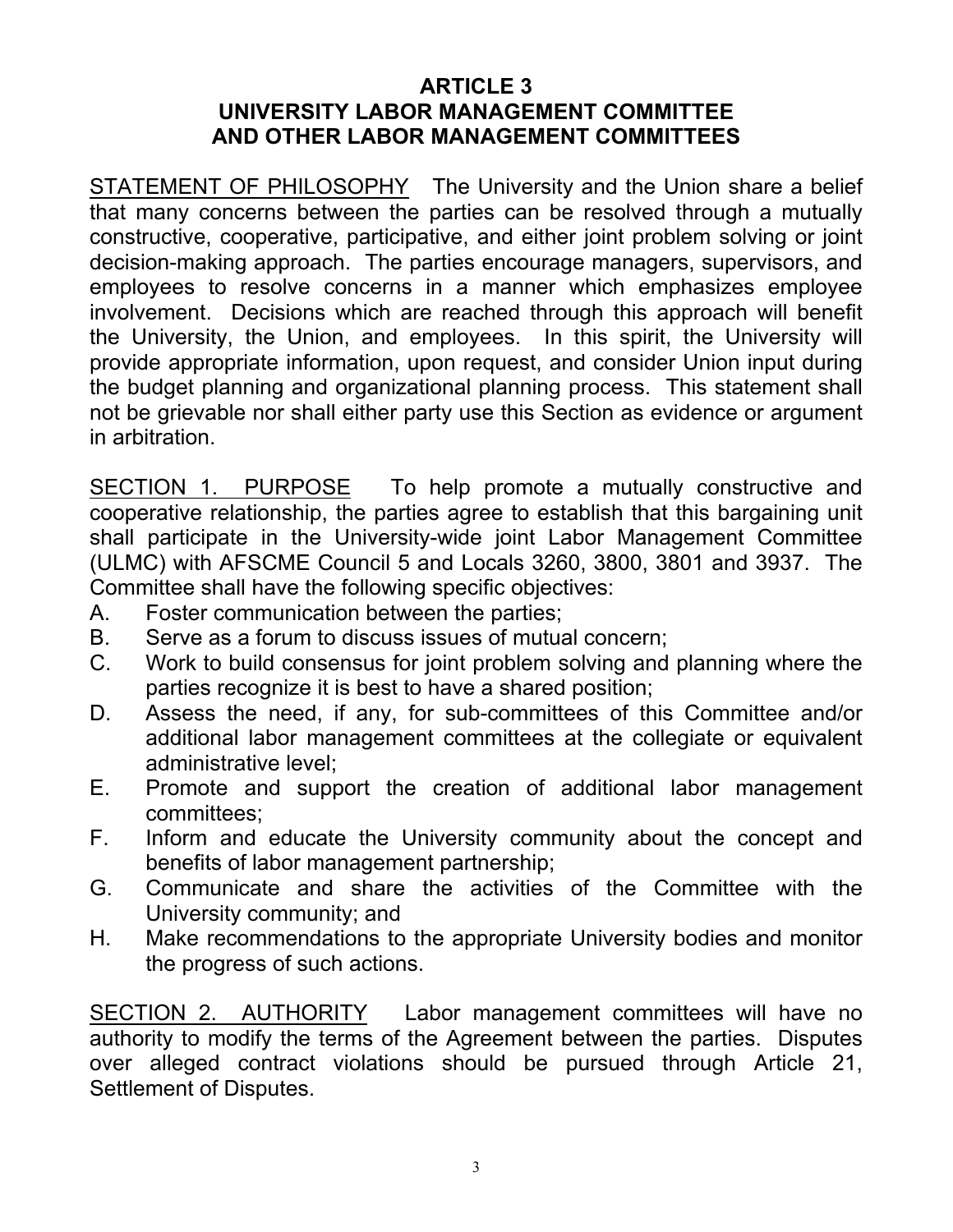When a recommendation is reached by any of the committees, it shall be forwarded to the appropriate administrative level with recommendation that the appropriate administrative designee(s) consider it for implementation.

SECTION 3. MEMBERSHIP The Union and the University shall each be permitted eight (8) representatives on the Committee. The Union and the University will each designate one member to serve as co-chair. The co-chairs, along with other Committee Members, will carry out all functions of the Committee, plan the agenda and arrange meeting dates and times.

SECTION 4. MEETINGS The Committee shall meet monthly or as the Union and University mutually agree. Members may attend meetings during regular business hours after providing reasonable notification to their supervisors. Any paid time shall be subject to the paid time provisions in Article 31. However, the University shall have no obligation to reimburse employees for related expenses. Committee meetings will usually be held on University property unless the Committee agrees to other accommodations.

SECTION 5. ACTIVITIES Among other activities that Committee members may mutually agree to pursue, Committee members will pursue the following:

- A. A plan to encourage schools/colleges, or equivalent administrative units, to establish their own local committees. Such committees shall be established when there is a joint request from the Union and the employer. Those units electing to establish local committees will determine an appropriate mix and number of participants and may seek advice from the ULMC in establishing and facilitating committee operation.
- B. A plan for joint training of supervisors and stewards on the contract.
- C. A plan for the Union's consultation in the planning and budgeting process of the University comparable to opportunities for consultation available to other employee groups.

Upon written request by the Union, the University will provide readily available data to the Union regarding the number of University employees in various categories of employment and the Human Resources Department will meet with the Union to discuss the information provided.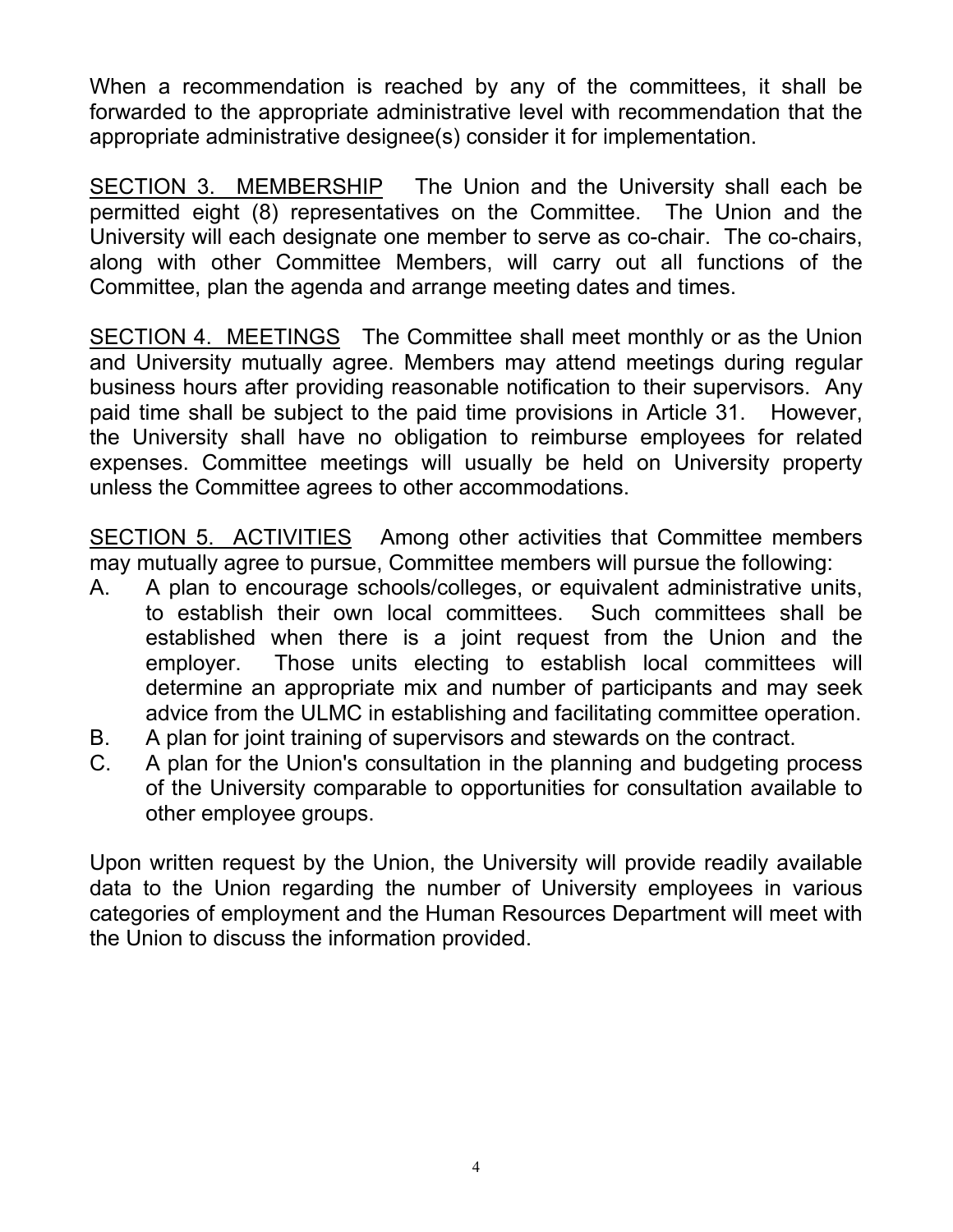SECTION 6. LABOR MANAGEMENT COMMITTEE ON TRANSGENDER AND GENDER NON-CONFORMING RIGHTS. The University of Minnesota and the Union are committed to providing equal access and opportunity to individuals of all gender identities and expressions. To work toward a just and respectful workplace, the parties agree to convene a standing labor management committee to continue working on the specific needs of transgender and gender non-conforming workers employed by the University of Minnesota.

This LMC will meet on a regular basis to follow up on the issues discussed in bargaining and collaborate on projects that meaningfully address employee concerns in the areas of access to healthcare and wellness programs, data privacy, facilities, bias and bullying training, and any other topics the committee determines and as brought forth by employees.

The Labor Management Committee will consist of representatives from Human Resources, the University's Employee Relations Team, Facilities Management, Total Compensation and AFSCME Locals 3800, 3801, 3937, and 3260, as deemed appropriate by the unions.

The University and Union will each designate one of its attendees to serve as co-facilitators at the meet and confer session. The University and the Union agree to involve subject matter experts in order to inform the discussion.

The two co-chairs will determine the agendas at least one week prior to the meetings and the University (and Union, as appropriate) will arrange for the relevant subject area experts, as needed.

The first meeting of this LMC will occur in the month following signing of the contract and continue at regular intervals, but at a minimum will meet quarterly.

SECTION 7. LABOR MANAGEMENT COMMITTEE ON HIRING IDEAS TO ADDRESS SYSTEMIC RACISM. The University of Minnesota and the Union are committed to developing and sharing ideas to provide equal access and opportunity for all persons to access University employment. To further this work, the parties agree to convene a standing labor management committee to share these ideas.

The LMC will meet on regular basis to follow up on the issues discussed during negotiations such as: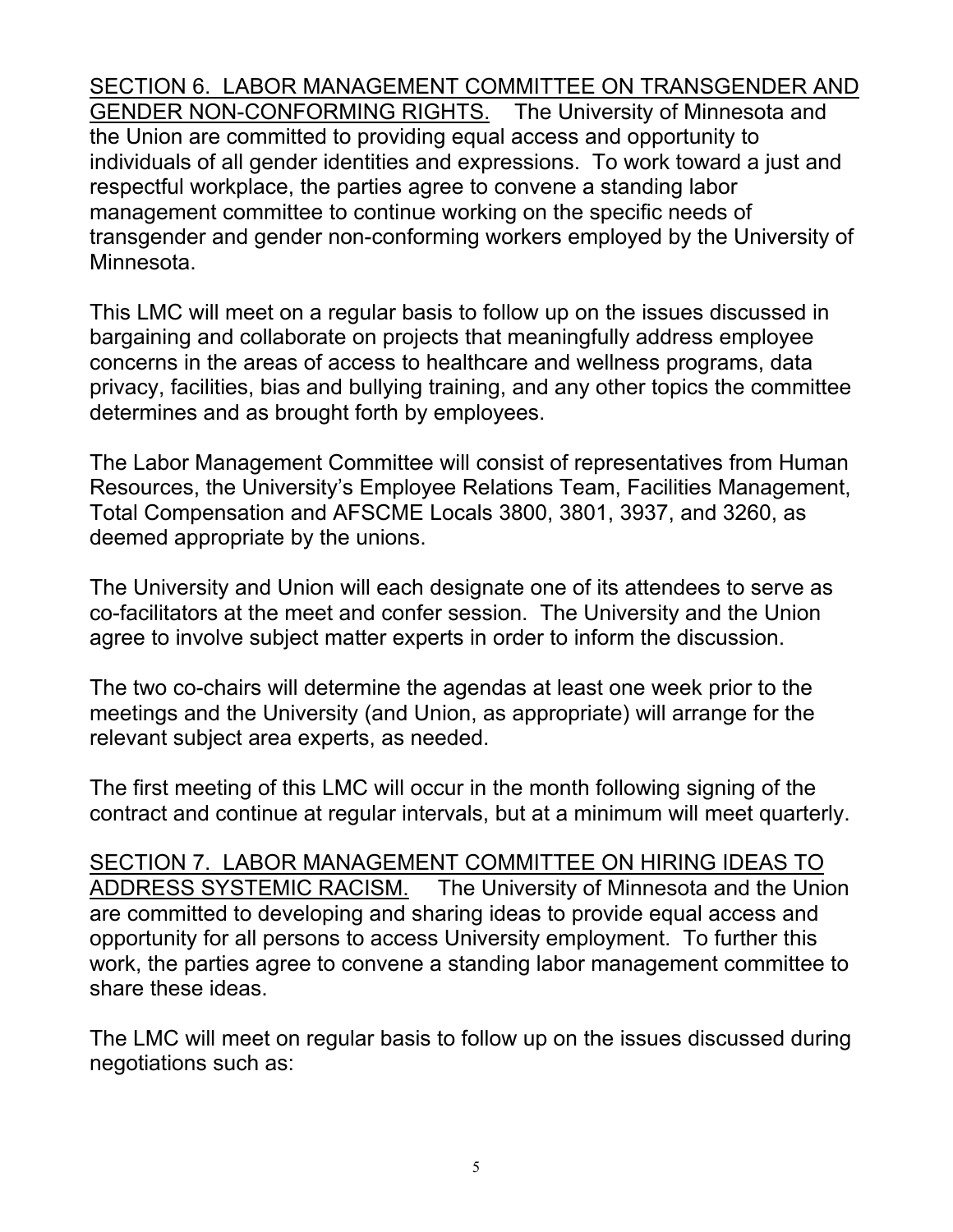- Developing jobs pipeline programs to recruit and train community members from targeted areas to qualify for entry-level skill positions,
- How to best reach potential applicants in the areas near where our campuses are located with the greatest diversity and/or lowest incomes.
- Developing partnerships and training programs between Minnesota State and University colleges, departments and to develop employment opportunities for local community residents.
- Hiring fairs aimed at hiring from communities that have been historically disenfranchised.
- Partnering with local public schools and community organizations to identify hiring fair opportunities.
- Implicit bias
- Cultural competency

The Labor Management Committee will consist of University representatives from local Human Resources, OHR–Employee Relations, OHR–Talent Acquisition, and AFSCME Locals 3800, 3801, 3937, and 3260, as deemed appropriate by the unions.

The University and Union will each designate one of its attendees to serve as co-chairs. The University and the Union agree to involve subject matter experts in order to inform the discussion.

The two co-chairs will determine the agendas at least one week prior to the meetings and the University (and Union, as appropriate) will arrange for the relevant subject area experts, such as resources and expertise in diversity, equity and inclusion, as needed.

The first meeting of this LMC will occur within two months following BOR approval of a ratified contract and will meet at regular intervals, but at a minimum will meet quarterly.

# SECTION 8. LABOR MANAGEMENT COMMITTEE ON RESPECTFUL WORKPLACE. The parties agree to convene a Labor Management Committee to discuss the parameters around developing an approach to ensure a respectful workplace for all employees.

The Committee will include:

- Five (5) AFSCME union representatives
- One (1) central OHR Employee or Labor Relations representative
- One (1) central OHR LTD representative
- One (1) Human Resources representative from local colleges / units
- One (1) representative from Trans Advisory and Action Team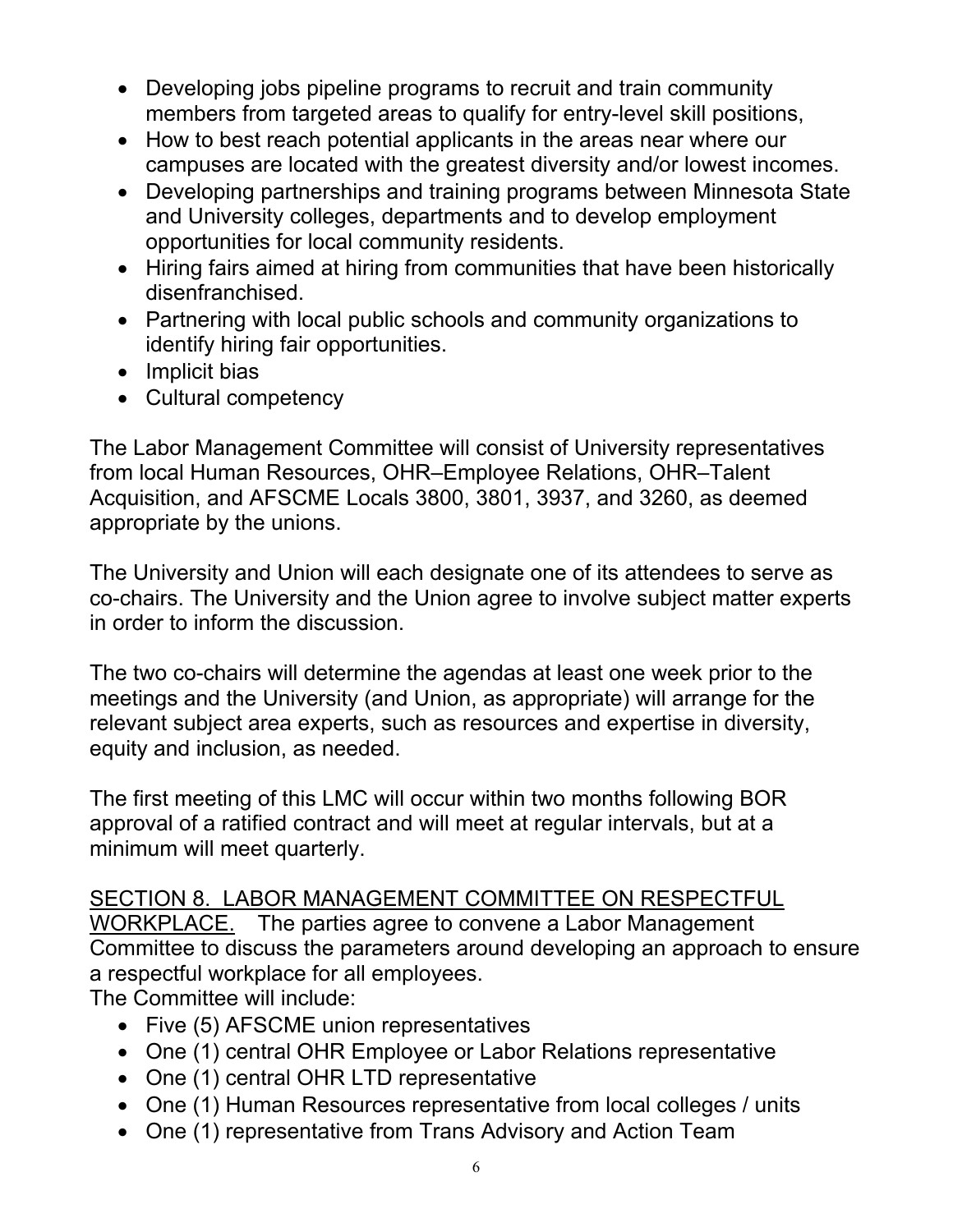- One (1) representative from the Office of Conflict Resolution
- One (1) representative from the EEOA
- One (1) representative from the Disability Resource Center

The first meeting of this LMC will occur within two months following the Board of Regents' approval of the parties' collective bargaining agreement at a mutually agreed-upon location.

The Committee's work is to:

- Arrive at a common understanding and definition of bullying using the previously agreed-upon definition as a starting point;
- Determine a strategy to educate and communicate with all University faculty and staff about the importance of a respectful workplace;
- Examine how University resources could be used to implement the strategy; and
- Explore and establish procedures, including restorative justice approaches, to investigate bullying complaints and address the impact of bullying where and when it has occurred.

# **ARTICLE 4 DISCRIMINATION PROHIBITION**

STATEMENT OF PHILOSOPHY The University of Minnesota and the Union are committed to recognizing and acknowledging the healthy and positive diversity that we have on the University campuses. Further, the parties recognize that all employees have the right to work in a respectful productive environment in which there is no verbal or physical intimidation, or discrimination or harassment. It is in this spirit that the parties agree to the provisions of this Article. This statement shall not be grievable nor shall either party use this Section as evidence or argument in arbitration.

SECTION 1. DISCRIMINATION PROHIBITION Discrimination on the basis of race, color, creed or religion, sex (including sexual harassment), marital status, affectional preference and/or sexual orientation, gender identity, gender expression, public assistance status, disability, age, national origin, veteran status, or political opinions, is prohibited. The Union shall share equally with the University the responsibility for applying this provision of the Agreement.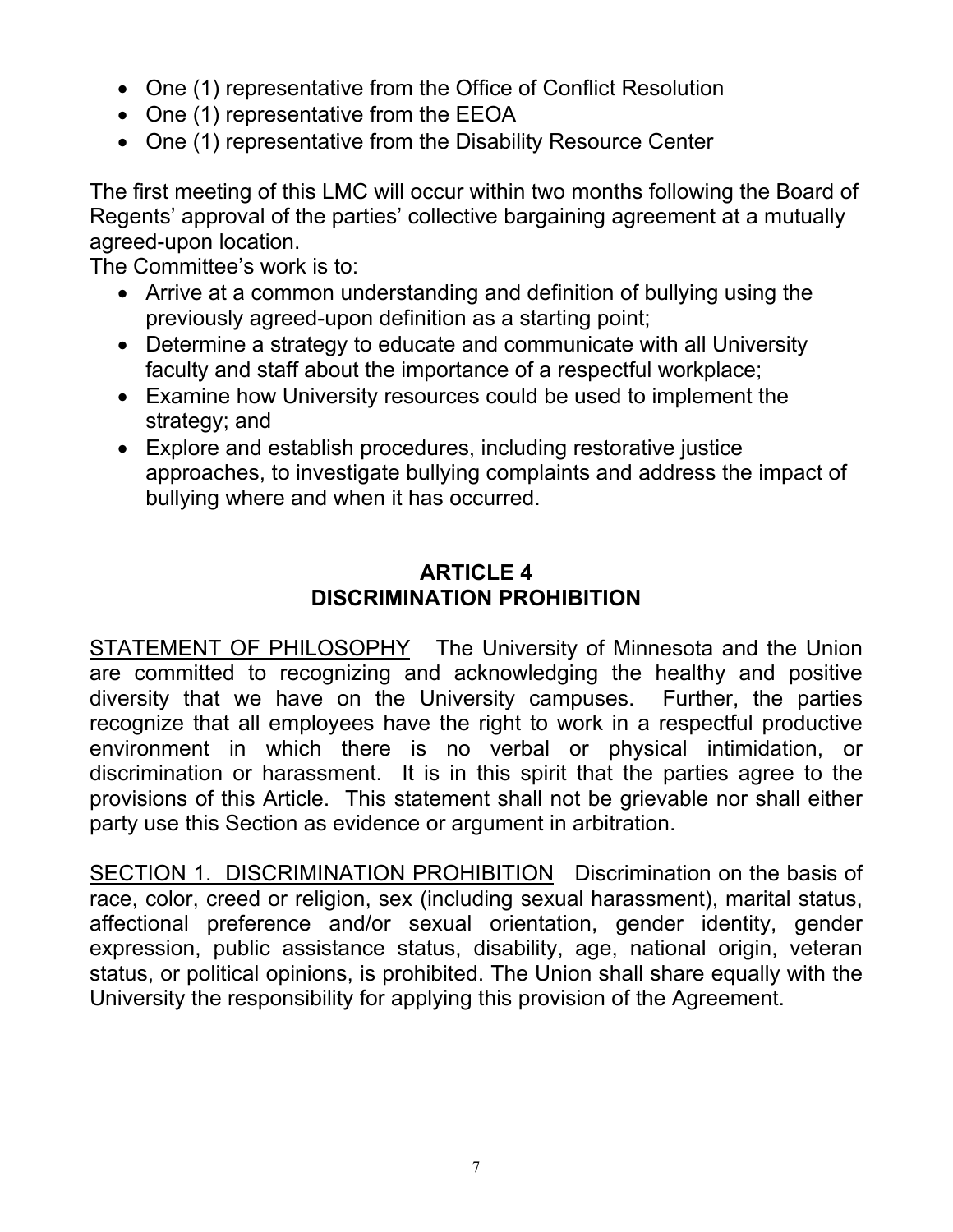SECTION 2. SEXUAL HARASSMENT The parties agree that all employees have a right to a workplace free from sexual harassment. The Union recognizes its responsibility to assist in maintaining a workplace free of sexual harassment. Whether sexual harassment has occurred will be determined in each situation. For purposes of illustration and example only, the definition contained in the Equal Employment Opportunity Commission guidelines, the 1984 "Policy Statement on Sexual Harassment," defines sexual harassment as follows:

Unwelcome sexual advances, requests for sexual favors, and other verbal or physical conduct of a sexual nature constitute sexual harassment when (1) submission to such conduct is made either explicitly or implicitly a term or condition of an individual's employment or academic advancement; (2) submission to or rejection of such conduct by an individual is used as the basis for employment decisions or academic advancement affecting such individual; (3) such conduct has the purpose or effect of unreasonably interfering with an individual's work or academic performance or creating an intimidating, hostile, or offensive working or academic environment.

SECTION 3. UNION ACTIVITY The Union and the University agree not to interfere with the rights of employees under the Public Employment Labor Relations Act. There shall be no discrimination, interference, restraint, or coercion by the Employer against any employee because of union activity or lack of activity or Union membership or refusal to join the Union. The Union recognizes its responsibility as bargaining representative and agrees to represent all employees in the bargaining unit without discrimination, interference, restraint or coercion and without regard to union activity or lack of union activity or Union membership or refusal to join the Union.

SECTION 4. NEPOTISM Relatives may work for the University provided there is no immediate supervisory relationship or substantive administrative relationship. Relatives include: (1) by blood or adoptive relationship: parents, grandparents, children, grandchildren, brothers, sisters: or (2) by marriage relationship: husbands, wives, brothers- or sisters-in-law, fathers- or mothers-inlaw, sons- or daughters-in-law, stepparents, stepchildren.

Any employee who has passed an initial probationary period and who is required to resign from a position in order to comply with this section shall have rights to the layoff list as though the employee had been laid off. Any employee still serving a probationary period shall be discharged from the position if necessary to comply with this section.

The parties agree that issues of nepotism are appropriately discussed in a meet and confer situation where the issue arises, or at the ULMC on policy issues.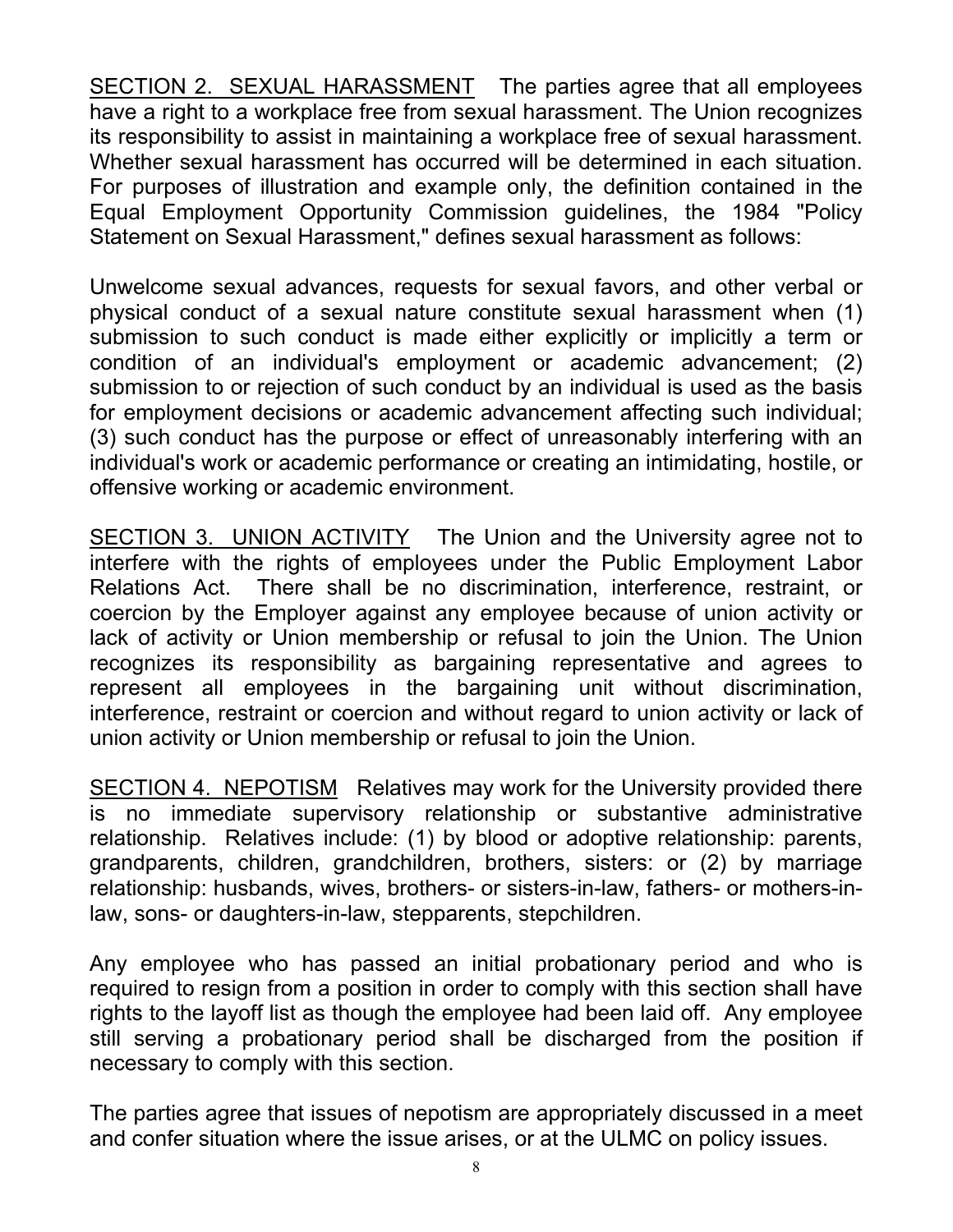SECTION 5. POLITICAL ACTIVITY No employee shall be required to pay or be allowed to solicit or receive any assessment, contribution, or subscription for political purposes whatsoever during work hours. No employee shall directly or indirectly use the employee's authority or official influence to compel any employee to apply for membership in or become a member of any political organization; or to pay or promise to pay any assessment, subscription, or contribution; or to take part in any political activity.

SECTION 6. COMPLAINT PROCEDURES Upon request, the University will make available to employees copies of the various non-discrimination and Equal Opportunity/Affirmative Action (EOAA) policies.

Information on University discrimination complaint procedures, which are also the vehicle for sexual harassment complaints, is included in Section 7 below. Should an employee decide to grieve alleged discrimination or sexual harassment through Article 21, Settlement of Disputes, the employee shall not have the right to use the University complaint procedure on the alleged violation in question. Should an employee decide to use the University procedure, then the employee shall not have the right to grieve using Article 21 of the Agreement on the alleged violation in question.

SECTION 7. DISCRIMINATION COMPLAINT INFORMATION Complaints of discrimination may be resolved by the Office of Equal Opportunity and Affirmative Action (EOAA) without using a formal grievance procedure. In the case of employees not located in the Twin Cities area, employees have the right to discuss with or submit a complaint to the local Human Resources Department, the Office of Equal Opportunity, or Grievance Officer.

The EOAA Office has the responsibility and authority to assist individuals with complaints of discrimination, including sexual harassment. They will help resolve problems primarily through informal channels or investigation; the help is available to faculty, staff, and students with problems related to employment and education. The EOAA Office reserves the right to change its policies and procedures.

The Employer agrees that the complaint procedure for discrimination complaints shall be opened to Union participation at the request of the complaining employee and that EOAA personnel shall inform a complaining employee of this right. The complaint procedure shall include the following: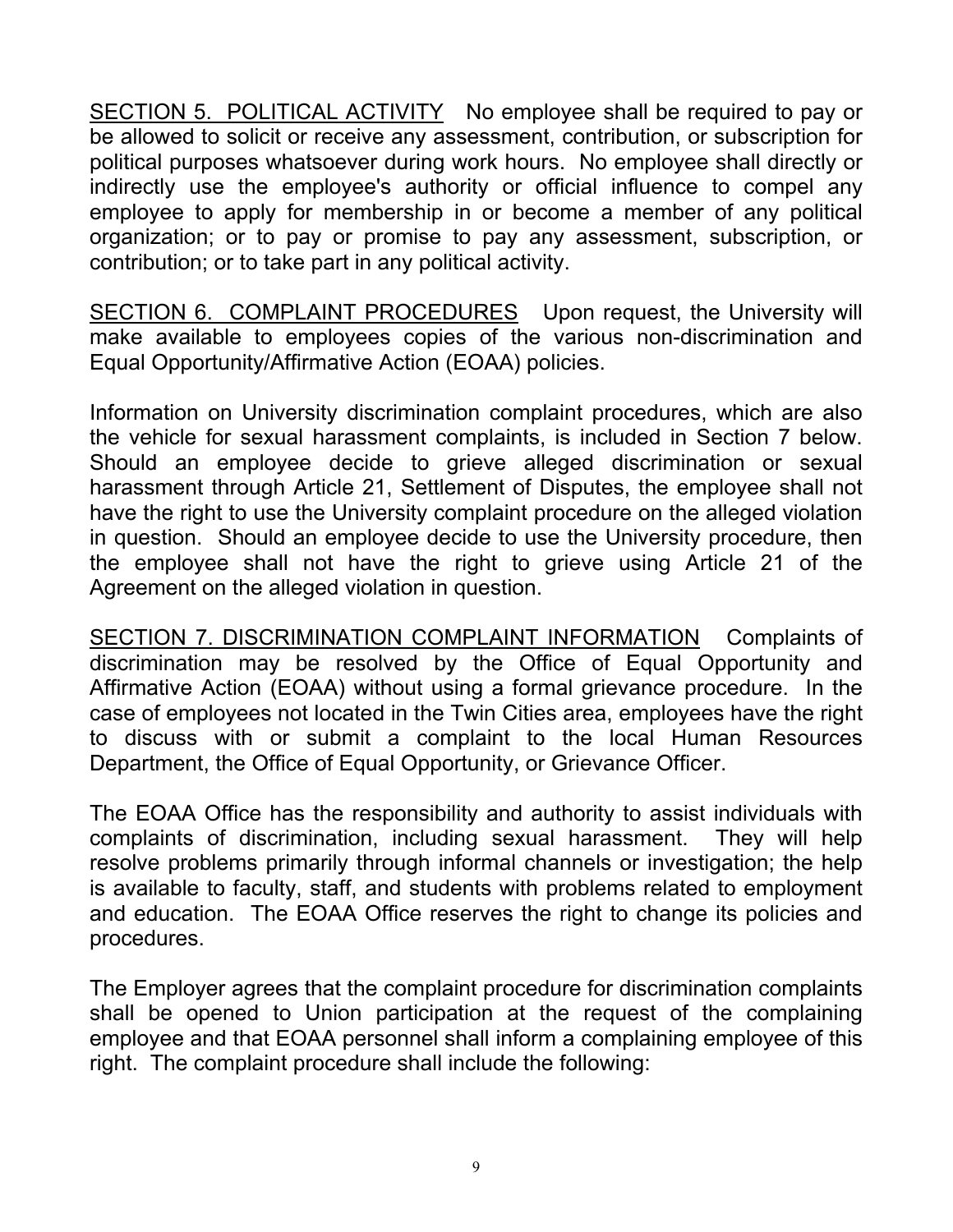1. An employee who believes they have a discrimination complaint should discuss their situation with an EOAA Office staff member, who will inform the person of various options.

The equal opportunity officer determines whether or not the complaint warrants investigation. The person may be asked to complete a complaint form. When a complaint is initiated, at the request of the employee, a notice of the complaint in progress will be sent to the Union. If in filing a complaint an employee states that they are unable to perform in the work site from which the complaint arose, the EOAA staff member shall conduct a preliminary review in a timely manner concerning the urgency of the situation. If this preliminary review establishes that a reasonable basis for the employee's concern about continuing in the work situation exists, the EOAA shall take intervening action, when appropriate, to defuse the situation which may include temporarily reassigning either party until such time as the complaint is fully investigated, there is a finding, and corrective action, if required, is implemented.

2. If the complaint warrants investigation, an EOAA Office staff member shall attempt to conduct the investigation within thirty (30) days of the original complaint to determine if University policy has been violated. The staff member shall prepare a written report at the conclusion of the investigation and provide this report to the parties. If there is an EOAA recommended action, that recommendation should be included in the report. If the complaining employee has requested the Union's involvement in the complaint, the Union's representative as well as the complainant shall be provided a written summary of the EOAA's final disposition of the complaint and the recommendation will be provided to the appropriate administrator with the authority to determine next steps. If EOAA ceases their activities on a complaint in which the Union has been involved, the EOAA office shall notify the employee and the Union in writing that their office is no longer investigating and/or working on mediating the complaint. The Union and the Employer agree that all hearings and records shall be confidential as provided by law and that retaliation against an aggrieved employee or witness is prohibited.

If it is determined that University policy was violated, a remedy to the problem will be offered.

If it is determined that University policy was not violated, the complainant will be informed, and other options will be explained, including where complaint procedures may be filed under state and federal law.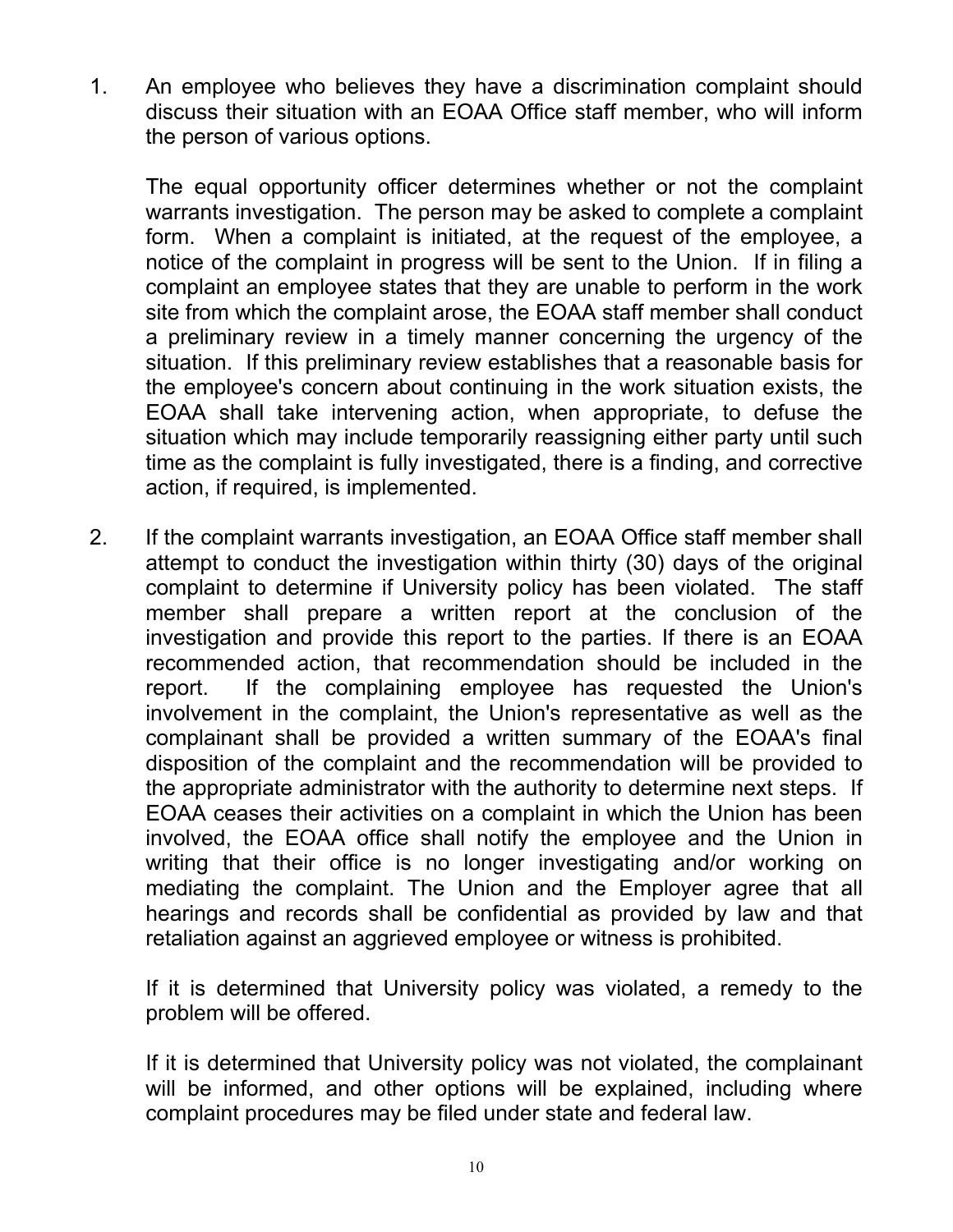In assessing the existence of sexual harassment in a particular case, the record as a whole and the totality of the circumstances, such as the nature of the sexual advances and the context in which the alleged incidents occurred, will be considered. The determination of conduct which violates this policy will be made from the facts on a case by case basis.

Neither the procedure outlined above, nor any complaint which is not resolved by this procedure is subject to Article 21, Settlement of Disputes.

3. Incidents of harassment should be reported as follows:

| Crookston:   | Grievance Officer, Selvig Hall<br>218-281-8424                                        |
|--------------|---------------------------------------------------------------------------------------|
| Duluth:      | Office of Equal Opportunity, 255 Darland Adm. Bldg.<br>218-726-8809                   |
| Twin Cities: | Office of Equal Opportunity & Affirmative Action,<br>419 Morrill Hall<br>612-624-9547 |
| Morris:      | Office of Human Resources/EO Liaison,<br>201 Behmler Hall<br>320-589-6021             |

Victims of harassment often need immediate help in overcoming the fear, trauma and anger caused by such behavior. These resources are available for counseling:

| Crookston:          | Counseling and Career Center, Bede Hall<br>218-281-8585                                     |
|---------------------|---------------------------------------------------------------------------------------------|
| Duluth:             | Employee Assistance Program, 888-243-5744                                                   |
| <b>Twin Cities:</b> | Employee Assistance Program, 612-625-2820<br>Boynton Health (fee for service), 612-625-8400 |
| Morris:             | Employee Assistance Program,<br><b>Stevens Community Medical Center</b><br>320-589-1313     |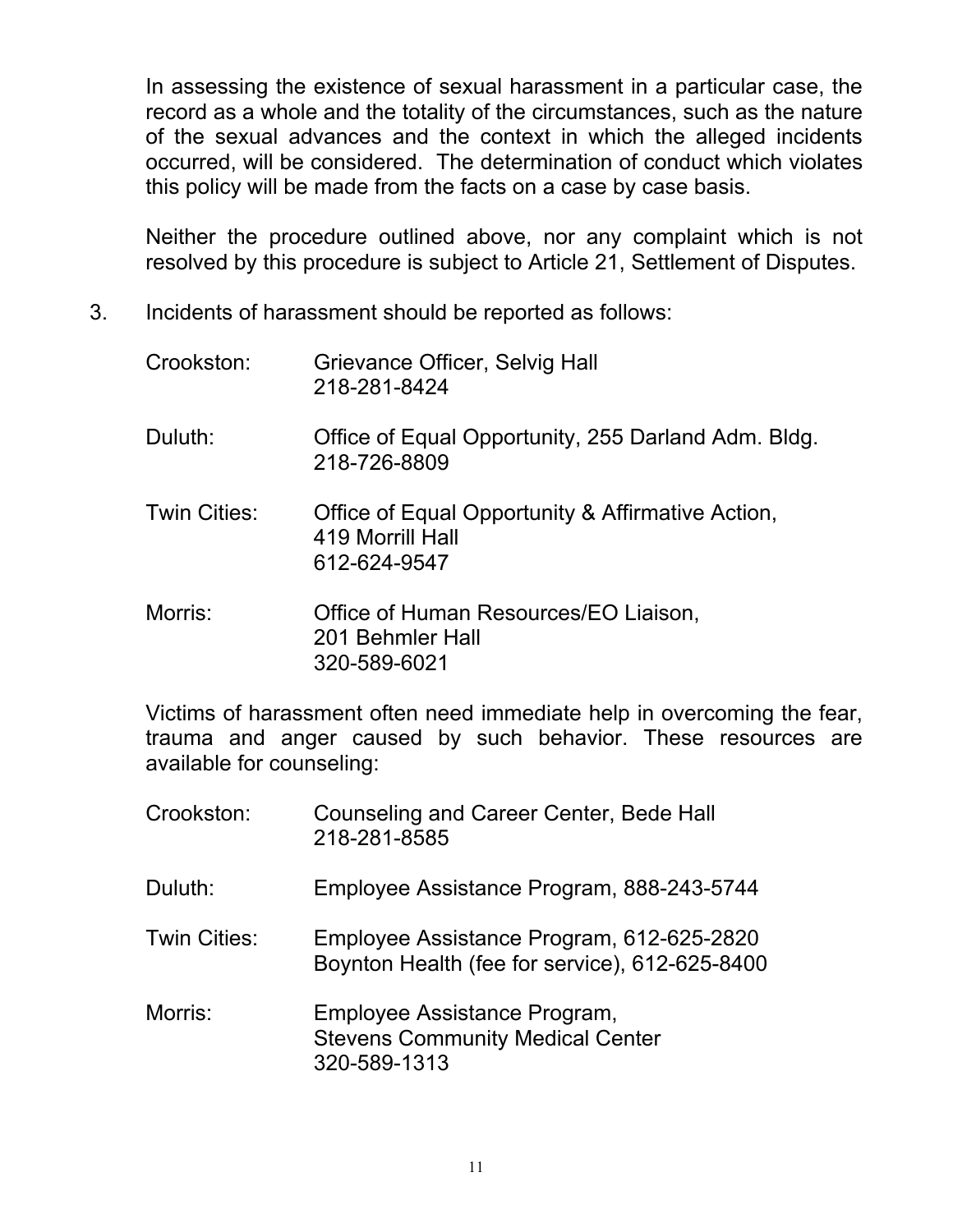#### **ARTICLE 5 RECRUITMENT AND EMPLOYMENT**

SECTION 1. VACANCY POSTING When the Employer determines there is a continuing or temporary vacancy to be filled, the hiring Department shall submit a job opening to the appropriate Human Resources Department. Announcements of vacancies shall be posted on the official Human Resources Department web page and shall include cross campus postings as feasible. The posting shall state the first day of listing, shall remain open for applications from the first day it is officially posted for at least seven (7) calendar days and shall state the date at which bargaining unit consideration ends. In addition, the appropriate supervisor(s) shall notify bargaining unit employees in the department, by means of the supervisor's choosing, when a bargaining unit vacancy in the department is to be posted. Disputes regarding supervisory notification may be grieved under Article 21 but remedies shall not require reversal of the hiring decision.

Postings shall include, at least, the classification, campus and work location of the job, salary and/or salary range, shift and hours of work, whether overtime or consecutive Sunday work are conditions of employment, a summary of the duties and essential qualifications for the job, and measurable, job related qualifications as determined by the Employer. There shall be no essential qualifications or selection criteria which require four years or greater college degrees for vacancies in the bargaining unit.

As of the effective date of this contract, the following is the official website where vacancy information can be found: www.umn.edu/jobs

An employee may call the Office of Human Resources, 200 Donhowe Building for information about possible alternative job vacancy resources (e.g., job line, electronic bulletin board, etc.),and their locations.

Employees interested in vacancies at other campuses should contact Human Resources personnel on the campus(es) to which the employee desires to move for assistance in job placement.

The Employer agrees to notify the Union whenever it changes or eliminates the location for an official bulletin board. If the website address changes, the Union will be notified.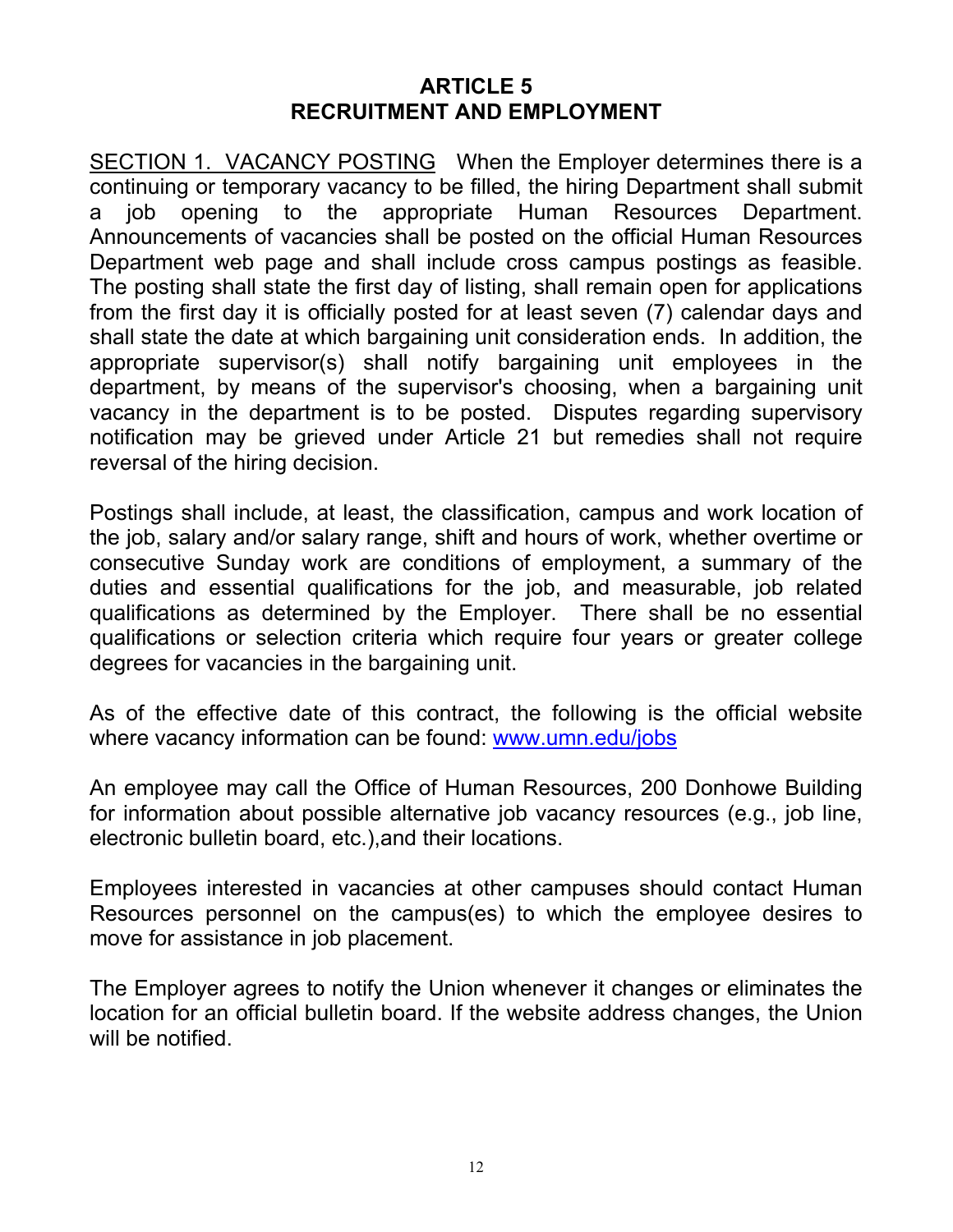SECTION 2. APPLICATION Employees shall apply by submitting official application materials to the appropriate Human Resources Department or, when the option is available, by notifying the appropriate Human Resources Department that they wish application materials already on file to be considered for a particular vacancy. The application, to be considered for the posted position, must be received in the appropriate Human Resources Department by the close of the business day of the last day of the posting period.

Within a reasonable time after receiving and evaluating an employee's application for a vacancy, if it is determined the employee is not qualified for the position, the employee shall be notified of the results of the evaluation.

An employee may not apply or be considered for promotion to a vacant position during an initial probationary period unless initiated by the Employer. Employees in an initial probationary period may be promoted as the result of an employer supported job reclassification.

SECTION 3. APPLICANT HIRING Hiring of applicants who apply for vacancies and who have been certified by the Employer as meeting the qualifications for a vacancy, and as meeting the measurable, job related selection criteria as applied by the Department shall be in the following order:

- A. An employee who has received a layoff notice and has not yet been laid off, who has requested in writing to be placed on the layoff list and has submitted an updated application to the appropriate Human Resources Department, shall have a right to any vacant position within their applicable definition of layoff per Article 25, Layoff and Recall, Section 3A-D, for which they have passed the probationary period and is qualified, as determined by the Employer, and meets the measurable, job related selection criteria as applied by the Department, in order of University Seniority (see Article 24, Seniority).
- B. Any employee or former employee on the layoff list who has submitted an updated application has a right of recall to the Department in which layoff occurred if the Department has a vacancy in a classification from which the employee was laid off, or a vacancy in a lower class in the related series from which the employee was laid off within their applicable definition of layoff per Article 25, Layoff and Recall, Section 3A-D, for which the employee is qualified, as determined by the Employer and meets the measurable, job related selection criteria as applied by the Department, in order of University Seniority (see Article 24, Seniority). For additional information regarding related class series, see Appendix C, Clerical Classification Transition and Implementation.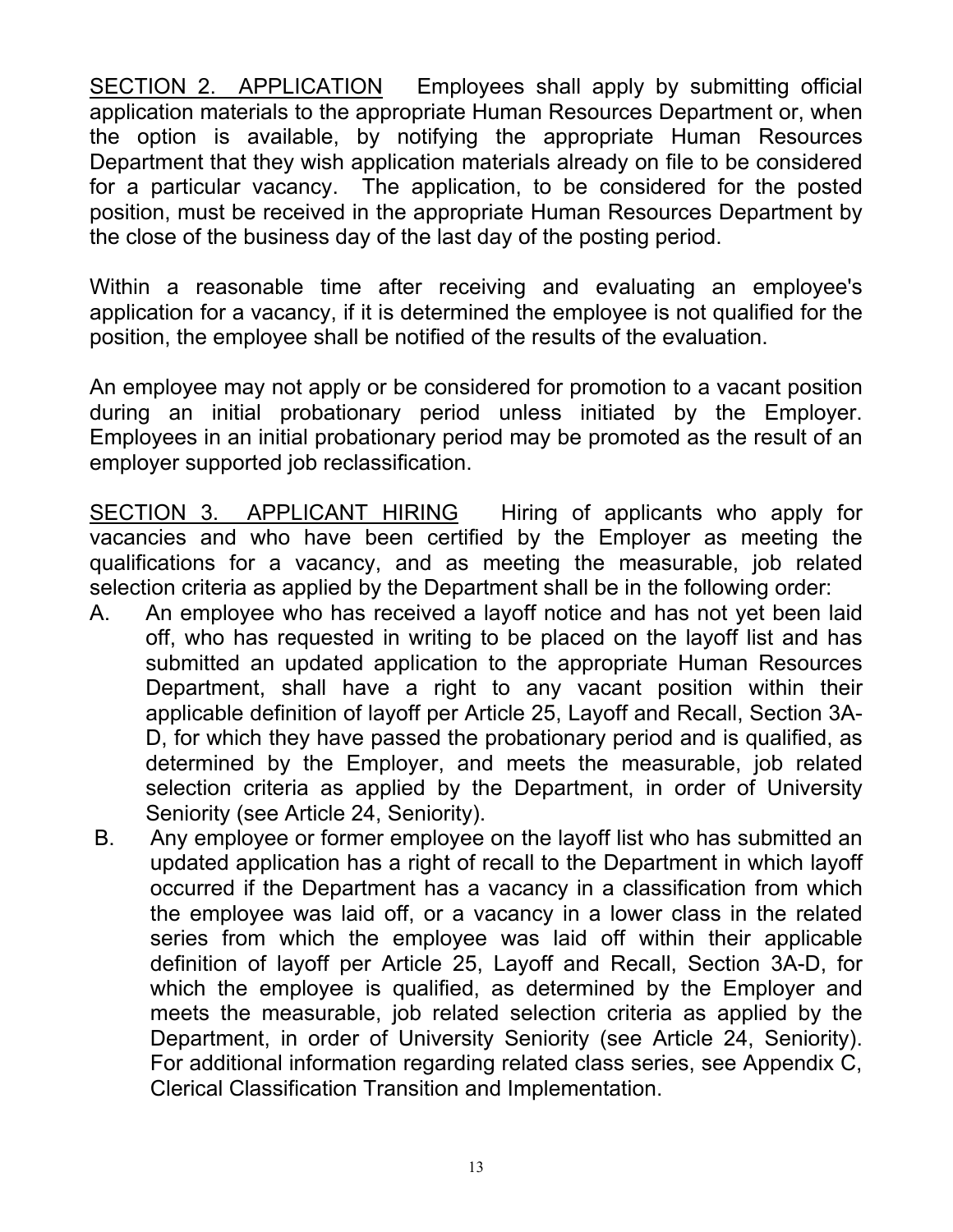- C. Any former employee whose name appears on the layoff list and who has submitted an updated application to the appropriate Human Resources Department shall have a right to any vacant position within their applicable definition of layoff per Article 25, Layoff and Recall, Section 3A-D, for which they have passed the probationary period and is qualified as determined by the Employer and meets the measurable, job related selection criteria as applied by the Department, in order of University Seniority (see Article 24, Seniority).
- D. An employee who has passed an initial probationary period with the University and who has been determined to be disabled according to the provisions of the Americans with Disabilities Act (ADA) and is unable to return to their former position because of the disability but is now certified to return to other employment shall have a right to any vacant position within their applicable definition of layoff per Article 25, Layoff and Recall, Section 3A-D for which they are qualified as determined by the Employer and meets the measurable, job related selection criteria as applied by the Department.
- E. An employee who has passed an initial probationary period with the University and who has been injured on the job and is unable to return to their former position because of the injury but is now certified to return to other employment shall have a right to any vacant position within their applicable definition of layoff per Article 25, Layoff and Recall, Section 3A-D for which they are qualified as determined by the Employer and meets the measurable, job related selection criteria as applied by the Department.

SECTION 4. APPLICATION CONSIDERATION Applicants who apply for vacancies and who have been certified by the Employer as meeting the qualifications and measurable, job related selection criteria for a vacancy shall be considered in the following order:

- A. Bargaining unit employees who have applied for a vacancy in their Department following the procedures above, and who are qualified and meet the measurable and job related selection criteria as determined by the Employer, shall be considered for a bargaining unit vacancy before other applicants.
- B. All other applicants.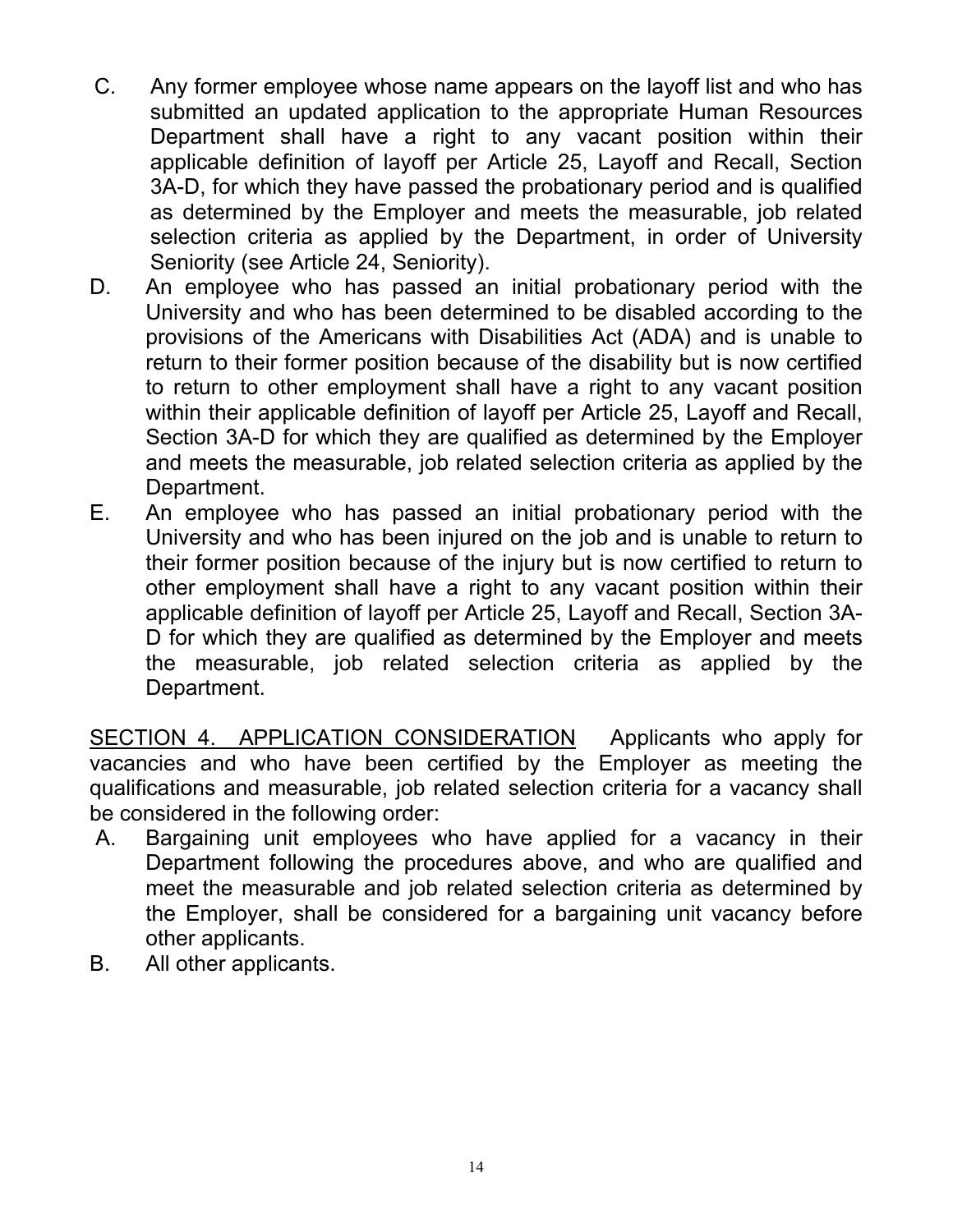#### **ARTICLE 6 TEMPORARY APPOINTMENTS**

SECTION 1. HIRING PROCEDURES An individual who is interviewed for a temporary or supplemental appointment shall be informed of the nature of the position as described below. Temporary or supplemental appointments do not have the same rights and benefits as continuing appointments.

At the time of hire, an employee on a temporary or supplemental appointment shall be notified in writing of the temporary or supplemental nature of their position. The notification shall include the duration of the appointment and shall be given to the employee with a copy to the appropriate Human Resources Department. Upon request, the Union shall be provided a list of employees on temporary posted and temporary no post positions, including the employees' work locations and length of service in the temporary position.

SECTION 2. DETERMINATION OF TEMPORARY POSITIONS If at the time a position is filled the work is expected to last more than one (1) year, the job will be posted and filled as a continuing position. Items that will be taken into consideration will include:

- A. The history of the work of the position;
- B. The job series in which the duties have been performed;
- C. Whether substantive changes have been made in the duties and responsibilities of the position.

# SECTION 3. TYPES OF APPOINTMENTS AND ASSOCIATED RIGHTS

- A. Supplemental Positions.
	- 1. Definition: Supplemental positions are those positions which are hourly positions with no designated percentage appointment, recognized under Article 2, Recognition, Section 1. These employees work schedules that are variable, intermittent, or on-call.
	- 2. Rights: An employee with this type of appointment shall not have the same rights as an employee on a Temporary (Section 3B) or continuing appointment. A supplemental employee may be terminated at any time. Such an employee:
		- a. does not serve a probationary period;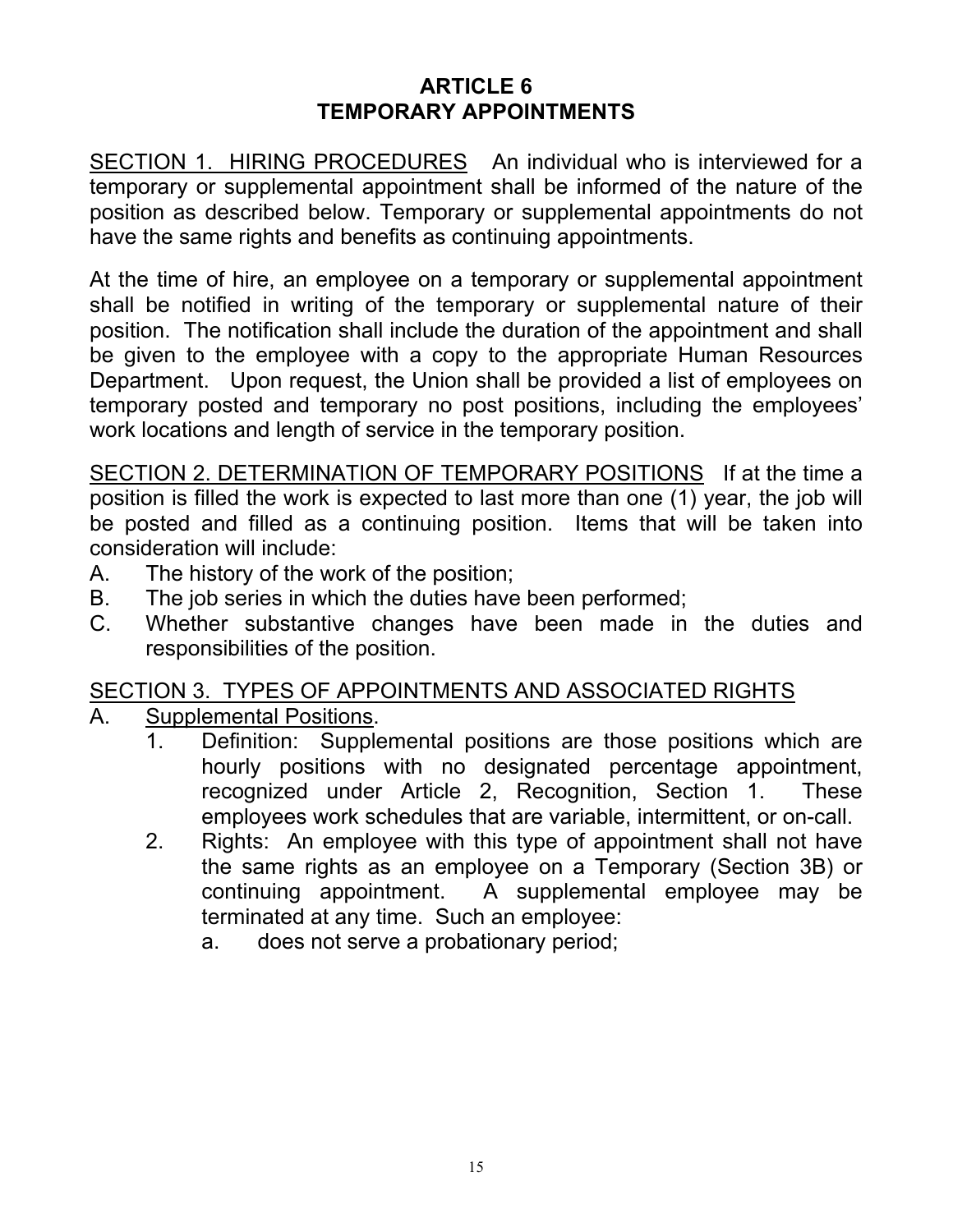- b. does not accrue seniority, unless they are appointed to a temporary posted or continuing position within four (4) months of their last day of work of a calendar month in which the employee has worked at least 35% of the full time hours available, in which case seniority shall be credited for the hours worked in the supplemental position back to the date of hire, or the employee moves to a supplemental position from a continuing or temporary posted position, and then returns to a continuing or posted temporary position, in which case seniority shall be credited for the hours worked in the supplemental position.
- c. does not have just cause rights.
- d. does not have layoff rights.
- e. does not accrue vacation/sick leave or other benefits.
- B. Temporary Posted
	- 1. Definition: Temporary posted positions are posted positions with a designated percentage appointment of 36% or greater and a set term with an expected duration of up to a maximum of one (1) year.
	- 2. Extensions: A Temporary posted appointment may be extended beyond one (1) year without posting where such an extension is a result of continuing disability, parental leave, or other approved leaves of absence where the Employer expects the return of the employee holding the original appointment. Otherwise, if a Temporary posted appointment is extended beyond one (1) year the position must be posted as a continuing position.
	- 3. Rights: An employee with this type of appointment is hired for a maximum of one (1) year at 36% time or greater on a set percentage time appointment and shall not have the same rights as an employee on a continuing appointment. These positions must be posted in accordance with Article 5, Recruitment and Employment. (Applications of Temporary posted appointments occur in Article 25, Layoff and Recall, and Article 7, Probationary Period.) Based on the percentage of the appointment, such an employee:

36% - 49%

- a. does not receive health insurance.
- b. does not accrue vacation and sick leave.
- c. does not have bumping rights.
- d. does have just cause rights once the probationary period is passed.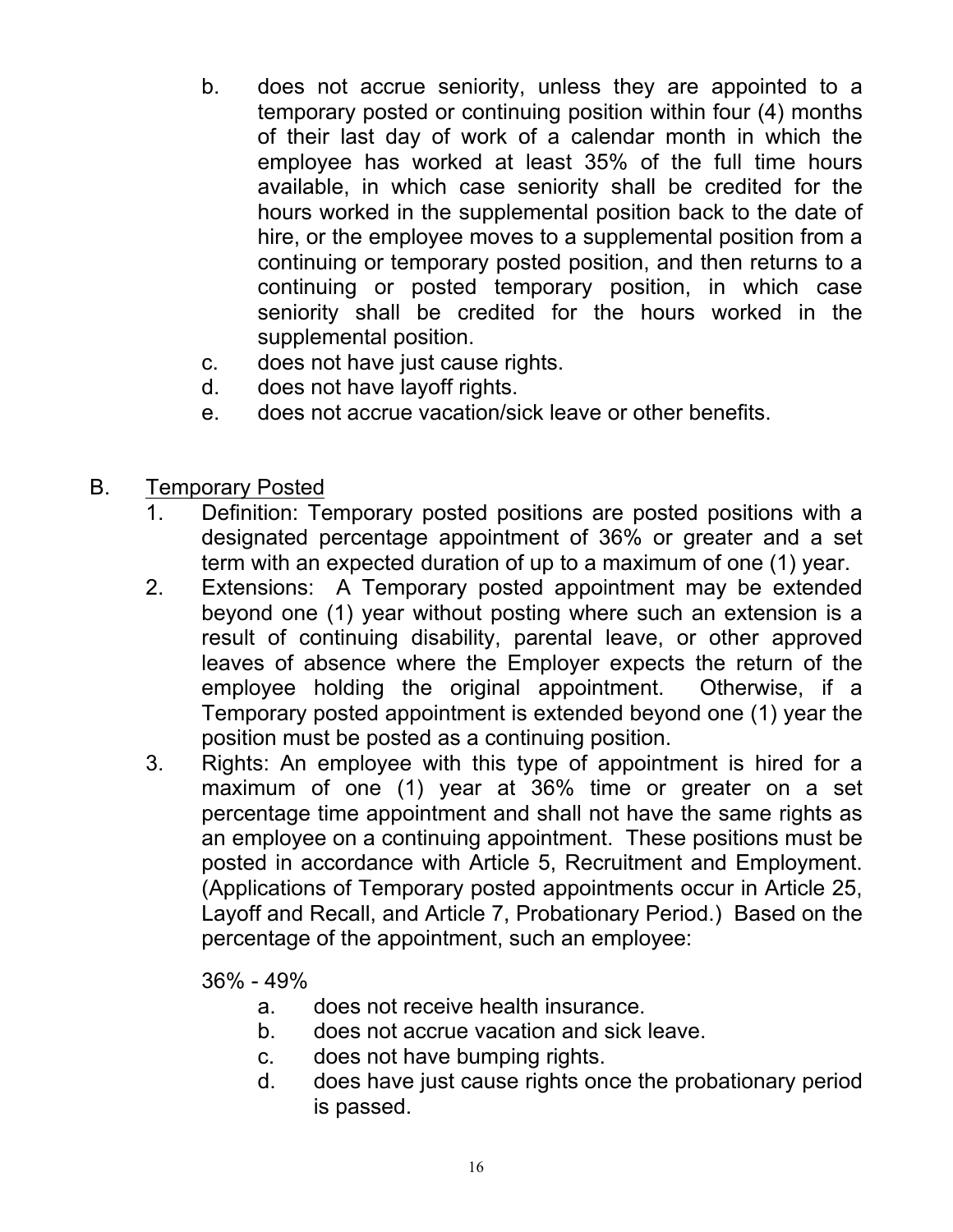- e. does have layoff list and recall rights within applicable definition of layoff and appointment type after passing the probationary period.
- f. does serve a probationary period.
- g. does accrue seniority.
- 50% 74%
	- a. does not receive health insurance, but employee may self-pay.
	- b. does accrue vacation and sick leave.
	- c. does not have bumping rights.
	- d. does have just cause rights once the probationary period is passed.
	- e. does have layoff list and recall rights within applicable definition of layoff and appointment type after passing the probationary period.
	- f. does serve a probationary period.
	- g. does accrue seniority.
- 75% 100%
	- a. does not have bumping rights.
	- b. does receive health insurance in accordance with Article 20.
	- c. does accrue vacation and sick leave.
	- d. does have just cause rights once the probationary period is passed.
	- e. does have layoff list and recall rights within applicable definition of layoff and appointment type after passing the probationary period.
	- f. does serve a probationary period.
	- g. does accrue seniority.
- C. Temporary No Post
	- 1. Definition: Temporary no post positions are positions of 36% time or greater which do not have a set term and are expected to be six (6) months or less in duration.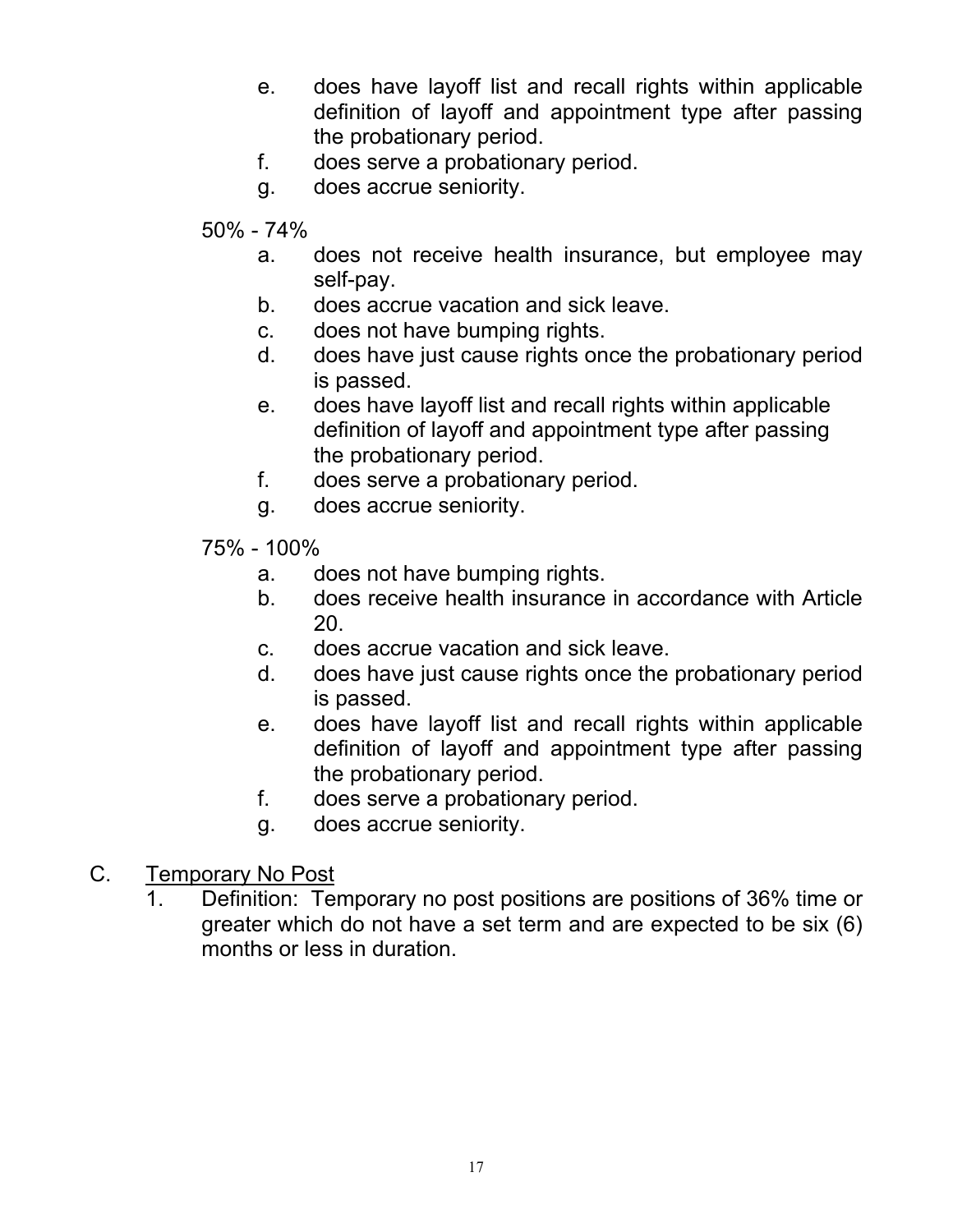- 2. Extensions: If a Temporary no post appointment is extended beyond six (6) months, unless the extension is due to continuing disability, parental leave, or other approved leaves of absence where the Employer expects the return of the employee holding the original appointment, the position must be posted either as a Temporary posted or as a continuing position. If the individual hired for a posted position is the individual who served in the initial position, they shall begin a probationary period upon the second date of hire and shall be granted seniority retroactive from the date of initial hire into the Temporary no post position, upon successful completion of a six (6) month probationary period.
- 3. Rights: An employee with this type of appointment is hired for a maximum of six (6) months or less for 36% or greater time on a set percentage time appointment and shall not have the same rights as an employee on a Temporary posted or continuing appointment. Such an employee may be terminated at any time. Based on the percentage of the appointment, such an employee:

36% - 49%

- a. does not serve a probationary period.
- b. does not accrue seniority.
- c. does not have just cause rights.
- d. does not have layoff rights.
- e. does not receive health insurance.
- f. does not accrue vacation or sick leave.
- g. does not have bumping rights.

50% - 74%

- a. does not serve a probationary period.
- b. does not accrue seniority.
- c. does not have just cause rights.
- d. does not have layoff rights.
- e. does not receive health insurance, but employee may self-pay.
- f. does accrue vacation and sick leave.
- g. does not have bumping rights.
- 75% 100%
	- a. does not serve a probationary period.
	- b. does not accrue seniority.
	- c. does not have just cause rights.
	- d. does not have layoff rights.
	- e. does not have bumping rights.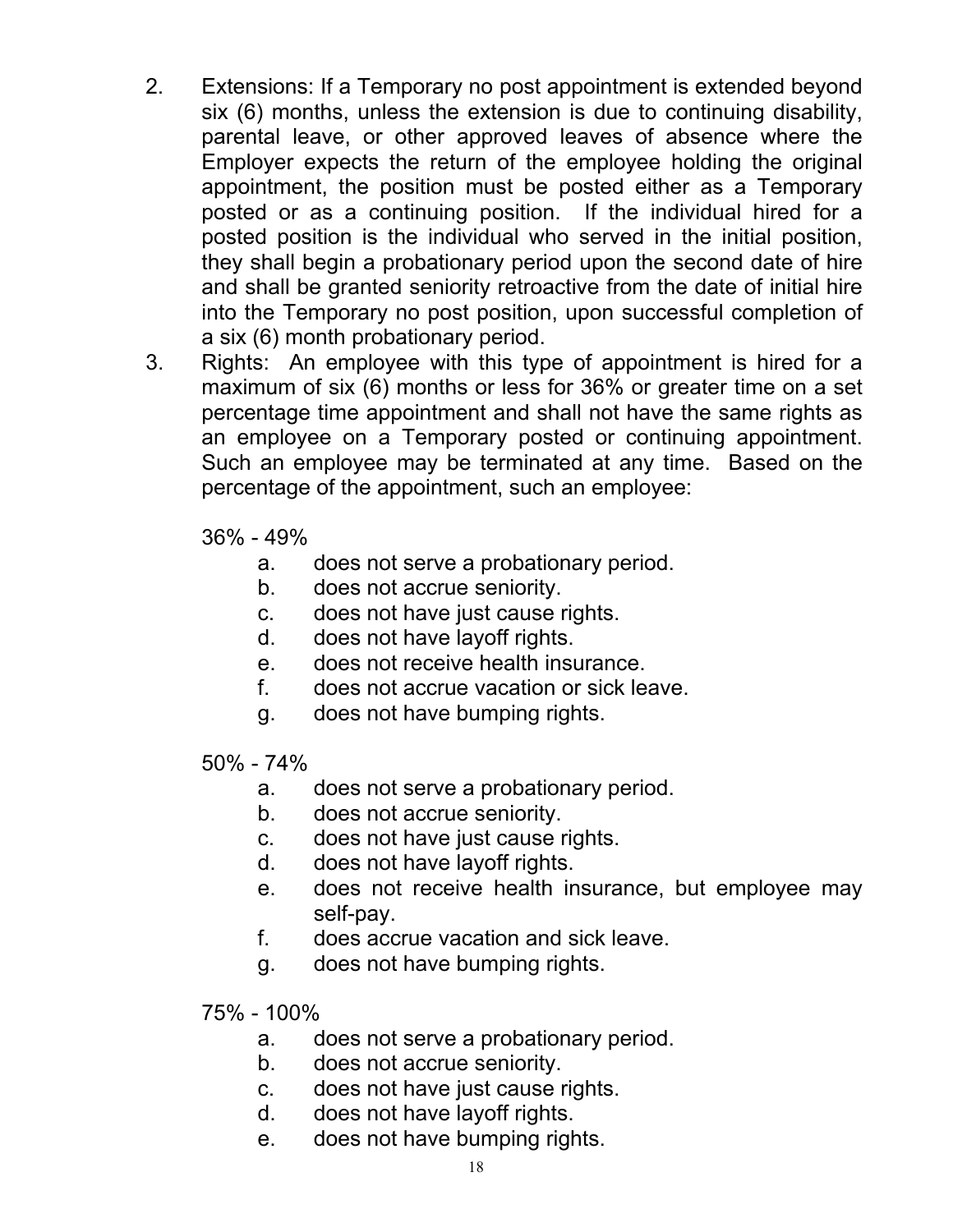- f. does receive health insurance in accordance with Article 20.
- g. does accrue vacation and sick leave.

### **ARTICLE 7 PROBATIONARY PERIOD**

SECTION 1. INTENT OF PROBATIONARY PERIOD Each employee selected to fill a vacancy for a continuing position or a Temporary posted position shall serve a probationary period which is an extension of the selection procedure. The intent of the probationary period is to give the employee an opportunity to demonstrate their ability to perform the duties of the position.

A Department Head may decide to waive an employee's probationary period requirement with written notice to the employee, if the employee is hired to a formerly held classification in which they have previously passed the probationary period in the Department.

Any absences without pay shall automatically extend the probationary period. Absences covered by Workers' Compensation will not count towards completion of the probationary period.

SECTION 2. SIX MONTH PROBATIONARY PERIOD A probationary period of six (6) months shall be served by every employee hired in any continuing or Temporary posted position on an original appointment, promotion, or demotion, and shall be successfully completed before the employee can be given a continuing appointment. A probationary period of employment of six (6) months shall be served by an employee who transfers 1) in the same class between Collegiate/Administrative Units or 2) to a different class.

Should an employee be promoted, including a promotion by reclassification, from a position in which they are serving a probationary period to a position in a higher classification in the same department prior to completion of the probationary period, and the employee subsequently passes the probation period in the higher class, the employee shall be also considered to have passed the probationary period in the class from which they were promoted.

SECTION 3. FOUR MONTH PROBATIONARY PERIOD A four (4) month probationary period shall be required of an employee who has already passed the probationary period in that class in the following situations: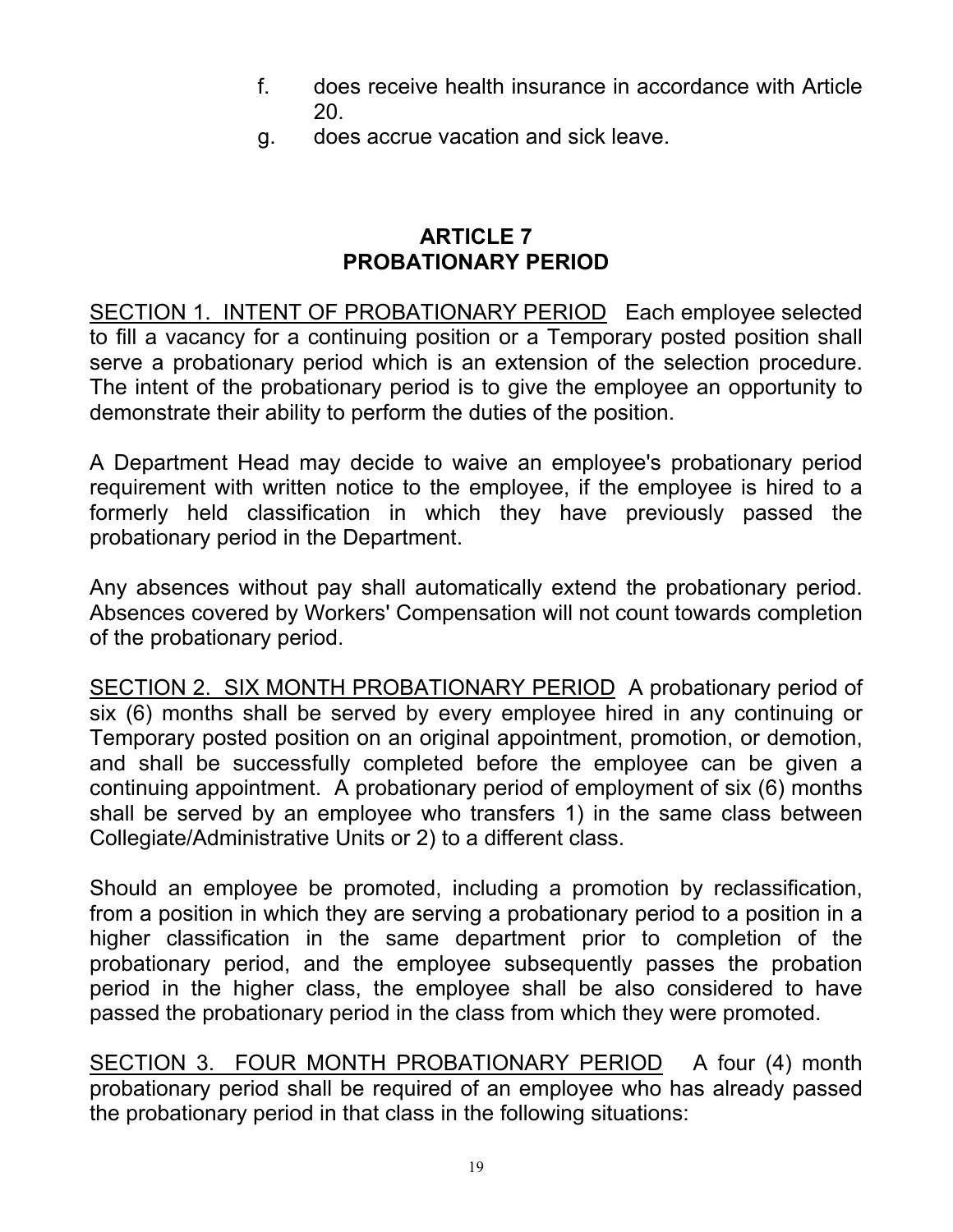- A. If the employee transfers or bumps to a class in which they have previously passed a probationary period but in a different Department in the same Collegiate/Administrative Unit.
- B. If the employee is rehired from the layoff list to a class in which they have previously passed a probationary period but not in the rehiring Department.

SECTION 4. NO PROBATIONARY PERIOD No subsequent probationary period shall be required of an employee who:

- A. Is assigned to a different position in the same classification, same Department.
- B. Bumps back into any classification in which the employee has previously passed the probationary period in the same Department.
- C. Is rehired off the layoff list to the same Department in any classification in which they have passed the probationary period in the Department.
- D. Is recalled following layoff to the same classification, same Department.
- E. Is reclassified in the position currently occupied and in which position the employee has passed the probationary period.
- F. Has been serving in a temporary posted position in which they passed the probationary period and is hired for that position when it is reposted.
- G. A Department Head, at their discretion, may count time worked in a Temporary No Post (TNP) position towards completion of the probationary period, when the employee moves to a posted temporary or continuing appointment which is the same position and classification with no break in service.

SECTION 5. PROBATIONARY REVIEWS AND RATING During the probationary period, the supervisor shall conduct a minimum of one (1) performance appraisal of the employee's work performance at the approximate midpoint of the probationary period, discuss it with the employee, furnish the employee with a written copy of the evaluation, and provide a copy to the appropriate Human Resources Department. The appraisal shall be based on the job description provided (see Article 9, Section 1).

Failure to provide the above appraisal(s) does not mean the employee passes the probationary period, nor does such failure extend the probationary period. There is no obligation to provide a performance appraisal if the employee is terminated before the approximate midpoint of the probationary period. An employee on a probationary period may be terminated at any point during the probationary period. An employee who is not on an initial probationary period may have rights to a prior position (see Section 6 below).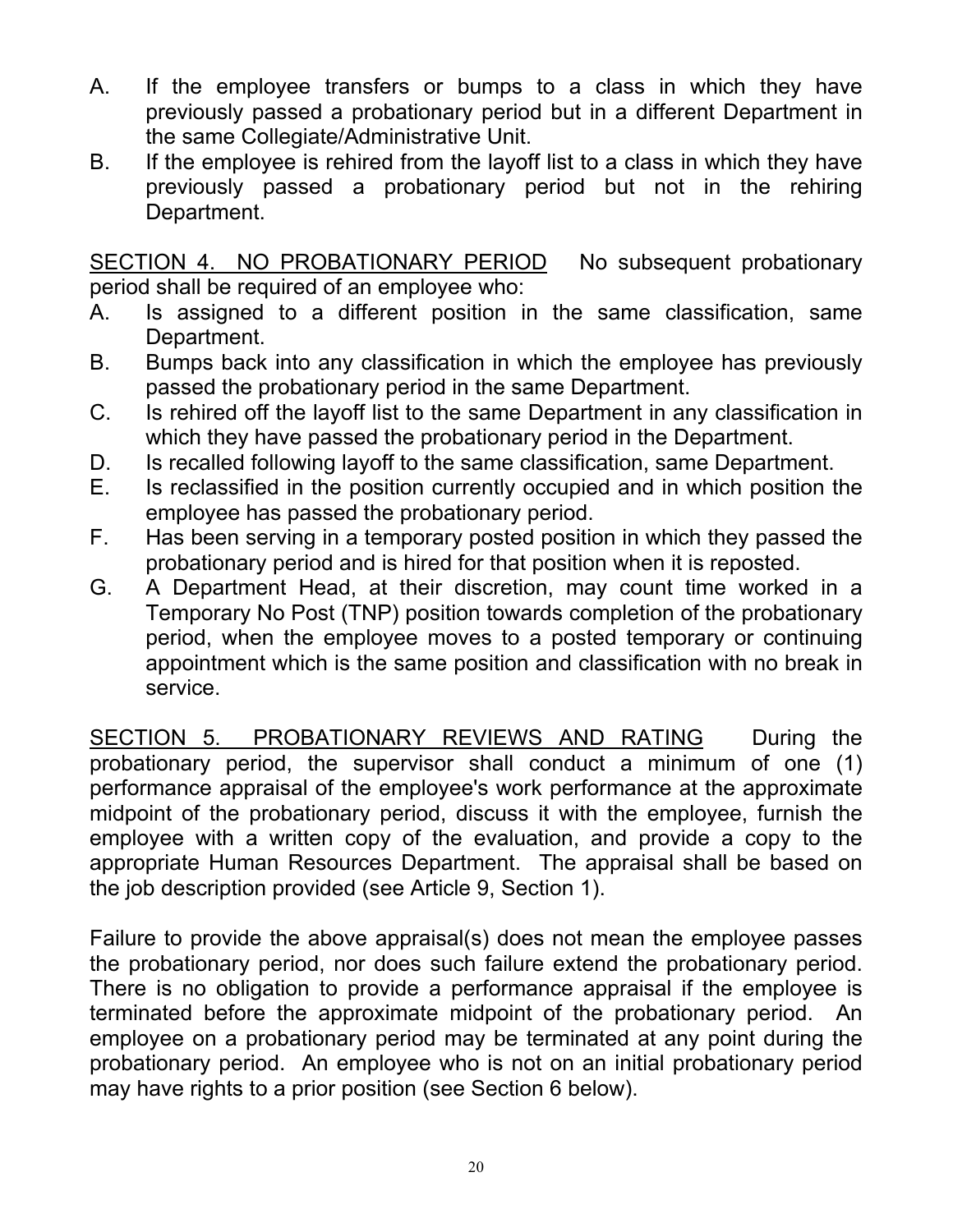SECTION 6. TERMINATION OF PROBATIONARY PERIOD If the Department Head or immediate supervisor determines during the probationary period that the employee will not pass the probationary period, the employee shall be given written confirmation with a copy to the appropriate Human Resources Department.

New hires (original appointments) who fail to pass the probationary period shall be discharged. Employees serving a subsequent probationary period shall be given fourteen (14) calendar days notice of failure to pass the probationary period. In both an initial and subsequent probationary period, an employee does not pass the probationary period if they are notified in writing of failure to pass the probationary period before the end of the probationary period.

Failure to pass the probationary period may not be grieved. An employee who fails to pass the probationary period may allege a violation of Article 4, Discrimination Prohibition, and may proceed only through Step 3 of Article 21, Settlement of Disputes.

An employee who does not pass the probationary period in a position within or outside the bargaining unit but has held a prior continuing position shall have the right to return to the prior continuing position, if it exists, to the extent permissible under the governing terms and conditions of employment in the bargaining unit where the prior continuing position resides. Before an employee can return to the prior continuing position, the employee must first take a vacancy in the class to which the employee would return, as provided in Article 5, Section 3A. If there is no vacancy for which the employee qualifies and can go to based on their seniority, then the employee may bump the individual occupying the prior continuing position provided that: (1) they have more University seniority than the individual in the position; and (2) the individual occupying the prior continuing position has not passed the probationary period in the position. If there is no vacancy, or if the employee cannot bump as provided above, the returning employee shall go on the layoff list. Any employee about to be bumped because of this provision shall receive seven (7) calendar days' notice.

This return must happen within fourteen (14) calendar days after notifying the Department Head in charge of the prior continuing position, provided the employee:

- A. Has successfully completed the probationary period for the prior continuing position; and
- B. Was promoted or transferred from the prior continuing position; and
- C. Notifies the prior Department Head in writing by the termination date of the currently held probationary position of the intent to return to the prior continuing position.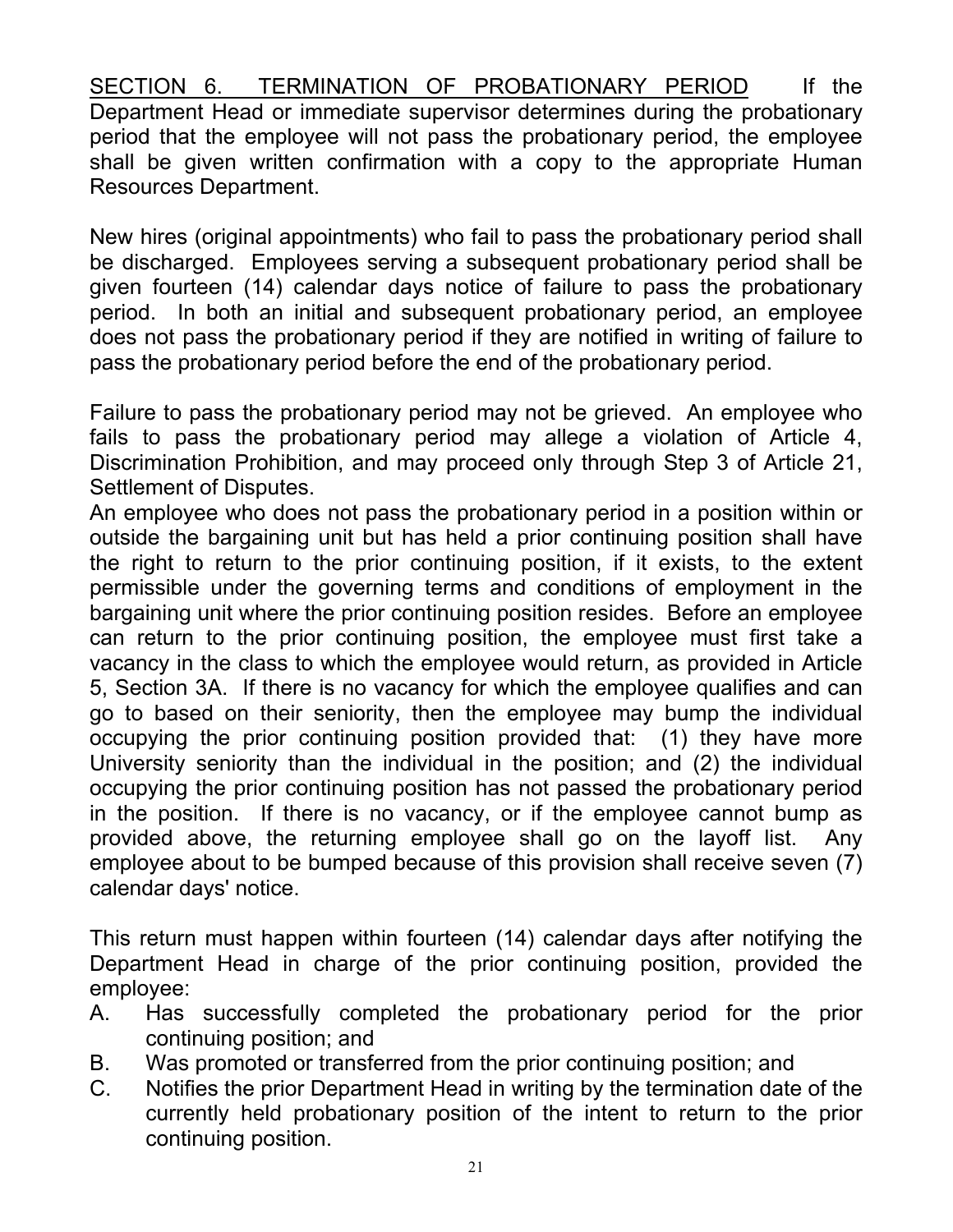The prior continuing position referred to is the continuing position an employee last held and in which the employee successfully passed the probationary period, if a probationary period was required, before being transferred or promoted to the position requiring the probationary period.

If the prior continuing position exists, and the employee chooses to return to it in accordance with the above, the employee may be placed on a leave of absence without pay and/or use accrued compensatory time and/or accrued vacation credit during the fourteen (14) day period. Compensatory time shall be paid at the rate earned; vacation pay shall be at the rate of the lower position. Use of paid time does not mean the employee has passed the probationary period; and does not extend the probationary period.

If an employee's prior continuing position no longer exists (has been abolished or reclassified), or if the employee chooses not to return, the employee shall notify the appropriate Human Resources Department of their intent to be placed on the layoff list.

They must give notification in writing to the appropriate Human Resources Department on or before the anticipated date of discharge from the probationary position.

A probationary employee who is discharged from the University for disciplinary reasons shall forfeit rights to return to the prior position or to the layoff list.

### **ARTICLE 8 PERFORMANCE APPRAISALS**

STATEMENT OF PHILOSOPHY The University and the Union share a belief that the purposes of the performance appraisal system include the following: to clarify both management's goals for the position and the employee's goals; to monitor the employee's achievements and any areas of needed improvement; to facilitate communication between supervisors and employees about the employee's job duties and establish a framework for open, constructive feedback; to encourage and develop plans for employee development and growth. This statement shall not be grievable nor shall either party use this Section as evidence or argument in arbitration.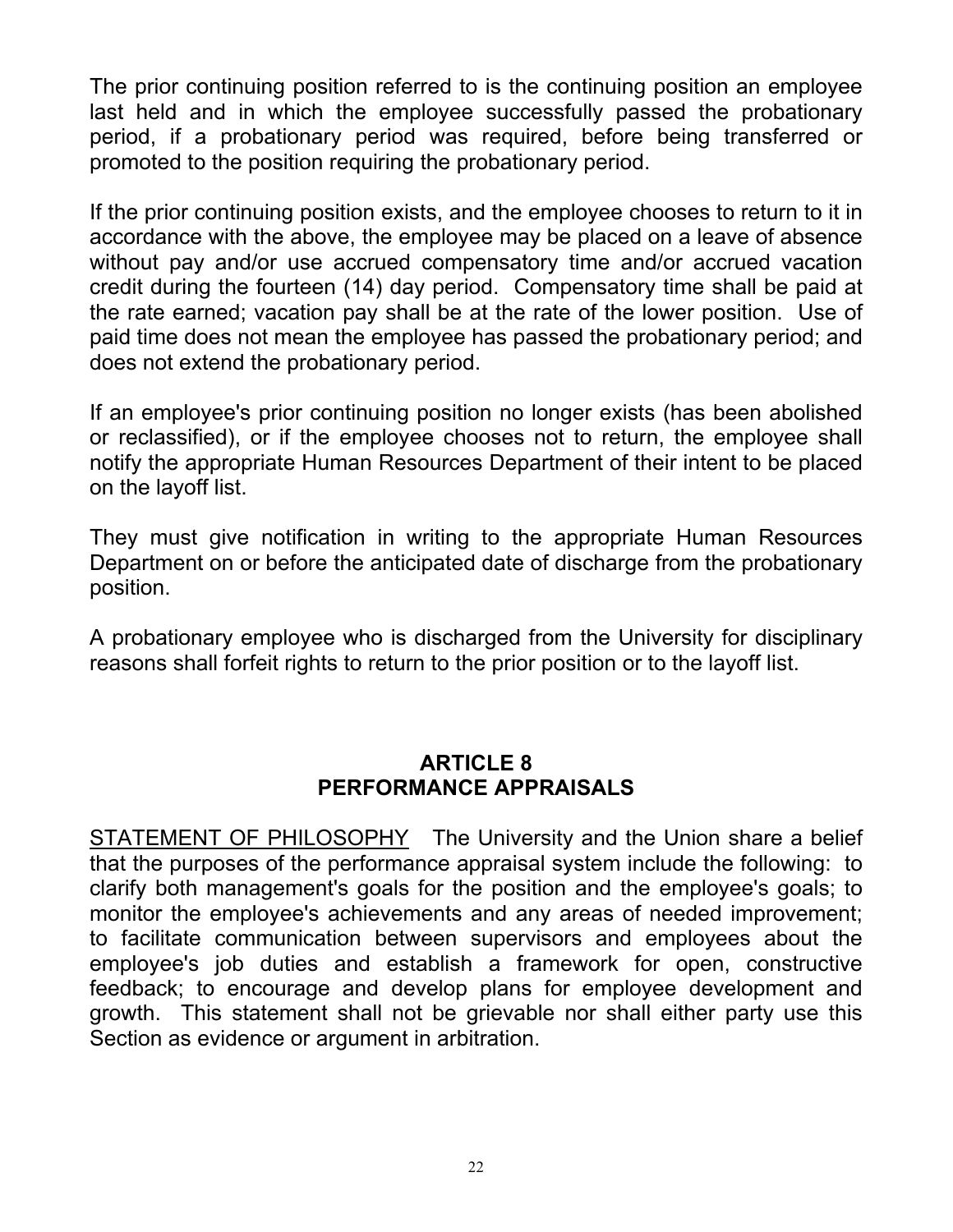SECTION 1. EMPLOYEE APPRAISALS Performance appraisals for each employee shall be submitted at least once each year using either a standard University evaluation form or one that is an approved substitute for that standard form.

Employees shall be evaluated by their appropriate administrator/supervisor. Employees shall be given a minimum of three (3) work days notice prior to the evaluation meeting. If a performance review meeting becomes disciplinary in nature in the employee's judgment, the employee shall have the right to adjourn the meeting and reschedule it with a union steward present.

At the time of such appraisal, the employee's specific job description, job duties and performance, and performance appraisal standards, shall be reviewed by both the employee and the supervisor to discuss patterns of performance for the past year and expectations for the upcoming year.

Each employee has the right to add written comments regarding the performance appraisal on the performance appraisal form, at the time of any review, and subsequently if any changes are made. The employee's signature on the performance appraisal form signifies that the performance appraisal has been reviewed with the employee, but does not signify that the employee agrees with the appraisal.

Each employee shall have the right to see any changes, deletions, or additions to the performance appraisal made by the immediate supervisor, a higher supervisor, department head, or administrator. Such changes shall be discussed with the employee. The employee shall be provided with copies of the completed performance appraisal.

The performance appraisal shall be placed in the employee's official personnel file. Any appraisals which are not in the official file shall not be part of the official record of the employee in considering discipline or future performance reviews. Employees have the right to review their official personnel files upon request per Article 23, Personnel Records.

A referral to employee assistance programs shall not be referenced on a performance appraisal or evaluation, nor shall supervisors use the performance appraisal as a substitute for disciplinary action as defined in Article 22.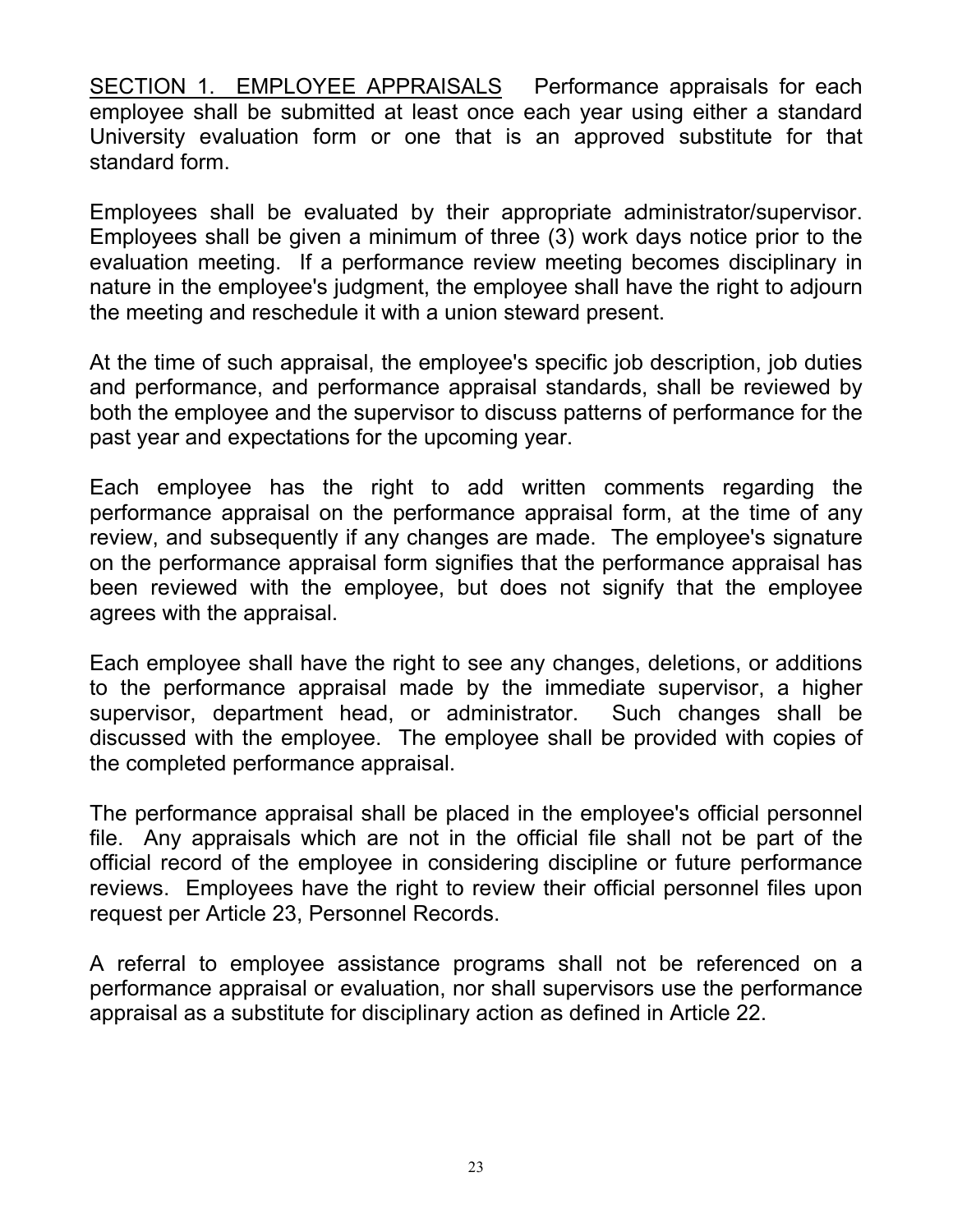#### **ARTICLE 9 CLASSIFICATION AND RECLASSIFICATION**

SECTION 1. CLASSIFICATION OF POSITIONS The University shall classify and/or reclassify all positions in the bargaining unit according to the nature and difficulty of duties assigned to and performed by the employee, based on a current and accurate job description, and shall assign to each position in the bargaining unit a classification title, number, and salary range.

An employee new to their position will receive a copy of their job description upon hire. The appropriate administrator/supervisor will review the description with the employee.

Materials used in determining classifications and reclassifications, such as class specifications and reclassification interpretation manuals, shall be readily available to the Union and employees on request.

SECTION 2. RECLASSIFICATION The employee may submit, through supervisory and administrative channels, a properly completed job evaluation questionnaire (JEQ) when changes in the tasks, duties, and responsibilities of the position are caused by reorganization of work, new staffing requirements, technology, or when they believe their position is inappropriately classified. Such requests may be submitted no more than twice per fiscal year, unless the employee's supervisor or the Human Resources Department agrees a new job evaluation questionnaire is warranted.

SECTION 3. JOB EVALUATION QUESTIONNAIRE TIMELINES The supervisor, Department Head, and Dean shall have thirty (30) calendar days to complete and forward a job evaluation questionnaire to the appropriate Human Resources Department. A supervisor cannot change or require the employee to change the employee's responses on a job evaluation questionnaire. At the request of the employee, the supervisor shall discuss any changes to the JEQ with the employee. Once the JEQ has been finalized for scoring, a copy shall be forwarded to the employee which identifies the changes and the person who made the changes.

Upon receipt of a completed job evaluation questionnaire, the appropriate Human Resources Department shall complete a review of the position, and render a decision on the request in writing to the employee, the Department, and the Union within forty-five (45) calendar days.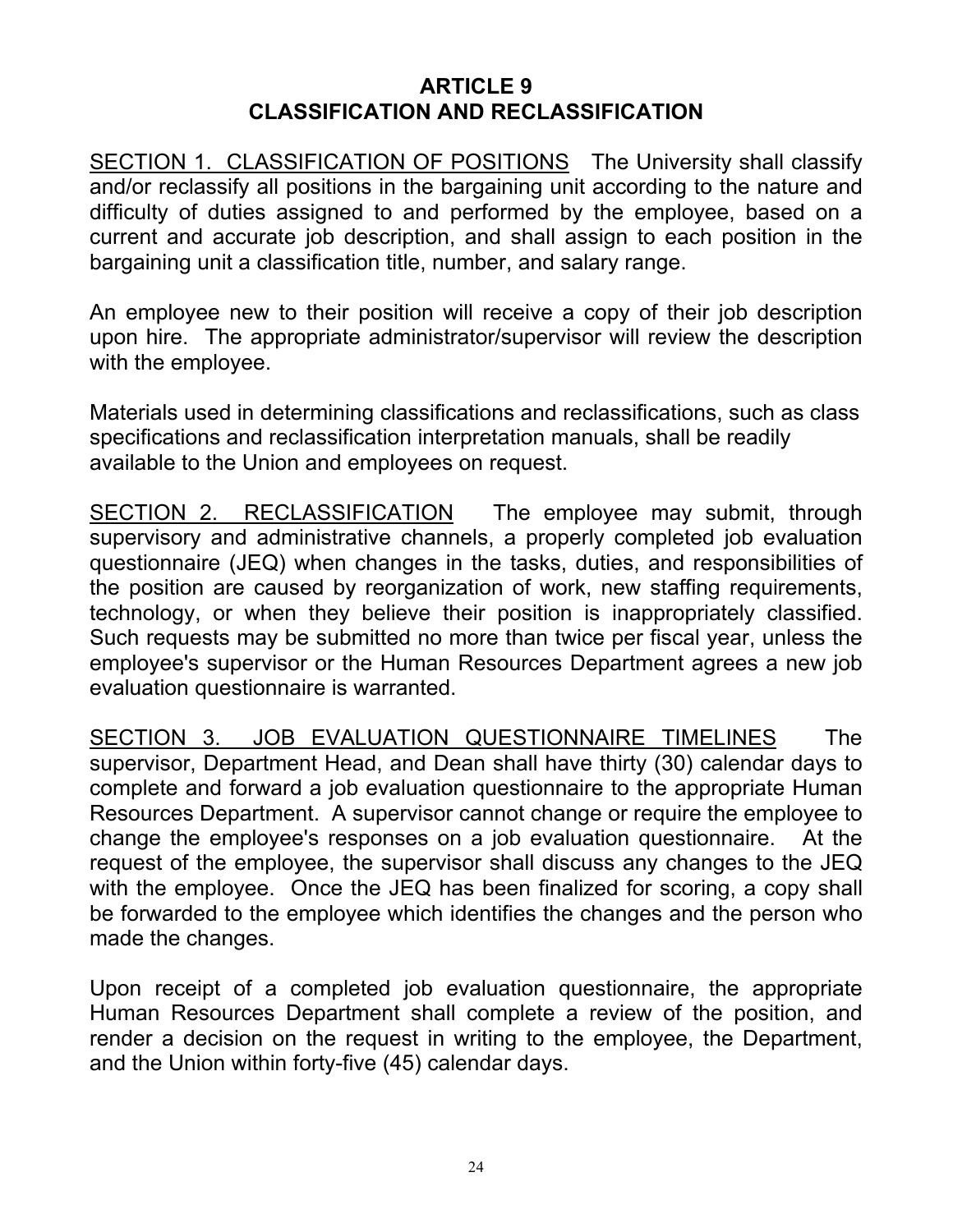If the employee does not agree with the decision, they may request in writing within fourteen (14) calendar days the scoring of their responses on the JEQ. If after receipt of both scores, the employee requests in writing to be interviewed by the Human Resources Department, they will be interviewed. During such an interview with the Human Resources Department and the department involving reclassification issues, and any mutually agreed subsequent follow up meetings, an employee shall have the right to have a Union representative present. Employee union representatives shall participate in such meetings on paid leave time as provided in Article 31, Section 1, I.

SECTION 4. APPEAL OF JOB EVALUATION QUESTIONNAIRE The decision of the Human Resources Department may be appealed by the employee within forty-five (45) calendar days of receiving the decision. Appeals must be made in writing to the appropriate Human Resources Department. The classification appeal process provided in this Section is the sole and exclusive process for the appeal of classification and reclassification actions.

A classification appeal hearing date will be agreed upon no later than sixty (60) calendar days from the date the appeal was received. A neutral party mutually agreed to by the Union and the University will hear the classification appeal. If the scores of the administration and the employee do not agree after information from the interview has been evaluated, both scorings shall be presented to the neutral party. The neutral party will issue a decision no later than thirty (30) calendar days after the conclusion of the hearing. The decision of the neutral party is final.

SECTION 5. RECLASSIFICATION EFFECTIVE DATE The reclassification of any position shall normally be made effective on the first day of the payroll period after receipt of a properly completed job evaluation questionnaire by the appropriate Human Resources Department, or in cases where the form has been delayed in coming to the appropriate Human Resources Department, on the first day of the payroll period following the sixteenth work day after submission of the completed form by the employee to the supervisor.

Reclassifications resulting in a demotion and a reduction in salary will be made effective on the first day of the payroll period following notification of the decision by the appropriate Human Resources Department to both the employee and the Union.

Departments must comply with the appropriate Human Resources Manager's decision or the decision of an appeal, within twenty (20) work days after receipt of the written notice of the decision.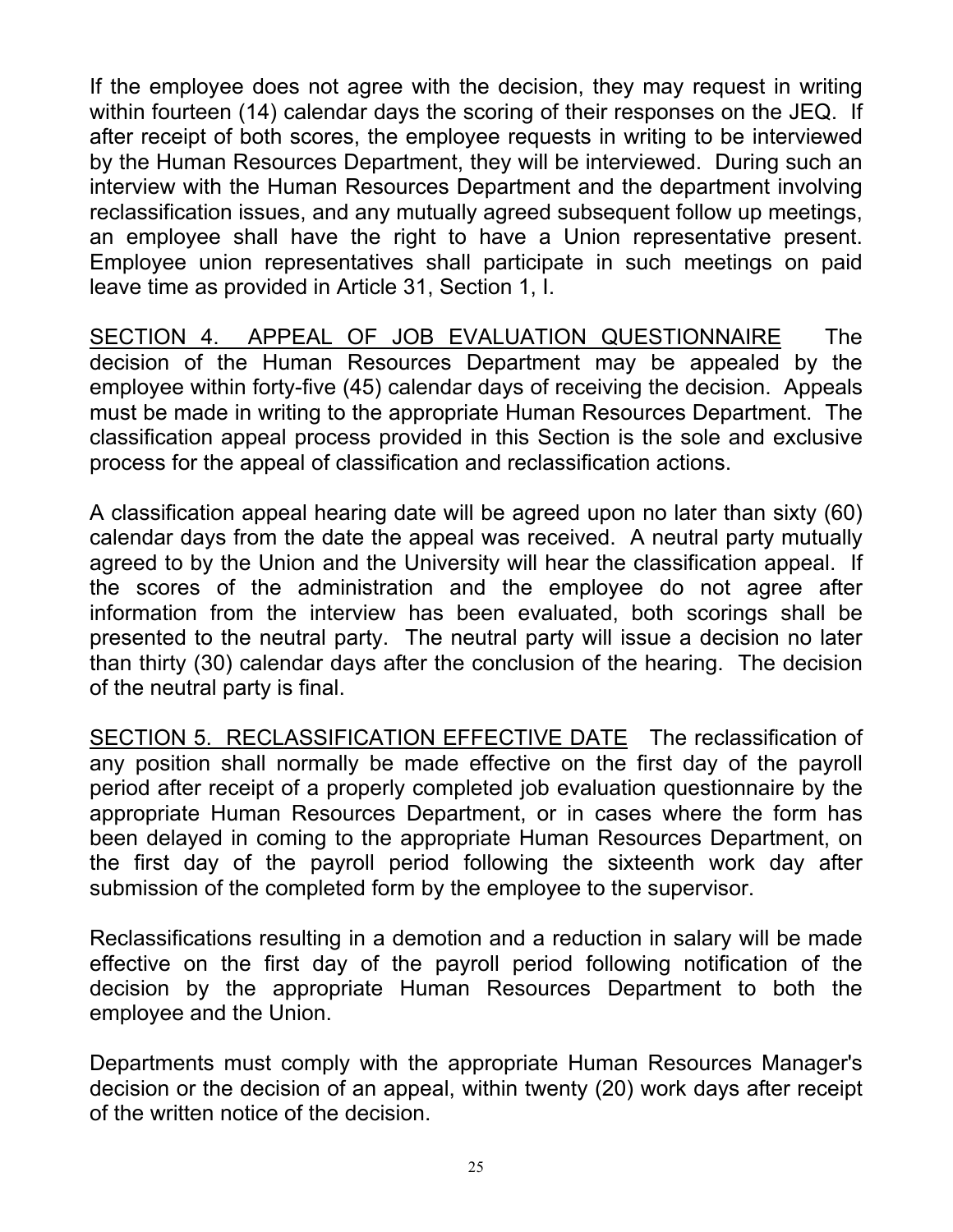SECTION 6. PERIODIC SURVEY If the employer requires a review of a position in the bargaining unit, the review shall be submitted as a Periodic Survey using a job evaluation questionnaire. Employees whose positions are being reviewed shall be informed of the reason for the review. If the employee(s) desire to have a meeting with the supervisor about the Periodic Survey, such a meeting shall be held.

Once a job evaluation questionnaire has been finalized for scoring, a copy shall be forwarded to the affected employee(s). If such a Periodic Survey appears likely to result in a demotion, upon the request of the employee, an onsite audit of the position shall be conducted by Human Resources. Changes in classification resulting from Periodic Surveys will become effective on the first day of the payroll period mutually agreed to by the appropriate Human Resources Department and the Department. However, no demotions as a result of a Periodic Survey shall be retroactive.

If an employee is demoted as a result of a Periodic Survey, the employee shall be entitled to have their name placed on the layoff list for the class from which they were demoted.

Periodic Survey decisions may be appealed by the employee within fourteen (14) calendar days after receiving the decision. Periodic Survey appeals must be made in writing to the appropriate Human Resources Department. Appeals shall follow the procedures identified in Section 4 above.

#### **ARTICLE 10 EDUCATIONAL AND CAREER OPPORTUNITIES**

SECTION 1. PURPOSE Employees shall be allowed the opportunity, within the limits of this Agreement, to continue their education, improve their performance and expand their promotional possibilities by taking courses.

SECTION 2. WORK RELATED EDUCATION If an employee is required by the Employer to take a course, attend conferences, seminars, workshops, professional and scientific meetings or training as a condition of continuing employment, the Employer shall pay for the course and the time attending shall be treated as paid work time and associated expenses shall be reimbursed in accordance with existing University policy. Employees shall be granted paid time off to be trained in new technology or equipment required in the employee's current job.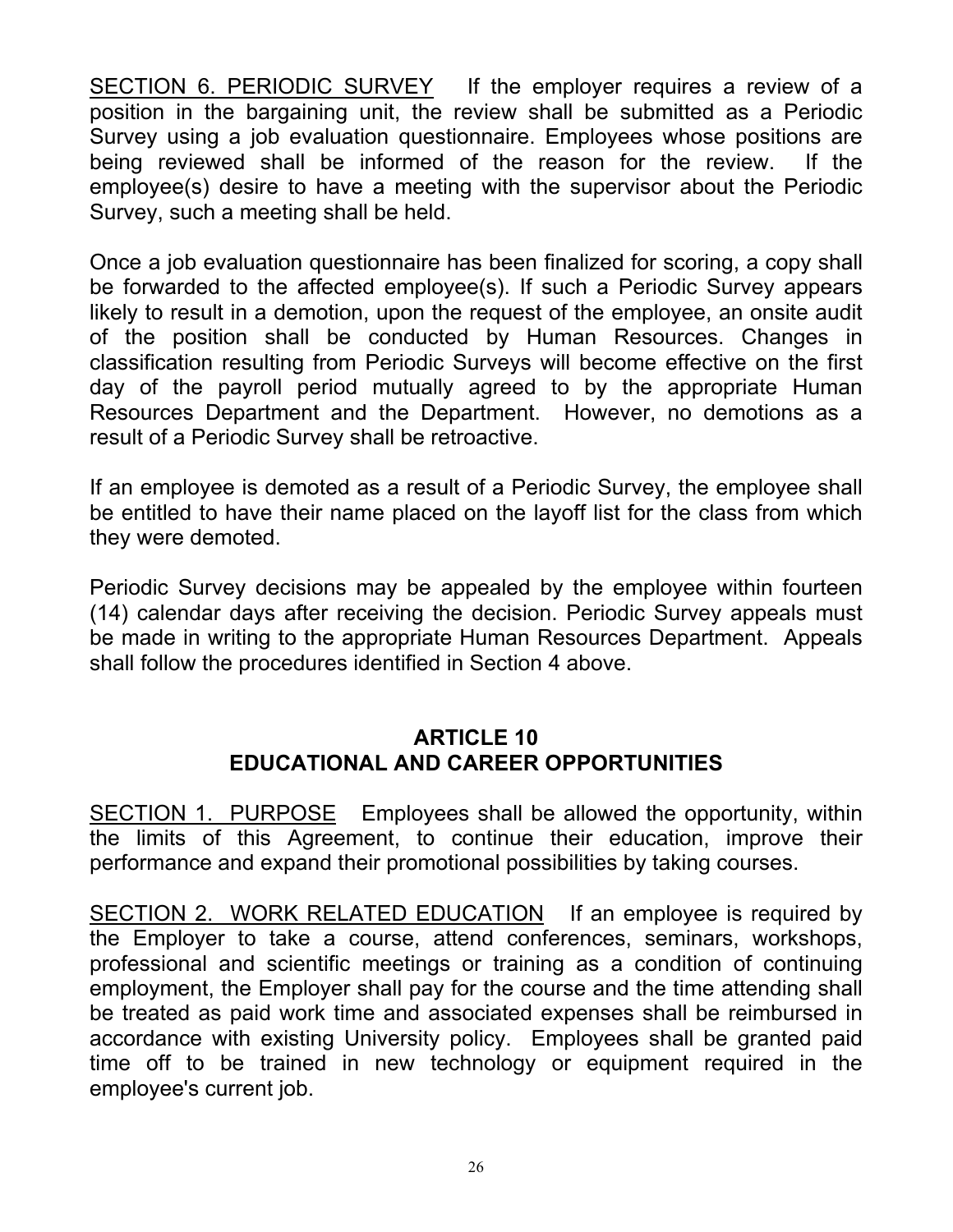Employees attending conferences, seminars, workshops, professional and scientific meetings, or training shall be compensated for attendance and travel time in conformance with the Fair Labor Standards Act (FLSA).

The appropriate administrator/supervisor has the discretion to determine whether a leave of absence with pay will be granted for:

- A. Attendance at conferences, seminars, workshops, professional and scientific meetings and other approved educational activities.
- B. Educational leave during work hours for not more than four (4) hours per week (or more if make-up schedule for additional time is approved by the appropriate administrator/supervisor) to be used for such purpose as attending class at the University of Minnesota. Proposals to use flexible hours to make up the time and work while attending class shall be considered by the supervisor based on staffing needs, availability of supervision, hours of operation, and other legitimate business reasons. If a supervisor determines it is necessary to limit the number of employees who can be gone for classes, approval, which is at the supervisor's discretion, shall be in the order of University seniority.

SECTION 3. CAREER DEVELOPMENT Information on University career development programs which may exist shall be provided at employee orientation programs.

Employees shall be granted four (4) hours paid time per year to be trained in the technology and skills required to be qualified for University-wide promotion.

The appropriate Human Resources administrator and the Union agree to meet and confer, upon request, at a mutually agreed time to review information on current career development programs and to hear Union reactions.

SECTION 4. TUITION WAIVER, REDUCED TUITION PROGRAMS, TUITION REMISSION When University reduced tuition/tuition waiver programs exist, the following guidelines apply:

- A. Employees shall be granted the opportunity to make application to enroll, under existing program policies, in University courses held during nonwork hours.
- B. Departments shall establish written guidelines for how employees may utilize these programs.
- C. These guidelines shall be provided to employees at the time of hire or upon request.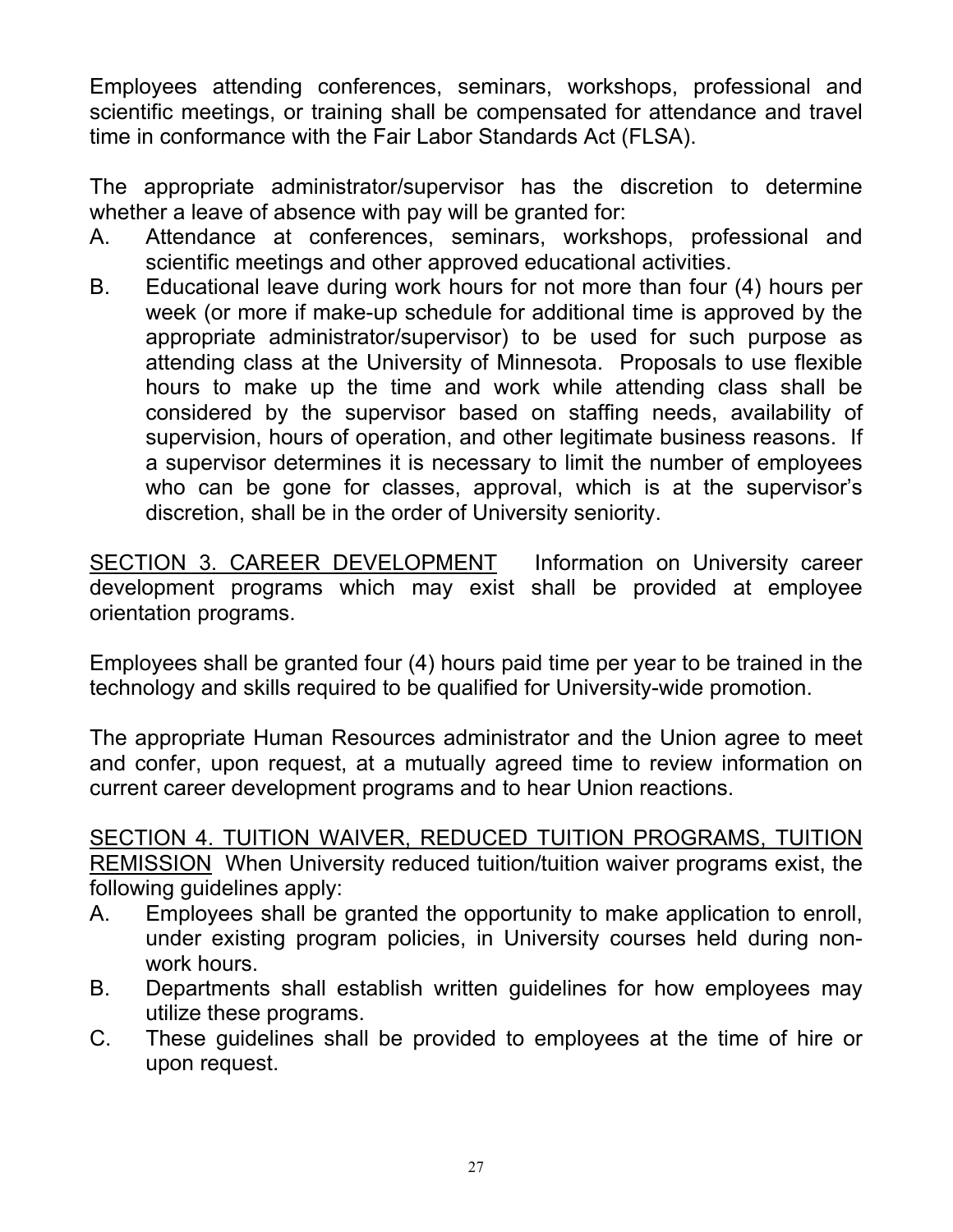Proposals to use flexible hours to make up the time and work while attending classes shall be considered by the supervisor based on staffing needs, availability of supervision, hours of operation, and other legitimate business reasons. In addition, supervisors should give extra consideration to those circumstances where the employee's request is for the final course required for completion of a degree. If a supervisor determines it is necessary to limit the number of employees who can be gone for classes, approval, which is at the supervisor's discretion, shall be in the order of University seniority.

Tuition Remission. Should the University establish a tuition remission program, AFSCME bargaining units will be included in the program.

### **ARTICLE 11 CHILD CARE**

The Employer shall continue to provide tax sheltered dependent care accounts for employees' payroll deduction use, if allowable under state and federal statutes.

Each campus shall provide to employees information that is available on child care referral services existing for both well and sick child care. This information will be provided at employee orientation and upon employee request by the appropriate Human Resources Department.

Employees may use accrued sick leave hours up to 16 hours per unscheduled occurrence to provide child care for their own well child or children.

Whenever the University establishes an active Child Care Committee on a campus, the Union shall be offered representation on that Committee.

### CHILD CARE RESOURCE AND REFERRAL NETWORK

- Employees in the **Duluth** area should contact the UMD Department of Human Resources at (218) 726-7161 for information regarding adult and child care services.
- Employees in the **Morris** area should contact the UMM Department of Human Resources at (320) 589-6021.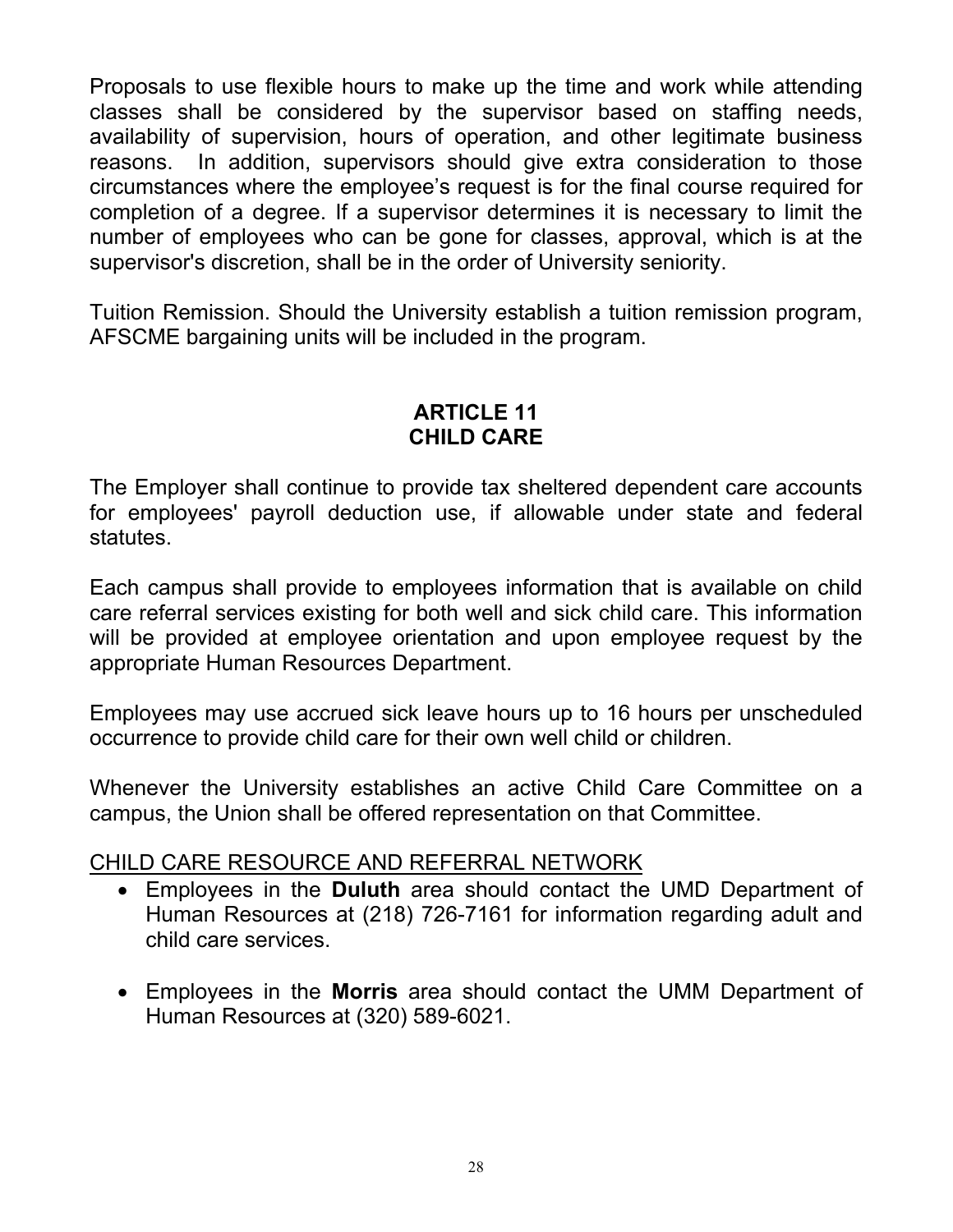# THE UNIVERSITY OF MINNESOTA CHILD DEVELOPMENT CENTER

- The Child Development Center provides child care programs at several locations in the **Twin Cities** area. For more information call the University Child Development Center at (612) 625-2273.
- In addition, child care services are available at the Child Development Center on the **Crookston** campus. For more information contact the UMC Child Development Center at (218) 281-8285.

# **ARTICLE 12 HOURS OF WORK**

SECTION 1. WORK SCHEDULE Hours of work (work week or period, shift, and day) are established by the Department. Supervisors may reschedule hours of work for reasons consistent with the mission of the University. Temporary changes in the hours of work (two weeks or less) require two (2) calendar days notice, unless the supervisor and the employee(s) mutually agree to shorter notice. Changes in the hours of work which extend beyond two (2) weeks require fourteen (14) calendar days notice unless the supervisor and the employee(s) mutually agree to shorter notice. The Union and the employee(s) affected by the change may discuss the change with the supervisor.

The full-time work week shall be forty (40) hours per seven (7) calendar day week. If possible, the forty (40) hours shall be consecutive work days with two (2) or more consecutive days off.

A work shift is a regularly recurring period of work with a starting and ending time exclusive of overtime. If requested by the employee, the employee may change days, shifts, or hours of work with the approval of their supervisor provided such change does not result in the payment of overtime.

SECTION 2. FLEXIBLE WORK SCHEDULE Once each six (6) months, if requested by employee(s), a Department shall hold a discussion with the employee(s) at a time and place determined by the Department regarding flexible work time in the Department as a whole. This provision does not apply to Departments where a flexible scheduling policy is already accessible to employees or where a discussion with employees has occurred in the past six months and has resulted in a decision not to implement flexible scheduling. A representative from the appropriate Human Resources Department and the Union may attend such discussions. Other staff and faculty, at the discretion of the Department, may also attend.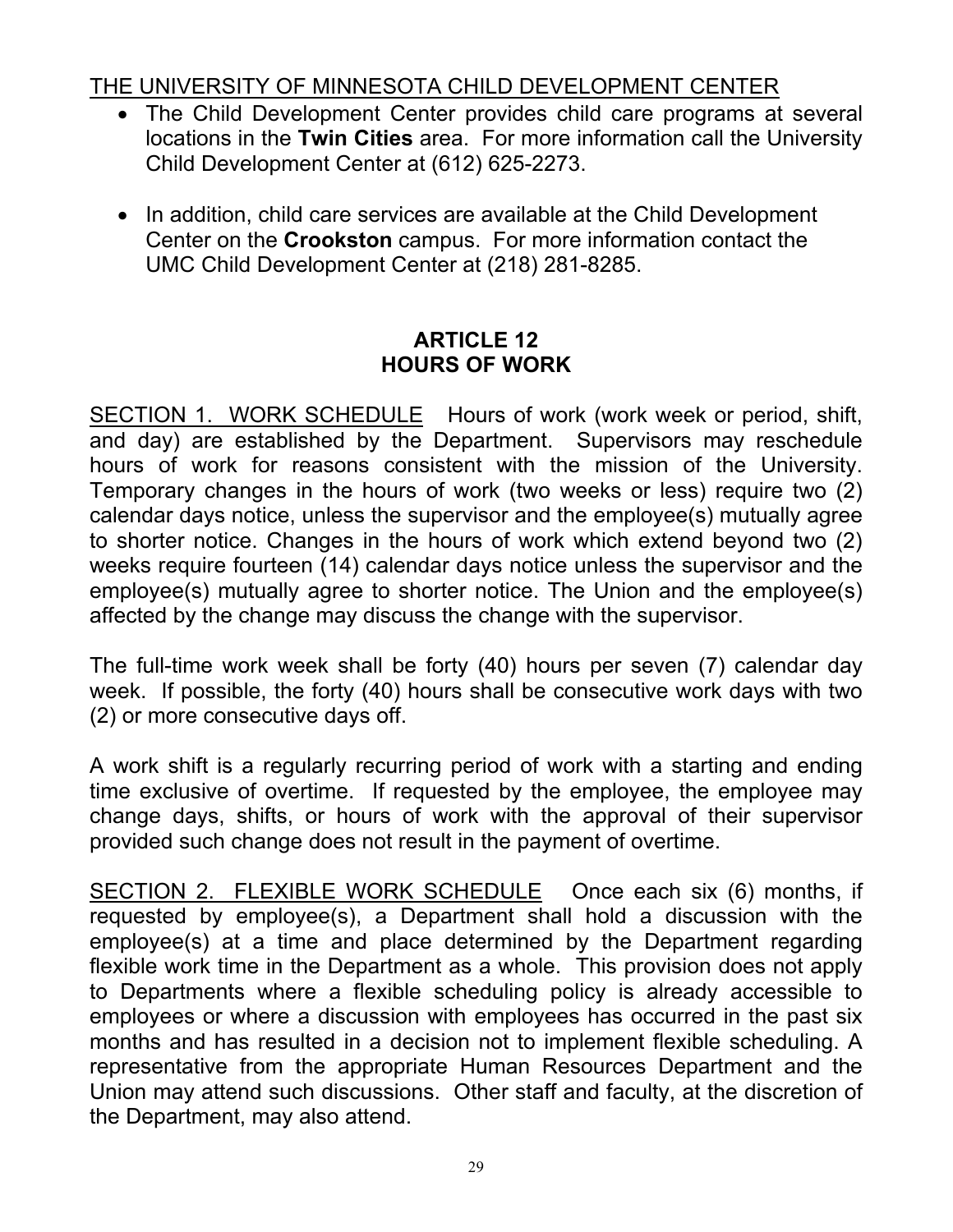Discussion involving flexible scheduling may focus on work productivity, effective and efficient delivery of quality services, administrative costs, staffing needs of the work areas involved for hour and function coverage, and other areas that may concern the employee(s), staff, faculty, supervisors, and Department. Elements of flexible schedules may include variable length of work days, variable starting and ending times (while insuring that core periods of necessary coverage are maintained), variable work week, variable appointment percentages, and telecommuting options.

Once the Department makes the determination regarding the viability and nature of flexible scheduling, the Department's determination and any arrangements for flexible work schedules shall be communicated in writing with reasons for the decision to employees in the Department. If there is disagreement regarding the viability or nature of the flexible scheduling, the Department's decision shall prevail and neither the decision nor the reasons given may be grieved. However, no later than fourteen (14) calendar days after the decision is communicated to the employee(s), the decision may be appealed by employee(s) to the next level supervisor who did not have an active role in making the final scheduling decision.

The employee(s) shall be given the opportunity to personally present their arguments about the installation or change of flexible schedules to the manager designated by the Employer to hear the appeal. The manager hearing the appeal shall consider the factors enumerated above and whether the department has fairly considered whether flexible scheduling is workable. There shall be a written decision denying or affirming the installation or change of a flexible schedule with an explanation of the reasons for the decision within fourteen (14) calendar days of completion of the information

gathering. Appeals of Employer decisions to terminate or change established flexible schedules may be appealed only through the procedure set forth in this section.

Flexible work schedules may affect an employee's eligibility for fringe benefits. University fringe benefit rules and regulations will apply. Nothing in this section prohibits a Department's right to review, modify and schedule hours of work, or to hold additional discussions pertaining to scheduling.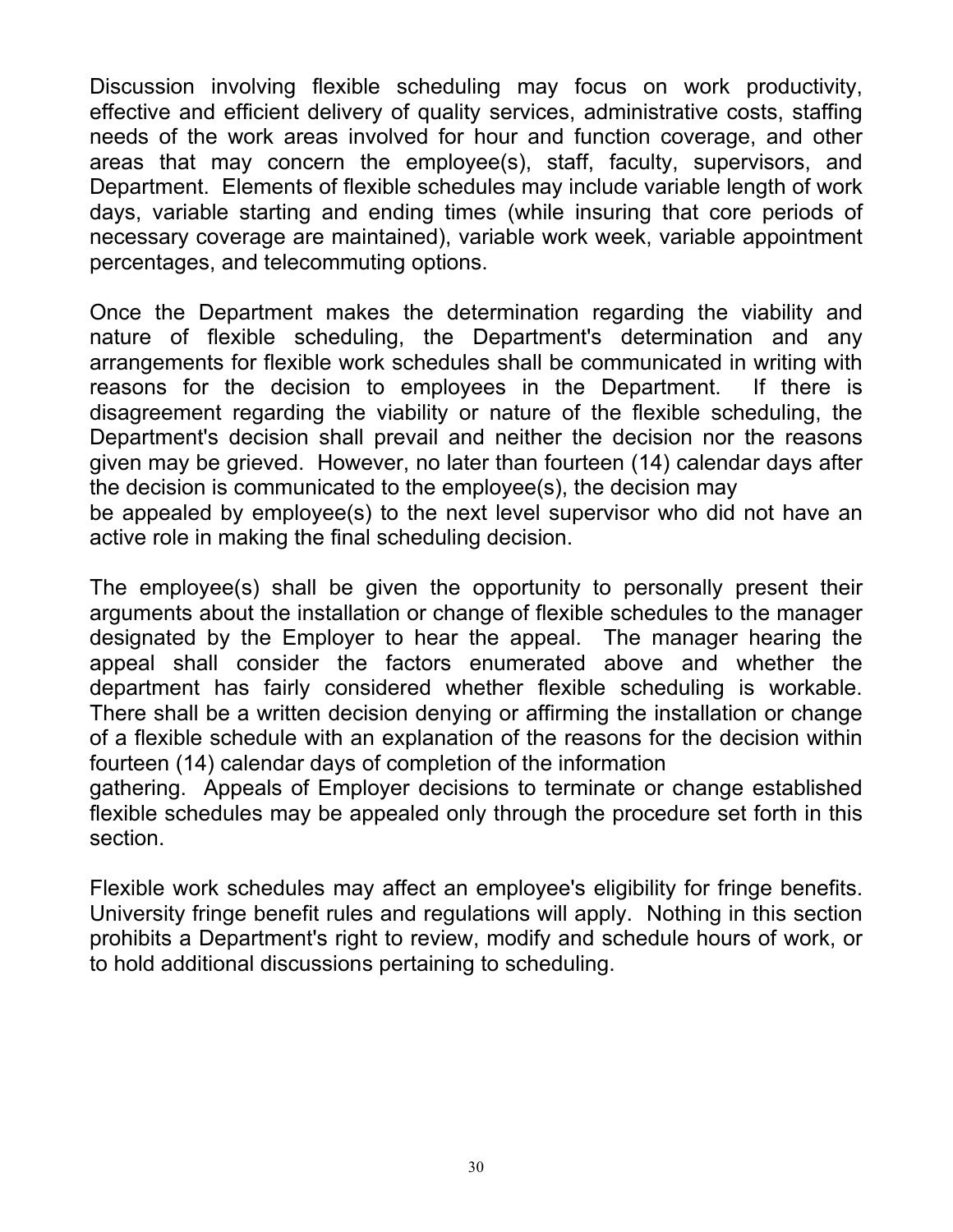SECTION 3. PAID REST PERIODS Employees are entitled to and shall be granted a fifteen (15) minute paid rest period during four (4) hours of work. Special arrangements for paid rest periods should be made between the employee and the supervisor when workload or staffing requirements prevent a regular schedule, or a schedule around the middle of the four (4) hour period. Employees who work beyond their normally scheduled work shift shall receive a fifteen (15) minute rest period before they continue work if their work will extend four (4) hours or more. Paid rest periods for employees working regularly scheduled long shifts (12 hours, for example) should be extended proportionally. Paid rest periods are not cumulative from one day to the next.

SECTION 4. UNPAID LUNCH PERIOD Scheduled unpaid meal periods interrupting a work shift shall not be less than thirty (30) minutes nor more than sixty (60) minutes in length unless there is mutual agreement between the supervisor and employee to extend beyond the sixty (60) minutes for special occasions.

### SECTION 5. ON-CALL TIME-VETERINARY MEDICAL CENTER AND VETERINARY DIAGNOSTIC LABORATORY

This is specific to the Veterinary Medical Center (VMC) and the Veterinary Diagnostic Laboratory (VDL) at the College of Veterinary Medicine (CVM) and AFSCME Local 3800 (Clerical) regarding on-call time.

The following shall apply to VMC and VDL employees:

- 1. An employee instructed in writing by the supervisor to be on-call to answer phone calls or return to work if necessary, shall be compensated for such time at the rate of \$2.00 per hour in on-call status.
- 2. An employee who is called in to work shall be paid per Article 14 of the collective bargaining agreement.

SECTION 6. NO CALL, NO SHOW. An employee who fails to report to work for three (3) consecutive work shifts without giving notice to their supervisor has resigned from their employment. Immediately after the third shift missed, the employer will send notice to the employee, by certified mail, noting their resignation due to the no call, no show absences.

However, a person may subsequently apply for a retroactive leave of absence without pay to cover the no call no show absences, and such a request, made within ten (10) calendar days of the absence, will receive reasonable consideration, particularly in those cases where a documented disability caused the absence and that fact is supported by a statement from a medical practitioner as defined in the Family Medical Leave Act which is to be submitted along with the leave of absence request.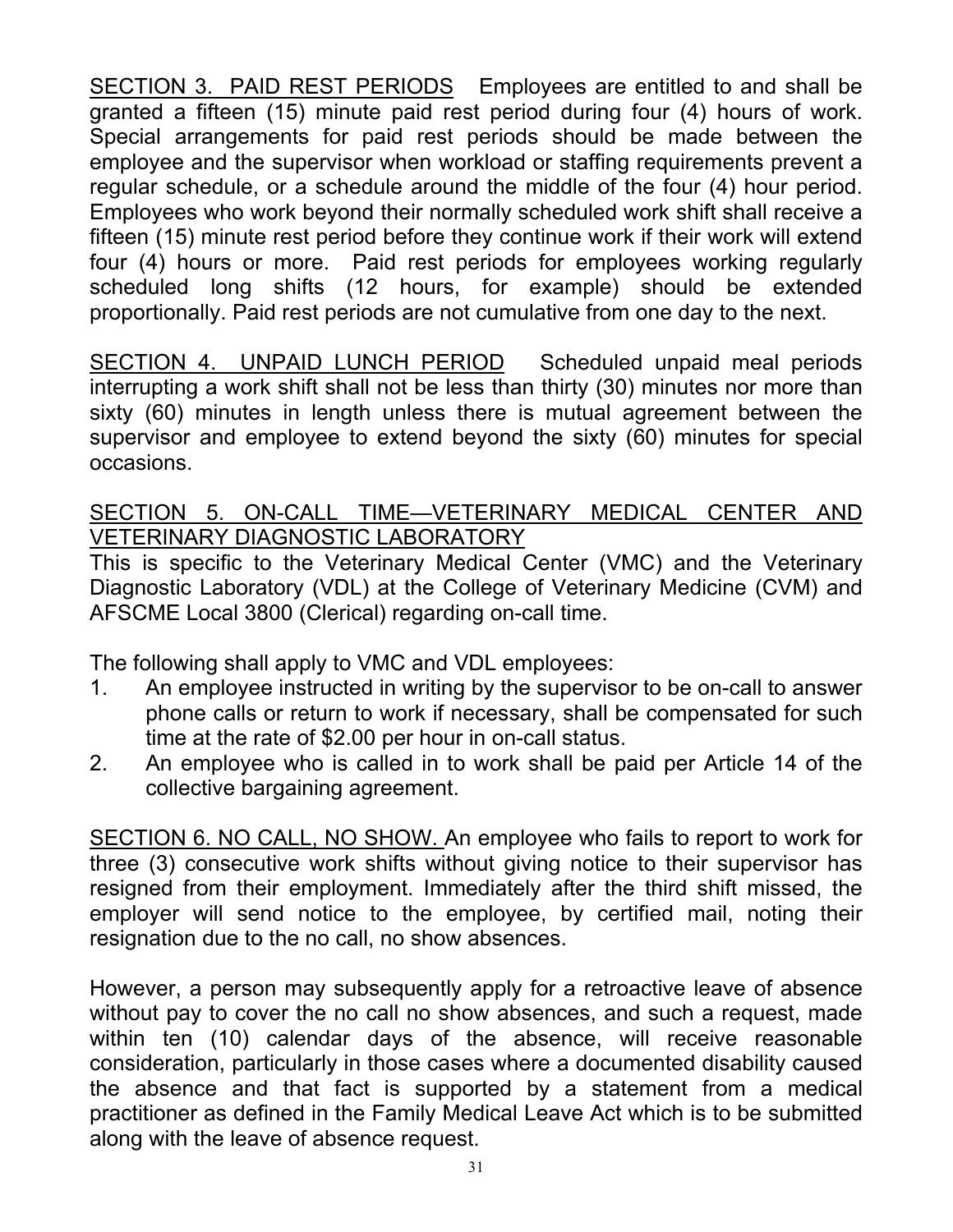SECTION 7. PERCENTAGE OF APPOINTMENT An employee who works an average of ten (10) percentage points or more beyond their appointed percentage time or a supplemental employee who works regular, predictable, scheduled hours, for three (3) or more consecutive payroll periods shall have the right to have their appointment percentage and employment status as defined in Article 6 reviewed by the supervisor. The Employer will not be required to raise the percentage time worked or change employment status if there is clear evidence that the employee will not be working beyond their previous appointment percentage time on a regular basis in the future.

If there is clear evidence that the employee will continue working beyond their current percentage appointment, or continue working regular, predictable, scheduled hours, the appointment percentage will be raised to the average percent time worked, or to the employment status reflected in the three (3) previous payroll periods. If at any time after the subsequent three (3) payroll periods the supervisor determines that the employee will not continue working beyond their previous appointment percentage time or continue working regular, predictable, scheduled hours on a regular basis in the future, the supervisor may reduce the appointment to the percentage time assigned prior to the employee's request, or return the employee to supplemental status with five (5) days prior notice given to the employee.

If the employee has served six (6) or more consecutive months in the higher percentage appointment, the layoff and bumping provisions of this agreement shall apply unless the employee is working to cover another employee's paid or non-paid leave. In such a case, the layoff and bumping provisions shall not apply unless the employee has served nine (9) or more consecutive months in the higher percentage appointment.

Any appointment percentage time adjustment made under the provisions of this Section shall be effective on the first pay period after the adjustment request is received by the Employer or the notice is received by the employee.

Changes in the percentage time of an appointment may affect an employee's eligibility for fringe benefits. University fringe benefit rules and regulations will apply. Such modifications may result in Article 25, bumping and layoff provisions, applying. Nothing in this section prohibits a Department's right to review and modify the percentage time of appointments.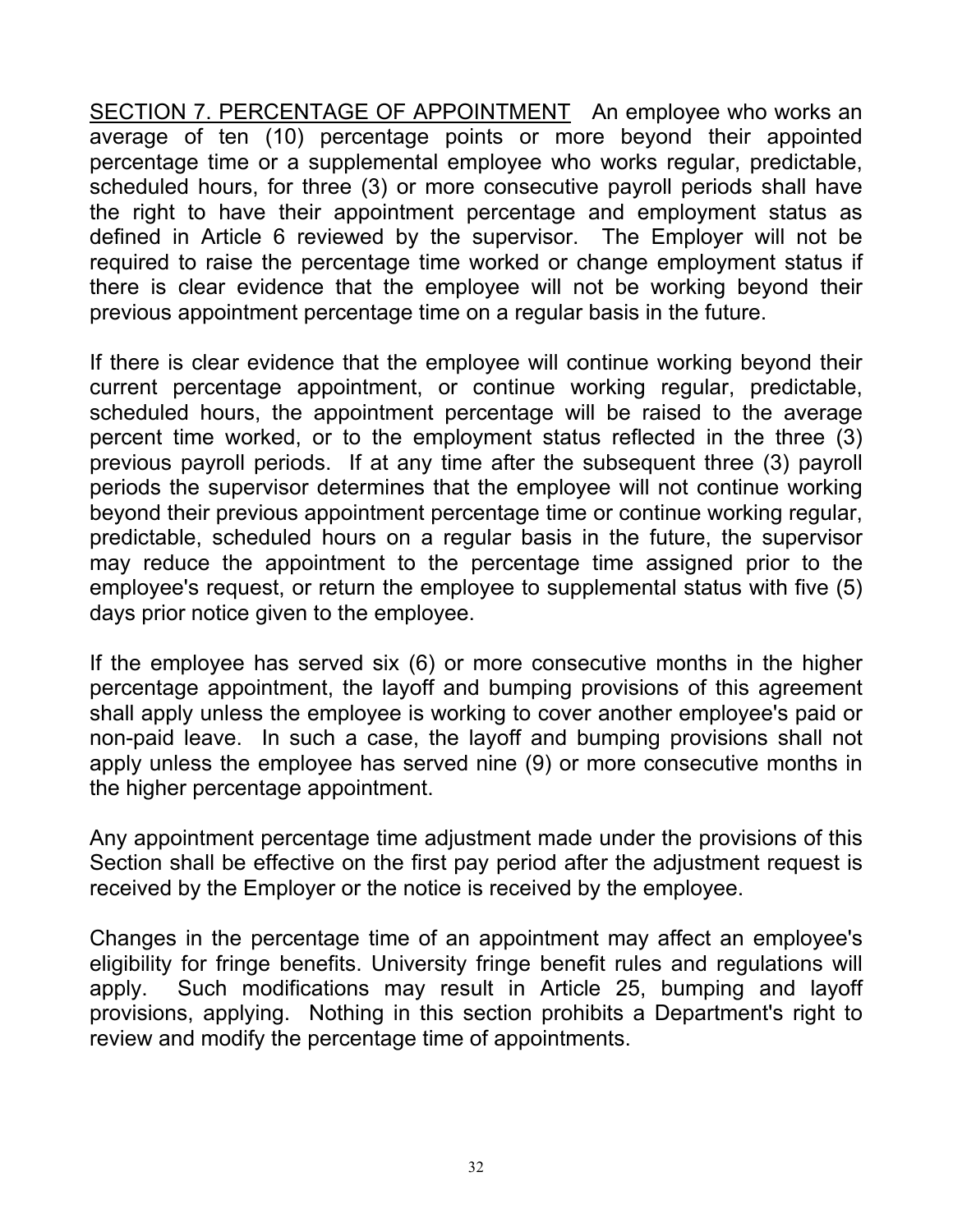#### **ARTICLE 13 OVERTIME**

SECTION 1. OVERTIME HOURS AND RATES Overtime is the time worked in excess of forty (40) hours per work week for employees scheduled in a seven (7) day work period, on one or more University jobs.

All hours worked by an employee greater than twelve (12) consecutive hours in any work day shall be paid at time and one-half the employee's regular rate of pay. Compensation shall not be paid more than once for the same hours under any provision of this Agreement. Overtime worked with the prior approval of the supervisor shall be compensated by pay or by compensatory time off, at the option of the employee, unless payment in cash is prohibited by funding source or availability of funds as determined by the Department. Each department shall identify in writing more than one (1) person authorized to approve overtime. If payment of cash overtime is prohibited, the employee should be informed of that fact before working the overtime, or at the time of hire, or when funding source or availability of funds as determined by the Department requires a change in the compensation method.

All employees shall be paid or receive compensatory time at time and one-half (1.5) the employee's regular rate for overtime as defined above. An employee may use compensatory time, subject to the approval of the supervisor, within a reasonable period of time after a request to do so, unless the use would unduly disrupt the operation of the Department.

Requests to use compensatory time shall be given reasonable consideration.

Departments have full discretion to limit (in accordance with written Department policy) the amount of compensatory time off that can be accumulated and the length of time a compensatory time off balance can be carried forward, except that maximum limits imposed by statute (i.e., 160 hours of straight time, 240 hours at time and one-half) will be strictly followed. Upon request of the employee and the approval of the Department, compensatory time may be cashed out.

The payment for paid overtime shall be processed without undue delay when possible. Departments are encouraged to process all overtime in the pay period in which it was worked.

Upon leaving the University or upon transferring from one Department of the University to another Department, an employee whose funding source does not prohibit a cash payment may cash out compensatory overtime on the following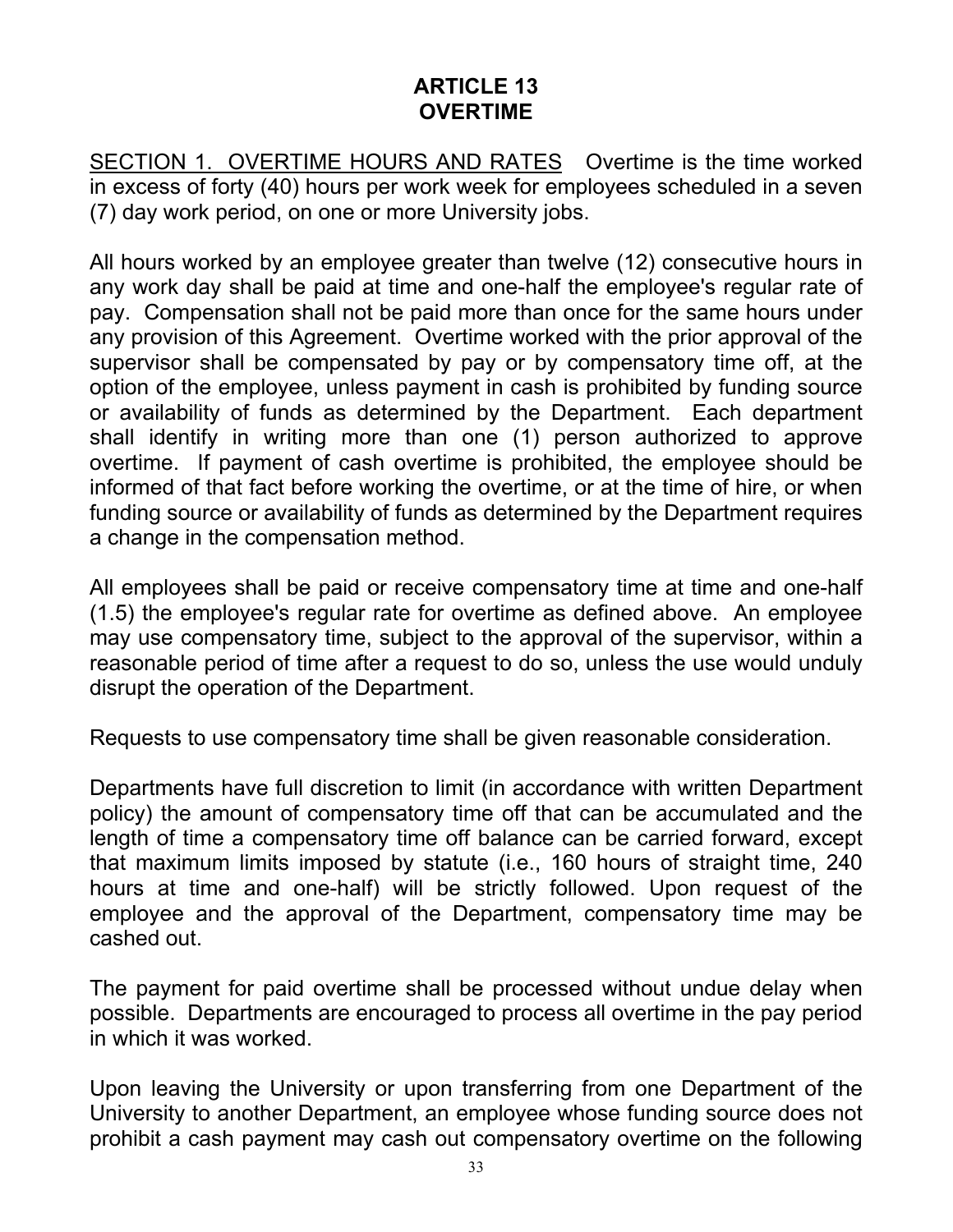complete payroll abstract with fourteen (14) calendar days written notice. If payment is prohibited, arrangements will be made by the Department to handle the remaining compensatory overtime obligation.

#### SECTION 2. DISTRIBUTION OF OVERTIME

- A. Overtime as a Condition of Employment. Certain positions will require overtime as a condition of employment. Employees in these positions may be required to work pre-planned, scheduled overtime which may not be reassignable to others. Employees required to work this overtime should be informed of this condition of employment at the time of hire, or when the Department requires this overtime as a condition of employment.
- B. Reassignable Overtime. The Employer shall offer and distribute reassignable overtime to employees as soon as the need for the overtime is anticipated. When reassignable overtime is required, the employee who usually performs the work shall be given first opportunity to work the overtime (including holidays). If the employee chooses not to accept reassignable overtime, or if there is more than one (1) employee in the same classification who normally performs the work and the need for the overtime is known more than twenty-four (24) hours in advance, the Employer shall inform employees of the available overtime by memorandum or posting, and other employees who are qualified and able to perform the work and wish to work overtime shall be permitted to work such overtime in classification seniority order with the most senior employee in that classification within the work unit in the Department being given first consideration.

When there is twenty-four (24) hours or less notice of the reassignable overtime, the Employer shall assign the overtime according to the distribution system. In such cases, the Employer shall attempt to notify employees by memorandum, posting, or other means. If all such employees decline to work the reassignable overtime, the employee with the least amount of classification seniority within the work unit in the Department, who is qualified, shall be required to work the overtime.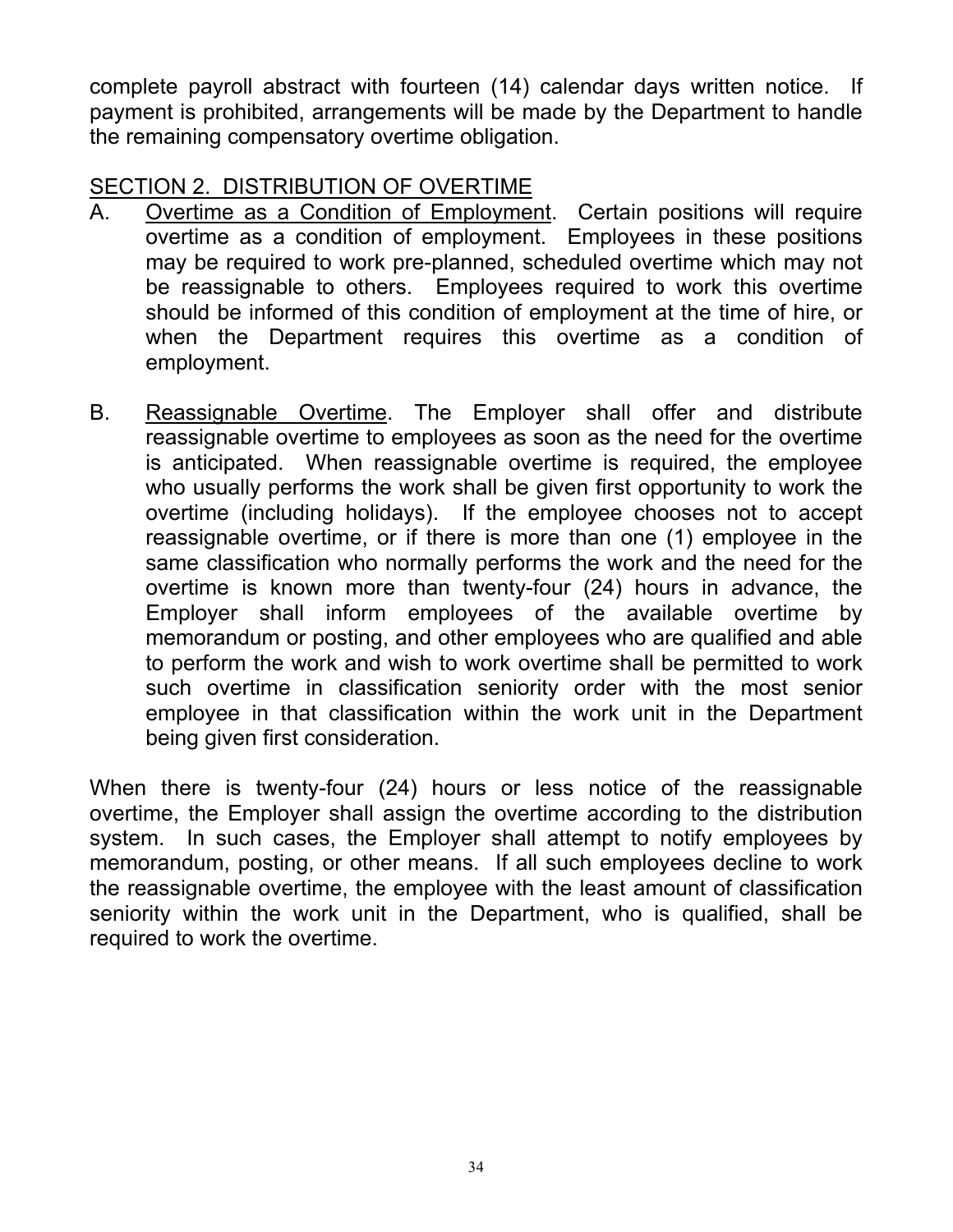If the employee chooses not to accept reassignable overtime, or if there is more than one (1) employee in different classifications who normally perform the work and the need for the overtime is known more than twenty-four (24) hours in advance, the Employer shall inform employees of the available overtime by memorandum or posting, and other employees who are qualified and able to perform the work and wish to work overtime shall be permitted to work such overtime in University seniority order with the most senior employee within the work unit in the Department being given first consideration. When there is twenty-four (24) hours or less notice of the reassignable overtime, the Employer shall assign the overtime according to the distribution system. In such cases, the Employer shall attempt to notify employees by memorandum, posting, or other means. If all such employees decline to work the reassignable overtime, the employee with the least amount of University seniority within the work unit in the Department, who is qualified, shall be required to work the overtime. Overtime distribution shall be completed in time to provide the employee who will work the overtime four (4) hours or one half shift of notice.

With the prior approval of the supervisor and to the extent compatible with a particular overtime assignment, an employee may be allowed to work the overtime at hours that are amenable to the employee's work schedule and personal commitments.

The Employer shall not be required to interrupt a specific project in progress in order to distribute overtime. Neither shall this Article require additional overtime to orient or train an employee to do the overtime work.

#### **ARTICLE 14 REPORTING AND CALL IN TIME**

SECTION 1. REPORTING TIME A full-time employee who is required to report to work for full-time service (eight hours) shall be given a minimum of four (4) hours of work on the day of reporting. In the absence of at least four (4) hours of work, the employee shall receive four (4) hours of pay at the employee's regular straight-time hourly rate or overtime, whichever is applicable. A part-time employee who is scheduled for six (6) hours of work, or more, shall be given a minimum of two (2) hours of work on the day of reporting. However, an employee who reports for work, and who because of illness or physical disability cannot be employed for the protection of either the employee's own well-being or that of others, shall receive pay only for actual hours worked.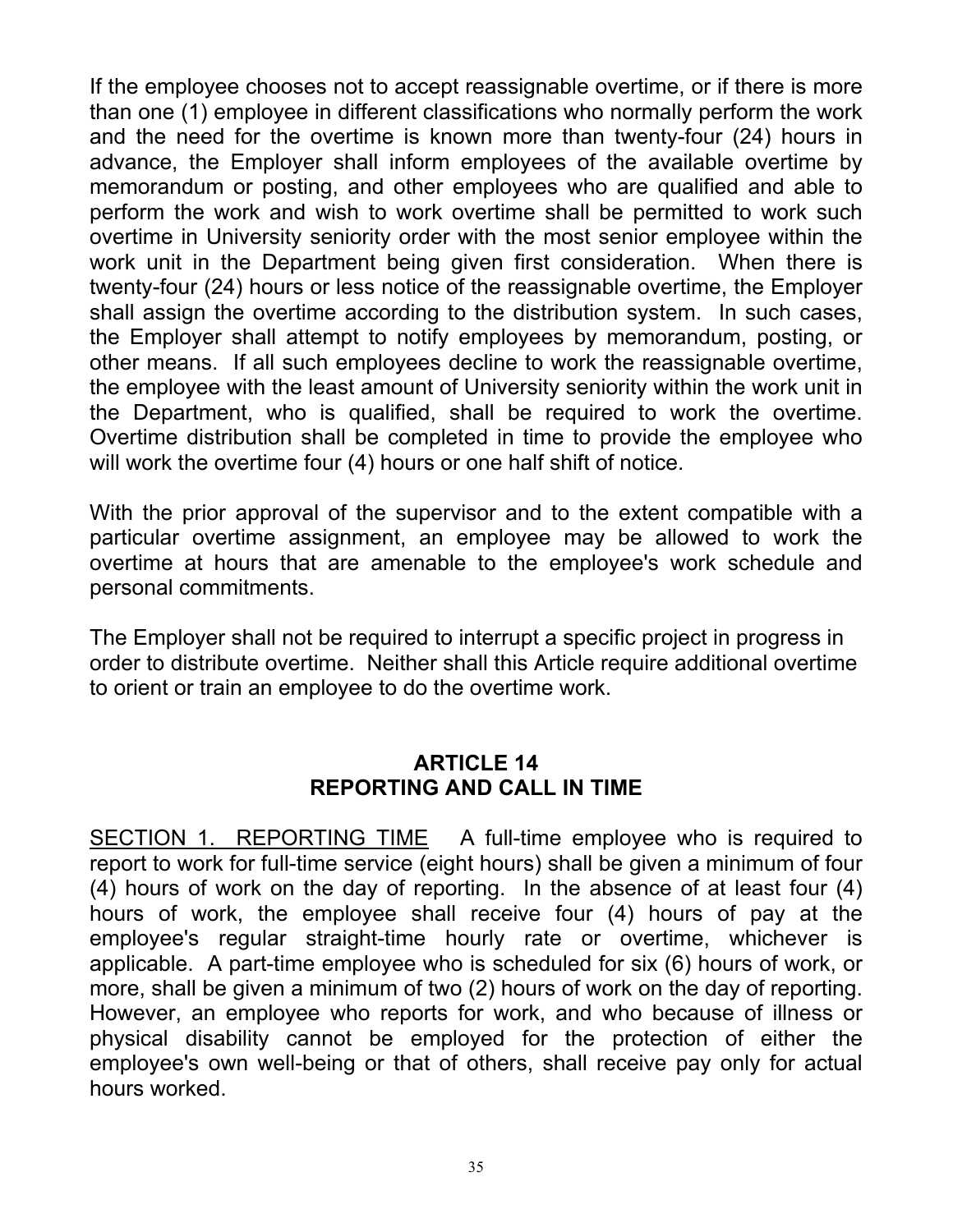SECTION 2. CALL-IN TIME A full-time employee who is called in because of an emergency shall receive a minimum of two (2) hours of pay at time and onehalf (1.5) the employee's regular rate or compensatory time off (at the employee's option, unless payment in cash is prohibited by funding source or unavailability of funds as determined by the Department) provided the employee:

- A. Has completed a regular work day and left the work place for at least thirty (30) minutes; or
- B. Is called in on a non-work day; or
- C. Is called in early but will not work a continuous shift.

If compensatory time off is granted, the dates selected must be approved by the supervisor.

SECTION 3. EMERGENCY CAMPUS CLOSINGS Compensation for hours not worked or for extra hours worked due to University-wide or individual campus closings for weather or other emergencies is covered in emergency closing policy and procedures. Contact the appropriate Human Resources Department or your Chancellor's office for a copy of the current document.

### **ARTICLE 15 HOLIDAYS**

SECTION 1. OBSERVED HOLIDAYS Employees (including those on temporary appointments) who are appointed at a designated percentage time shall be entitled to a total of eleven (11) paid holidays each fiscal year. The holidays shall be seven (7) "observed" and four (4) "floating/personal."

The seven (7) "observed" holidays are:

| New Year's Day      | Martin Luther King, Jr. Day |
|---------------------|-----------------------------|
| <b>Memorial Day</b> | Independence Day            |
| Labor Day           | <b>Thanksgiving Day</b>     |
| Christmas Day       |                             |

There shall be four (4) "floating/personal" holidays scheduled annually.

A. On the Twin Cities campus, three (3) of these holidays shall be scheduled by the University. One (1) will be designated as a personal holiday to be taken at the employee's discretion, with the supervisor's approval, in accordance with the University's guidelines on the use of personal holidays.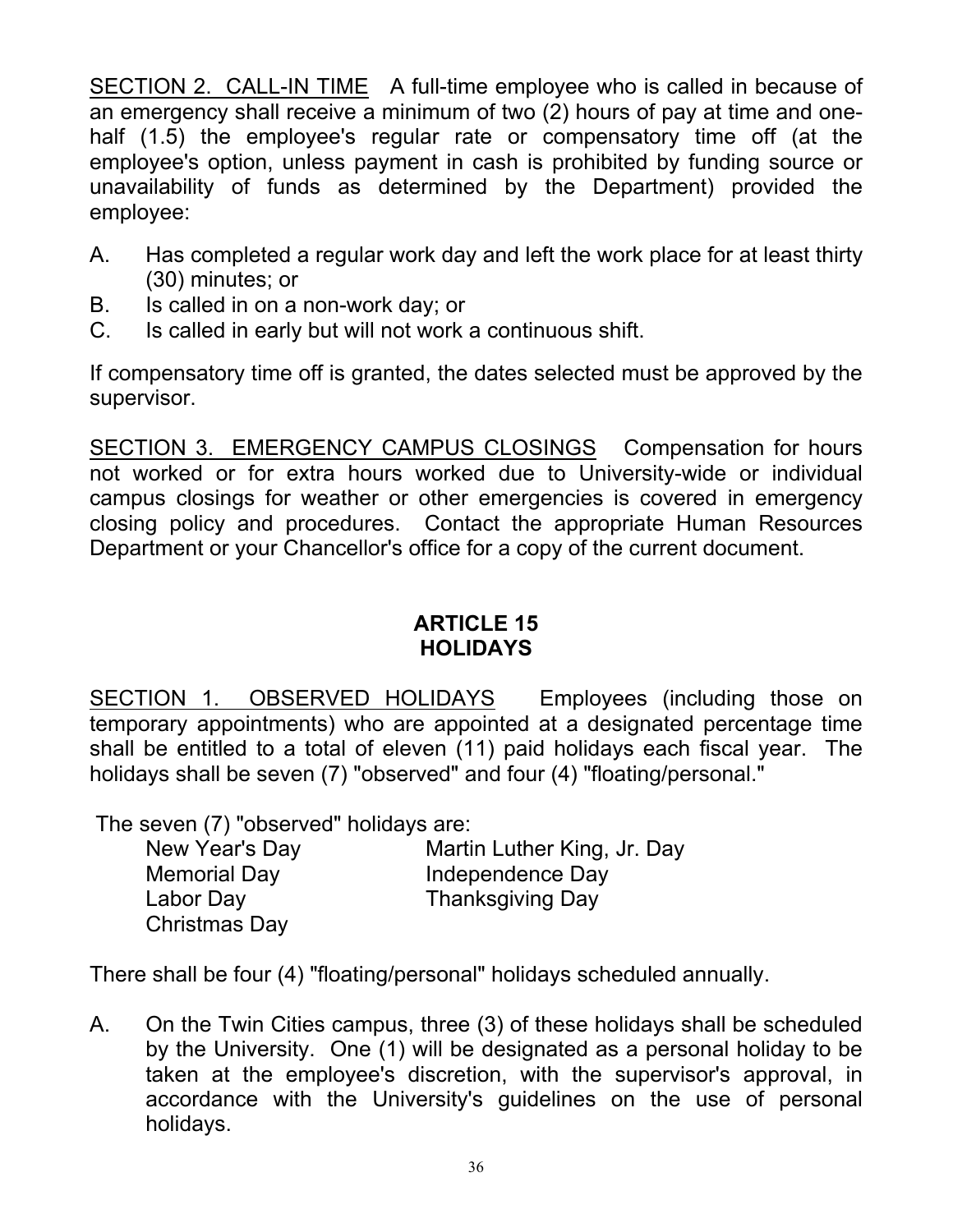B. Coordinate campuses, Minnesota Extension, and CUHCC shall establish their own policies for these days.

Observed holidays that fall on Saturday shall be observed on the preceding Friday. Observed holidays that fall on Sunday shall be observed on the following Monday. For employees whose schedules include Saturdays and/or Sundays, the observed holiday shall be on its actual day of occurrence instead of on the preceding Friday or following Monday.

SECTION 2. HOLIDAY WORK An employee entitled to a paid holiday leave who is required to work on a holiday shall receive regular pay for the day plus additional pay or time off at the rate of time and one-half (1.5) the employee's regular rate of pay for the hours worked. Employees may choose between time off or pay for these hours unless payment in cash is prohibited by funding source or availability of funds as determined by the Department.

SECTION 3. HOLIDAY TIME OFF When a holiday falls on an employee's day off, the employee shall receive an additional day off, or proportionate time off (based on the percentage time of appointment) as agreed upon between the employee and the supervisor. If the employee and the supervisor cannot agree on the day to be taken within the pay period, the time shall be converted to compensatory time or paid in cash at the discretion of the Employer.

SECTION 4. HOLIDAY PAY ELIGIBILITY To qualify for holiday pay, an employee must either work or be on an approved paid leave (such as vacation) on the employee's regularly scheduled work day before or following the holiday.

SECTION 5. RELIGIOUS HOLIDAYS When a religious holiday, not an "observed" holiday as provided in Section 1 of this Article, falls on an employee's regularly scheduled work day, the employee, using a personal floating holiday, vacation leave, or compensatory time off, if available, or leave without pay, shall be entitled to that day off to observe the religious holiday. An employee who chooses to observe such a religious holiday shall notify the employee's supervisor in writing at least twenty-one (21) calendar days prior to the religious holiday. Requests in excess of three (3) days per calendar year shall be granted at the discretion of the supervisor.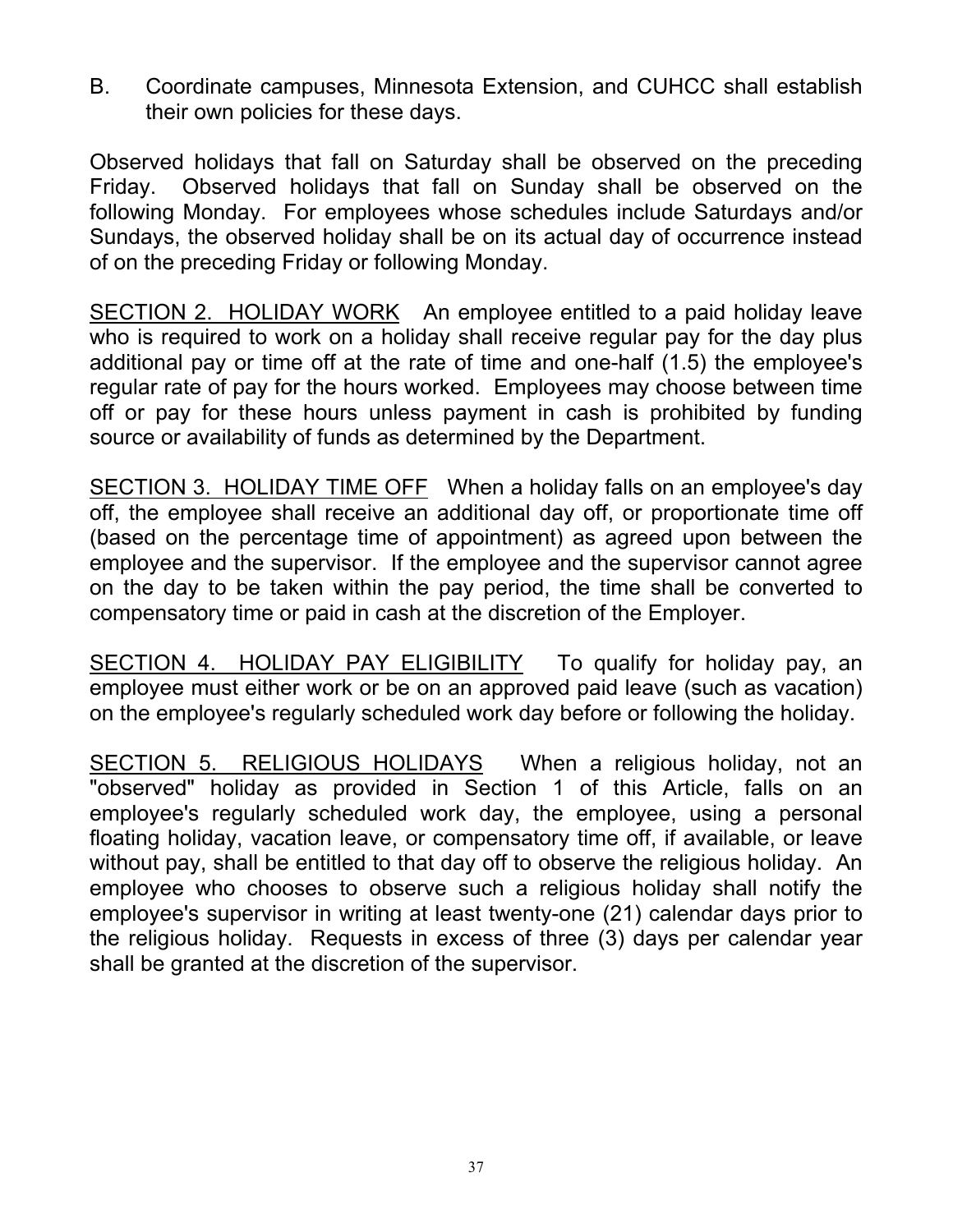### **ARTICLE 16 VACATION**

SECTION 1. ELIGIBILITY Employees (including those on temporary appointments) who are employed in one Department on a 50% time or greater appointment shall earn vacation with pay.

SECTION 2. ACCRUAL RATES All employees under this Article shall earn and accumulate vacation leave as follows:

|                                    |                       | <b>Maximum</b>        |
|------------------------------------|-----------------------|-----------------------|
| <b>Years of University Service</b> | <b>Accrual Rate *</b> | <b>Accumulation</b> * |
| 0 through 5 years                  | 3 minutes/hour        | 208 hours             |
| 6 through 8 years                  | 3.75 minutes/hour     | 260 hours             |
| 9 through 12 years                 | 5.25 minutes/hour     | 364 hours             |
| 13 through 20 years                | 5.65 minutes/hour     | 391.7 hours           |
| 21 through 25 years                | 6.0 minutes/hour      | 416 hours             |
| 26 through 30 years                | 6.375 minutes/hour    | 442 hours             |
| 31 plus years                      | 6.75 minutes/hour     | 468 hours             |

\*Accrual rates and maximum accumulation rates are exclusive of time converted from sick leave, in accordance with Article 17, Sick Leave, Section 3, Sick Leave Conversion.

Employees shall accrue vacation leave for all straight-time paid work hours. Paid vacation is available for use the pay period in which it is earned. Vacation leave shall not accrue during periods of unpaid leave, except as provided for in Article 31, Union Rights, Section 5, Unpaid Leave Provisions.

The maximum amount of unused vacation an employee may accrue is two (2) years worth at the employee's current earning rate. Employees who change to a different accrual rate will maintain their higher maximum accumulation.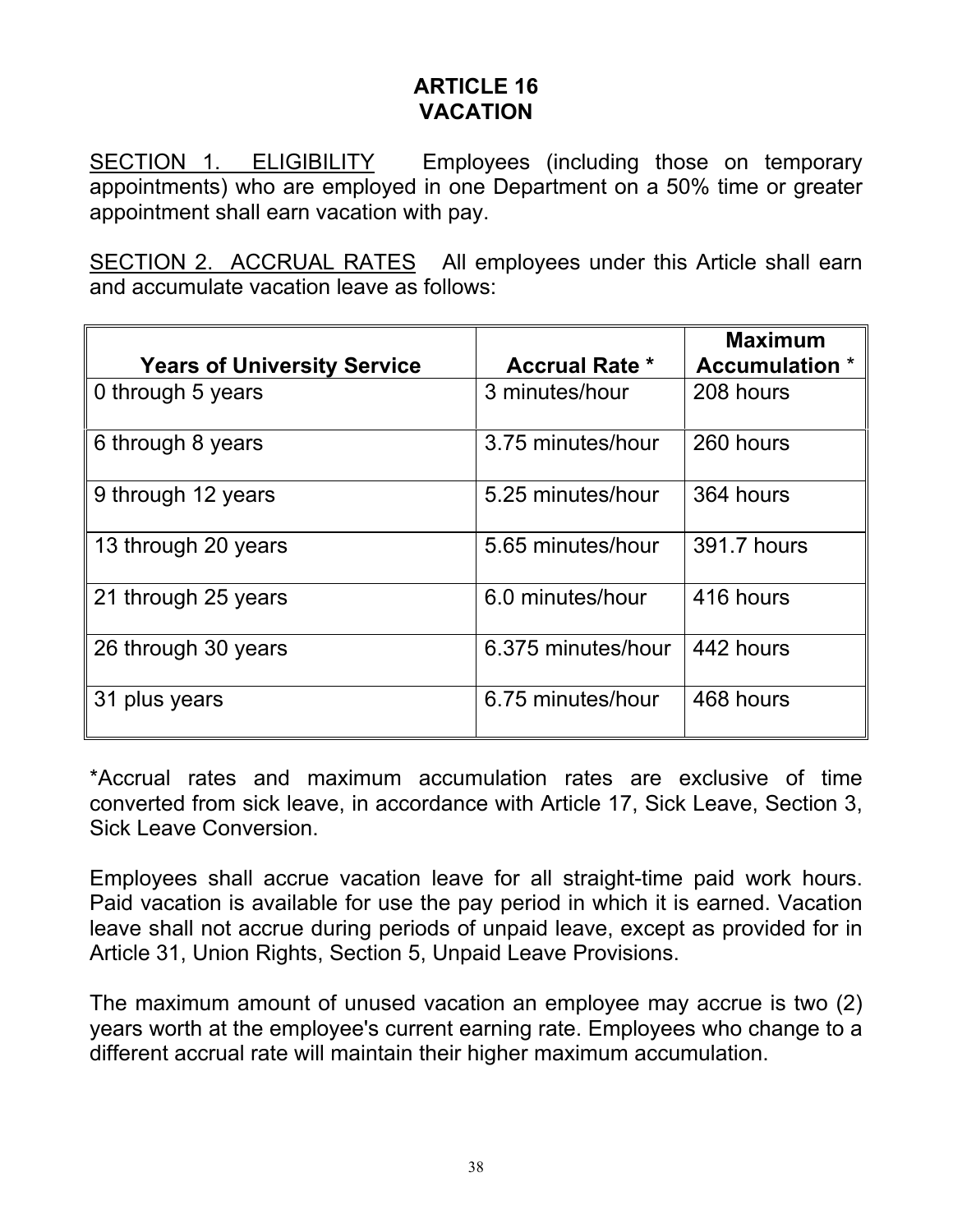Each employee shall be informed of their current vacation accumulation and maximum accrual allowed on each pay check, or if that is not possible, a monthly written report of current accumulation and maximum accrual allowed shall be provided to the employee.

When any leave accumulation rate period of service ends within a pay period, the new vacation accrual rate starts the following pay period.

SECTION 3. VACATION PERIODS Vacation shall be taken at times selected by employees, subject to supervisory approval. Within a Department, choice of available vacation time shall be determined by time in the Department provided the request is submitted at least thirty (30) days in advance of the vacation period. Once a vacation request has been approved that request shall be honored and, an employee with more time in the Department shall not bump another employee from taking an approved vacation. Specific vacation request procedures may be implemented by Departments. While the Employer may limit the number of employees who may be gone at any one time based on staffing needs, the Employer shall not limit by procedure or rule the amount of earned vacation leave any one employee can take at any one time. The designated or appropriate administrator shall give reasonable consideration to vacation requests and shall respond promptly to any request and respond to any request submitted at least thirty (30) days in advance within five (5) calendar days of receipt of the written request.

Any employee who is about to lose vacation leave because they have been denied a vacation request made in accordance with a department's leave policy and will therefore reach the maximum accumulation, shall be entitled to take one (1) week of vacation to prevent such loss upon advance notice of seven (7) calendar days to their supervisor or shall be allowed to cash out one (1) week of vacation.

SECTION 4. WORK DURING VACATION PERIOD Once a vacation has been approved, unless the circumstances present at the time it was approved have changed, it can be rescinded only by the Department head. If an employee is called to work while on approved vacation leave, the employee must be paid at time and one-half (1.5) the employee's regular rate for the hours worked.

SECTION 5. VACATION RIGHTS An employee shall not be required to reduce below ten (10) days of vacation before using leave without pay.

Any employee with vacation eligible for use who leaves University employment shall be compensated for accumulated, unused vacation.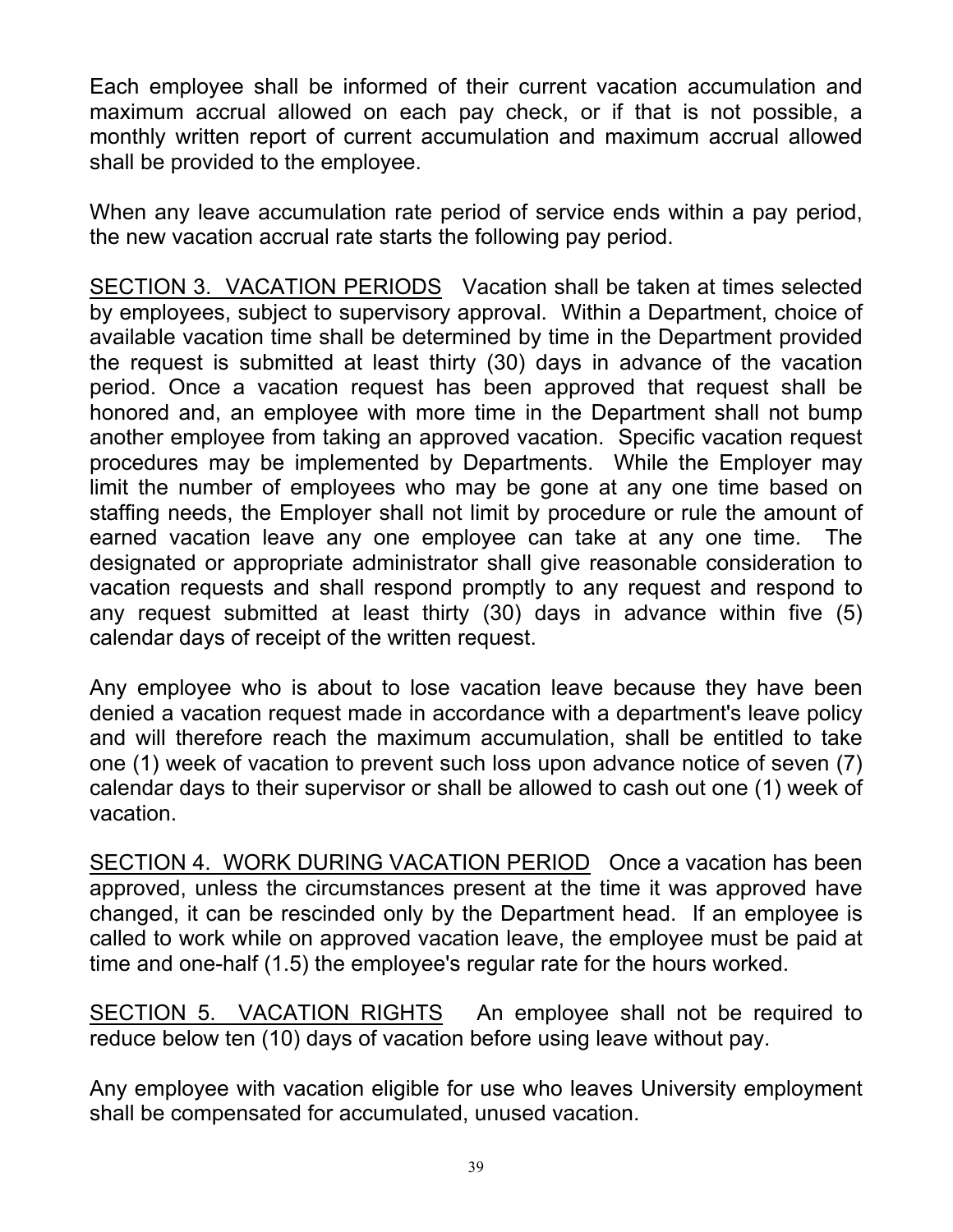If a date of expected return from layoff is included in the layoff notice, an employee shall be allowed to leave their vacation accruals intact. If an employee does not return to employment within the one year specified in the notice of layoff, the accumulated vacation will be paid out at the salary rate in effect on the last day worked. If an employee fails to give at least two (2) weeks advance notice of a voluntary termination, compensation for accumulated, unused vacation shall be made as soon as possible.

Any employee who changes to a work schedule of less than 50% time shall be entitled to be paid for any unused portion of vacation leave.

SECTION 6. VACATION CASH OUT OPTIONS AFSCME Unit 6 employees who are represented by Local 3800 may request to cash out up to 40 hours of their accumulated vacation time each fiscal year. Denials of a request will not be grounds for a grievance.

AFSCME Unit 6 employees who are represented by Local 3801 may request to cash out up to 40 hours of their accumulated vacation time each year. This option will be presented to these employees by November 30 of each year. Denials of a request will not be grounds for a grievance.

## SECTION 7. VACATION DONATION

## 1. PURPOSE

The purpose of the vacation donation policy is to allow an employee to donate vacation leave to an individual under certain conditions. Employees who have a need for additional paid leave because they have exhausted all paid leave and have a serious medical hardship or catastrophic illness or injury, such as cancer, major surgery, AIDS, a serious accident, heart attack, etc., that poses a threat to life and/or requires inpatient, hospice, or residential health care are eligible. The employee's need may arise from their own serious medical hardship or catastrophic illness or from their need to care for a family member. Family members include spouse or Cohabiter, children (including foster children and step-children), and parents or parents-in-law of the employee who has a serious medical condition or catastrophic illness. This policy is not intended to cover an employee who is experiencing a normal pregnancy, has a common illness or injury covered by an employer paid long term disability policy or worker's compensation, or has incurred an injury during the course of committing a felony.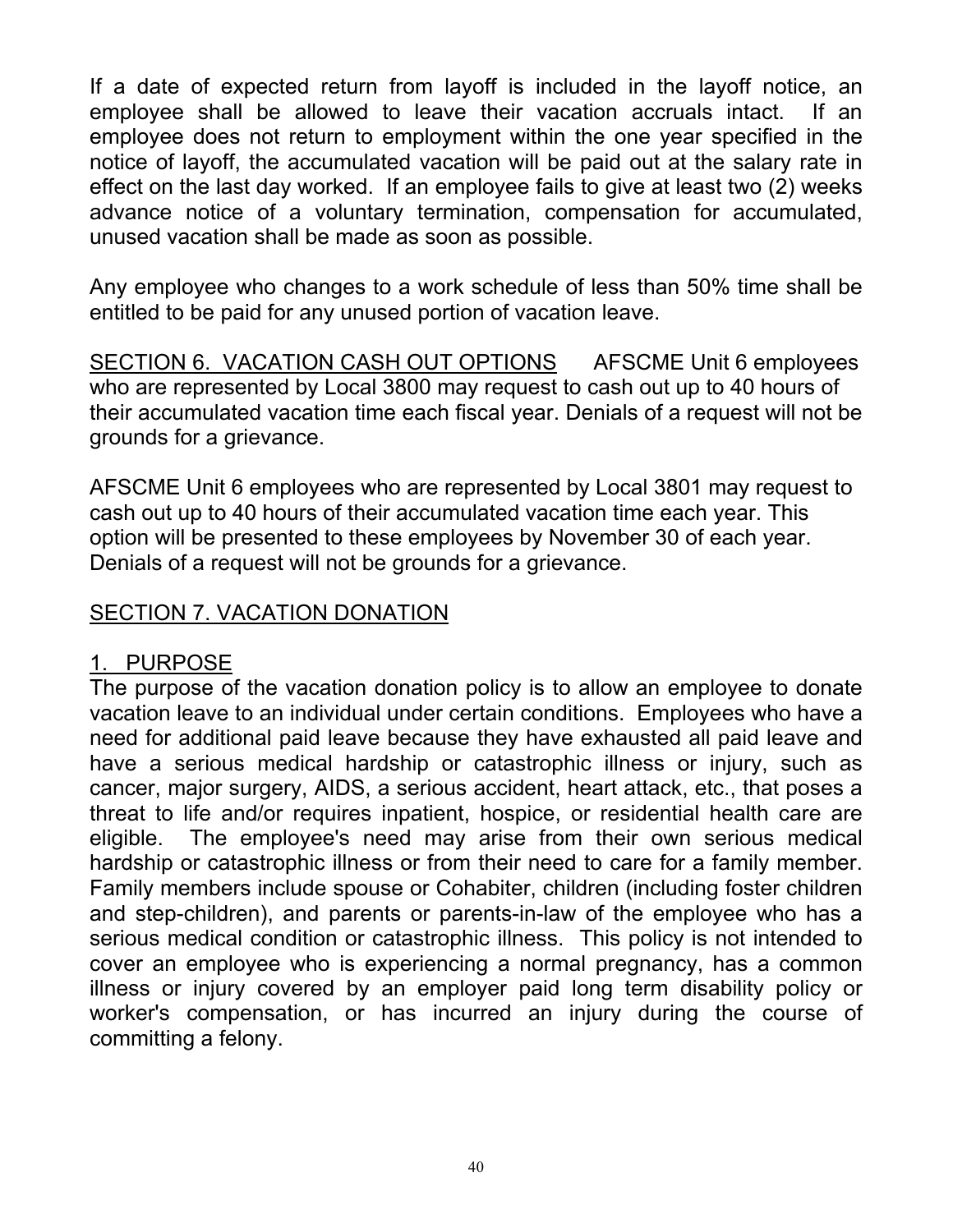# 2. ELIGIBLE DONATORS

To be eligible to donate an employee must:

- A. be eligible to accrue vacation leave.
- B. have passed their initial probationary period.
- C. have leave available.
- D. not deplete their own bank.

# 3. DONATIONS

All donations are voluntary and are made to an individual. An employee may donate no less than eight hours, but not more than forty hours of vacation each year, prorated according to their percentage appointment. The donated paid time will be calculated on the hourly rate of the employee donating the time.

Department heads, in discussion with Human Resources and Union representatives may limit the number of donations when donations will result in a budget deficit.

Employees who are prohibited by grant regulations from donating vacation may not donate vacation.

## 4. ELIGIBILITY TO RECEIVE DONATED VACATION

To be eligible an employee must:

- A. be eligible to accrue vacation and sick leave under the applicable labor agreement.
- B. have exhausted all forms of paid leave (vacation, sick, compensatory time, and paid holidays, etc.).
- C. have passed their initial probationary period.
- D. suffer from a serious medical hardship, catastrophic illness or injury to either themselves or a family member as described in Section 1 above.
- E. Employees are ineligible to use this bank during any investigatory suspension or if they are receiving or have applied for Worker's Compensation benefits. Employees are also ineligible if they have discipline for sick leave abuse in their personnel file.

# 5. APPLICATION FOR LEAVE

- A. Eligible employees, who must meet the criteria above, may apply to use the leave bank by completing an application and a release for medical information form from their supervisor. In the event an employee is physically or mentally unable to initiate a request, the request may be initiated by a member of the employee's family, or by their department.
- B. An employee may be asked to provide additional medical information.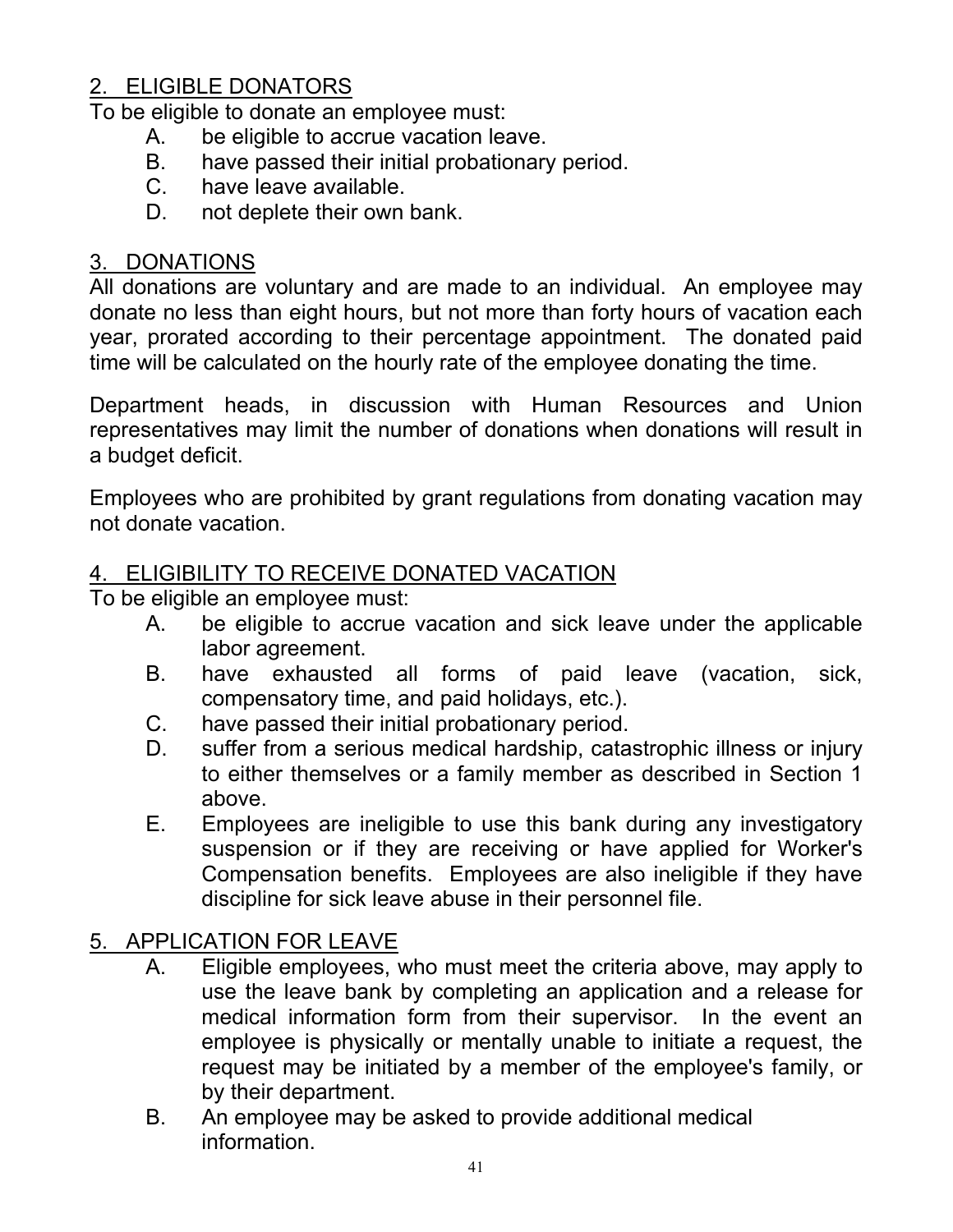- C. Employees can initially apply for up to sixty-five (65) days maximum per year of leave from the bank and may make an application once every calendar year.
- D. Any awarded days will be prorated based on the employee's percentage appointment.
- E. Application does not constitute approval of the request.
- F. All, or a portion of the time requested may be granted.
- G. Application may be made prior to the depletion of an employee's leave, as soon as the need for leave is known.
- H. If approved, the granted leave is meant to cover only the duration of the illness/injury for which it was granted. If the situation ceases or the recipient retires or terminates, any unused portion of the leave will be returned to the donor.
- I. Leave time need not be used continuously.

#### 6. ADMINISTRATION

The U of M Central Human Resources Department is responsible for administering this program in conformance with the guidelines. The decisions on eligibility to participate and distribution of donated leave time rests with Human Resources and shall not be subject to the grievance procedure.

- a) Approved donation leave shall be used in accordance with Article 17, Sick Leave, Section 5 a and b, Requesting Sick Leave.
- b) The Employer agrees to meet with two representatives from the Union consistent with the paid time off provisions of Article 31 to discuss questions which arise.

#### **ARTICLE 17 SICK LEAVE**

SECTION 1. ELIGIBILITY Employees (including those on temporary appointments) who are employed in one Department on a 50% time or greater appointment shall accumulate sick leave with pay.

SECTION 2. ACCUMULATION Sick leave shall accrue at the rate of three (3) minutes per straight time hour paid to a maximum of eighty (80) hours per pay period. Leave shall not accrue during periods of unpaid leave except as provided for in Article 31, Union Rights, Section 5, Unpaid Leave Provisions.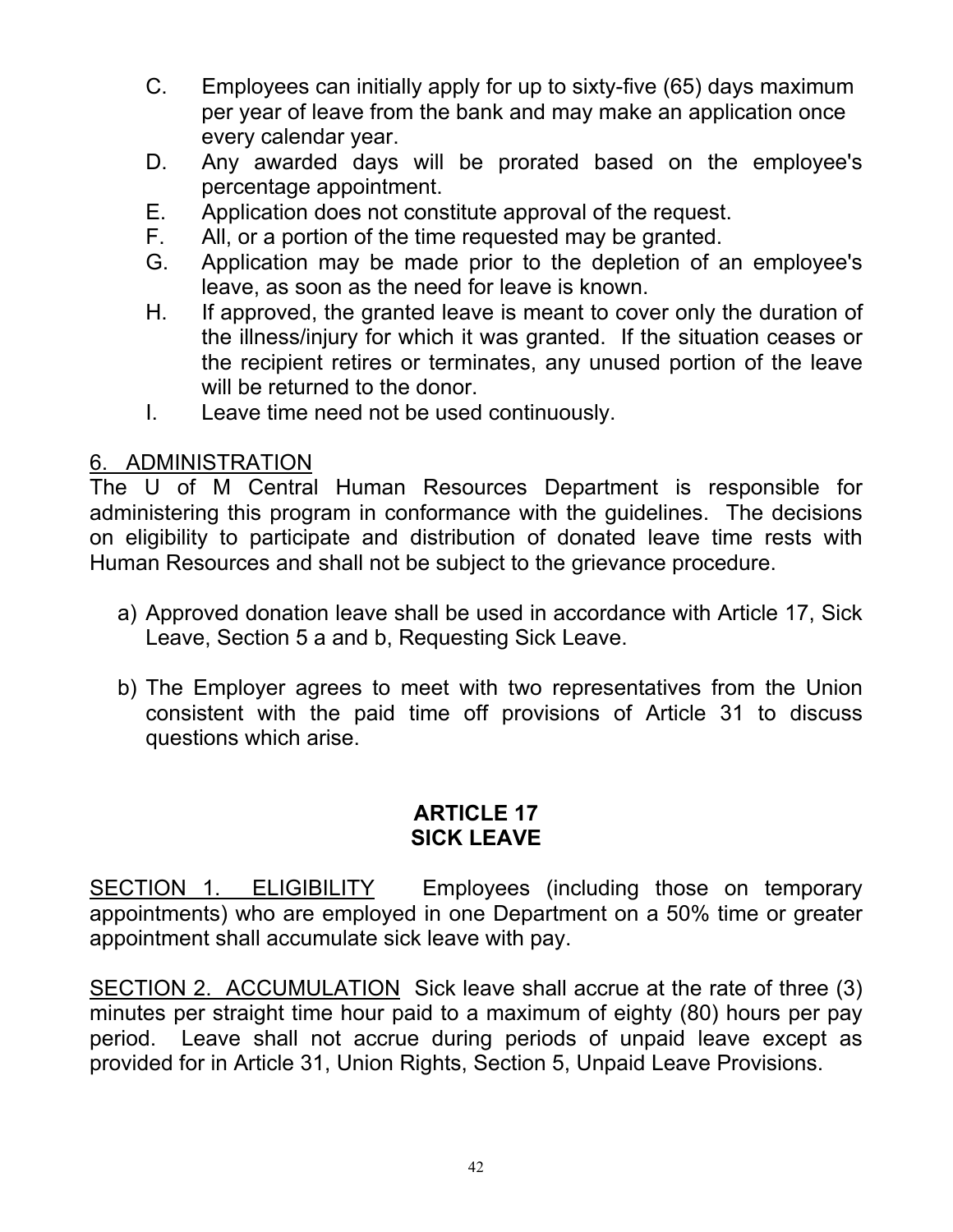Sick leave accumulated for any one pay period is not available for use until the following pay period. An employee with available sick leave, who leaves University employment or who changes to a work schedule of less than 50% time shall lose unused sick leave. If an employee who has earned sick leave reduces their appointment because of a layoff situation, that employee shall keep the sick leave they have accrued and be able to use that leave according to this Article, even though that employee may not be eligible to accrue more sick leave.

Employees shall be informed of their total accumulated sick leave on each paycheck, or if that is not possible, shall be given a written report each month of their total accumulated sick leave.

If the supervisor and employee agree, an employee shall be allowed to use leave without pay for purposes identified in this Article rather than using accrued sick leave. If sick leave is exhausted, an employee shall be allowed to use vacation leave or overtime accruals for the reasons sick leave use is provided in this Article, unless the employee has discipline for abuse of sick leave in their personnel file, in which case the employee may use vacation and overtime accruals subject to the provisions of Article 16, Vacation and Article 13, Overtime.

SECTION 3. SICK LEAVE CONVERSION When a sick leave accumulation of four hundred (400) hours has been reached, one-quarter (1/4) of any sick leave accumulated thereafter may be credited to the employee's vacation accumulation if the employee's sick leave accumulation is maintained at four hundred (400) or more hours; three-quarters (3/4) of sick leave accumulated thereafter may be credited to sick leave. Sick leave accumulated prior to July 1, 1970 cannot be transferred to vacation under the provisions of this Article.

When a sick leave accumulation of eight hundred (800) hours has been reached, one-half (½) of any sick leave accumulated thereafter may be credited to the employee's vacation accumulation if the employee's sick leave accumulation is maintained at eight hundred (800) or more hours; one-half  $(\frac{1}{2})$ of sick leave accumulated thereafter may be credited to sick leave.

SECTION 4. UTILIZATION Approved sick leave may be used by an employee who is unable to perform duties because of illness, injury, or pregnancy; or who would expose others to contagious or infectious diseases; or who must keep medical or dental care appointments.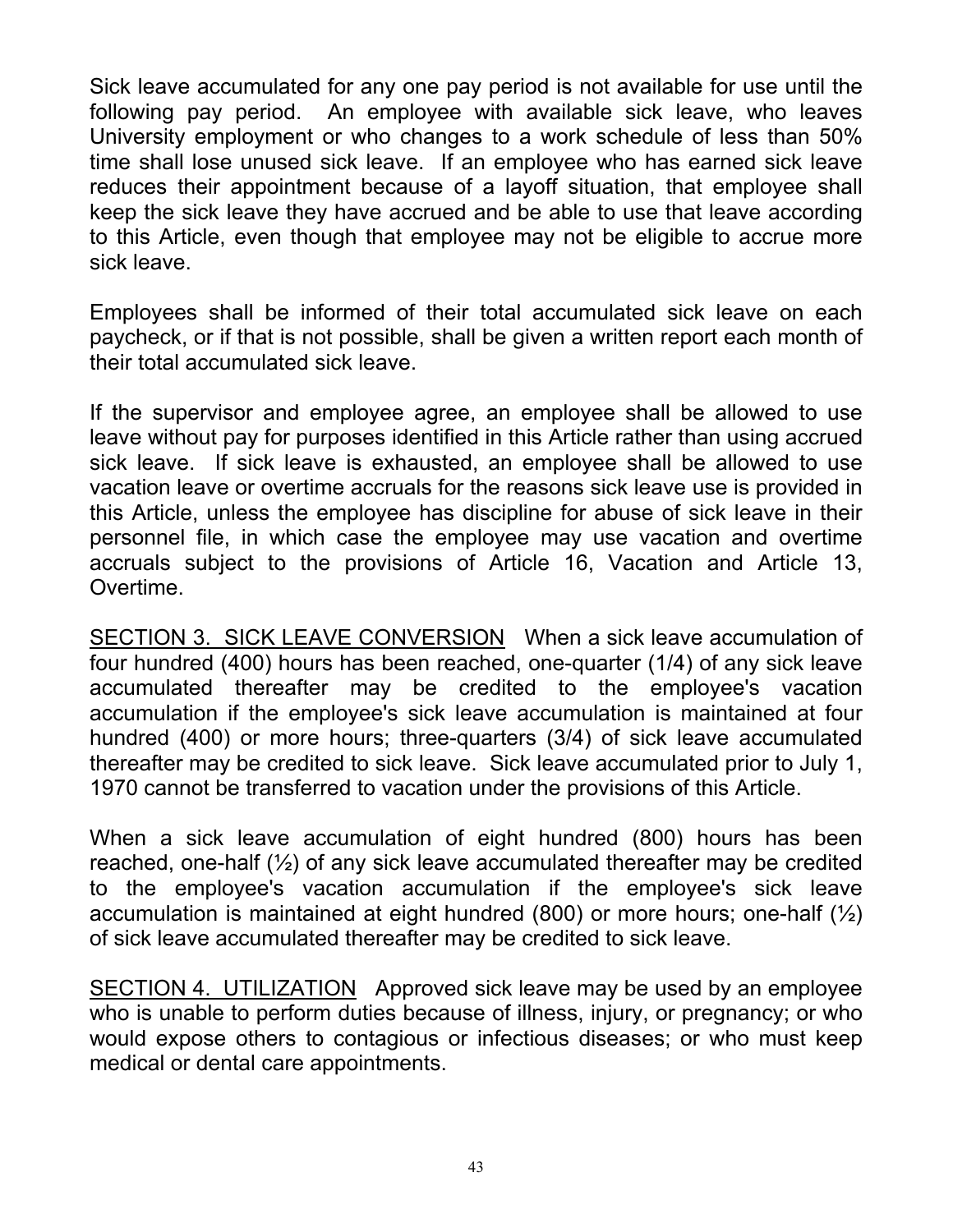Accumulated sick leave may be used to supplement Workers' Compensation benefits during periods of lost work time due to compensable on-the-job illness or injury.

Approved sick leave may be used to care for or arrange care for an employee's child, and up to five (5) days per incident may be used by an employee to care for or make arrangements for the care of an ill member of the employee's immediate family. A department may approve an additional five (5) days of sick leave to care for or make arrangements for the care of an ill member of the employee's immediate family provided this illness is covered by the FMLA. Immediate family as used in this portion of the Article shall mean spouse or Cohabiter, children (including foster children and step-children), parents, or parents-in-law or siblings of the employee.

Sick leave may also be used for childcare according to Article 11, Child Care.

Accumulated sick leave, as approved by the supervisor, of up to two (2) days per year can be used by an employee to participate in a personal health maintenance program (e.g., weight control, stress management, stop smoking).

With the approval of the supervisor or department head, employees may use sick leave to serve as pallbearers or to attend funerals of individuals not identified above. See Article 18, Leave of Absence, Section 2.

A designated or appropriate administrator may require an employee to leave the workplace:

- 1) If the employee is unable to perform job responsibilities in an up-tostandard manner because of what appears to be a health condition; or
- 2) If the employee may expose others in the workplace to illness or disease. Such time shall be charged against sick leave, if available.

Abuse of sick leave shall be one form of just cause for disciplinary action. Abuse shall be defined as use of paid sick leave for reasons other than those listed in this Article. Use of paid sick leave in a pattern such as Mondays, Fridays, or the day after payday is an example of a use of sick leave that may constitute abuse.

## SECTION 5. REQUESTING SICK LEAVE

A. Employees must request and receive approval for use of sick leave from the designated or appropriate administrator in the Department as soon as possible after the onset of illness.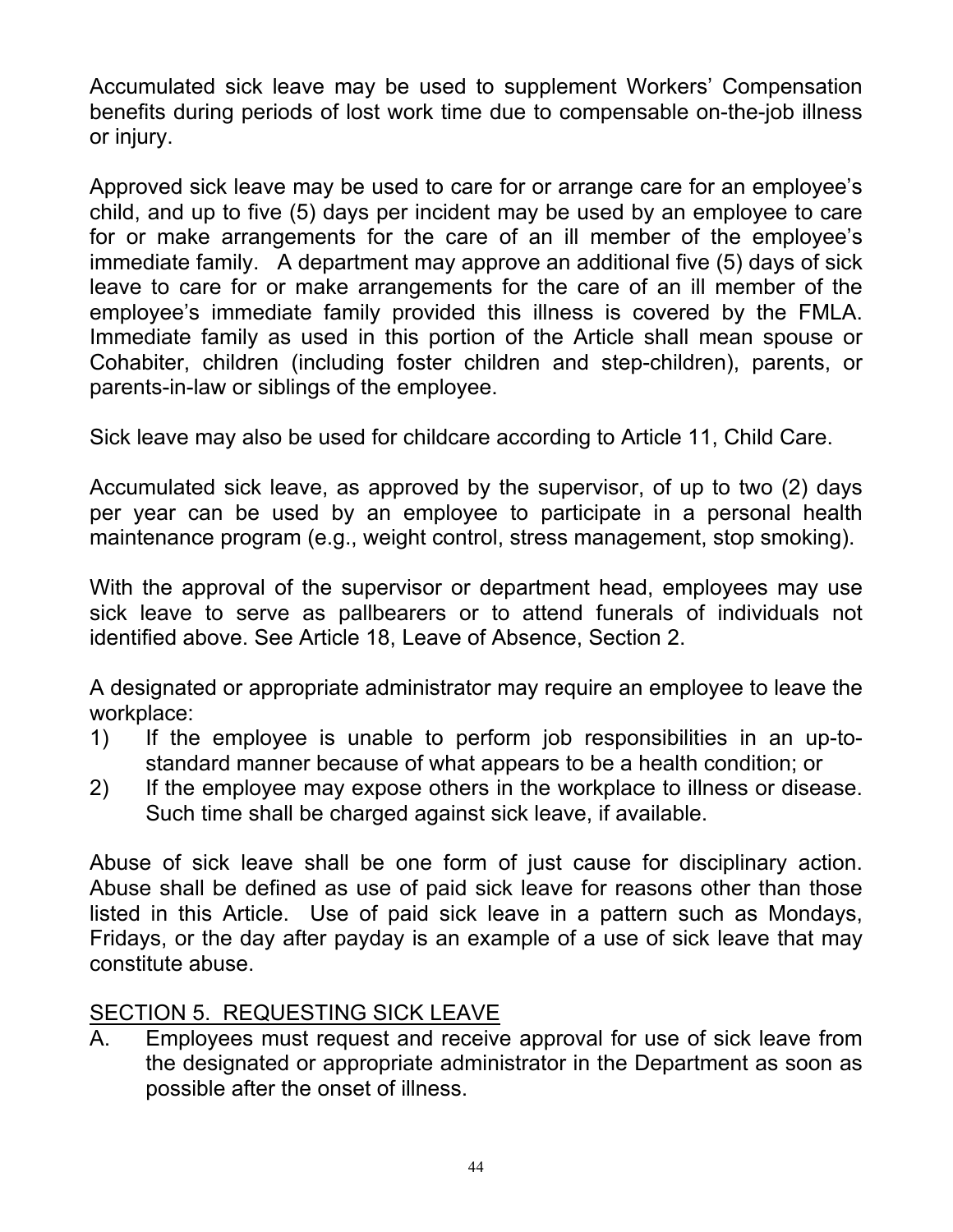- B. While supervisors must be informed of the general nature of an illness, such information shall be treated by the supervisor with appropriate confidentiality.
- C. In the case of extended or chronic illness, the designated or appropriate administrator in the Department may require statements from a physician or dentist which includes the anticipated date of return.

 Upon request of the Employer, when the Employer has reasonable cause to believe that an employee has abused or is abusing sick leave, employees utilizing leave under this Article may be required to furnish a statement from a medical practitioner as defined in the Family Medical Leave Act stating that the practitioner finds the employee unable to work due to illness. Requests to furnish a statement from a medical practitioner may be oral or written. Oral requests shall be reduced to writing as soon as practicable. The written requests shall state the reason(s) for the request as well as the period of time that the employee will be required to furnish the statement. If an employee does not bring a medical practitioner's statement of illness when requested, the supervisor may deny the use of sick leave.

D. If an employee becomes ill while on vacation leave and presents satisfactory proof of illness or injury, the designated or appropriate administrator in the Department may approve the use of sick leave in lieu of vacation leave.

NOTE: For information on disability leave without pay, see Article 18, Leaves of Absence, Section 6.

Employees who have a need for additional paid leave because they have exhausted all paid leave and who have a serious personal or family medical hardship or catastrophic illness or injury are encouraged to refer to Vacation Donation section of the contract (Article 16 - Vacation, Section 7 Vacation Donation). Other employees may be able to assist with donated paid leave hours.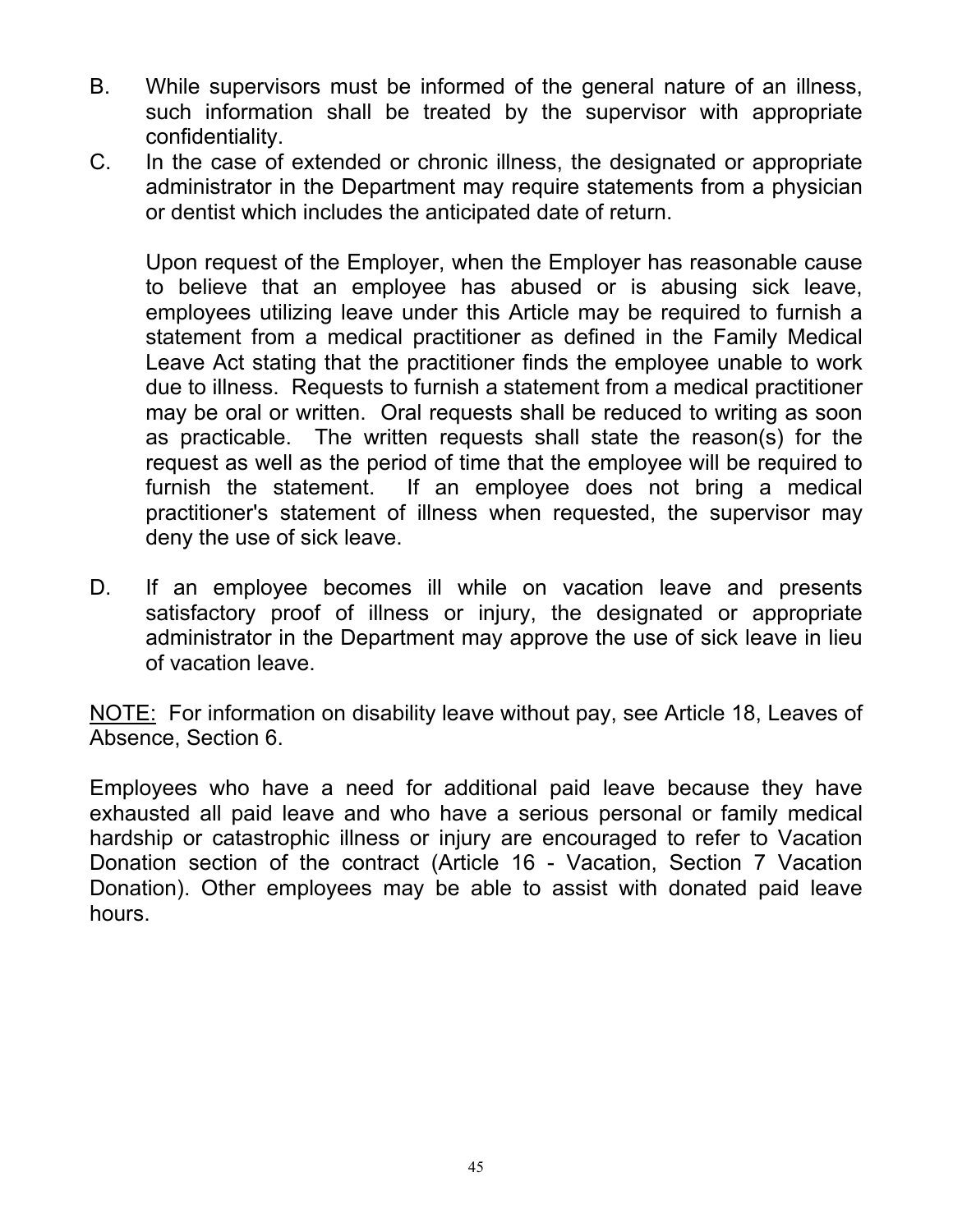#### **ARTICLE 18 LEAVES OF ABSENCE**

SECTION 1. REQUESTING LEAVES Leaves of absence may be granted only when employees submit requests to their supervisors or Department Heads within a reasonable time before the desired leave, except as provided otherwise in this Agreement. In the case of emergencies, the request should be made as soon as possible after the emergency arises. Authorization for or denial of a leave of absence shall be furnished to the employee in writing by the immediate supervisor. All requests shall be given reasonable consideration. When eligible, an employee shall earn seniority, vacation, and sick leave during a leave of absence with pay. Vacation and sick leave are not earned during a leave of absence without pay except as provided for in Article 31, Union Rights, Section 5, Unpaid Leave Provisions.

In addition to leaves listed in this Article, Educational Leaves appear in Article 10, Educational and Career Opportunities; Union Leaves appear in Article 31, Union Rights.

SECTION 2. PAID LEAVE OF ABSENCE Upon request, an employee shall be granted a leave of absence with pay for:

A. Bereavement Leave. Employees who have an appointment between 50% and 100% shall be entitled to the bereavement leave benefit described in this Section. The number of hours of pay for a day of paid bereavement leave is dependent upon the employee's appointment at or above 50%; the benefit is 8.0 hours paid bereavement leave per day for an employee with an appointment of 100%, with the hours prorated for eligible employees between 50% and 100%.

Up to three work days of paid bereavement leave will be granted when a death occurs in the employee's immediate family. The employee's immediate family for purposes of this Section means an employee's spouse, child, parent, sibling, grandparent or grandchild, including active step and in-law relationships, as well as any other person who resides in the employee's household or is a dependent of the employee.

Up to two additional work days of paid bereavement leave may be granted at the discretion of the supervisor or responsible administrator to the employee upon the death of their immediate family member, taking into consideration the funeral location (local or long distance), cultural expectations, rituals, ceremonies, and other pertinent factors.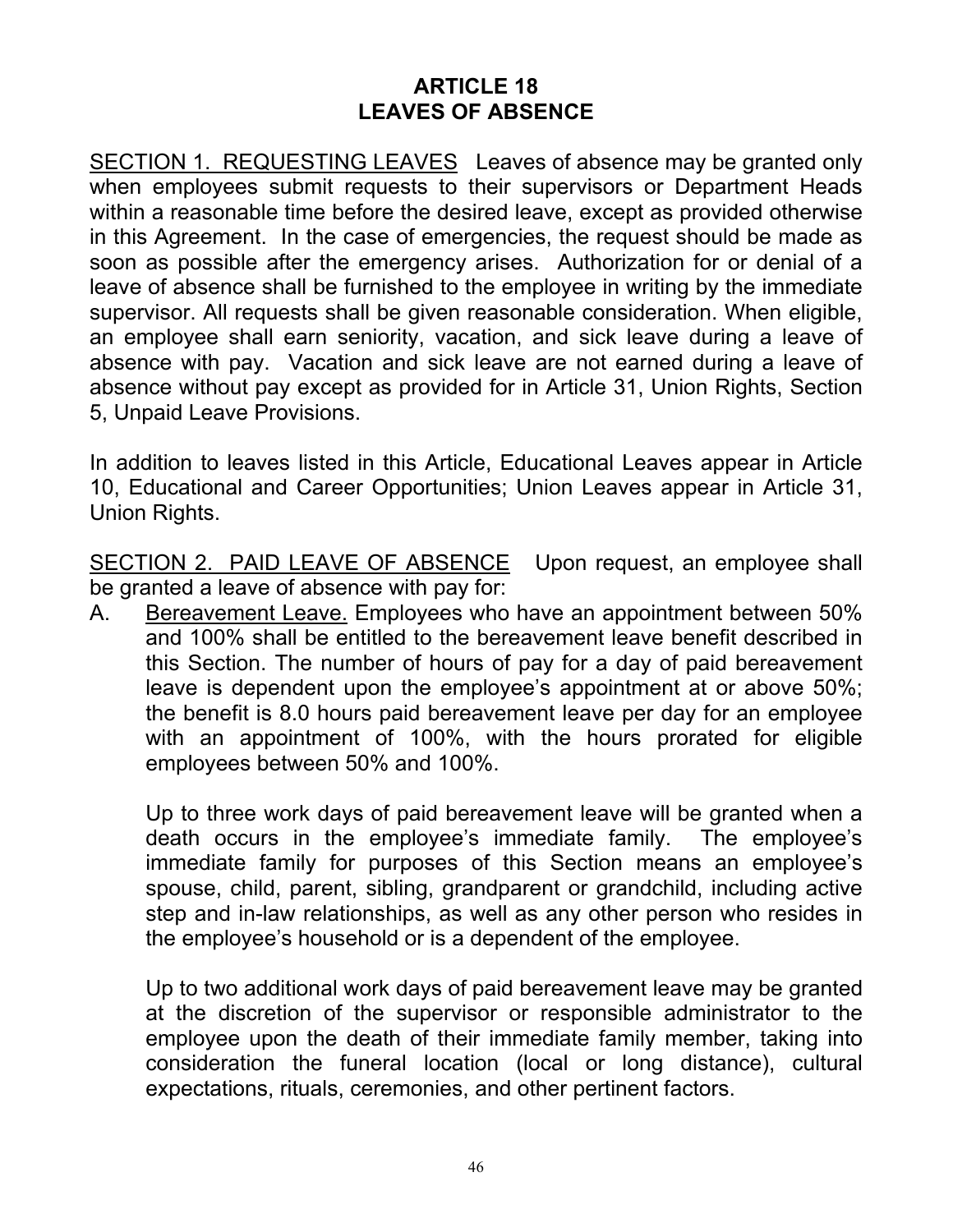With the approval of their supervisor or responsible administrator, employees may use sick leave to serve as pallbearers or attend funerals of other individuals not identified above.

With the approval of their supervisor or responsible administrator, reasonable paid bereavement leave will be granted to attend the funeral or service of a university colleague.

- B. Jury Duty. Jury duty, provided the employee is employed at a 50% or greater appointment. An employee serving on a jury is expected to report for work during any work hours when the jury is recessed.
- C. Voting. Voting in any regularly scheduled state primary or general election or in an election to fill a vacancy in the office of U. S. Senator or U. S. Representative, or a presidential primary. This leave may only be taken for the time necessary to appear at the employee's polling place, cast a ballot, and return to work on the day of that election.
- D. Court attendance in connection with an employee's official duty. Such attendance shall include transportation to and from the employee's office and the court.
- E. Military leave. Tour of duty in the reserve military forces of the United States or National Guard, not to exceed fifteen (15) work days in any calendar year.

SECTION 3. DISCRETIONARY LEAVE WITH PAY IF CALLED AS A WITNESS The appropriate administrator/supervisor has the discretion to determine whether a leave of absence with pay will be granted for appearance before a court, legislative committee, or other judicial or quasi-judicial body as a witness in action involving the federal government, the State of Minnesota, or a political subdivision thereof, or the University, in response to subpoena or other direction by proper authority.

## SECTION 4. LEAVES WITHOUT PAY

- A. Military leave shall be granted in accordance with statutory requirements.
- B. Appearance as an individual rather than as an officer or an employee of the University, whether voluntary or in response to a legal order, to appear and testify in private litigation. If an employee has vacation or compensatory time off available to use, the employee may choose to use that leave for this purpose.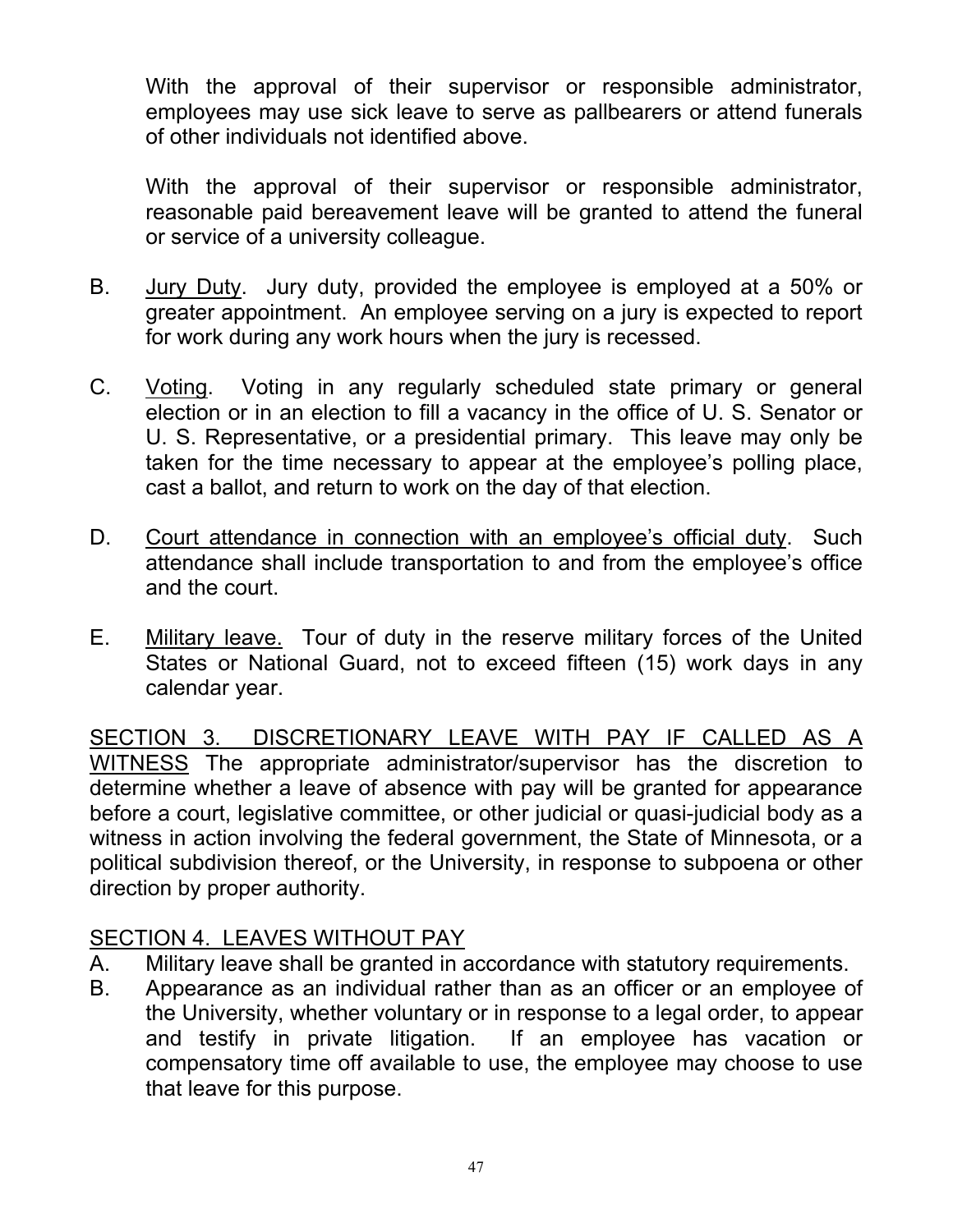- C. In accordance with the University's policy on the Family Medical Leave Act, an employee shall be granted up to twelve (12) weeks unpaid leave to care for a family member. During this period of time, the Employer shall continue to make the Employer's contribution to the employee's health insurance as though the employee were on payroll. An employee may also be eligible to use sick leave under the provisions of Article 17.
- D. An employee shall be granted up to sixteen (16) hours unpaid time per year for business connected to children's schooling (i.e., conferences). If an employee has vacation or compensatory time off available to use, the employee may choose to use that leave for this purpose.
- E. Other personal leaves may be granted at any time to any employee for any period of time for personal purposes with Department head approval. This leave may include personal unpaid educational leave to attend a University educational program leading toward a University degree.

Should more than one (1) employee in a work location request personal leave at the same time and staffing not allow approval of more than one (1) employee on leave, the employee with the most University Seniority shall get the leave. However, personal or educational leave may be denied if other previously approved leaves do not allow staffing flexibility to grant additional leaves.

### SECTION 5. PARENTAL LEAVE

A. Parental leave is available to an employee, regardless of gender, on 50% appointment or greater, becoming a parent through birth, adoption, or gestational surrogacy or to an employee who is a gestational carrier. Upon request, eligible employees may take six (6) weeks paid leave related to the birth, adoption, or gestational surrogacy of a child.

The parental leave will begin at a time requested by the employee, but not more than two weeks prior to the due date or adoption event, and no later than thirteen (13) weeks after the birth or adoption event. In the case where the child must remain in the hospital longer than the birth parent, the leave must begin no later than thirteen (13) weeks after the child leaves the hospital.

Employees are encouraged to talk to the responsible administrator/ supervisor regarding taking parental leave as soon as possible. This leave must be taken without interruption and during the term of appointment.

Employees may be eligible for other leaves that occur prior to or after parental leave under other applicable administrative policies, governing documents, or contracts.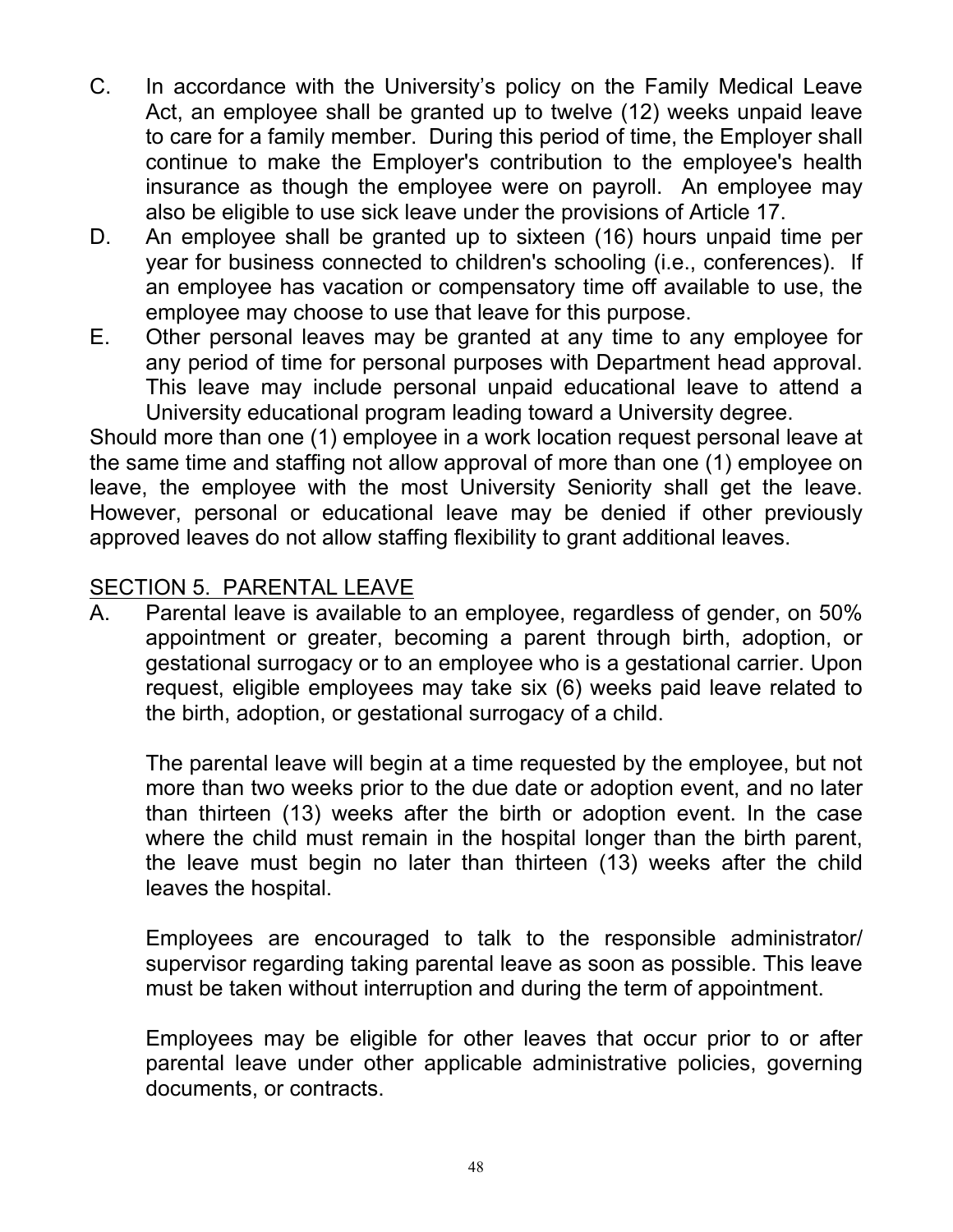During the parental leave, medical coverage will continue to be available for the employee and any dependents under any group insurance policy, group subscriber contract, or health care plan in existence at the time of leave. While on paid leave, the continued coverage will be provided on the same basis as available to the employee during the course of employment.

B. An unpaid parental leave of absence shall be granted to an employee for a period of up to six (6) months when requested in conjunction with the birth or adoption of the child. This leave may, upon request of the employee, be extended or renewed for a period not to exceed six (6) months with Department Head approval.

SECTION 6. DISABILITY LEAVE A designated or appropriate administrator may grant a leave of absence without pay for periods of temporary disability due to sickness or injury and shall grant a leave of absence without pay as required under the Family Medical Leave Act. During this leave, the designated or appropriate administrator may periodically require the employee to submit a certificate from the attending physician or from a designated physician. If the employee fails or refuses to supply such certificate, or if the certificate does not clearly show sufficient disability to prevent the employee from performing assigned duties, the designated or appropriate administrator may cancel such leave and require the employee to report for duty on a specified date.

Sick leave without pay may be granted to an employee who is considered permanently and totally disabled according to any disability insurance program in which the University participates. Should employees on such leave recover to the point that they are employable, they shall be treated as though they were laid off and will be eligible to compete for vacancies in accordance with the layoff provisions of this Agreement. An employee on this type of leave will not be allowed to replace or "bump" an incumbent from the employee's most recently held position, unless approved by the hiring authority.

SECTION 7. REINSTATEMENT AFTER LEAVE Except as provided in this Agreement or by Minnesota law, an employee who returns from a leave of absence without pay has the right to return to employment in the same Department and in the same classification at the expiration of the leave. An employee who is laid off before the leave expires shall be entitled to the layoff provisions of the Agreement.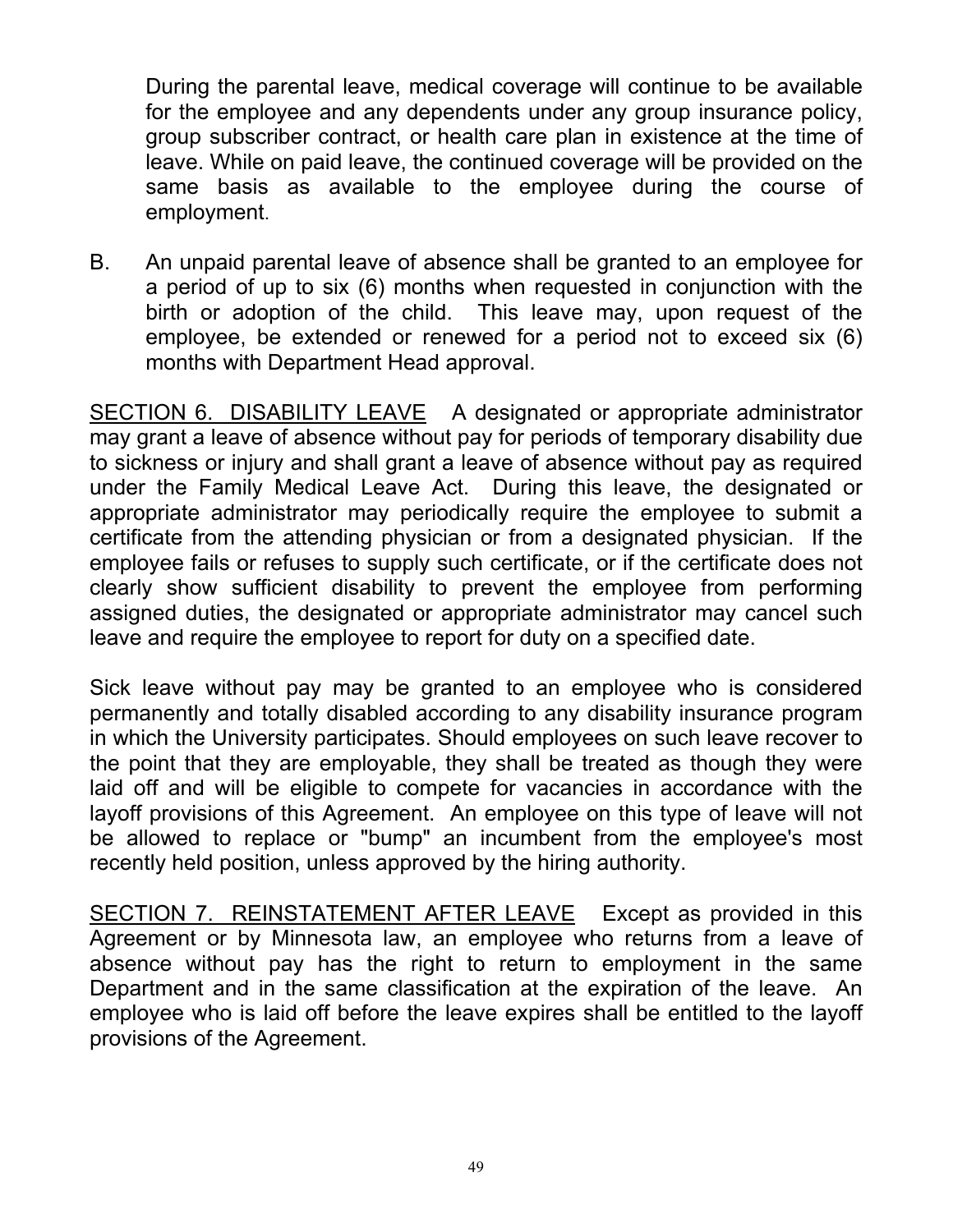An employee returning from an unpaid leave of absence shall be compensated at the same rate of pay received when the leave commenced plus any nondiscretionary increases which became effective during the time of the leave. For increases requiring a specific length of service in order to be eligible, any time off the payroll of four (4) consecutive months or more will extend the eligibility date for the next increase by the entire time off the payroll.

#### NOTE:

Employees who have a need for additional paid leave because they have exhausted all paid leave and who have a serious personal or family medical hardship or catastrophic illness or injury are encouraged to refer to Vacation Donation section of the contract (Article 16 - Vacation, Section 7 Vacation Donation). Other employees may be able to assist with donated paid leave hours.

#### **ARTICLE 19 SALARY**

#### SECTION 1. SALARY RANGES

- A. The salary ranges for classifications covered by this Agreement are contained in Appendix B.
- B. No one may be hired above or below the assigned salary range for their classification.

Employees whose salaries are above the range assigned to their classification will have their salaries frozen until the salary range increases to include their salary.

SECTION 2. PROMOTION A promotion is a change from one classification to another classification that is assigned to a higher salary range.

Promoted employees must receive a salary increase of at least four percent (4%) or the minimum of the new higher salary range, whichever is greater. Promotional increases may be greater than four percent (4%) when in conformance with University policy. An employee reclassified in the same position to a higher classification shall be considered as a promoted employee under these provisions.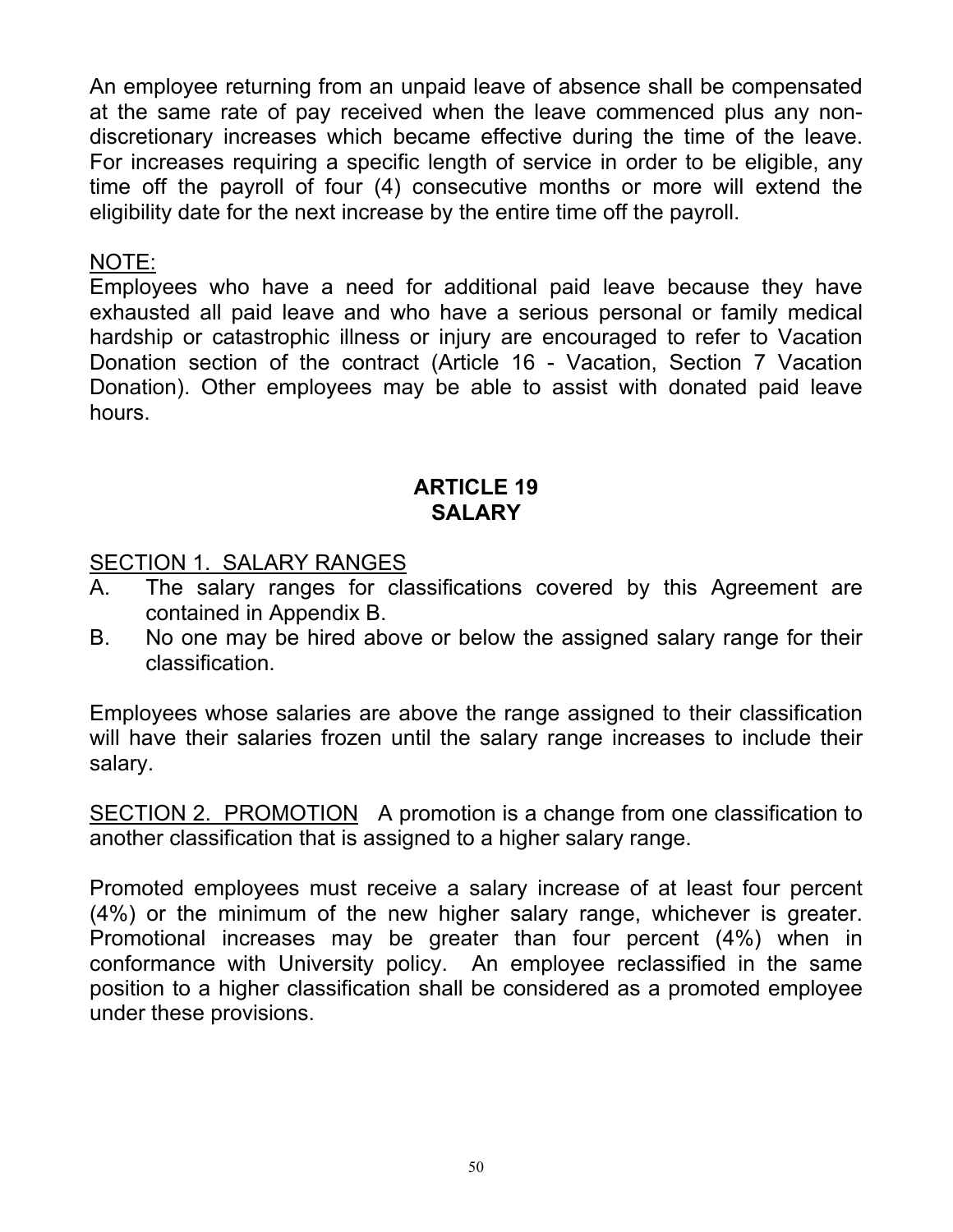# SECTION 3. TRANSFER, DEMOTION AND LAYOFF

- A. Employees who take a transfer must be paid within the range.
- B. A demotion is a change from one classification to another classification assigned to a lower salary range. Employees who take a demotion cannot receive a salary increase, and must be paid within the new salary range. Employees who are demoted shall have their salaries cut by no more than ten percent (10%), or to the top of the new lower salary range, whichever is lower.
- C. For pay requirements for employees rehired or recalled from the layoff list, see Article 25, Section 11.

### SECTION 4. PROGRESSION

#### General Provisions:

Employees hired before January 12, 1996, at the first step of the range will progress on their anniversary date in the current classification to the second step of the salary range upon completion of twelve (12) months of service. Employees will continue to progress through the salary range and will move to the next step upon completion of twelve (12) months of service since their last progression increase.

Employees hired before January 12, 1996 who promote, transfer or demote in the bargaining unit shall retain their current classification seniority dates for purposes of this section. Employees hired on or after January 12, 1996 will progress on the date of their most recent entry into the bargaining unit to the second step of the salary range upon completion of twelve (12) months of service. Employees will continue to progress through the salary range and will move to the next step upon completion of twelve (12) months of service in the bargaining unit since their last progression increase.

The Employer may withhold this step increase because of unsatisfactory performance, with written notice to the employee. Increases so withheld may subsequently be granted upon certification by the Employer that the employee has achieved a satisfactory level of performance. If the Employer fails to give the employee written notice that a progression increase is to be withheld prior to the date on which the increase is due, the increase shall be granted.

When an employee is rehired from the layoff list they shall retain credit toward the next progression increase for time worked before the break in service.

Any time off the payroll of four (4) consecutive months or more will extend the eligibility date for the next increase by the entire time off the payroll.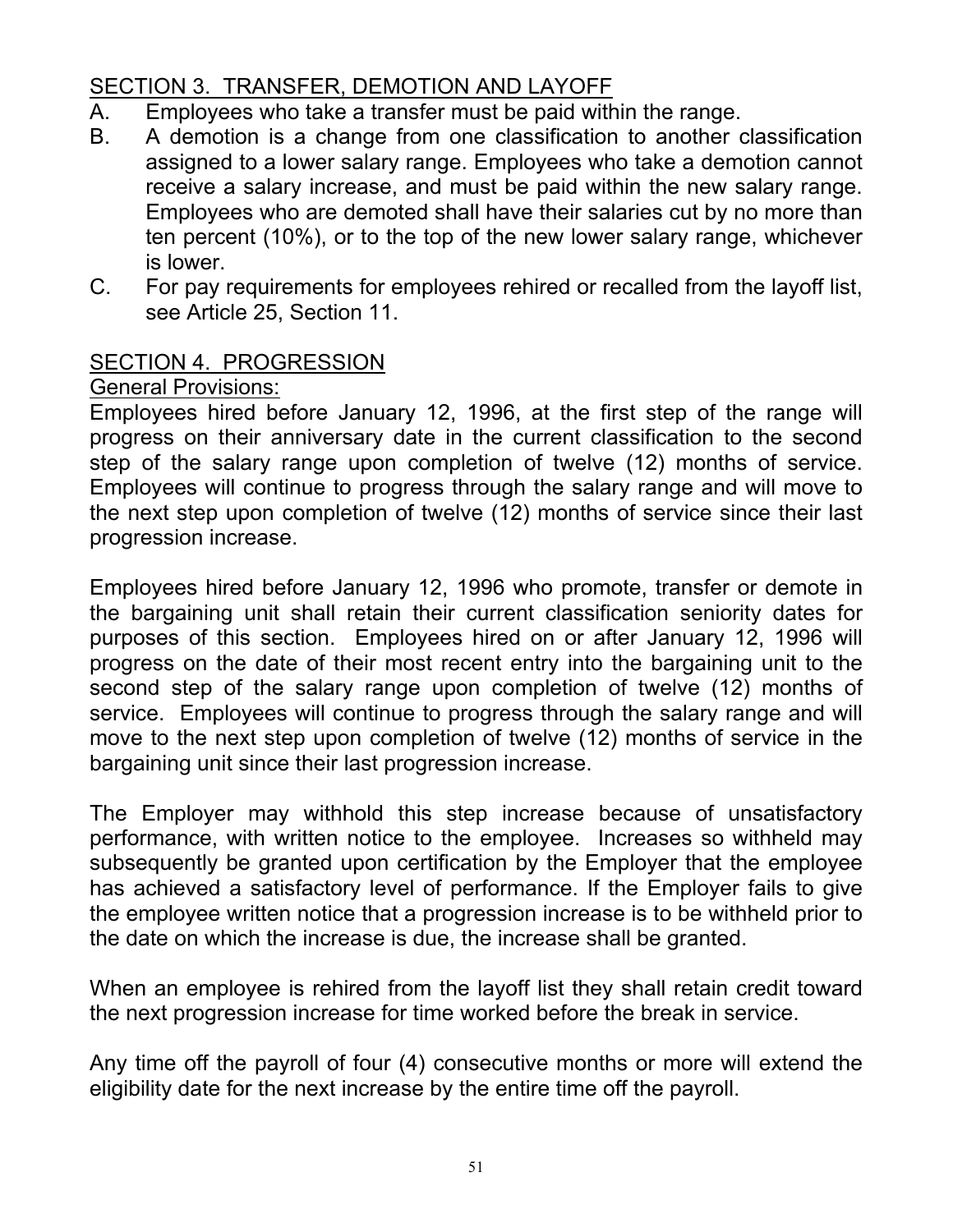## SECTION 5. OTHER SALARY ADJUSTMENTS:

Effective June 21, 2021, all employees whose pay rate falls within the pay range will receive a 1.5% general wage increase. All pay ranges shall increase by the same amount.

An employee returning from an unpaid leave of absence shall be compensated at the same rate of pay received when the leave commenced, plus any nondiscretionary increase which became effective during the time of the leave.

### SECTION 6. SHIFT DIFFERENTIAL

- A. Shift differential will be \$.60 cents per hour.
- B. Employees eligible for shift differential are those whose work shift begins before 6:00 a.m. or ends on or after 7:00 p.m. and are scheduled by their supervisor for a total shift of at least six (6) hours in duration. This shift differential shall not apply to those employees who have requested and have been granted flexible work scheduling.

SECTION 7. SHIFT PAY DIFFERENTIALS FOR VETERINARY MEDICAL CENTER CLERICAL EMPLOYEES

A. Evening Shift Pay Differential for Veterinary Medical Center Clerical Employees.

This evening shift pay differential applies ONLY to eligible Veterinary Medical Center employees in clerical positions.

Eligible employees are either regularly scheduled or assigned to work shifts ending on or after 7:00 p.m. through 11:59 p.m., Monday through Friday.

These employees will be paid an evening shift differential amount of \$1.50 per hour for every hour actually worked during their entire shift. The \$1.50 is inclusive, not additive, to the existing \$0.60 shift differential discussed in Section 6 above (ex: \$1.50 per hour not \$2.10 per hour).

B. Weekend and Overnight Shift Pay Differential for Veterinary Medical Center Clerical Employees.

This weekend and overnight shift pay differential applies ONLY to eligible Veterinary Medical Center employees in clerical positions.

Eligible employees are regularly scheduled or assigned to work shifts on Saturday and/or Sunday OR overnight hours on Monday through Friday.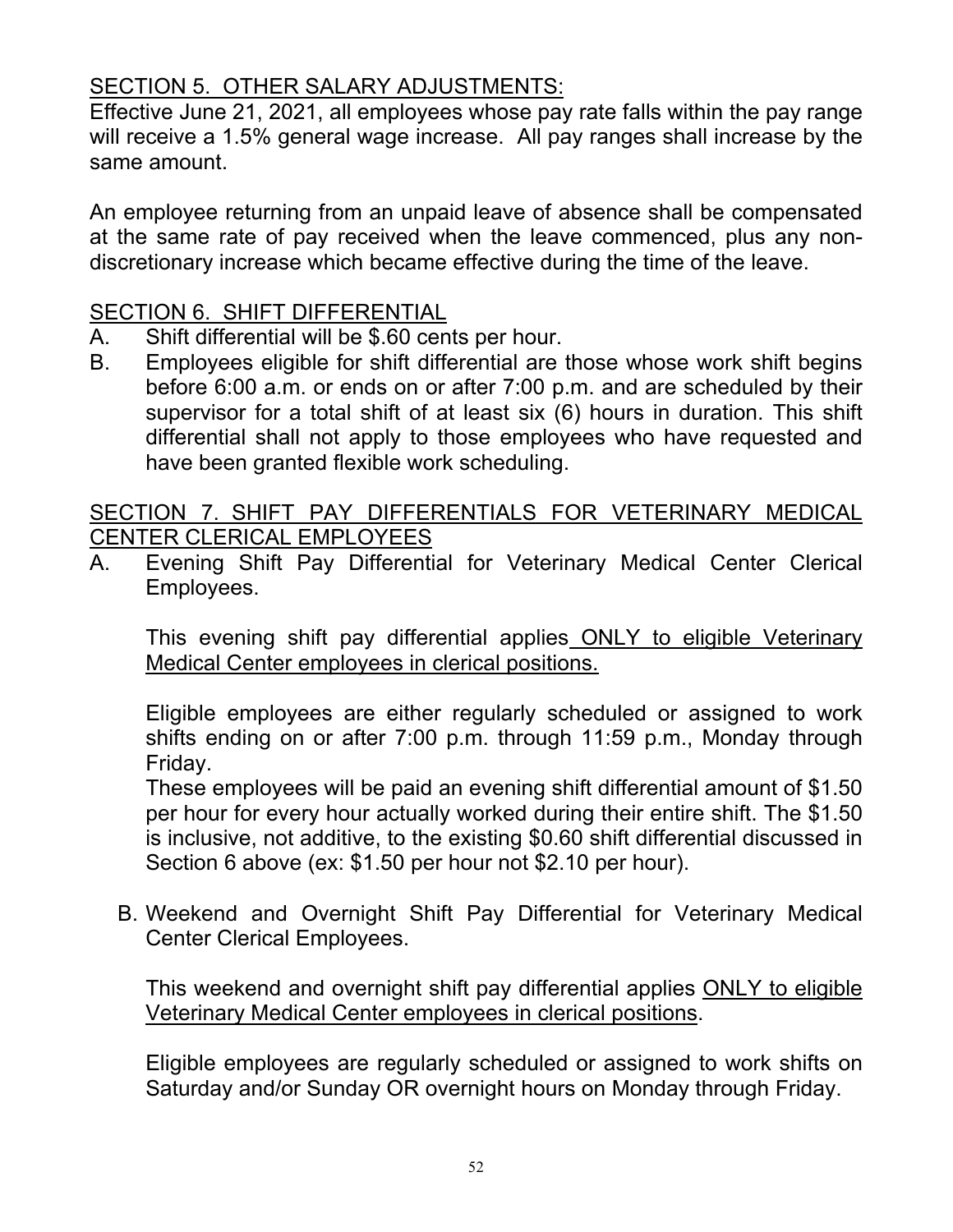These employees will be paid an additional \$3.00 per hour for hours actually worked during the following time periods, not the entire shift unless the entire shift falls between the hours described below:

- Weekends beginning at 12:00 a.m. Saturday through 11:59 p.m. Sunday. This hourly pay is inclusive, not additive, to the evening shift differential pay described in Section 6 above. (ex: \$3.00 per hour not \$4.50 per hour).
- Overnight weeknights beginning at 12:00 a.m. through 5:59 a.m., Monday through Friday. This hourly pay is inclusive, not additive, to the evening shift differential pay described in Section 6 above. (ex: \$3.00 per hour not \$4.50 per hour).

SECTION 8. WORK OUT OF CLASSIFICATION An employee who works in a higher classification for longer than five (5) consecutive work days shall receive a temporary salary augmentation during the remainder of the time the employee works out-of-class. The augmentation will be at least four percent (4%) of the employee's current hourly rate, but no less than the base rate of the higher classification. Any overtime worked during this period shall be compensated by including the augmentation.

SECTION 9. PERFORMANCE PROGRAMS At the discretion of each Collegiate/Administrative Seniority Unit, outstanding service award programs may exist and employees governed by this Agreement may be eligible for participation in them. No aspect of any performance program is subject to the grievance procedure.

#### **ARTICLE 20 INSURANCE**

SECTION 1. UNIVERSITY OF MINNESOTA EMPLOYEE INSURANCE PLAN (UPlan) During the life of this Agreement, the Employer agrees to offer a Group Insurance Program that includes medical, dental, life with matching accidental death and dismemberment, and disability coverages.

The UPlan will make a UPlan Summary describing these coverages available to all insurance eligible employees. The UPlan Summary shall be provided no less than biennially and prior to the beginning of the insurance year. New insurance eligible employees shall receive a UPlan Summary within thirty (30) days of their enrollment in the plan.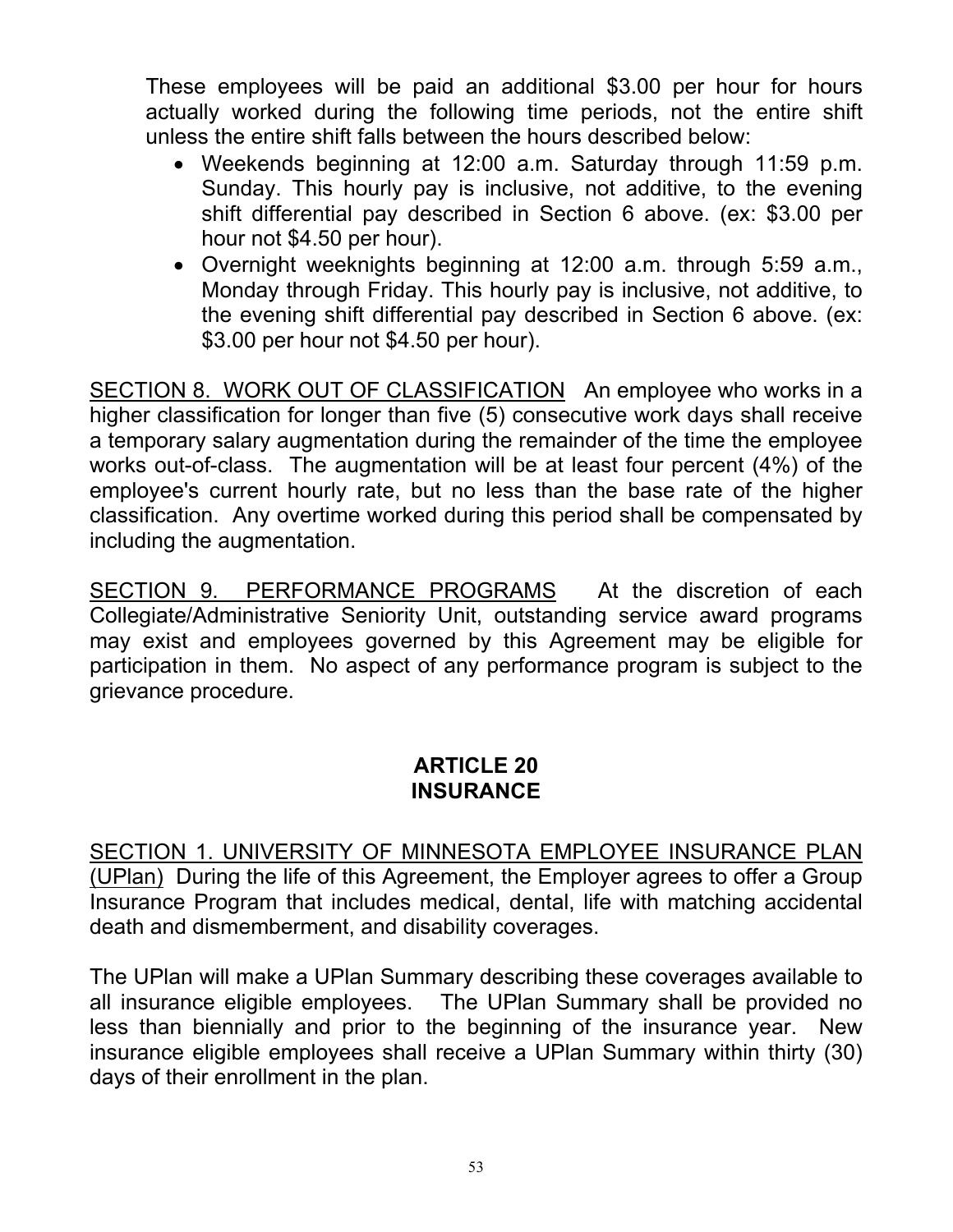# SECTION 2. ELIGIBILITY FOR GROUP PARTICIPATION

This section describes eligibility to participate in the Group Insurance Program.

- A. Employees Basic Eligibility. Employees may participate in the University of Minnesota Employee Insurance Plan if they are scheduled to work at the University with an appointment of at least fifty percent (50%) time and lasting at least three (3) months in duration.
- B. Employees Special Eligibility. The following employees are also eligible to participate in the Group Insurance Program.
	- 1. Employees with a Work-Related Injury/Disability. An employee who was off the University payroll due to work-related injury or workrelated disability may continue to participate in the Group Insurance Program as long as such an employee receives Workers' Compensation payments, or while the Workers' Compensation claim is pending.
	- 2. Totally Disabled Employees. Consistent with Minn. Statute 62A.148, certain totally disabled employees may continue to participate in the Group Insurance Program.
	- 3. Retired Employees. An employee who retires from University service, at age 55 with five (5) years of service, age 50 with fifteen (15) years of service or at any age with thirty (30) years of service, who is eligible to maintain participation in the UPlan, may indefinitely maintain medical and dental coverage with the University at their own expense. Medicare coverage is primary for retirees over 65, and for totally disabled employees who qualify for Medicare, and must coordinate with the UPlan Retiree Medical plan options. If retired or totally disabled employees elect not to continue coverage in the UPlan at the time they leave employment, they may not elect to do so at a later date. (see also Section 5E.)
- C. Dependents. Eligible dependents for the purposes of this Article are as follows:
	- 1. Spouse. The spouse of an eligible employee (if not legally separated). For the purposes of medical coverage, if that spouse works full time for an employer other than the University and elects to receive either credits or cash (1) in place of medical coverage; or (2) in addition to a medical plan with seven hundred fifty dollar (\$750) or greater deductible through their employing organization, they are not eligible to be a covered dependent under medical coverage for the purposes of this Article. If both spouses work for the University, one employee may elect family coverage and cover the other employee as a dependent.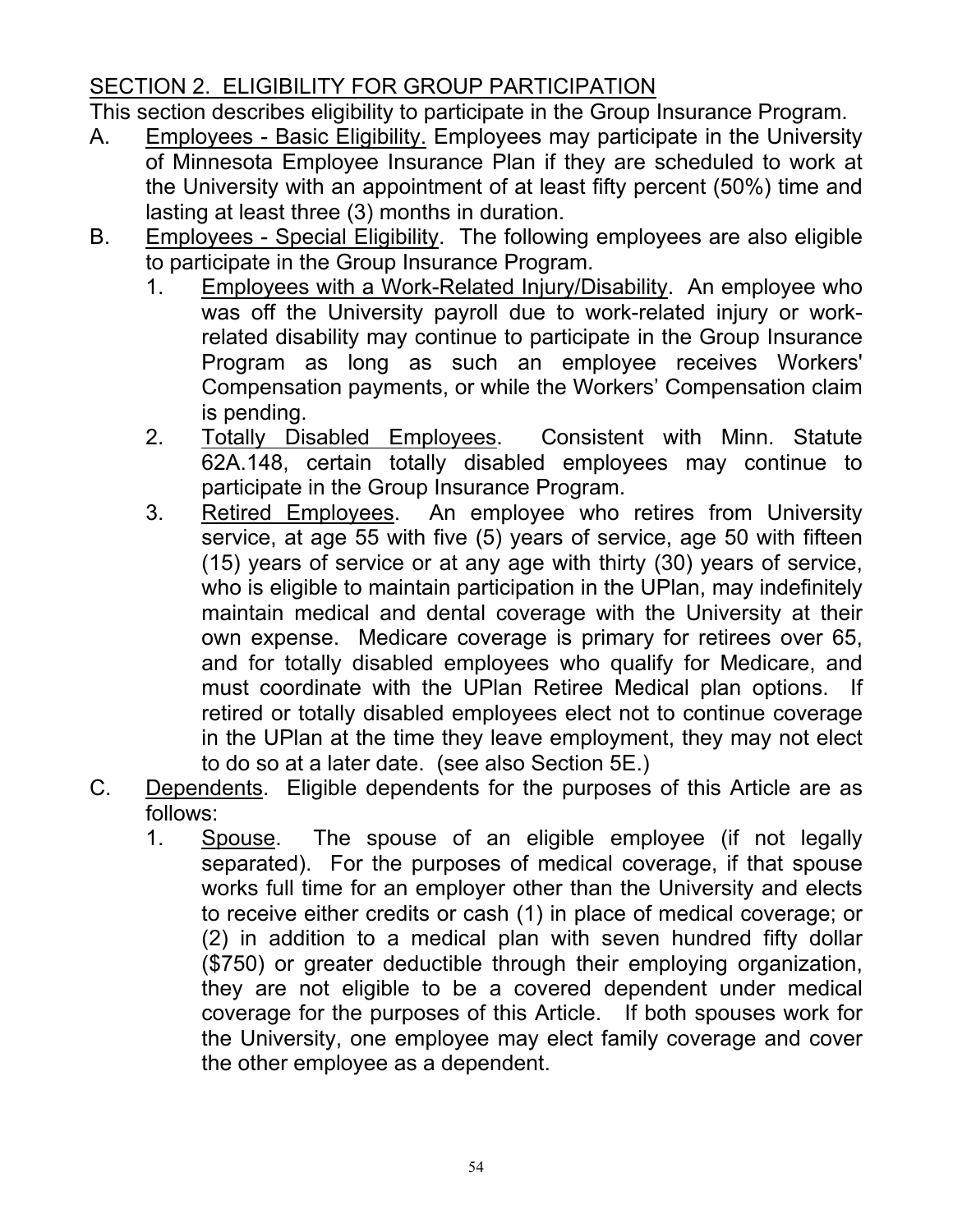2. Children and Grandchildren. An eligible employee's unmarried or married dependent children and unmarried dependent grandchildren: (1) through age twenty-five (25) or (2) a handicapped child or grandchild, regardless of age or marital status, who is incapable of self-sustaining employment by reason of intellectual disability, mental illness or physical disability and is chiefly dependent on the employee for support. The handicapped dependent shall be eligible to continue coverage as long as they continue to be handicapped and dependent, unless coverage terminates under the contract. Children or grandchildren of current employees who become handicapped after they are no longer eligible dependents under (1) above do not become eligible dependents due to their change in health status. Handicapped children or grandchildren must maintain residence with the employee and be dependent upon the employee for their support and maintenance.

"Dependent Grandchild" includes an employee's: (1) grandchild placed in the legal custody of the employee, (2) grandchild legally adopted by the employee or placed for adoption with the employee, or (3) grandchild who is the dependent child of the employee's unmarried dependent child. Under (1) and (2) above, the grandchild must be dependent upon the employee for principal support and maintenance.

If both spouses work for the University, either spouse, but not both, may cover their eligible dependent children or grandchildren. This restriction also applies to two divorced, legally separated, unmarried employees whose partnership has been terminated who share legal responsibility for their eligible dependent children or grandchildren.

- D. Continuation Coverage. Consistent with state and federal laws, certain employees, former employees, dependents, and former dependents may continue group medical, dental, and/or life coverage at their own expense for a fixed length of time. As of the date of this Agreement, state and federal laws allow certain group coverages to be continued if they would otherwise terminate due to:
	- 1. Termination of employment (except for gross misconduct);
	- 2. Layoff;
	- 3. Reduction of hours to an ineligible status;
	- 4. Dependent child becoming ineligible due to change in age, marital status, or financial support (in the case of a foster child or stepchild);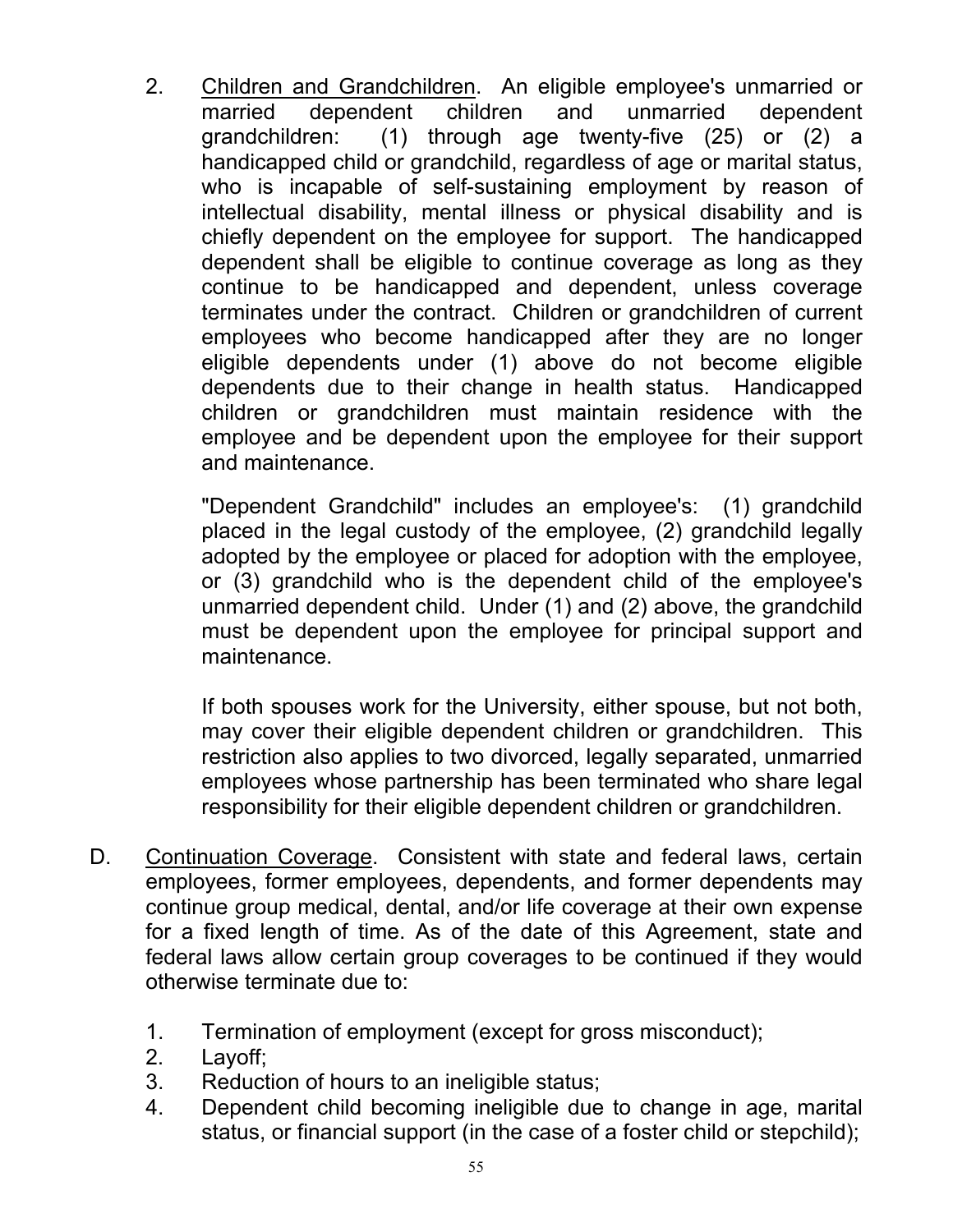- 5. Death of employee; or
- 6. Divorce.

SECTION 3. ELIGIBILITY FOR EMPLOYER CONTRIBUTION This section describes eligibility for an Employer Contribution toward the cost of coverage.

- A. Full Employer Contribution Basic Eligibility. The following employees covered by this Agreement receive the full Employer Contribution:
	- 1. Employees who are scheduled to work at least thirty (30) hours weekly for a period of three (3) consecutive months or more in any twelve (12) consecutive months.
	- 2. Employees who are scheduled to work at least thirty (30) hours weekly for at least nine (9) months in duration during any twelve (12) consecutive months are eligible for the full employer contribution for the entire twelve (12) month period.
- B. Special Eligibility. The following employees shall also receive an Employer Contribution:
	- 1. Employees on Layoff. An employee who receives an Employer Contribution, who has three (3) or more years of continuous service, and who has been laid off and elects not to participate in the University Layoff/Severance Program, remains eligible for an Employer Contribution and all other benefits provided under this Article for six (6) months from the date of layoff.
	- 2. Work-Related Injury/Disability. An employee who receives an Employer Contribution and who is off the University payroll due to a work-related injury or a work-related disability remains eligible for an Employer Contribution as long as such an employee receives Workers' Compensation payments.
- C. Maintaining Eligibility for Employer Contribution.
	- 1. General. An employee who receives an Employer Contribution maintains that eligibility as long as the employee meets the Employer Contribution eligibility requirements, and appears on a University payroll for at least one (1) full working day during each payroll period. This requirement does not apply to employees who receive an Employer Contribution while on layoff as described in Section 3B1, or while eligible for Workers' Compensation payment as described in Section 3B2.
	- 2. Unpaid Leave of Absence. If an employee is on an unpaid leave of absence, vacation leave, compensatory time, or sick leave cannot be used for the purpose of maintaining eligibility for an Employer Contribution by keeping the employee on a University payroll for one (1) working day per pay period.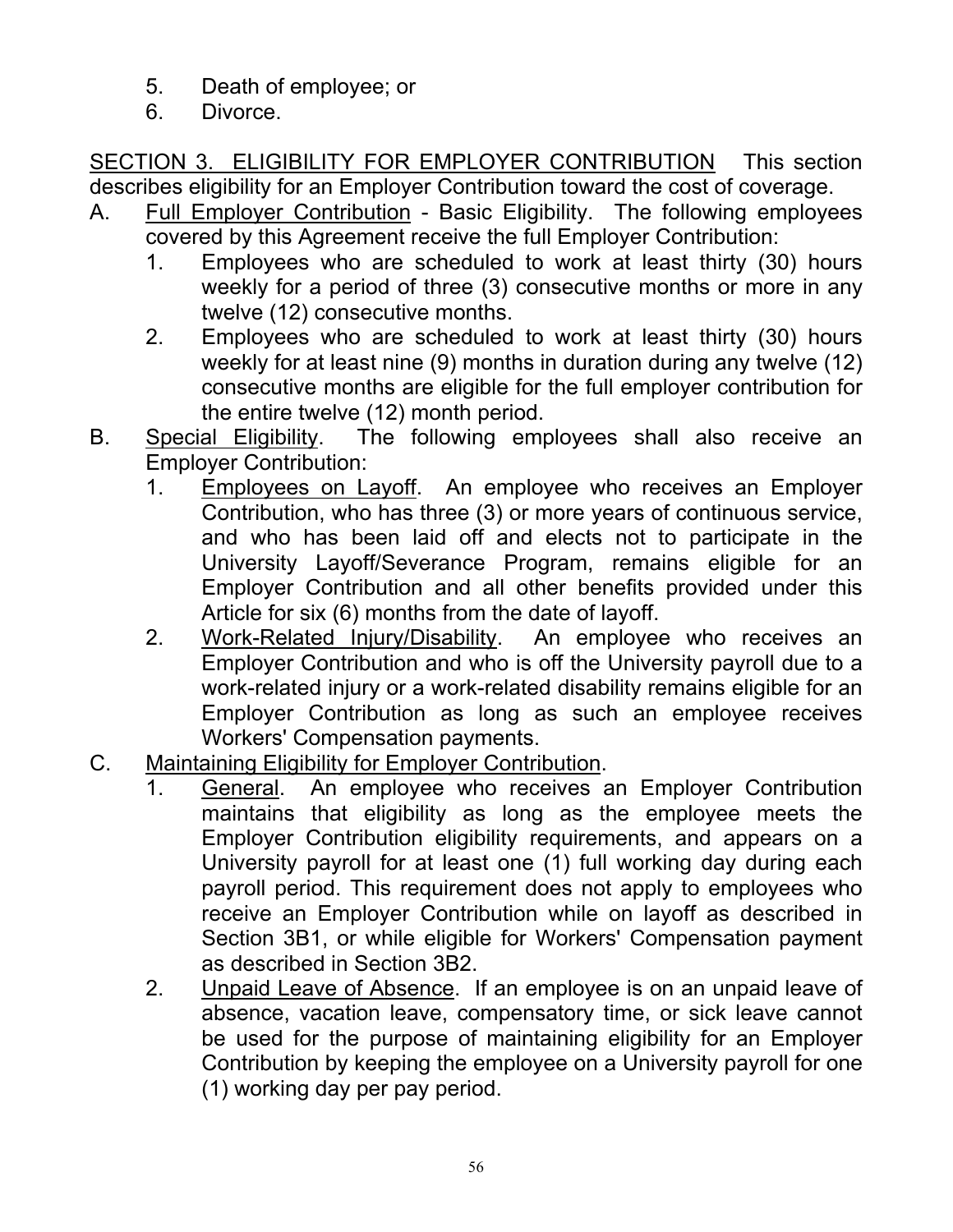- 3. School Year Employment. If an employee is employed on the basis of a school year and such employment contemplates absences from the University payroll during the summer months or vacation periods scheduled by the employer which occur during the regular school year, the employee shall nonetheless remain eligible for an Employer Contribution, provided that the employee appears on the regular payroll for at least one (1) working day in the payroll period immediately preceding such absences and returns to work in the pay period following the normal scheduled absence.
- 4. An employee who is on an approved FMLA leave or on a Voluntary Reduction in Hours as provided elsewhere in this Agreement maintains eligibility for an employer contribution.

SECTION 4. EMPLOYER CONTRIBUTION For employees eligible for an Employer Contribution as described in Section 3, the Employer Contribution amounts and rules in effect on June 30, 2021, will continue through the 2021 insurance contract year. The amount of the Employer Contribution will be determined as follows beginning on the first day of the 2022 insurance contract year. For purposes of this Article, the 2022 insurance contract year shall be the period beginning January 1, 2022 and ending December 31, 2022.

A. Contribution Formula - Medical Coverage.

- 1. Employee Coverage. The employee's cost for employee-only coverage will be thirteen percent (13%) of the employee-only rate for the Base Medical Plan. If the employee chooses a plan other than the Base Medical Plan, the employee's cost will be the standard employee rate established for that plan (i.e. the rate applicable where it has not been modified to be a zone's Base Medical Plan.) The employer shall pay the rate over and above the employee's cost for the Base Medical Plan.
- 2. Family Coverage. The employee's cost for family coverage will be nineteen and one-half percent (19.5%) of the family rate for the employee's Base Medical Plan. If the employee chooses a plan other than the Base Medical Plan, the employee's cost will be the standard employee's family rate established for that plan (i.e. the rate applicable where it has not been modified to be a zone's Base Medical Plan). The employer shall pay the rate over and above the employee's cost for the Base Medical Plan.
- 3. Base Medical Plan. For the purposes of Section 4A, Base Medical Plan means the medical plan: (1) with the benefit set established in Section 6A of this article; and (2) operating in the zone(s) containing the employee's permanent residence and work locations. If the employee has more than one Base Medical Plan available based on living and working in two different zones, the employee may choose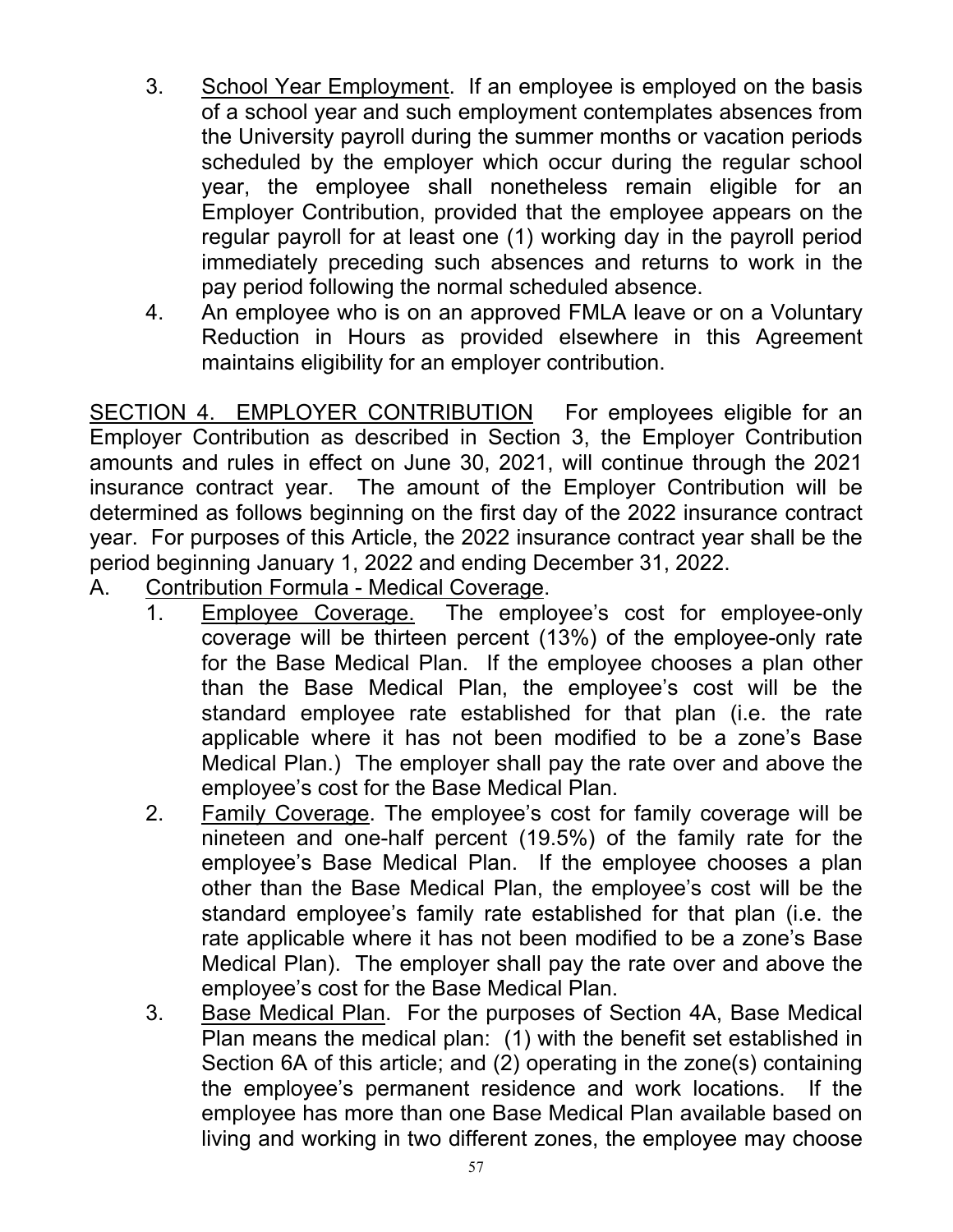either plan as their Base Medical Plan during open enrollment. If an employee's residence is outside any of the defined zones, their only Base Medical Plan choice will be that plan defined by the employee's work location. A list of each zone's Base Medical Plan for the 2022 insurance contract year is available from the Total Compensation Department. During the 2022 insurance contract year, this list may be changed only if a zone's Base Medical Plan no longer operates in that zone.

- B. Contribution Formula Dental Coverage.
	- 1. Employee Coverage. The employee's cost for employee-only coverage will be twelve percent (12%) of the employee-only rate for the Base Dental Plan. If the employee chooses a plan other than the Base Dental Plan, the employee's cost will be the standard employee rate established for that plan (i.e., the rate applicable where it has not been modified to be a zone's Base Dental Plan). The employer shall pay the rate over and above the employee's cost for the Base Dental Plan.
	- 2. Family. The employee's cost for family coverage will be forty-eight percent (48%) of the family rate for the employee's Base Dental Plan. If the employee chooses a plan other than the Base Dental Plan, the employee's cost will be the standard employee's family rate established for that plan (i.e. the rate applicable where it has not been modified to be a zone's Base Dental Plan). The employer shall pay the rate over and above the employee's cost for the Base Dental Plan.
	- 3. Base Dental Plan. For the purposes of Section 4A, Base Dental Plan means the dental plan: (1) with the benefit set established in Section 6B of this article; and (2) operating in the zone(s) containing the employee's permanent residence and work locations. If the employee has more than one Base Dental Plan available based on living and working in two different zones, the employee may choose either plan as their Base Dental Plan during open enrollment. If an employee's residence is outside any of the defined zones, the employee's only Base Dental Plan choice will be that plan defined by the employee's work location. A list of each zone's Base Dental Plan for the 2022 insurance contract year is available from the Total Compensation Department. During the 2022 insurance contract year, this list may be changed only if a zone's Base Dental Plan no longer operates in that zone.
- C. Contribution Formula Basic Life Coverage. For employee basic life coverage with matching accidental death and dismemberment coverage, the employer contributes one hundred percent (100%) of the cost.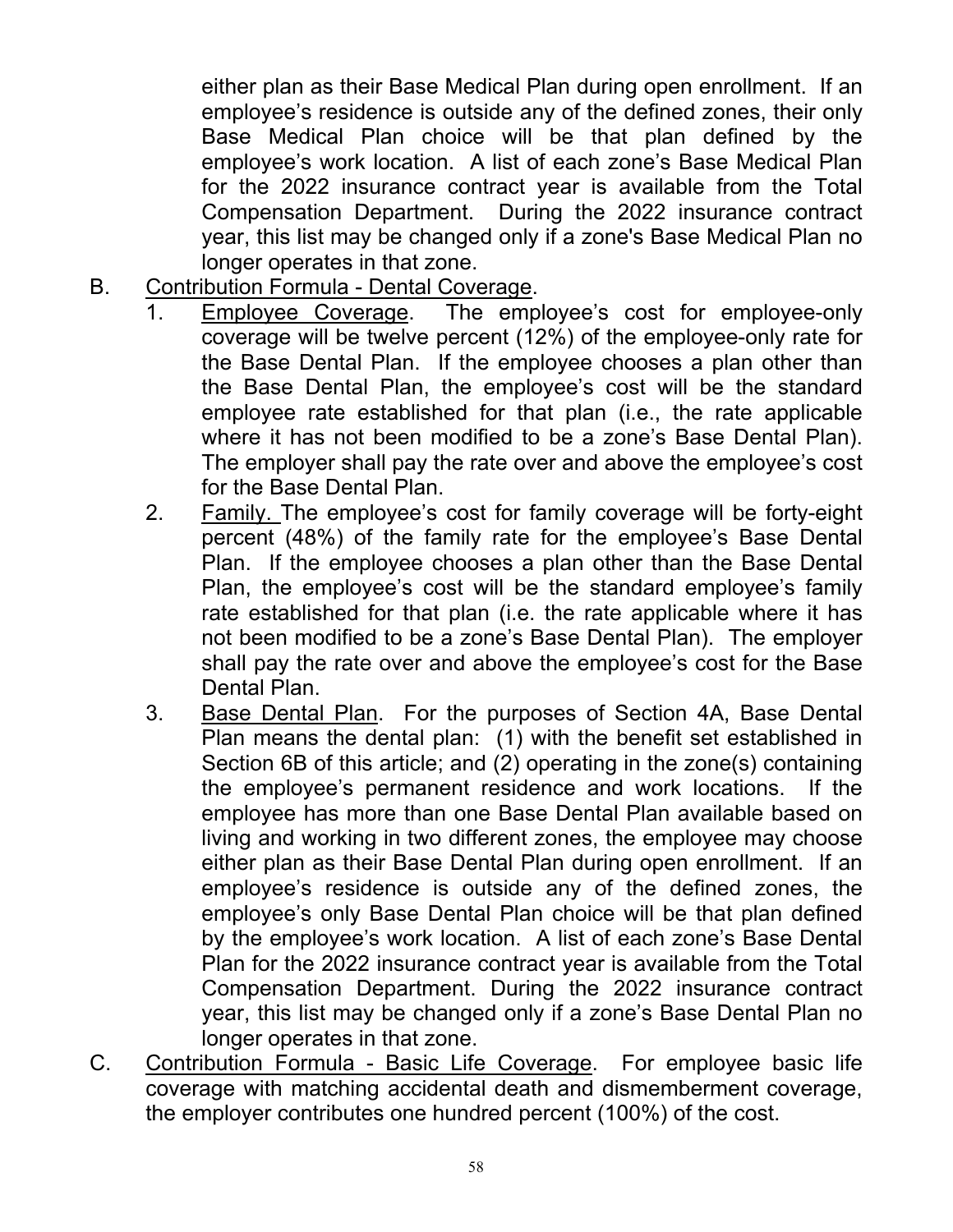# SECTION 5. COVERAGE CHANGES AND EFFECTIVE DATES

A. When Coverage May Be Chosen. All employees must make their choice of employee medical and dental plans and choice of family coverage (if applicable) within thirty (30) calendar days of the date of initial employment in an insurance eligible position. The employee will automatically be enrolled in the basic life insurance coverage. Employees who become eligible for a full employer contribution must make their choice of employee or family medical and/or dental coverage within thirty (30) calendar days of becoming eligible. Employees who do not make an election within this period will have no coverage, and may not elect coverage until the next open enrollment period.

An employee may change their medical or dental plan during the year if the employee changes to a new permanent residence or work location, and as a result of this change, the employee's current plan is no longer available. When an employee receives notification of a work location change between the end of an open enrollment period and the beginning of the next insurance year, the employee may change their medical or dental plan within thirty (30) days of the date of the relocation under the same provisions accorded during the last open enrollment period.

An employee or a retired employee, may also add dependent medical or dental coverage following the birth of a child or dependent grandchild, or following the adoption of a child without regard to the 30 day enrollment period.

In addition, an employee or a retired employee may add family health or dental coverage within thirty (30) days of the following event:

- 1. If an employee or retiree becomes married, the employee or the retiree may add their spouse and any dependent children/grandchildren.
- 2. If the employee's spouse loses group medical or dental coverage, the employee may add their spouse and any dependent children/ grandchildren.
- 3. If the retiree's spouse involuntarily loses group medical or dental coverage, the retiree may add their spouse and any dependent children/grandchildren.
- B. When Coverage May Be Canceled.
	- 1. An employee may cancel medical and/or dental coverage outside of open enrollment only in the case of certain life events that are consistent with the request to cancel coverage. The request to cancel coverage must be made within thirty (30) calendar days of the event. Life events include, but are not limited to: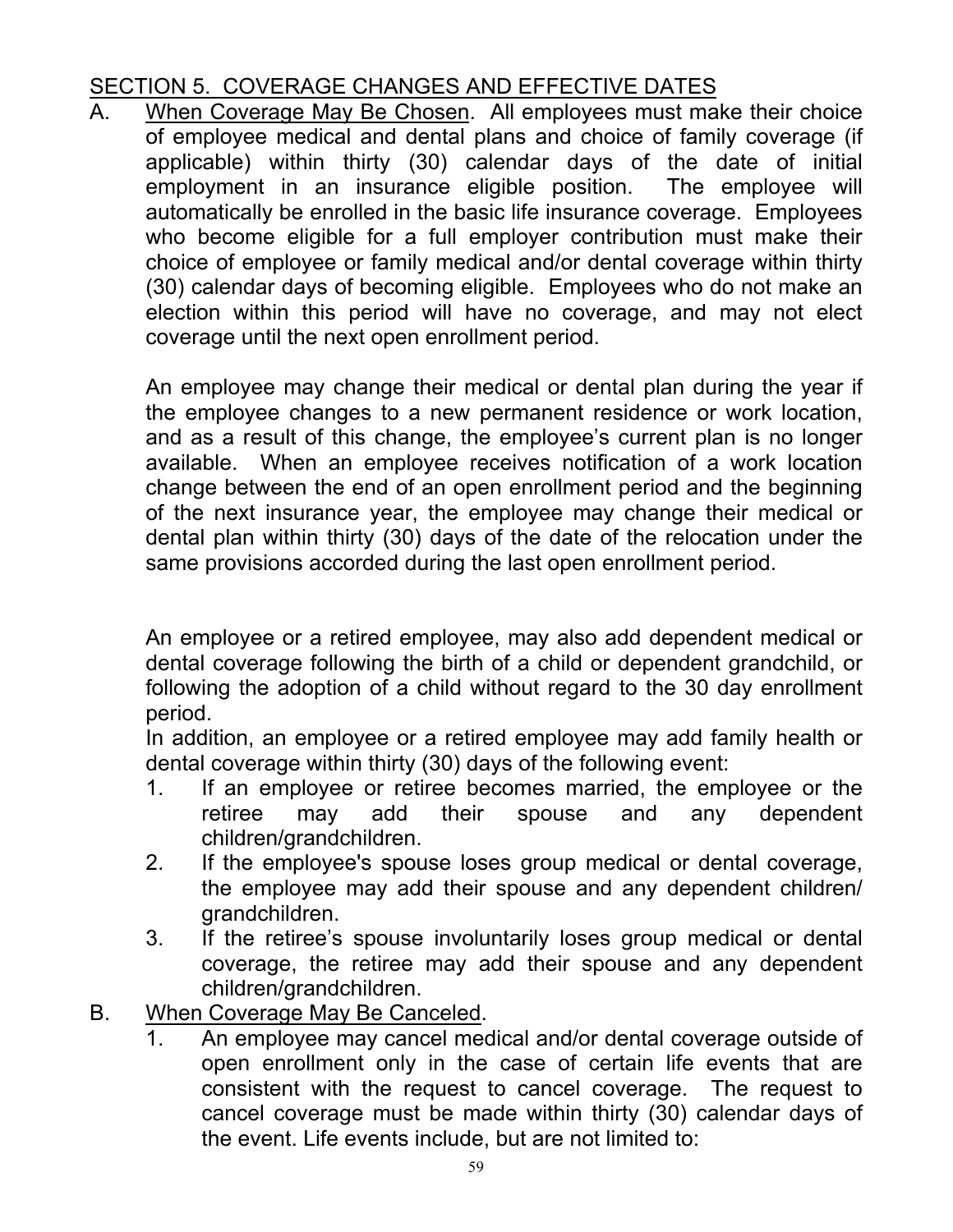- loss of dependent status of a sole dependent;
- death of a sole dependent;
- divorce;
- change in employment condition of an employee or spouse and
- a significant change of insurance coverage for the employee's spouse.

Family medical or family dental coverage may also be canceled during the open enrollment period that applies to each type of plan for any reason. Cancellation will take effect on the first day of the following insurance contract year.

- 2. Effective Date of Benefit Termination. Medical and Dental coverage terminations will take effect on the first of the month following the date of application to cancel coverage, or the loss of eligible employee or dependent status.
- 3. Coverage Continuation: Former members are eligible to continue coverage under federal COBRA law, by paying COBRA premiums. Coverage can be continued for up to 36 months for a dependent child or divorced spouse who loses eligibility status. Coverage can be continued for up to 18 months for other individuals who lose eligibility under the plan. Coverage for divorced spouses prior to December 31, 2007 can be continued until the earlier of (1) the date coverage would otherwise end or (2) enrollment date in other group coverage or Medicare.
- C. Effective Date of Coverage.
	- Initial Effective Date. The initial effective date of coverage under the Group Insurance Program is the first day of the month following the first day of employment. An employee must be actively at work on the initial effective date of coverage or the effective date will be delayed until the first day of the pay period the employee is actively at work. In no event shall an employee's family coverage become effective before the employee's coverage.

If an employee is not actively at work due to employee or dependent health status or medical disability, medical and dental coverage will still take effect. (Life and disability coverage will be delayed until the employee returns to work.)

If an employee is on paid leave on the date University paid life insurance benefits would otherwise increase, the employee will receive the increased life insurance coverage on that date.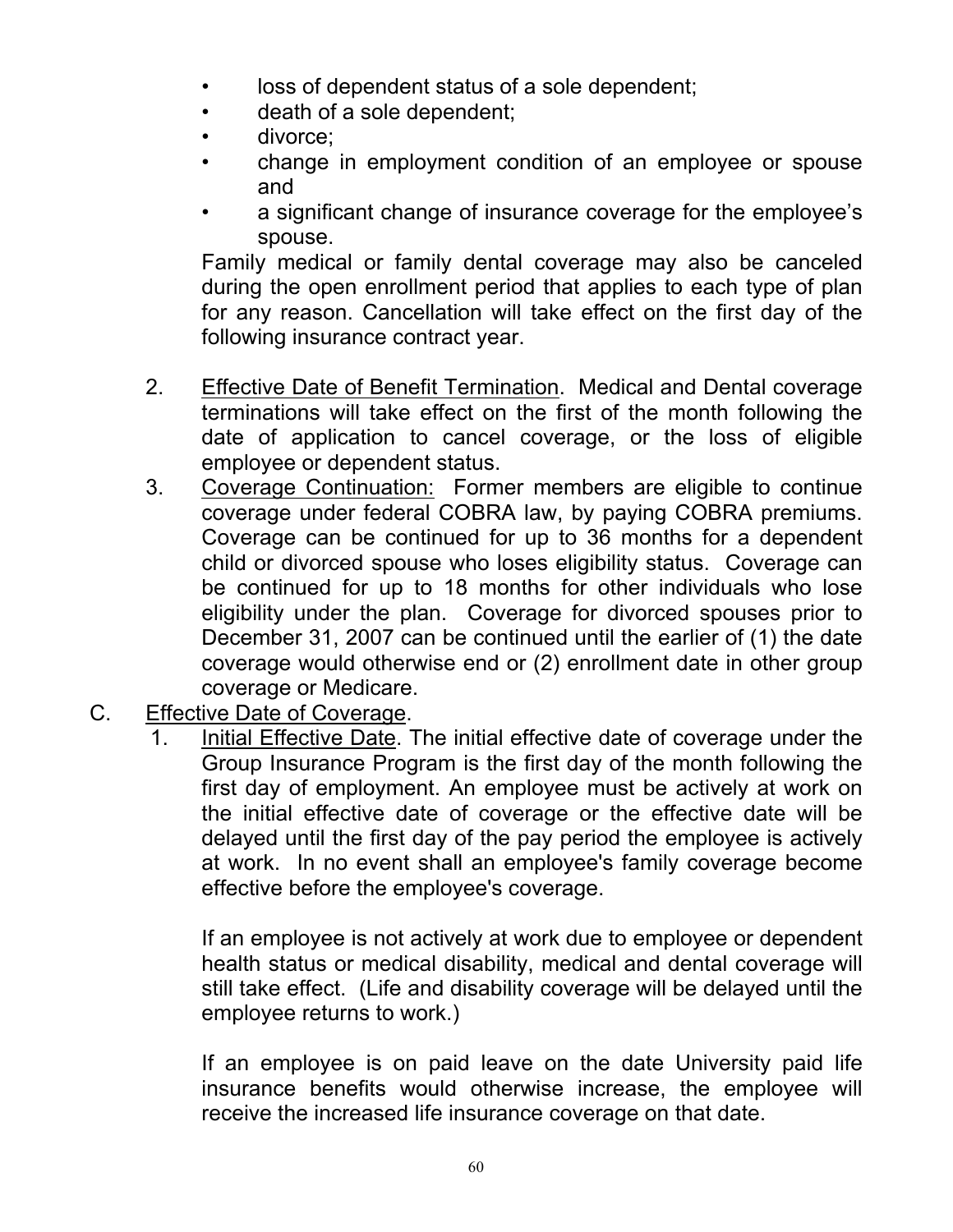- 2. Delay in Coverage Effective Date.
	- a. Basic Life. If an employee is not actively at work on the initial effective date of coverage, coverage will be delayed until the first day of the pay period coinciding with or next following the employee's return to work. The effective date of a change in coverage is delayed in the event that, on the date the coverage change would be effective, an employee is on an unpaid leave of absence or layoff.
	- b. Medical and Dental. If an employee is not actively at work on the initial effective date of coverage due to a reason other than hospitalization or medical disability of the employee or dependent, medical and dental coverage will be delayed until the first day of the pay period coinciding with or next following the employee's return to work.

The effective date of a change in coverage is not delayed in the event that, on the date the coverage change would be effective, an employee is on an unpaid leave of absence or layoff.

- c. Optional Life and Disability Coverages. In order for coverage to become effective, the employee must be in active payroll status and not using sick leave on the first day of the pay period coinciding with or next following approval by the insurance company. During an open enrollment period, coverage may be applied for but will not become effective until the first day of the pay period coinciding with or next following the employee's return to work in the following insurance contract year.
- D. Open Enrollment.
	- 1. Frequency and Duration. Open enrollment periods shall last a minimum of thirty (30) calendar days. Open enrollment changes become effective the first day of the following insurance contract year.
	- 2. Medical. There shall be an open enrollment period for medical coverage in each year of this Agreement. An employee may elect no medical coverage during any open enrollment period. An employee who has elected no medical coverage may elect medical coverage during an open enrollment period. No pre-existing condition limitations will apply.
	- 3. Dental. There shall be an open enrollment period for dental coverage in each year of this agreement. Employees may elect no dental coverage during any dental open enrollment period. An employee who has elected no dental coverage may elect dental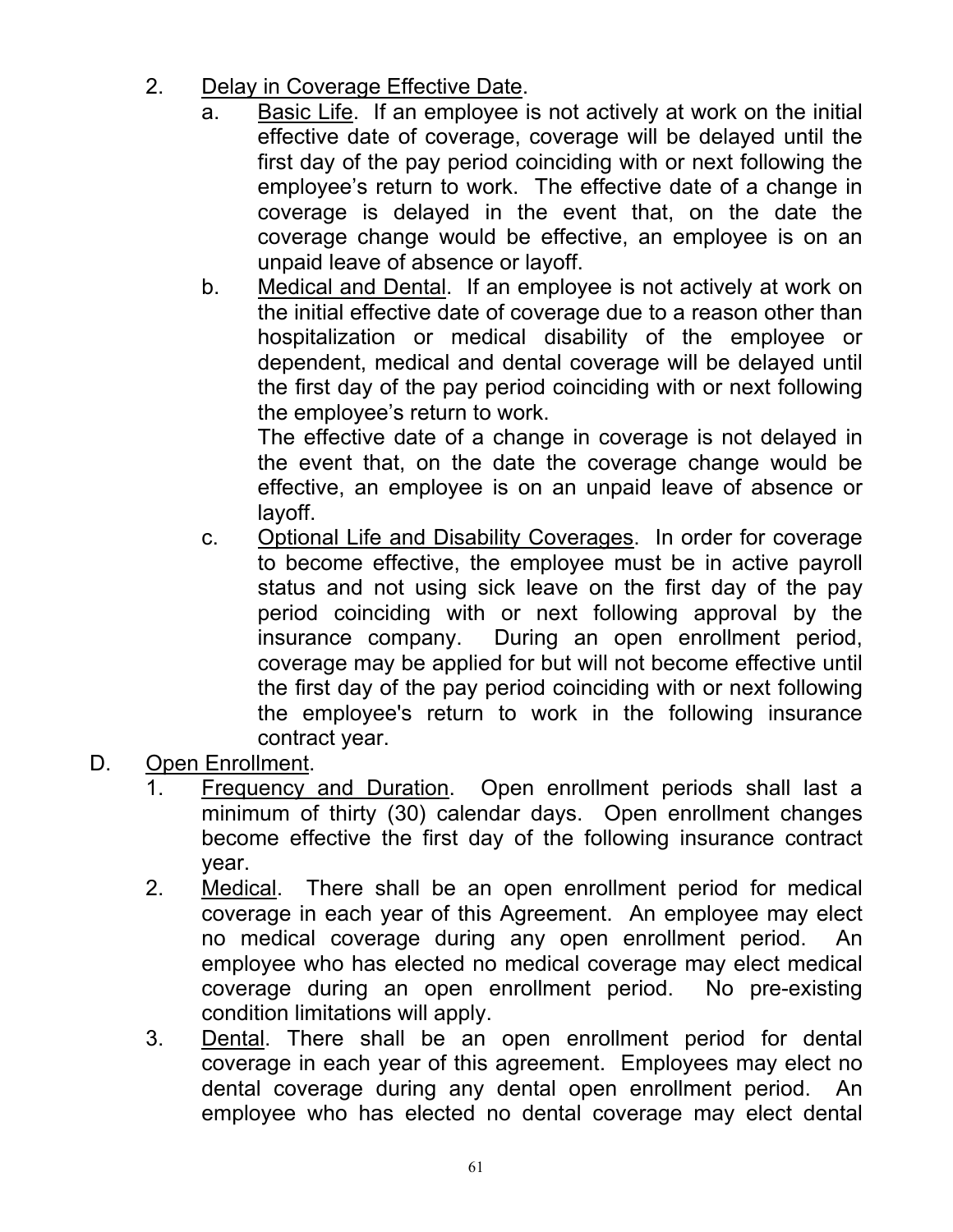coverage during any dental open enrollment period. No pre-existing conditions will apply.

- 4. Eligibility to Participate. An employee eligible to participate in the Group Insurance Program, as described in Sections 2A and 2B, may participate in open enrollment. In addition, a person in the following categories may, as allowed in Section 5D1, make certain changes: (1) a former employee or dependent on continuation coverage, as described in Section 2D, may change plans or add coverage for medical and/or dental plans on the same basis as active employees; and (2) an early retiree, prior to becoming eligible for Medicare, may change medical and/or dental plans as agreed to for active employees, but may not add family coverage.
- 5. Materials for Employee Choice. Each year prior to open enrollment, the employer will give eligible employees the information necessary to make open enrollment selections. Employees will be provided a statement of their current coverage each year of the contract.
- E. Coverage Selection Prior to Retirement. An employee who retires and meets eligibility criteria under Section 2.3 may change their medical or dental plan during the sixty (60) calendar day period immediately preceding the date of retirement. The employee may not add dependent coverage during this period. The change takes effect on the first day of the month beginning after the date of retirement.

The employee who has elected no coverage may not add coverage during this period. The retiring employee may only carry into retirement coverage in effect on the date of retirement.

## SECTION 6. BASIC COVERAGES.

- A. Employee and Family Medical Coverage.
	- 1. Coverage Options. Eligible employees may select coverage under any one of the UPlan medical options offered by the Employer, for employees in that zone. Coverage offered through these plans is subject to change during the life of this Agreement upon approval of the employer after consultation with the Union.
	- 2. Coverage Under the Base Medical Plan. From July 1, 2021 through December 31, 2021 coverage under the current UPlan will continue at the level in effect on June 30, 2021.
		- a. Effective for the 2022 insurance contract year, the Base Medical Plan will cover allowable charges for the following eligible services subject to the copayments and coverage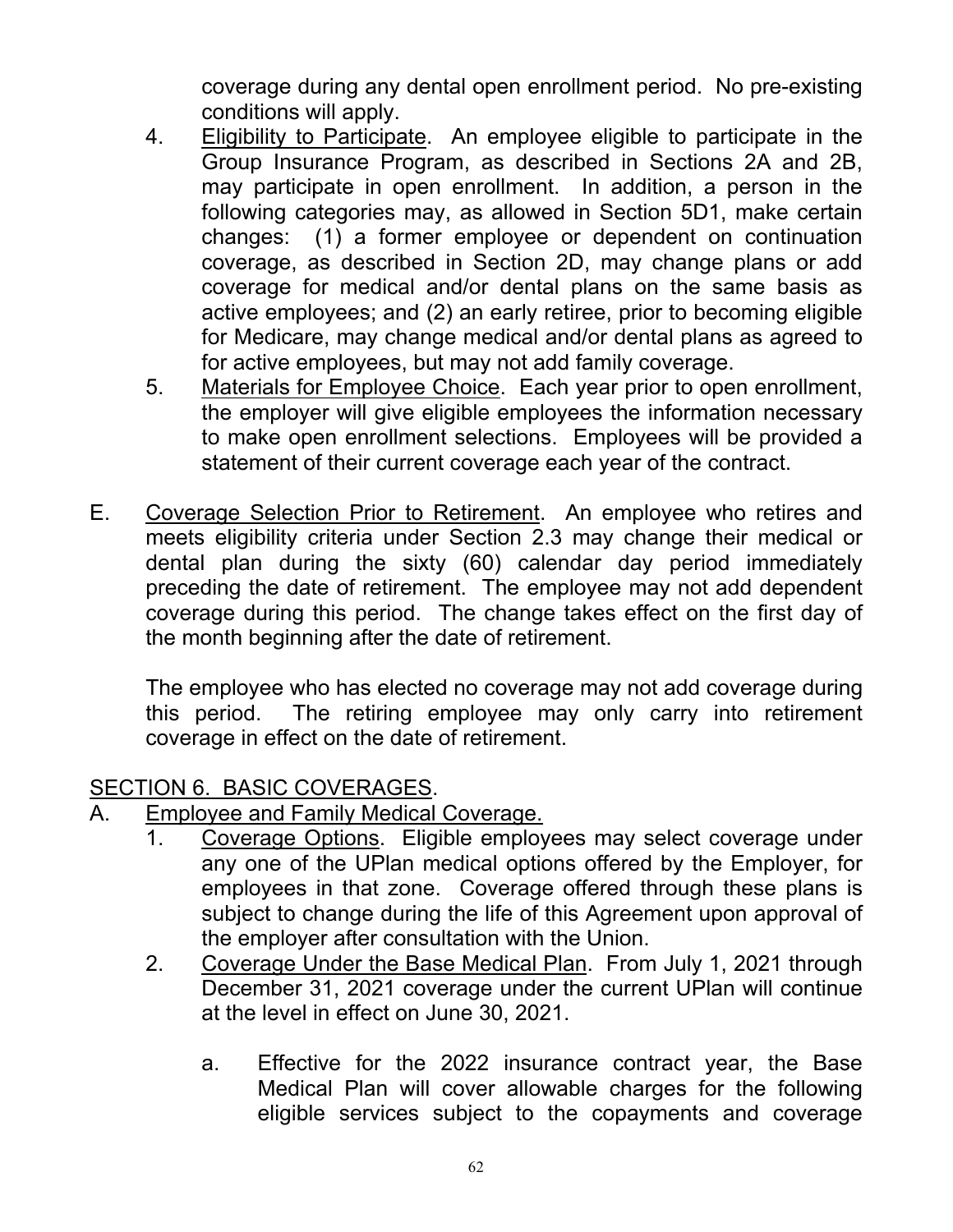limits stated. Services provided through this plan are subject to standards of medical necessity and appropriate practice.

- b. Effective for the 2022 insurance contract year: (Benefit amounts reflect Base Plan amounts only. See Summary of Benefits for a full description of coverages.)
	- 1. Emergency

In Network and Out of Network: 100% coverage after a \$100 copay. The copay is waived if the patient is admitted within 24 hours.

2. Urgent Care

In Network and Out of Network: 100% coverage after a \$25 office visit copay.

3. Network Hospitals

100% coverage for covered Inpatient services at network hospitals, including medical, mental health, and chemical dependency treatment, after a \$100 per person and a \$200 per family combined annual deductible.

4. Network Services

Preventive care: 100% coverage. Preventive services include, but are not restricted to routine physical exams, routine gynecological exams, routine hearing exams, routine eye exams, and immunizations.

 A \$100 single and \$200 family combined annual deductible will apply to lab/diagnostic testing after which 100% coverage will apply. A \$50 copay will apply to CT and MRI scans.

5. Outpatient Surgery

A \$100 single and \$200 family combined annual deductible will apply to Outpatient Surgery after which 100% Coverage will apply.

6. Certain Outpatient Services

Outpatient mental health and chemical dependency treatment; chiropractic care; physical, speech and occupational therapy; home health care: 100% coverage for covered services after a \$25 copay per visit.

- 7. Prescription Drugs
	- \$10 copayment per prescription or refill for up to a 30 day supply of Generic Plus drugs. A copay is incurred for each type of insulin.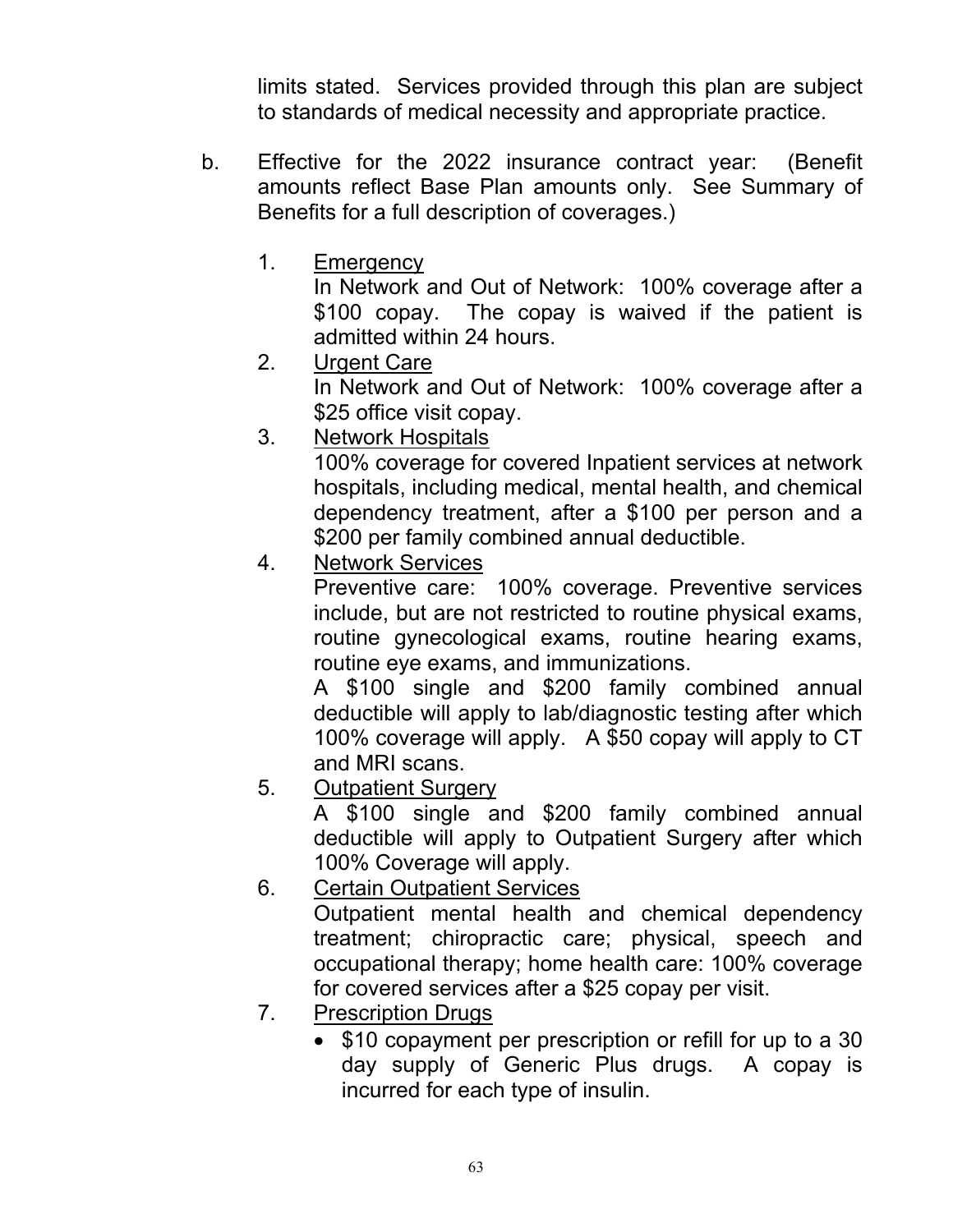- \$30 copayment per prescription or refill for up to a 30 day supply of all other formulary brand drugs. A copay is incurred for each type of insulin.
- \$75 copayment per prescription or refill for up to a 30 day supply of non-formulary drugs.
- If a chemically equivalent generic drug is available and the employee takes the brand drug, the employee pays the generic copay and the difference in cost between the brand drug and generic drug.
- Annual out of pocket (OOP) maximum for prescription drug copayments of \$750 per person or \$1500 per family. Copayments for the cost difference between generic and brand name drugs do not count against this annual OOP maximum.
- 8. Durable Medical Equipment

80% coverage, including hearing aids.

9. Diabetic Supplies

Eligible diabetic supplies, including test strips and syringes, are covered under the pharmacy benefit and will count toward the pharmacy out-of-pocket maximum. Diabetic monitors are covered at 80% as part of the pharmacy benefit and will count toward the pharmacy out-of-pocket maximum.

10. Ambulance

Eligible ambulance expenses are covered at 80%, including ground or air transport as medically necessary.

11. Out of Network

Covered for Medical Base Plan with \$600 deductible and 70% coinsurance up to the annual out-of-pocket maximum. Pre-arranged services while outside the area are covered as if in-network.

12. Plan Deductibles and Maximums

Deductibles: \$100 per person and \$200 per family, applicable to all items without a copay.

Annual Maximum: Annual out of pocket maximum of \$2500 per person or \$4000 per family. The prescription out of pocket maximum is separate.

Life-time Maximum: The UPlan medical lifetime maximum will be unlimited for each member.

13. Coordination with Workers' Compensation. If an employee has filed a claim for worker's compensation, and if a dispute exists as to whether the employee's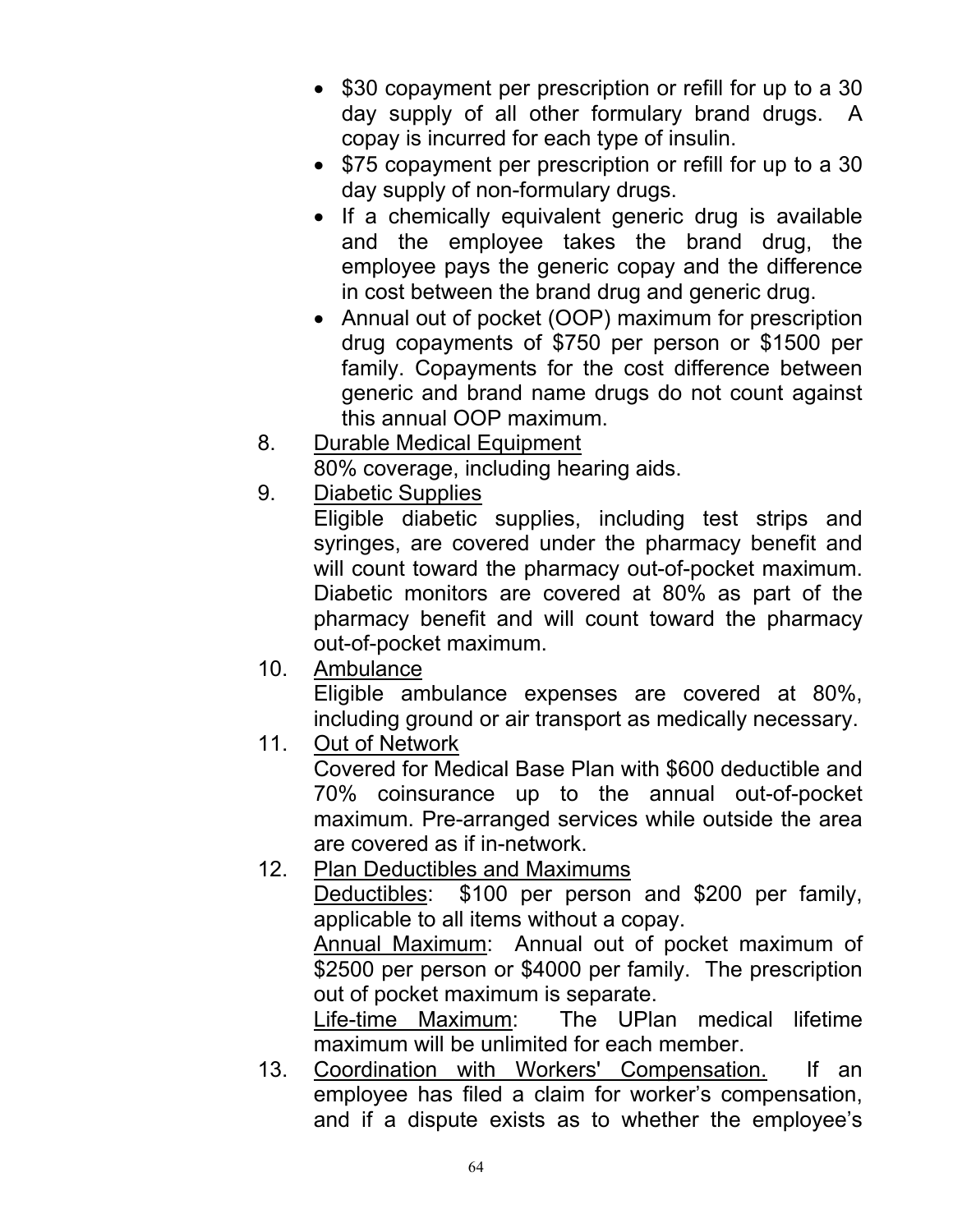injury or disability is work-related, coverage will be provided pursuant to M.S. 176.191, Subdivision 3.

- B. Employee and Family Dental Coverage.
- 1. Coverage Options. For the 2022 insurance year, eligible employees may select coverage under any one of the UPlan dental options offered by the employer for employees in that zone.
- 2. Coverage Under the Base Dental Plan.
	- a. Copayments. Effective with the 2022 insurance contract year, the Base Dental Plan will cover allowable charges for the following services subject to the copayments and coverage limits stated. Services provided through the UPlan are subject to the managed care procedures and principles, including standards of dental necessity and appropriate practice. The plan shall cover general cleaning two (2) times per plan year and special cleanings (root or deep cleaning) as prescribed by the dentist.

| <b>In-Network</b> | <b>Out-of-Network</b> |
|-------------------|-----------------------|
| 100%              | <b>None</b>           |
| 80%               | <b>None</b>           |
| 80%               | <b>None</b>           |
| 80%               | <b>None</b>           |
| 80%               | <b>None</b>           |
| 80%               | <b>None</b>           |
| 50%               | <b>None</b>           |
| 50%               | <b>None</b>           |
| 80%               | <b>None</b>           |
|                   |                       |

\*Please refer to your certificate of coverage for information regarding age limitations for dependent orthodontic care.

- b. Deductible. An annual deductible of one hundred twenty-five dollars (\$125) per person applies to services received from out of network providers. The deductible must be satisfied before coverage begins.
- c. Annual maximums. UPlan coverage is subject to a one thousand eight hundred dollar (\$1800) annual maximum in benefits payable (excluding orthodontia) per person. "Annual" means per insurance year.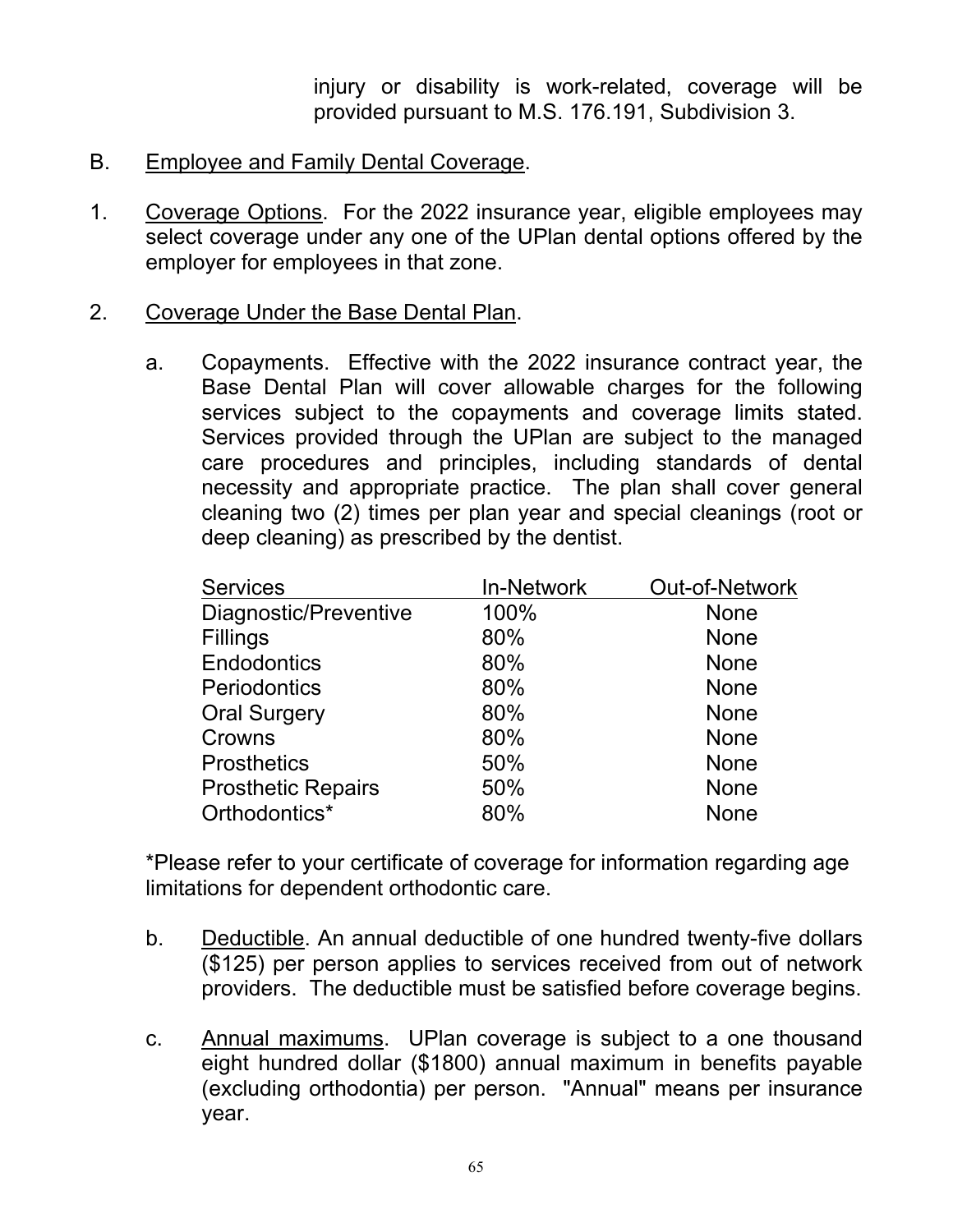- d. Orthodontia lifetime maximum. Orthodontia benefits are available to eligible dependent children ages 8 through 18 subject to a two thousand eight hundred dollar (\$2,800) lifetime maximum benefit.
- C. Employee Life Coverage.
	- 1. Basic Life and Accidental Death and Dismemberment Coverage. The employer agrees to provide and pay for the following term life coverage, with matching accidental death and dismemberment coverage, for all employees eligible for an Employer Contribution, as described in Section 3. The basic life insurance amount is 115% of the employee's annual salary, subject to a \$200,000 maximum. Basic Life and Accidental Death and Dismemberment coverage is provided regardless of the employee's health history.

There is a reduction schedule in basic life if the employee is age 67 or older. At age 67 the amount is reduced to 65%; at age 70 it is reduced to 50%; and at age 75 the life insurance amount is reduced to 25% of the original benefit.

Any premium paid by the University in excess of fifty thousand dollars (\$50,000) coverage is subject to a tax liability in accord with Internal Revenue Service regulations. An employee may decline coverage in excess of fifty thousand dollars (\$50,000) by filing a waiver in accord with Total Compensation Department procedures. The basic life insurance policy will include an accelerated benefits agreement providing for payment of benefits prior to death if the insured has a terminal condition.

2. Extended Insurance. An employee who becomes totally disabled before age 70 shall be eligible to apply for the extended benefit provisions of the life insurance policy until age 70.

See Section C.1. for reduction schedule.

Employees who were disabled prior to July 1, 1983, and who have continuously received benefits shall continue to receive such benefits under the terms of the policy in effect prior to July 1, 1983.

3. Additional Death Benefit. Employees who retire on or after July 1, 1985, and who have twenty (20) years of service as of 12/31/02, shall be entitled to a five hundred dollar (\$500) death benefit payable to a beneficiary designated by the employee.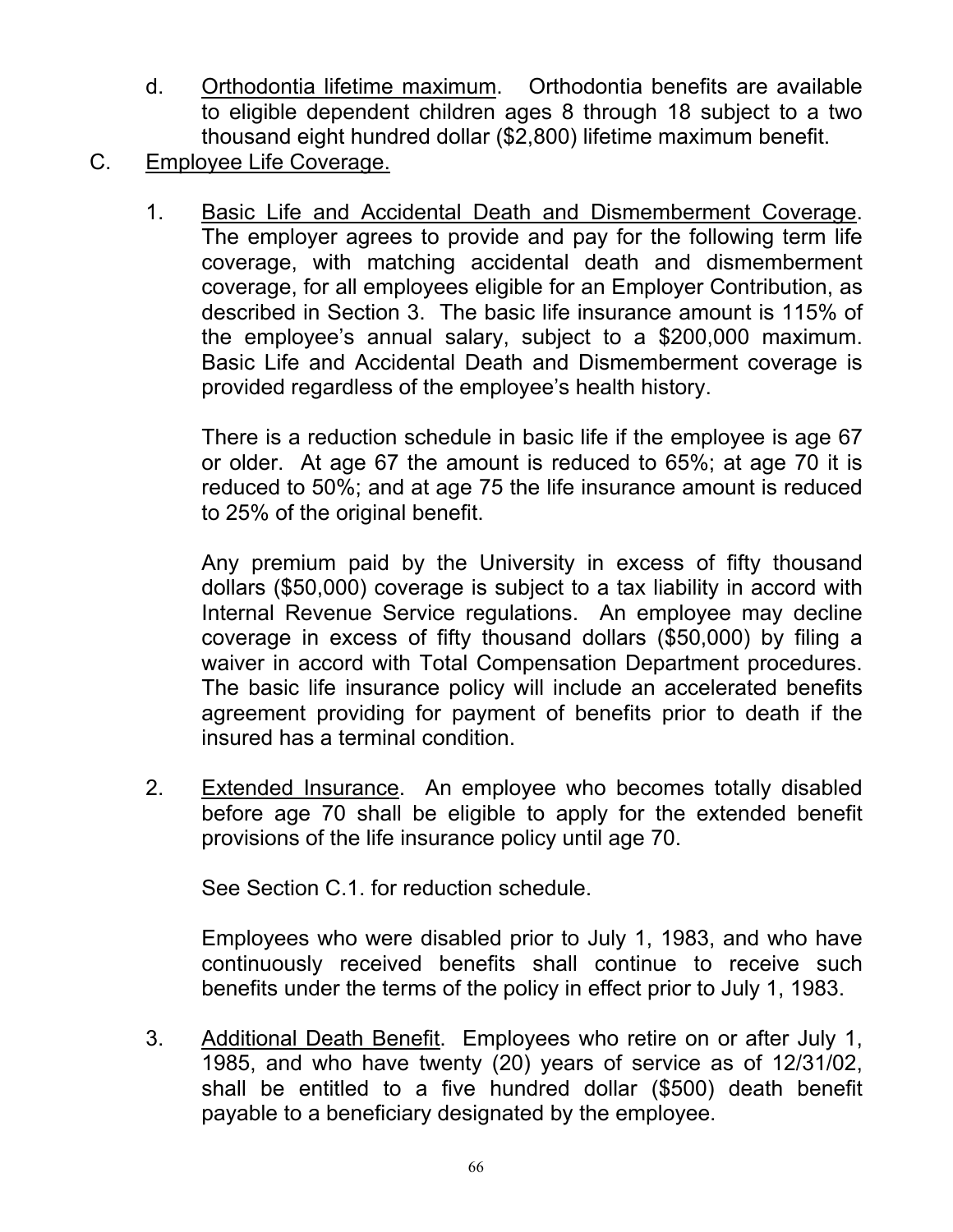# SECTION 7. OPTIONAL COVERAGES.

- A. Life Coverage.
	- 1. Employee. An employee may purchase up to five hundred thousand dollars (\$500,000) additional life insurance, in increments established by the employer, subject to satisfactory evidence of insurability. A new employee may purchase up to three (3) times annual salary or \$500,000, whichever is less, in optional employee life coverage within thirty (30) calendar days of hire or the date of first becoming eligible, without evidence of insurability.
	- 2. Spouse. An employee may purchase up to five hundred thousand dollars (\$500,000) life insurance coverage for their spouse in increments established by the employer, subject to satisfactory evidence of insurability. A new employee may purchase either five thousand dollars (\$5,000) or ten thousand dollars (\$10,000) in optional spouse life coverage within thirty (30) calendar days of hire without evidence of insurability.
	- 3. Children/Grandchildren. An employee may purchase life insurance in the amount of ten thousand dollars (\$10,000) as a package for all eligible children/grandchildren (as defined in Section 2C of this Article) with no evidence of insurability required.
	- 4. Accelerated Life. The additional employee, spouse and child life insurance policies will include an accelerated benefits agreement providing for payment of benefits prior to death if the insured has a terminal condition.
	- 5. Extended Insurance. An employee who becomes totally disabled before age 70 shall be eligible to apply for the extended benefit provisions of the life insurance policy until age 70.
- B. Disability Coverage.
	- 1. Short-term Disability Coverage. An employee may purchase shortterm disability coverage that provides benefits of from three hundred dollars (\$300) to five thousand dollars (\$5,000) per month, but no more than two-thirds (2/3) of an employee's salary, for up to one hundred eighty (180) calendar days during total disability due to a non-occupational accident or a non-occupational sickness. Benefits are paid from the first day of a disabling injury or from the eighth day of a disabling sickness. Coverage applied for within thirty (30) days of hire or becoming insurance eligible does not require evidence of insurability.
	- 2. Long-term Disability Coverage. New employees may enroll in longterm disability insurance within thirty (30) days of employment or insurance eligibility. The terms are the same as for employees who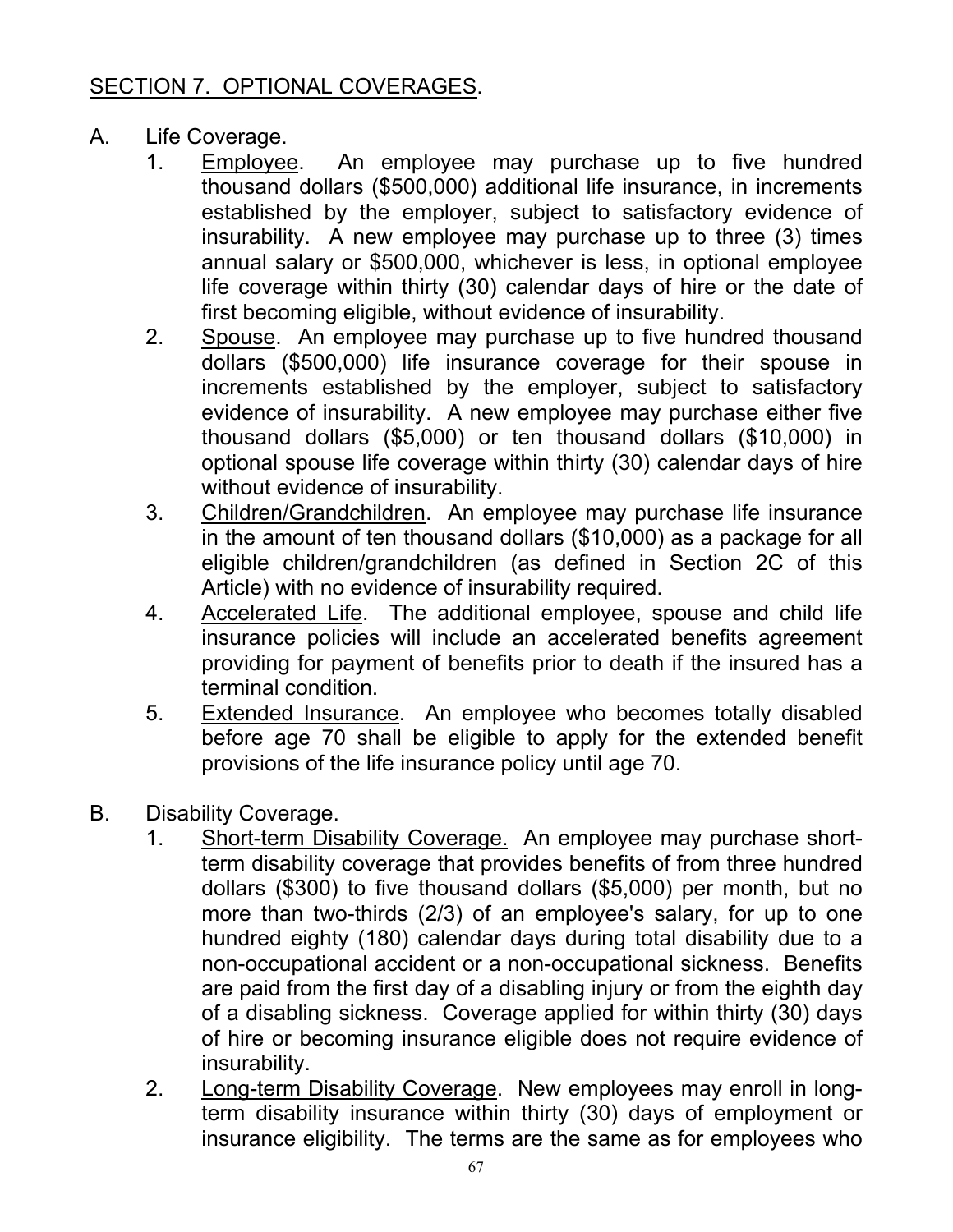wish to add/increase during the annual open enrollment. During open enrollment only, an employee may purchase long-term disability coverage that provides benefits of from three hundred dollars (\$300) to five thousand dollars (\$5,000) per month, based on the employee's salary, commencing on the 181st calendar day of total disability, and not subject to evidence of insurability but with a limited term pre-existing condition exclusion.

Employees should be aware that other wage replacement benefits, as described in the certificate of coverage (i.e., Social Security Disability, Minnesota State Retirement Disability, etc.), may result in a reduction of the monthly benefit levels purchased. In any event, the minimum is the greater of three hundred dollars (\$300) or fifteen percent (15%) of the amount purchased. The minimum benefit will not be reduced by any other wage replacement benefits. In the event that the employee becomes totally disabled before age seventy (70), the premiums on this coverage shall be waived according to the certificate of coverage.

C. Continuation of Optional Coverages During Unpaid Leave or Layoff. An employee who takes an unpaid leave of absence or who is laid off may discontinue premium payments on optional policies during the period of leave or layoff. If the employee returns within one (1) year, and applies within two weeks of returning to work, the employee shall be permitted to pick up all optional coverages held prior to the leave or layoff. For purposes of reinstating such optional coverages, the following limitations shall be applicable:

For the first 24 months long-term disability coverage after such a period of leave or layoff during which long-term disability coverage was discontinued, any such disability coverage shall exclude coverage for certain pre-existing conditions.

For disability purposes, a pre-existing condition is defined as any disability which is caused by, or results from, any injury, sickness or pregnancy which occurred, was diagnosed, or for which medical care was received during the period of leave or layoff. In addition, any pre-existing condition limitations that would have been in effect under the policy but for the discontinuance of coverage shall continue to apply as provided in the policy.

The limitations set forth above do not apply to leaves that qualify under the Family Medical Leave Act (FMLA).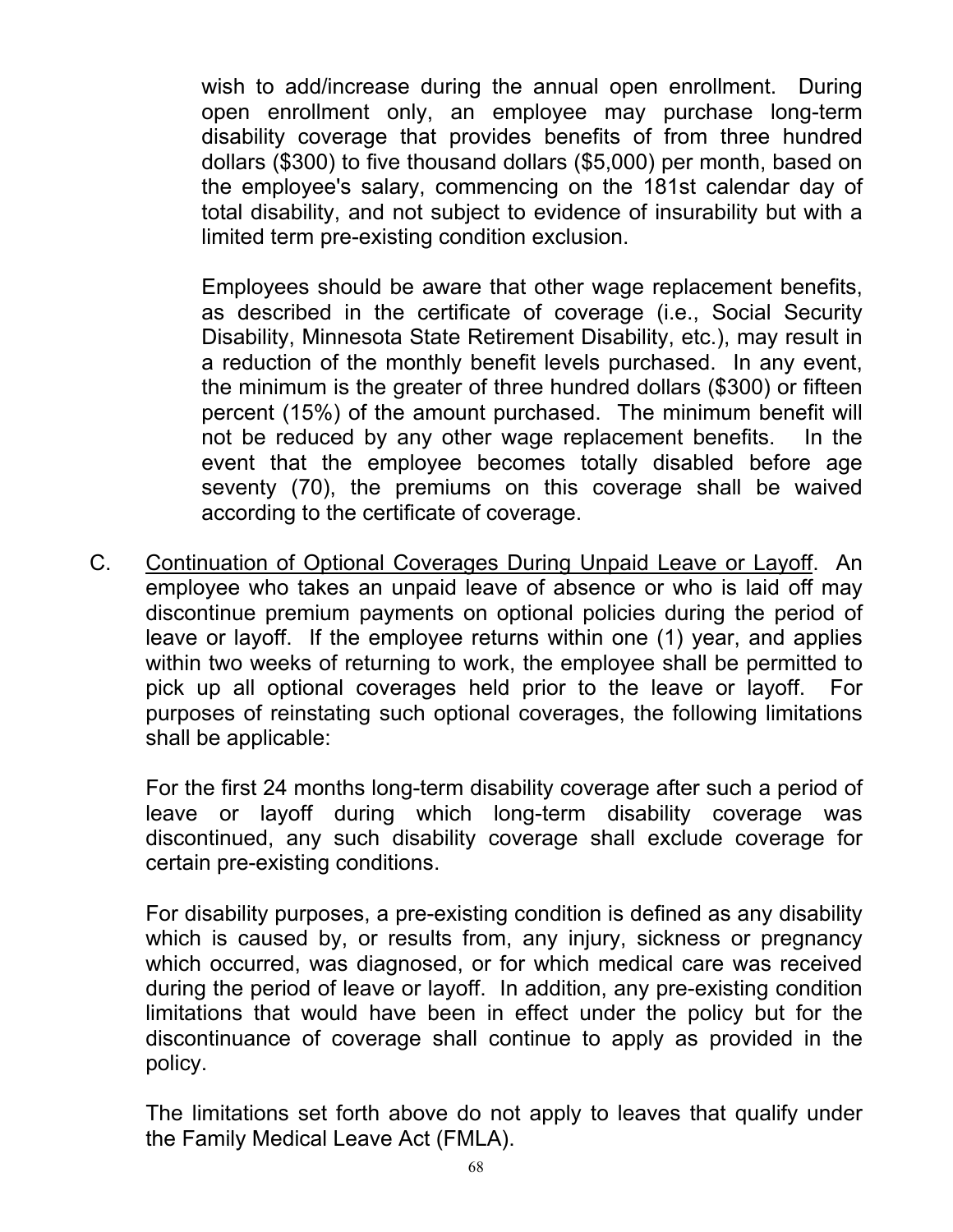SECTION 8. HEALTH PROMOTION AND HEALTH EDUCATION. Upon request of the Union, the employer shall meet and confer on health promotion and education issues. Agenda items shall include but are not limited to smoking cessation, weight loss, stress management, health education/self care, employee participation in programs, and education on related benefits provided through the plans.

### **ARTICLE 21 SETTLEMENT OF DISPUTES**

STATEMENT OF PHILOSOPHY The University and the Union recognize that from time to time work-related problems will arise in employment relationships not specifically addressed in this Agreement. Because solutions to these problems enhance the quality of work for employees and the effectiveness of the University's programs, the parties wish to encourage the expeditious resolution of such problems in the spirit of partnership and mutual respect.

In pursuit of this joint understanding, the parties encourage resolution of such problems consistent with the following principles:

- Employees and supervisors are encouraged to seek resolution of work-related problems at the lowest possible level.
- Given that open communication between those involved is essential in trying to reach solutions acceptable to all involved, and since confidential treatment of information fosters open communication, it is imperative that those who participate in problem-solving respect the privacy of individuals involved and agree to treat issues in a confidential manner to the extent provided by law.
- Those directly involved in the matter have an opportunity to be heard when participating in a problem-solving process.
- The process of problem resolution is intended to be flexible and should encourage the use of all resources appropriate to the specific issues including existing University committees or conflict resolution/problem-solving resources.
- Employee assistance programs available at the University may be helpful for employee(s) experiencing problems. The parties should inform employee(s) about employee assistance programs available at the University.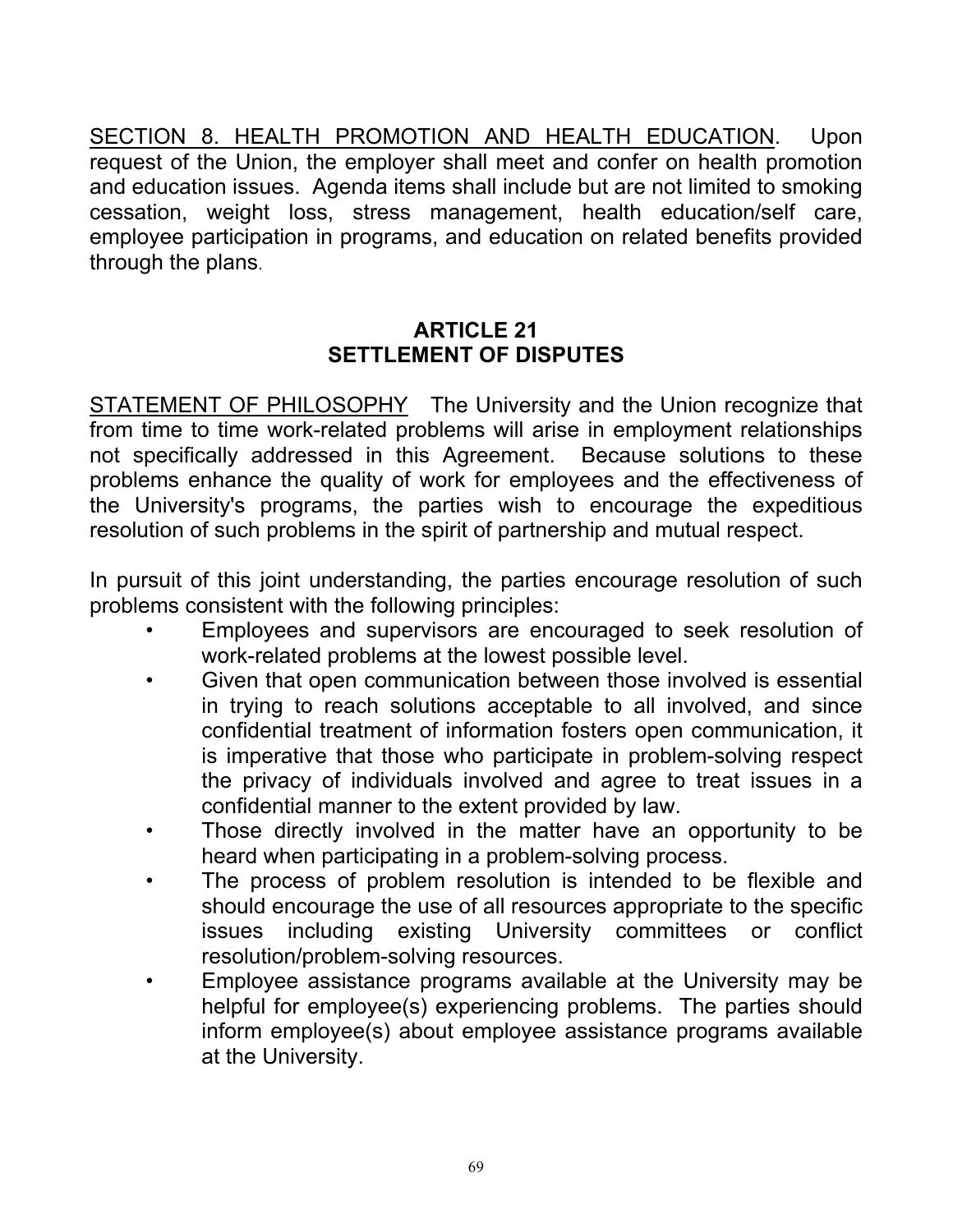These statements of philosophy are not subject to the grievance procedure nor shall either party present this statement to an arbitrator as evidence or argument in connection with any disputes that may go to arbitration.

# SECTION 1. GENERAL PROVISIONS

- A. A grievance shall be defined as an alleged violation of the expressed terms of this Agreement.
- B. The term "days" as used in this Article shall mean calendar days.
- C. Any member of University management referenced below may specify a designee at least at the next higher management level than where the prior step of the grievance was heard.
- D. To appeal disciplinary action resulting in discharge, a grievance shall be initiated at Step Two.
- E. Upon mutual written agreement between Human Resources and the Union, a grievance may be initiated at any Step in this procedure, or steps may be waived.

SECTION 2. PROBLEM SOLVING Employees and supervisors are encouraged to attempt to resolve on an informal basis, at the earliest opportunity, a problem that could lead to a grievance. If the matter is not resolved by informal discussion, or a problem solving meeting does not occur, it may be settled in accordance with the grievance procedure. Unless mutually agreed between the Employer and the Union, problem solving discussions shall not extend the deadlines for filing a grievance.

The Union Steward or in their absence, the Local Union President, or Area Steward, or Chief Steward, either with the employee or alone, shall present to the appropriate supervisor a written request for a meeting. If the supervisor agrees to a problem solving meeting, this meeting shall be held within fourteen (14) calendar days of receipt of the request. The supervisor, employee, Union Steward, and up to one (1) other management person shall attempt to resolve the problem through direct and forthright communication. If another member of management is present that person will not be hearing the grievance at Step Two, should it progress to that Step.

The employee, the Union Steward or in their absence, the Local Union President, or Area Steward, or Chief Steward, may participate in problem solving activities on paid time, in accordance with Article 31, Union Rights, Section 1H.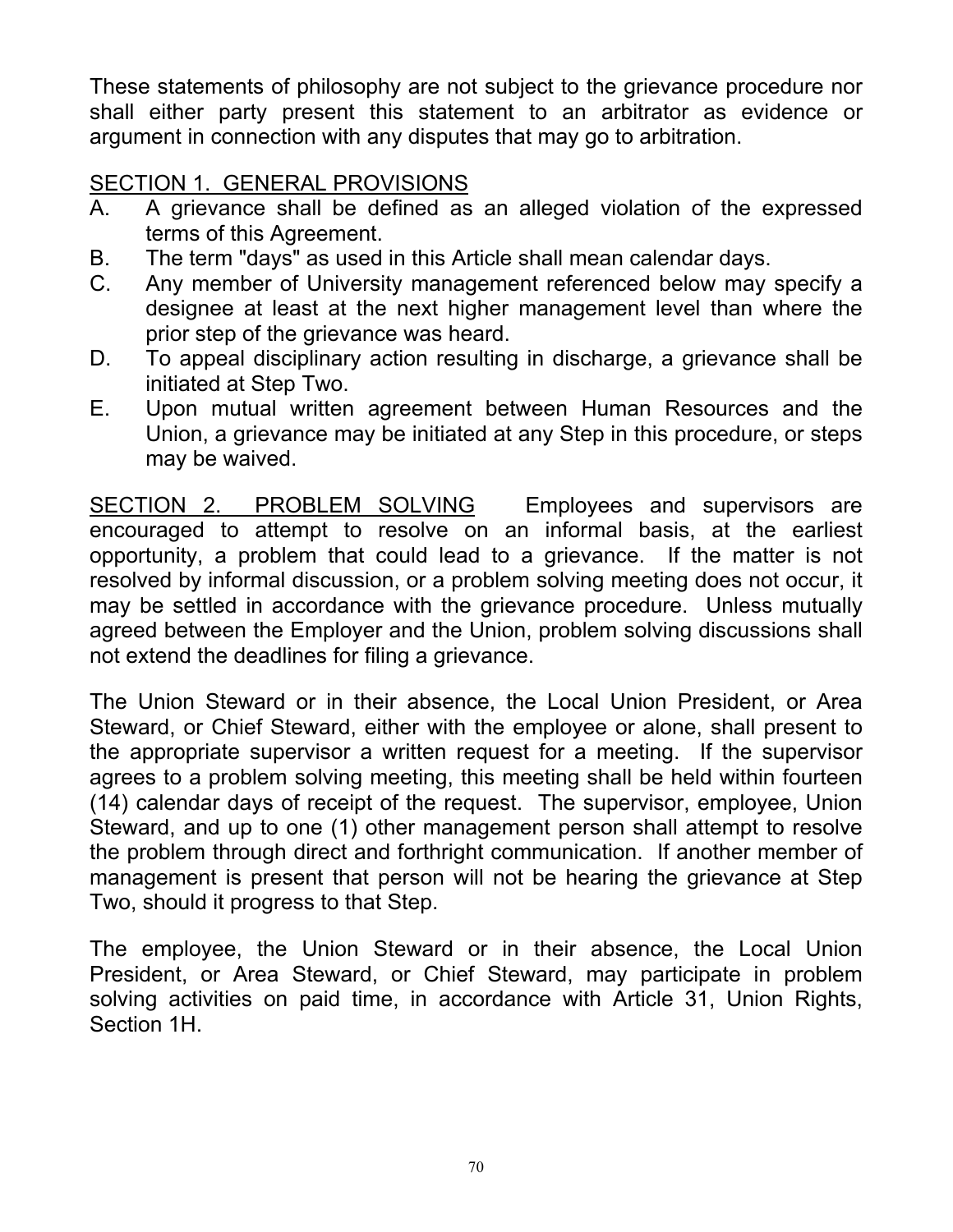SECTION 3. GRIEVANCE PROCEDURE Employees and supervisors are encouraged to attempt to resolve on an informal basis, at the earliest opportunity, a problem that could lead to a grievance. If the matter is not resolved by informal discussion, it shall be settled in accordance with the following procedure. (These informal discussions shall not extend the deadlines for filing a grievance.)

All written grievances shall contain the following (Step 1 grievances are not expected to be in writing and do not require detailing of the items listed below):

- a) name(s) of the grievant or grievants, if applicable.
- b) a brief summary of the facts giving rise to the alleged violation.
- c) citation of the section or subsections of this Agreement alleged to have been violated.
- d) the date of the alleged violation.
- e) the specific remedy requested.

Any written grievance filed at Step Two or Three not in accordance with the above requirements may be denied on the basis of improper filing and may be appealed to the next Step in accordance with this procedure.

Step One. The Union Steward alleging a violation of the express terms of this Agreement shall within twenty-one (21) calendar days of the event or knowledge of the event giving rise to the grievance, present to the appropriate supervisor a written request for a Step One meeting. If no problem solving meeting has been held pursuant to Section 2 of this Article, the written request shall include a brief description of the issues of concern. If a problem solving meeting has been held, the grievance shall be reduced to writing and shall include the information listed in "a" through "e" of this Section prior to the scheduling of the grievance. This meeting shall be held within fourteen (14) calendar days of receipt of the request. The supervisor, employee(s), and Union steward shall attempt to resolve the grievance. If desired by the supervisor, another member of management may be present so long as that person will not be hearing the grievance at Step Two, should it progress to that Step. The parties are limited to one (1) representative each present on Employer paid time, in addition to the grievant and the supervisor.

The supervisor shall respond to the grievant with a copy of the response to the Steward within fourteen (14) calendar days following the meeting. If the grievance remains unresolved, the Union may submit it to Step Two.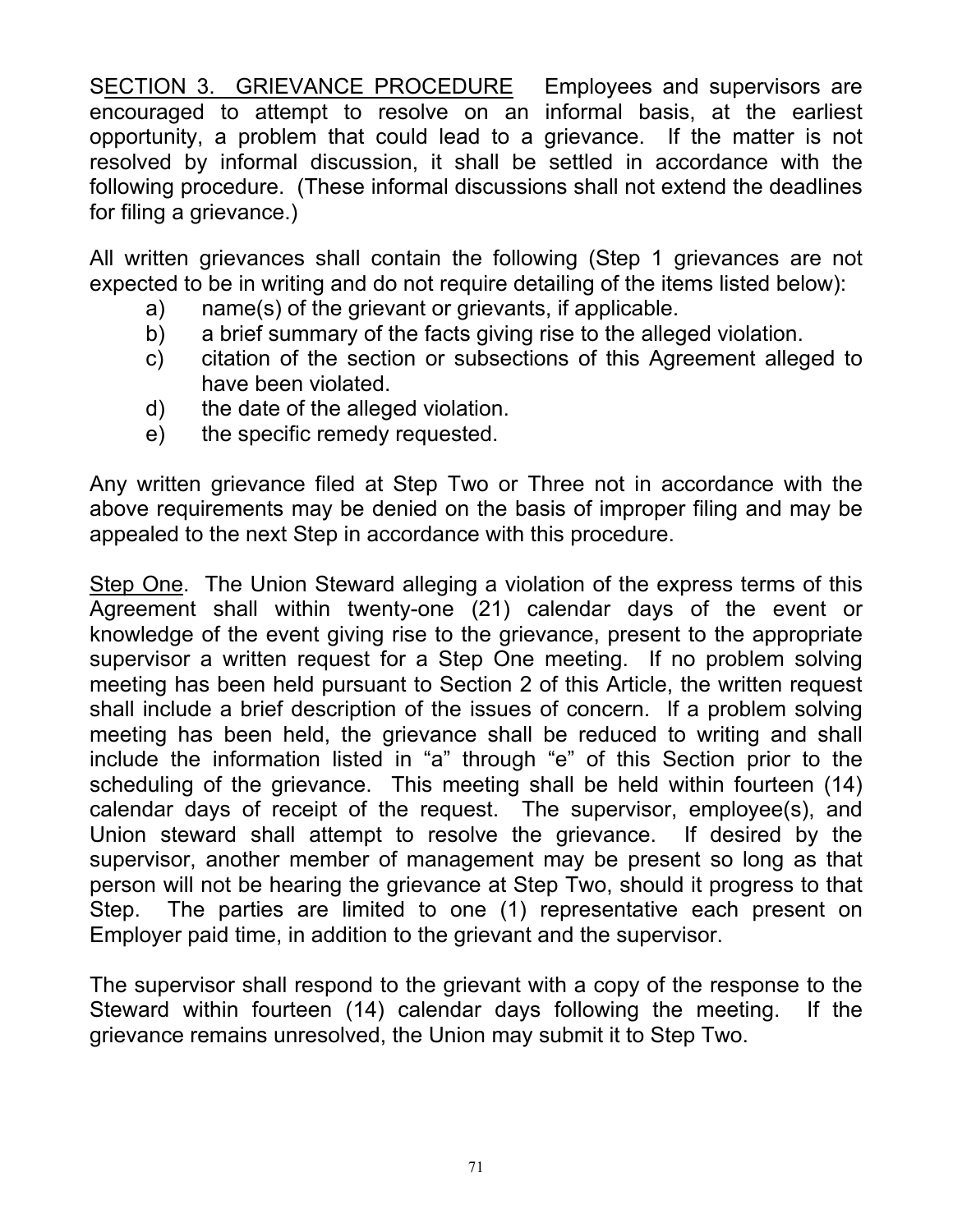Step Two. The written grievance shall be filed with the head of the unit (or the supervisor at the next management level, if the head of the unit is the grievant's immediate supervisor) within fourteen (14) calendar days of when the Step One response was due and a copy shall be forwarded to the appropriate Human Resources Department. If no Step One response was given, the grievance shall be filed within fourteen (14) calendar days of when a Step One response was due. A representative of the appropriate Human Resources Department shall hold a meeting between the head of the unit, the grievant, and the designated union representative on Employer paid time to discuss and attempt to resolve the grievance. This meeting shall be held within fourteen (14) calendar days of the receipt of the Step Two grievance. Within fourteen (14) calendar days of the meeting, the head of the unit shall provide a decision in writing to the grievant and the union representative with a copy to the appropriate Human Resources Department. The parties are limited to two (2) representatives each, in addition to the grievant and the supervisor. If the grievance remains unresolved, the Union may submit it to Step Three as described below.

Step Three. The grievance shall be submitted to the Dean or equivalent administrative officer within fourteen (14) calendar days from the time the Step Two answer was due and a copy shall be forwarded to the appropriate Human Resources Department. If no Step Two response was given, the grievance shall be filed within fourteen (14) calendar days of when a Step Two response was due. A representative of the appropriate Human Resources Department shall hold a meeting between a Dean or equivalent administrative officer at the next management level, the grievant, and the designated Union representative to discuss and attempt to resolve the grievance. This meeting shall be held within fourteen (14) calendar days of the receipt of the Step Three grievance. The Union or the University may also request additional relevant information from employees other than the Grievant. However, these employees may not be required to present information.

Within fourteen (14) calendar days of the meeting, the Dean or equivalent administrative officer shall provide a decision, in writing, to the grievant and the Union representative with a copy to the appropriate Human Resources Department. The parties are limited to two (2) representatives each, in addition to the grievant and the supervisor.

An issue not raised by the Union in the Step Three grievance shall not proceed to arbitration unless mutually agreed between the parties.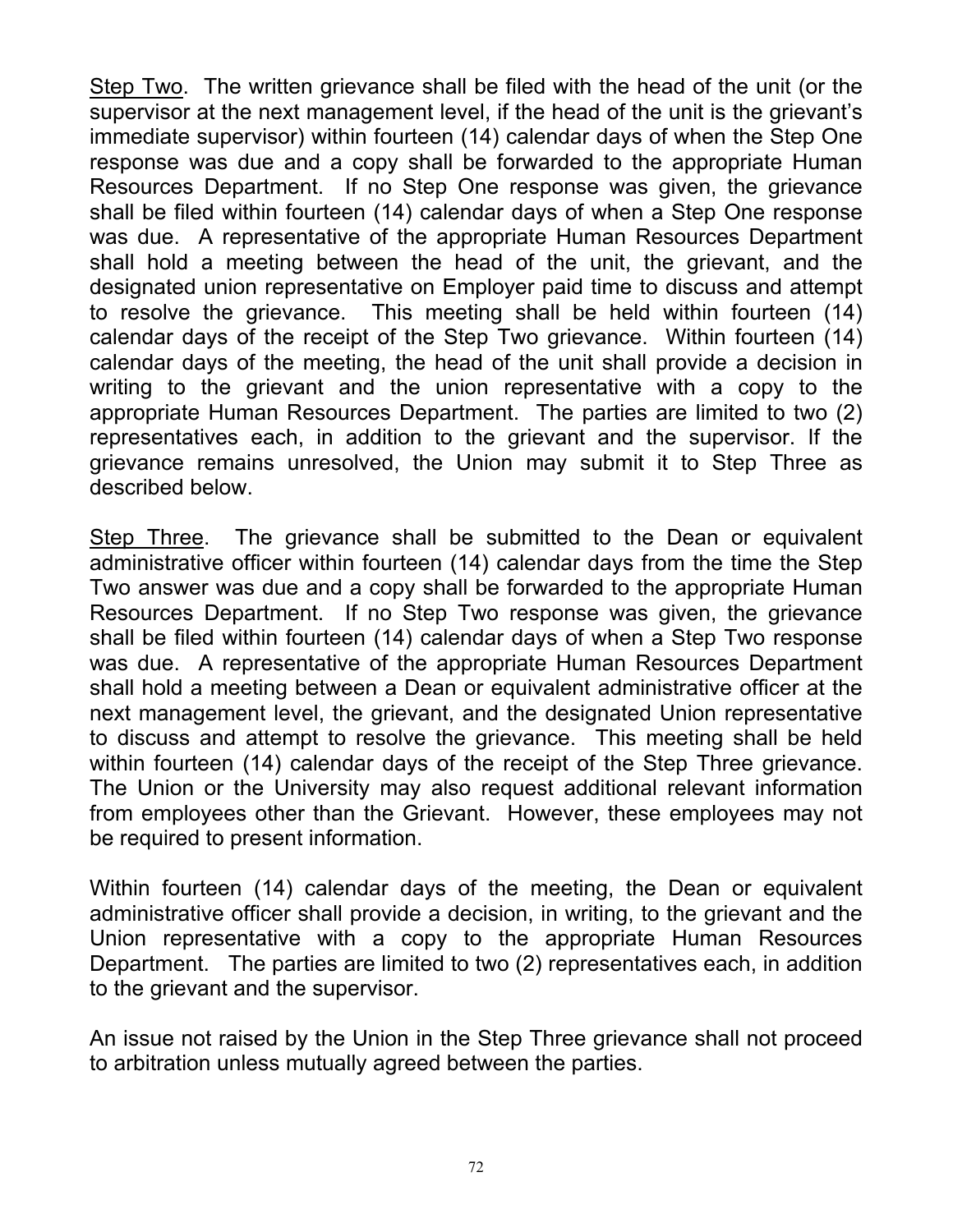Step Four. If the matter is not resolved, or if no decision is rendered within fourteen (14) calendar days of the meeting, the Union may request arbitration within ninety (90) calendar days of when the Step Three response was due. The request for arbitration shall be sent to the Office of Human Resources.

The Union will make a good faith effort to reduce the ninety (90) calendar day time limit whenever possible and particularly in cases involving a continuing back pay liability. Within ten (10) calendar days from the Union's request for arbitration the Union and the University shall select an arbitrator from an agreed upon list of arbitrators. The University and the Union may mutually agree to an arbitrator outside their agreed upon list. If the parties are unable to agree on a list of arbitrators, then the parties shall select, within ten (10) calendar days of the Union's request for arbitration, an arbitrator from a panel provided by the Bureau of Mediation Services or the American Arbitration Association. The parties shall have ten (10) calendar days following receipt of the list to select an arbitrator in the following manner: The Union shall have the right to strike one name from the list, the University shall then strike one name, and the process will be repeated and the remaining person shall be the arbitrator.

The parties shall have ten (10) calendar days following the selection of the arbitrator to jointly notify the arbitrator of the parties' selection with a request for available hearing dates. The parties agree that arbitration hearings involving possible monetary liabilities shall be given first priority in scheduling.

# SECTION 4. GENERAL ARBITRATION PROVISIONS

- A. The arbitration proceeding shall be conducted in accordance with the rules and procedures of the Bureau of Mediation Services or the American Arbitration Association depending upon the list from which the arbitrator is selected.
- B. The cost of the arbitrator shall be divided equally between the parties.
- C. The decision of the arbitrator shall be final and binding subject to review in accordance with the applicable standards for judicial review.
- D. Each party shall be responsible for compensating its own representatives and witnesses.
- E. If either party desires a verbatim record of the arbitration proceeding, it may cause such a record to be made, provided it pays for the record and makes a copy available without charge to the other party and the arbitrator.
- F. If the parties mutually agree, they may request assistance from a Bureau of Mediation Services neutral and/or may establish procedures for expedited arbitration.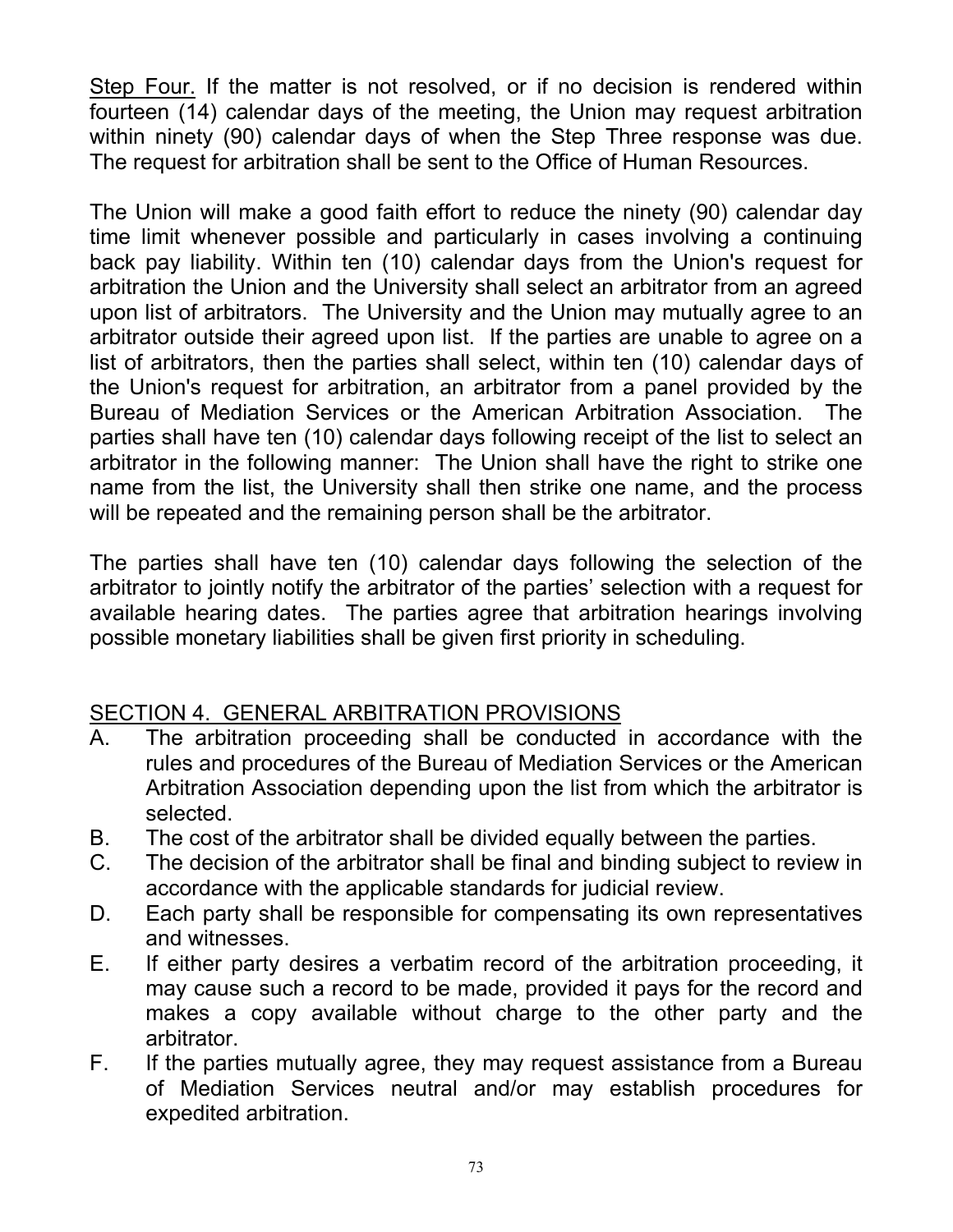SECTION 5. LIMITS ON THE ARBITRATOR'S AUTHORITY The arbitrator shall have no power to:

- A. Rule on an issue excluded by this Agreement from the scope of the grievance procedure;
- B. Amend, modify, nullify, ignore, add to, or subtract from the provisions of this Agreement;
- C. Issue a back pay award for an amount that includes payment prior to the date the grievance was required to be filed under this Article;
- D. Establish wage schedules (the Employer can set and implement rates for new classes and the Union can grieve the rate(s));
- E. Make decisions contrary to or inconsistent with or modifying or varying in any way from the law or the application of the law.

The arbitrator shall issue the award within thirty (30) calendar days of the Step Four hearing.

SECTION 6. TIME LIMITS Should the Union fail to institute a grievance within the time limits specified, the grievance will not be processed and will be considered "waived." Should the Union fail to appeal a decision within the time limits specified, it shall be considered settled on the basis of the Employer's last answer and all further proceedings shall be dropped.

Unavailability of the designated Union representative shall not waive the time limits herein except as provided. If the University fails to respond to a grievance within the time limits specified, the grievance shall be considered denied at that Step and may be appealed to the next Step within the time frame specified. The time limits and sequence of steps provided in this Article shall be strictly observed but may be extended or modified by prior written agreement of the parties.

SECTION 7. PROCESSING All preparation and investigation of grievances shall be held when the grievant and Union representative are on non-work time. The designated Union representative and the grievant may attend grievance, and problem solving, per Article 31, Section 1H, meetings with the University administrative designee(s) during working hours without loss of pay.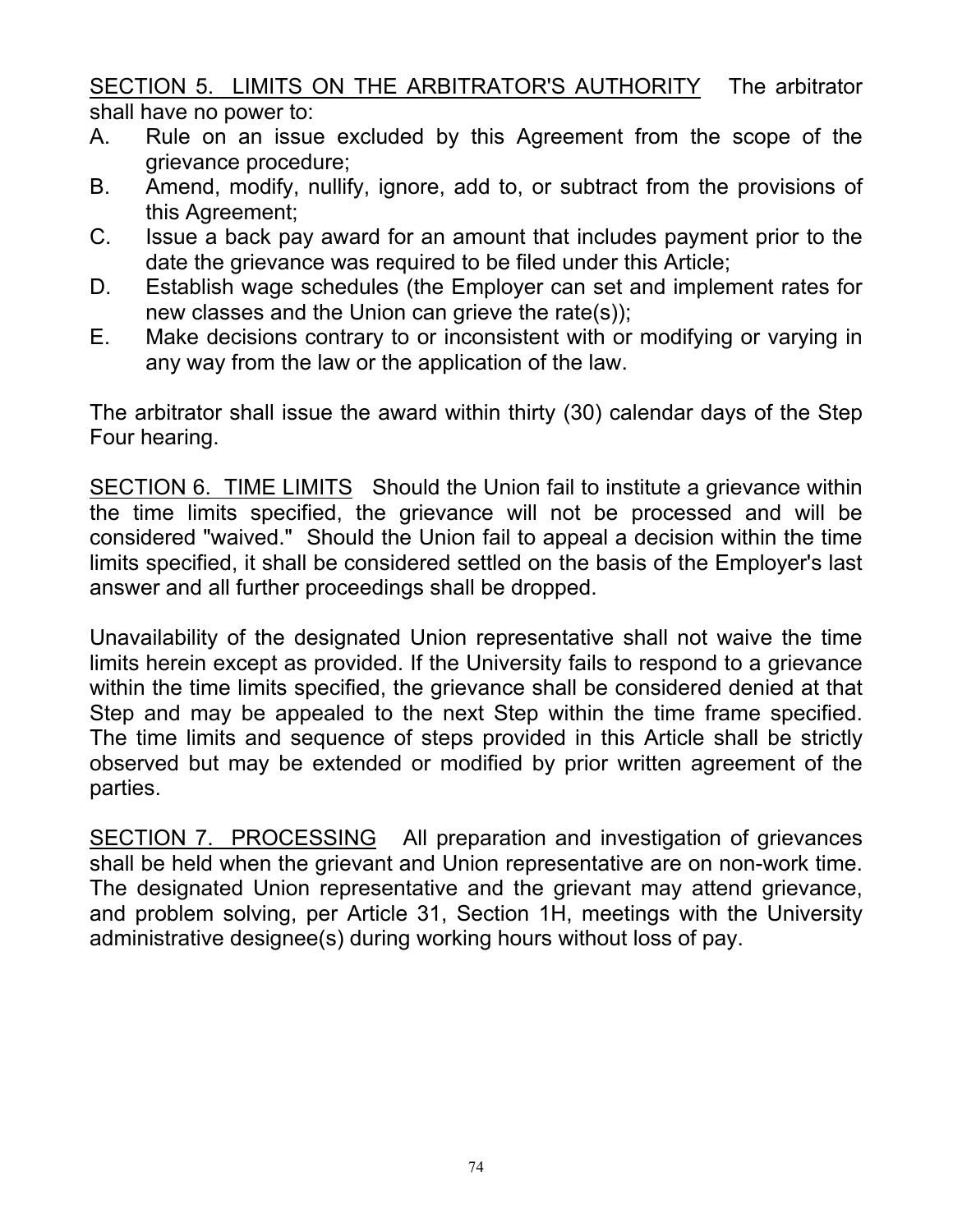### **ARTICLE 22 DISCIPLINE**

STATEMENT OF PHILOSOPHY If supervisors notice work-related behavior problems, they are encouraged to bring these problems to the attention of the employee. When such communication takes place before disciplinary action is initiated, it may often be sufficient to correct the work-related behavior problems. Employees or supervisors are encouraged to consult Union or Human Resource representatives in order to help solve the problem.

These statements of philosophy are not subject to the grievance procedure nor shall either party present this statement to an arbitrator as evidence or argument in connection with any disputes that may go to arbitration.

SECTION 1. DISCIPLINE FOR JUST CAUSE Disciplinary action shall be taken only for just cause, however probationary employees may be discharged without just cause and shall have no right to grieve discharge (see Article 7, Probationary Period). Disciplinary action, except discharge, shall have as its purpose the correction or elimination of incorrect work-related behavior by an employee.

Supervisors may not take disciplinary action against an employee who, in good faith, reports a violation of any federal or state law or regulation to a governmental body or law enforcement official. Disciplinary action may not be taken against an employee who is requested by a public agency to participate in an investigation, hearing, or inquiry, as well as an employee who refuses to participate in any activity that the employee, in good faith, believes violates state or federal law.

SECTION 2. COACHING The normal corrective disciplinary procedure shall consist of three (3) steps, except that initial minor work deficiencies will normally be privately brought to the employee's attention through coaching. Coaching may include, but is not limited to instructions, directions, or prompting to the employee. Coaching provides feedback on job performance and is intended to be corrective and constructive. Coaching shall not be considered disciplinary.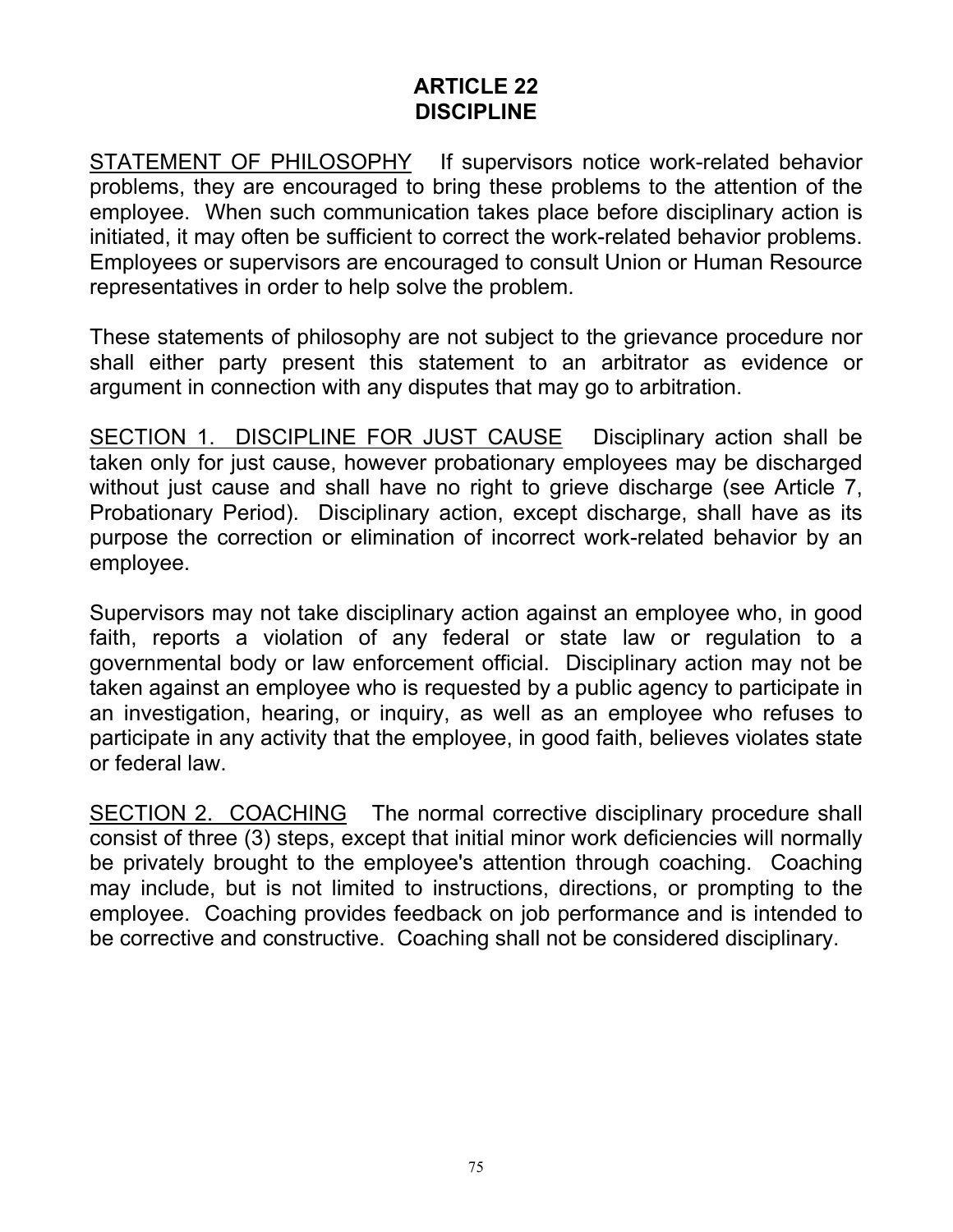SECTION 3. INVESTIGATORY MEETING Twenty-four (24) hours notice of investigatory meetings shall be given to the employee whenever possible. Supervisors are encouraged to give such notice in writing. The employee is entitled to a Union representative at an investigatory meeting which may result in disciplinary action against the employee. However, neither the refusal of the employee's Union Steward or Union representative to participate nor their unavailability shall abridge the Employer's right to conduct an investigation. The Employer shall provide a written summary of the investigation results to the employee, and the Union if it is involved in representing the employee during the investigation, within seven (7) calendar days of the conclusion of the investigation. Investigation results may include, but are not limited to, exoneration of the employee or the conclusion that disciplinary action is not to be taken at this time. Where a change in policy or procedure is made as a result of the investigation, the Employer will provide written notification of the change to all affected employees.

SECTION 4. DISCIPLINARY MEETING Supervisors shall give employees a forty-eight (48) hour notice, whenever possible, of planned disciplinary meetings. Supervisors are encouraged to give such notice in writing. If the Steward and the employee agree, the disciplinary meeting can be held less than forty-eight (48) hours after notification, but the Steward or employee cannot refuse to hold an immediate meeting if circumstances require it. Supervisors shall give employees the opportunity to have a Union Steward present for an oral warning, a written warning, a notice of suspension, or a notice of discharge. Employees shall be given an opportunity to hear the evidence and respond to the evidence supporting suspension or discharge while still in pay status. Nonsupervisory coworkers, other than a Union Steward of the employee's choice, shall not be present in another employee's disciplinary meeting.

In cases of immediate suspension or discharge, the supervisor will meet with the Steward and employee prior to the employee being required to leave the facility. However, neither the refusal of the Union Steward to participate nor their unavailability shall abridge the Employer's right to take disciplinary action.

SECTION 5. CONFIDENTIAL NATURE OF DISCIPLINE Disciplinary action taken by the Employer should be conducted away from coworkers and the public, except that action taken in accordance with Section 5 of this Article shall not be a violation of this provision. Disciplinary investigations and meetings are to be treated confidentially by all concerned. The University may release public information on disciplinary action(s) per the Minnesota Government Data Practices Act and/or other applicable law. Grievances citing violation of only this section shall not result in a remedy that overturns the disciplinary action.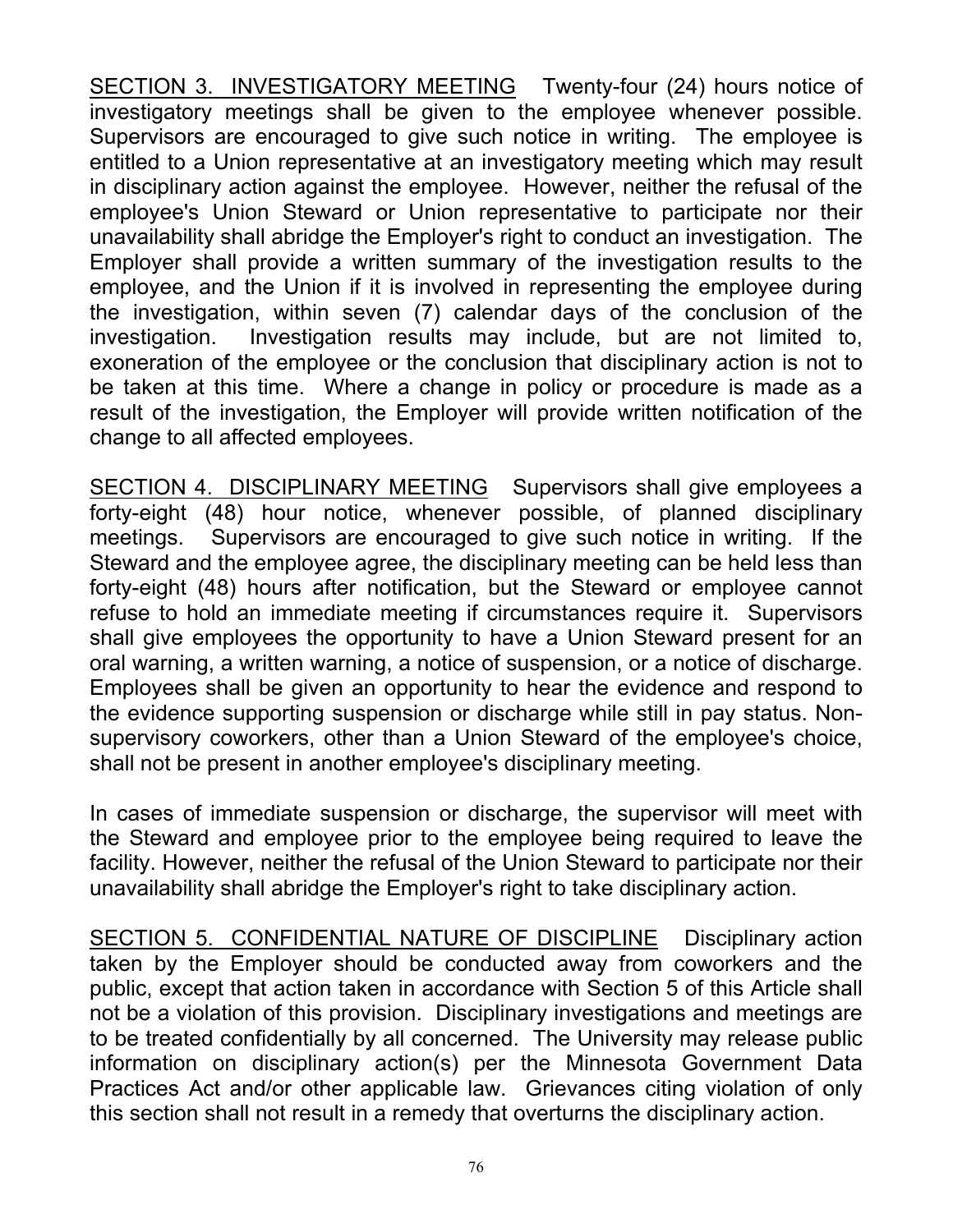SECTION 6. CORRECTIVE DISCIPLINARY PROCEDURE The normal corrective disciplinary procedure shall consist of three (3) steps, except that initial minor work deficiencies shall be privately brought to the employee's attention through coaching. Both parties agree that the order of discipline below is the progressive order of discipline; however, situations may arise where it will be appropriate to depart from this order.

- A. An oral warning shall be given to the employee specifying the nature of any incorrect work-related behavior and pointing out that non-correction will result in further disciplinary action. Oral warnings shall be documented by use of a standard University form that shall be sent to the department/administrative unit file with a copy provided to the employee.
- B. A written warning shall be given to the employee specifying the nature of any continuing incorrect work-related behavior and pointing out that noncorrection will result in further disciplinary action.
- C. A notice of suspension shall be given to the employee with a written explanation specifying the nature of any continuing incorrect work-related behavior and pointing out that non-correction will result in further disciplinary action.

Discipline shall be documented in writing to the employee. Discipline beyond oral warning will be copied to the employee's official personnel file. The employee shall sign the disciplinary letter to acknowledge discipline has occurred and shall receive a copy of the disciplinary letter. However, refusal of the employee to sign the letter will not invalidate the disciplinary action. Such letter shall include a statement of the rationale for the disciplinary action taken. A copy of the disciplinary letter will be provided to the Steward when written warning, suspension or discharge is involved.

SECTION 7. DISCHARGE Any demand by the Employer for an employee's resignation shall be considered a discharge.

The Employer shall have the right to discharge an employee who:

- A. Is judged by the Employer to be guilty of continuing non-correction of improper work-related behavior after suspension as specified in Section 6C above;
- B. Endangers in a willful or careless manner, the safety of students, patients, the public, themself or other employees;
- C. Causes a liability for the Employer by willful or careless violation of University procedures or policies;
- D. Is judged by the Employer to be guilty of serious violations of generally accepted standards of employee conduct such as, but not limited to, theft, fraud, willful or careless destruction of Employer property, gross insubordination or falsifying of documents;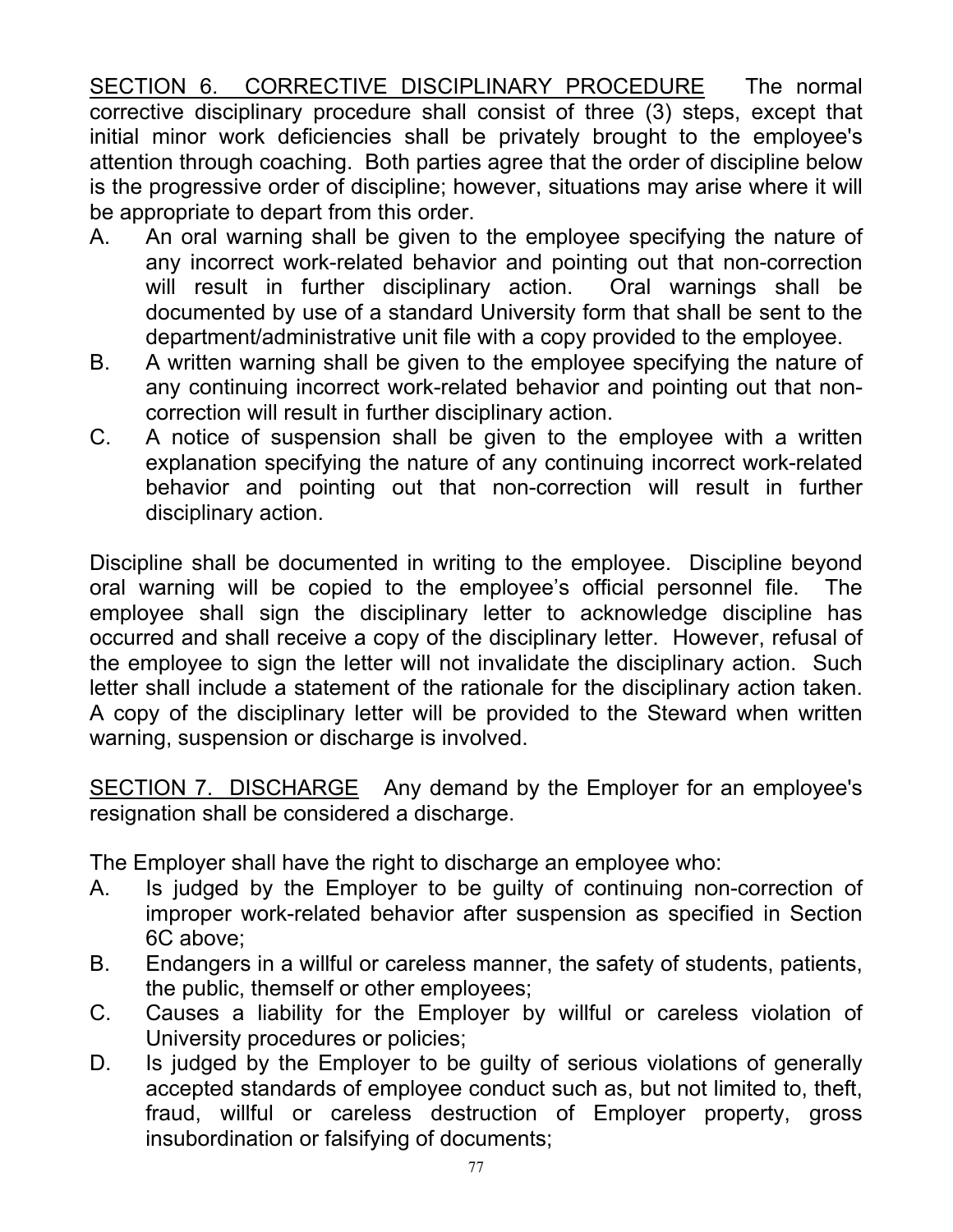- E. Fails to pass the probationary period except as provided under Article 7, Probationary Period;
- F. Engages in behavior other than A-E above which in the Employer's judgment meets accepted just cause termination tests.

Should the Employer feel there is just cause for immediately discharging an employee who has passed the probationary period, the employee may be placed on a paid leave during which the Union and the employee shall be notified immediately and be given an opportunity to hear and respond to the evidence supporting the discharge.

SECTION 8. DISCIPLINE RECORDS IN FILE Written allegations of improper employee behavior shall be purged from departmental files after one (1) year whether or not those allegations have resulted in coaching or discipline. Such allegations would only be placed in an official personnel file if they are part of an official disciplinary action. If no disciplinary action is taken against an employee for one (1) work year following an oral or written reprimand, all records of such oral or written reprimand shall be removed from the employee's personnel file and destroyed. If no disciplinary action is taken for two (2) years after a suspension or three (3) years after a suspension for patient abuse, sexual harassment, or physical assault, all records of those suspensions shall be removed from the employee's personnel file and destroyed. For suspensions for patient abuse, sexual harassment, or physical assault, the record as a whole and the totality of the circumstances therein shall be retained.

SECTION 9. APPEAL All disciplinary actions taken by the Employer may be processed through the procedure for Settlement of Disputes per Article 21, except for an employee's failure to pass the probationary period, as provided in Article 7, Probationary Period. The Union shall have the right to initiate a grievance involving discharge of an employee who has passed the probationary period at the second step of the grievance procedure in accordance with the provisions of Article 21, Settlement of Disputes.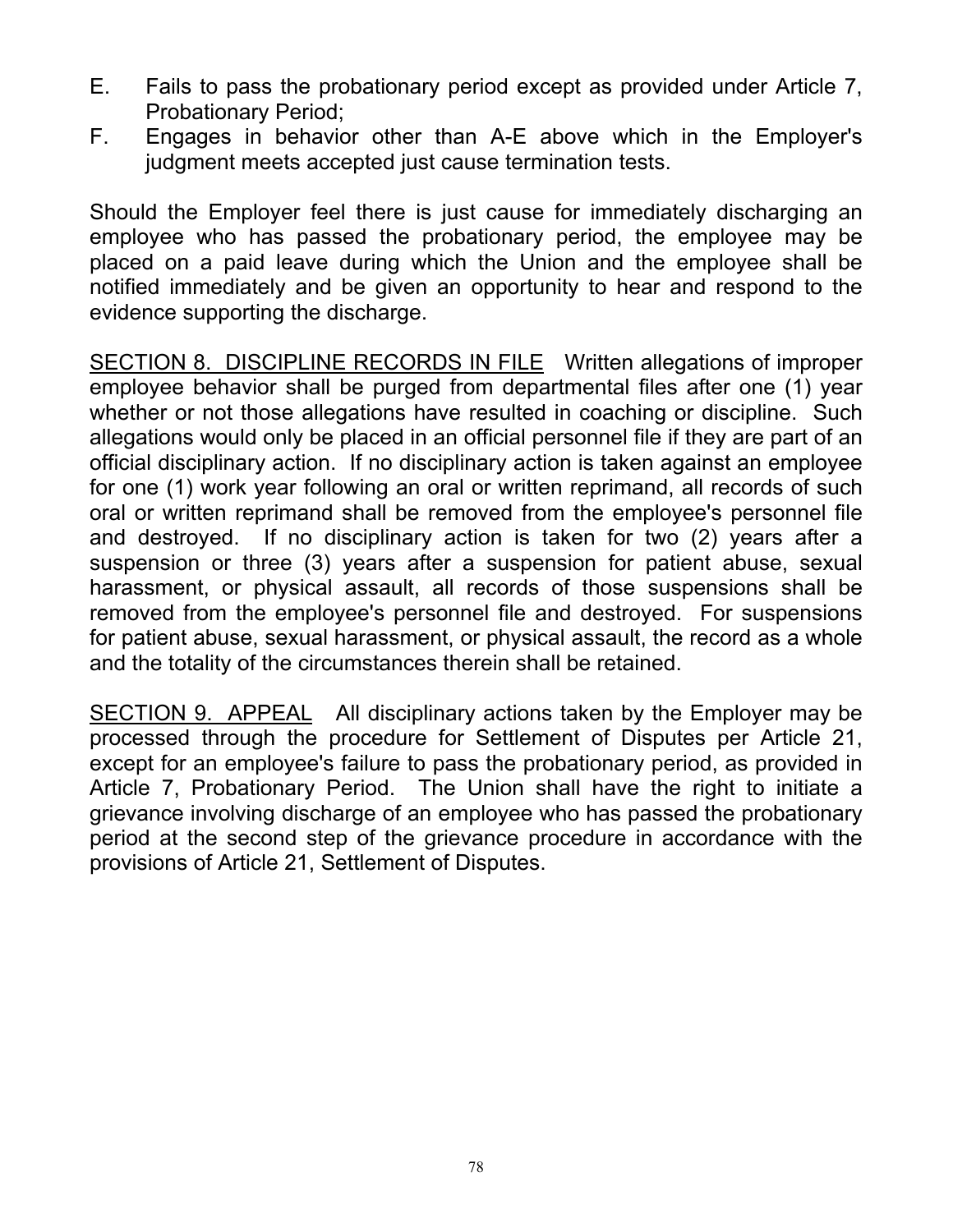### **ARTICLE 23 PERSONNEL RECORDS**

The official personnel file is the file maintained by the University Human Resources Department or by the appropriate Human Resources Department of the coordinate campuses. No written documentation of prior disciplinary action shall be used as the basis for disciplinary action unless it has been entered into the employee's official personnel file, or the employee has been provided written notification of recent disciplinary action. Written allegations of improper employee behavior that have not been used as a basis for coaching or are more than one (1) year old shall not be used as the basis for disciplinary action, nor shall they be placed in the official personnel file. Disciplinary action documents shall be sent to the appropriate Human Resources Department, where they shall be date stamped upon receipt, and shall be given priority in filing.

Any employee shall be allowed to review all documents held in their official personnel file. Requests for such review shall be in writing and addressed to the appropriate Human Resources Department. Following receipt of such request, arrangements shall be made for the employee to review their file in the presence of a Human Resources Department representative. No one may remove material from an employee's official personnel file unless authorized to do so by the head of the appropriate Human Resources Department or their designee.

Upon receipt of written authorization by the employee, their Union representative may schedule an appointment to review the employee's file. Copies of any document in the file related to a disciplinary action will be made upon request by the Union Representative. There will be no charge for the first ten (10) copies; a charge for all copies greater than ten will be at the departmental rate.

Employees have the right to include or update a reasonable amount of information in their personnel files that may be pertinent to their job performance. Employees shall also be able to respond to performance appraisal or disciplinary materials placed in their official file. (See Article 22, Discipline, Section 6, regarding employee signature on standard University form attached to the written discipline.)

Materials related to job performance or discipline that are placed in an employee's official personnel file by management must be copied to the employee. Materials placed in the official file by the employee must be copied to the employee's immediate supervisor. Materials that are designated for an employee's official personnel file should be filed promptly.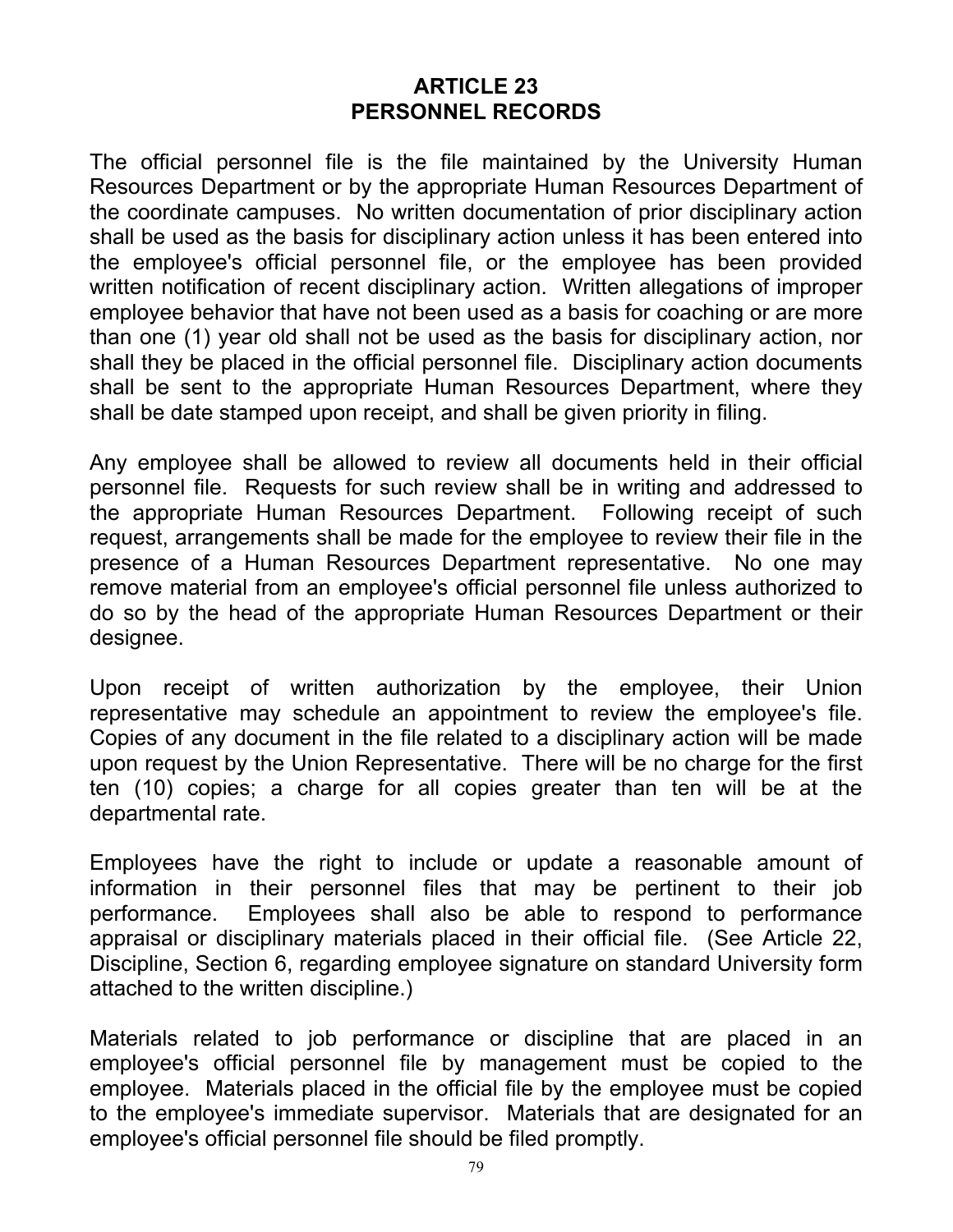### **ARTICLE 24 SENIORITY**

SECTION 1. SENIORITY DEFINITION Seniority is defined as the length of service in continuing or temporary positions. In certain situations, time in supplemental positions may count towards seniority, as provided for in Article 6, Section 3A.2. Time in designated percentage appointments of 36% or greater will be counted for all forms of seniority defined in this Article. Seniority will be counted for time acquired both before and after the certification of the bargaining unit. For temporary appointments see Article 6, Temporary Appointments.

SECTION 2. CLASSIFICATION SENIORITY Classification seniority is length of service in a particular classification in the bargaining unit per Section 1. An employee accumulates and retains classification seniority in each of the classifications in which the employee has served. Classification seniority under the new classification system implemented on March 6, 2006, includes all classification seniority earned in any of the classifications grouped together into each new classification.

SECTION 3. UNIVERSITY SENIORITY University Seniority is an employee's length of service in positions per Section 1. University Seniority shall be used as a tie breaker in seniority, in overtime distribution, in hiring off the layoff list, and in being considered for vacant positions. (Article 5, Recruitment and Employment, Section 3A and 3C).

However, time spent outside of the bargaining unit shall not count as University seniority for employees in computing seniority for hiring off the layoff list.

SECTION 4. BREAKS IN SERVICE/RESTORATION OF SENIORITY The seniority record of an employee having a percent-time appointment shall be interrupted at any time the employee's employment with the University ends.

No seniority is accrued during the period of a break in service. Except as provided in Article 24, Section 5, an employee's seniority shall be reinstated whenever the employee returns. Prior service shall be added into all types of seniority.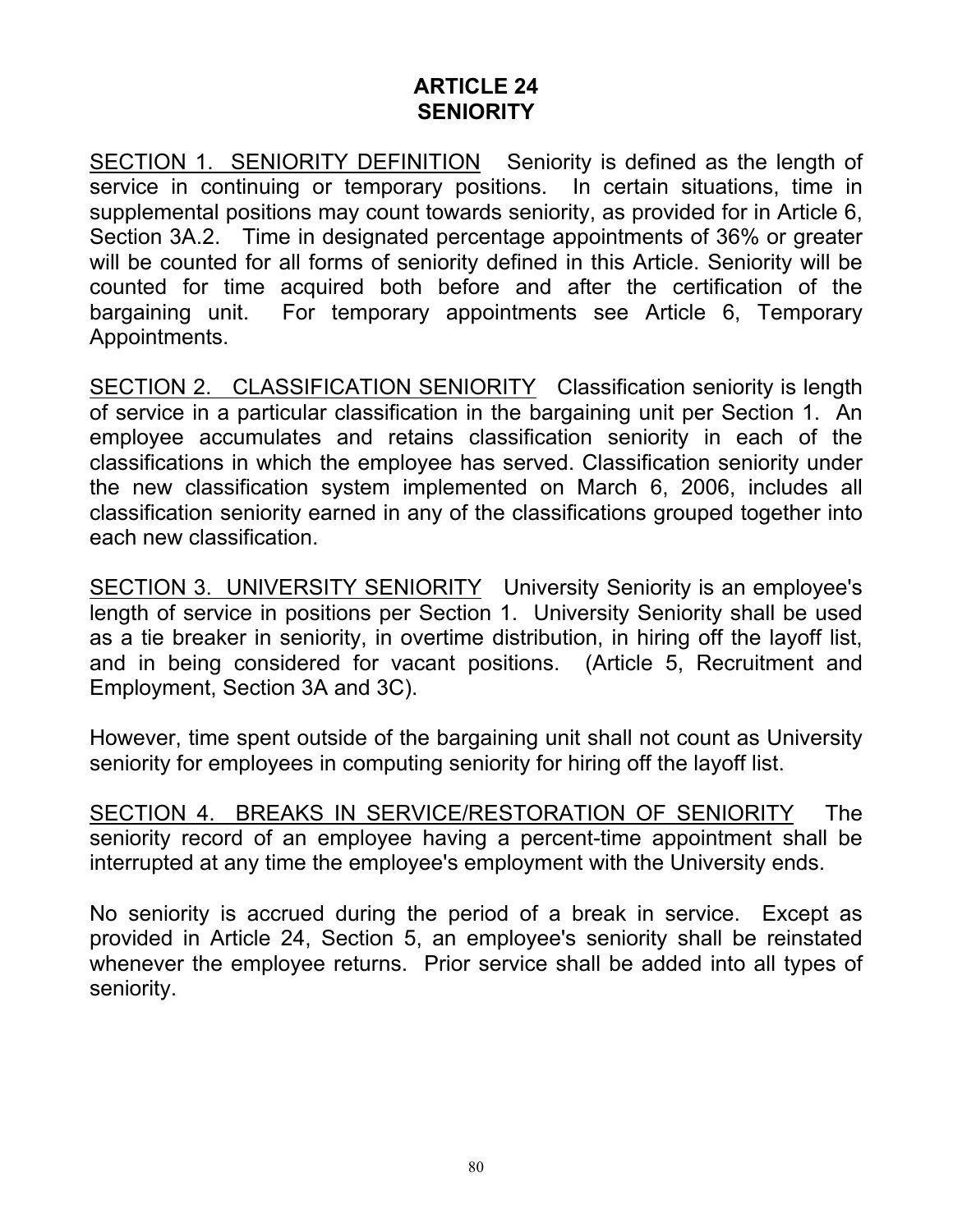SECTION 5. REINSTATEMENT Employees who are hired off the layoff list, or former employees who are hired within three (3) years of their termination, who were employed on a percentage appointment of at least 50% and who are reemployed in a position of at least 50% time shall have these items reinstated: unused sick leave per Article 17; vacation leave accumulation rate and eligibility per Article 16. Former employees whose employment with the University was terminated pursuant to a settlement agreement are not eligible for reinstatement of seniority.

SECTION 6. SENIORITY ROSTERS The Employer agrees to furnish the Union each January 31 and July 31 with rosters of all employees who accrue seniority, their current and prior classifications, and start date in each classification and University start date per Section 1. Employees who have accepted positions outside the bargaining unit do not accrue class seniority in the bargaining unit when employed in positions outside the bargaining unit, but retain prior seniority earned in the bargaining unit. When two (2) or more employees have the same classification seniority date, ties shall be broken by recognizing the employee with the greater University seniority first. If a tie still continues, the employee's seniority position shall be determined by lot.

A roster shall be posted on line at https://humanresources.umn.edu. Collegiate/Administrative Units and departments shall provide notification to employees where the roster is available for review. Work Units shall maintain a hard copy that is made available to employees upon request.

SECTION 7. APPEALS Employees shall have thirty (30) calendar days from the date of notice in Section 6 or from return to work after a leave of absence of more than fourteen (14) calendar days to notify the appropriate Human Resources Department in writing of any disagreements over the Seniority Roster. Appeals are limited to changes since the previous posting. The challenges shall be limited to a review of official University documents located in the employee's file.

After the close of the appeal period, the Employer shall post an addendum of any changes to the Seniority Roster.

The Employer may make corrections to the Seniority Roster during the thirty (30) calendar day appeal period. Between postings, the Union and the Employer may agree in writing to changes after the appeal period. Such changes shall be incorporated in the next Seniority Roster and be so identified.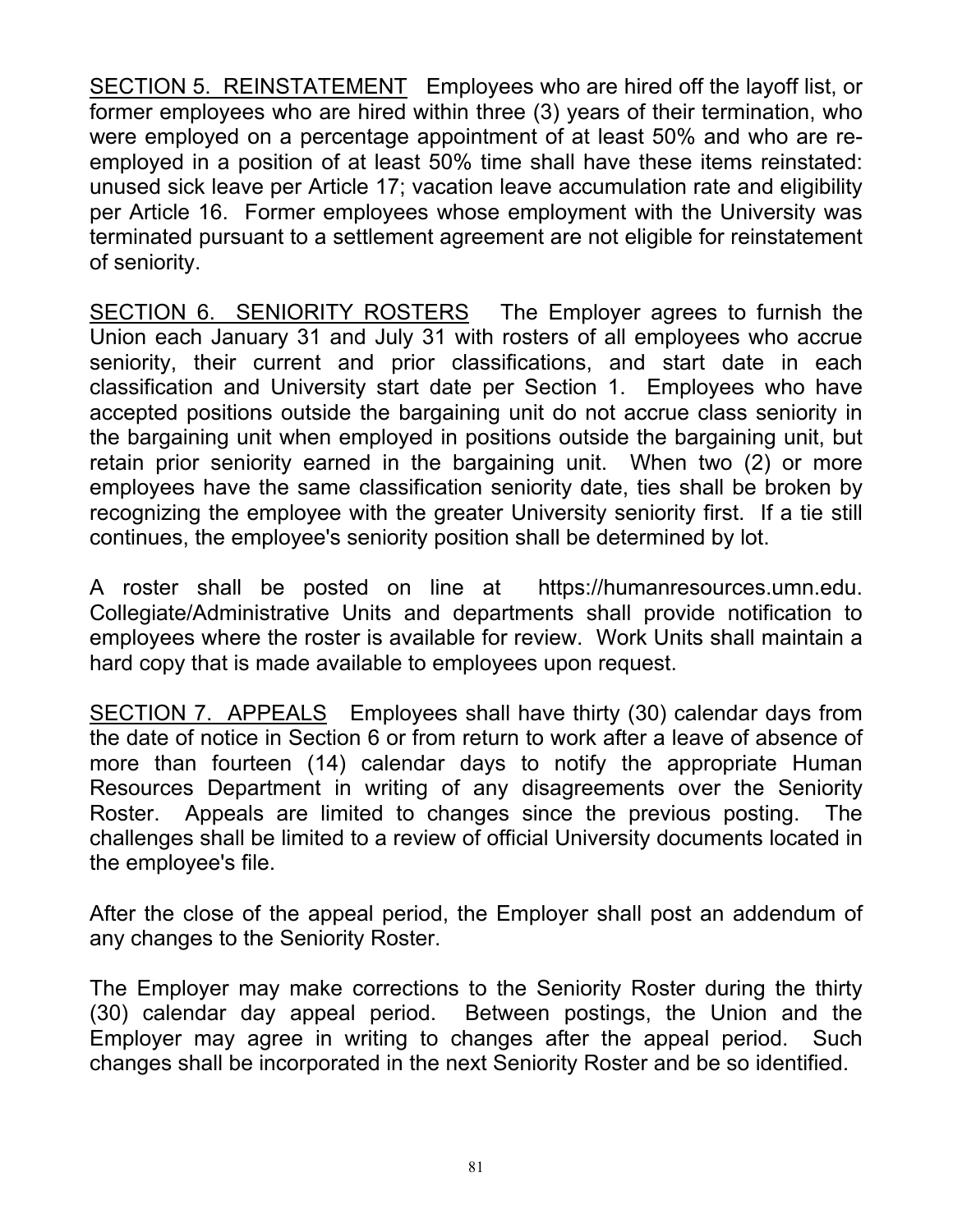### **ARTICLE 25 LAYOFF AND RECALL**

SECTION 1. LAYOFF POLICY The Employer may lay off an employee because of abolition of a position or involuntary reduction of an employee's appointment due to shortage of work or funds, or other reasons beyond the employee's control which do not reflect discredit on the employee, or offer alternatives to layoff as provided in the Appendix D, Alternatives to Layoff.

The Employer shall not lay off a bargaining unit employee and subsequently assign the majority of the work of that position to students or supplemental employees.

Employees may also have options available under Appendix D: Alternatives to Layoff

SECTION 2. ELIGIBILITY FOR LAYOFF RIGHTS An employee who has passed the probationary period in a continuing position of 36% or greater appointment and who, as determined by the Employer, is qualified for the position into which they are exercising bumping rights, is eligible for layoff rights defined below. Employees in Temporary appointments, see Section 7G.

An employee who is laid off while on disability leave, parental leave, family leave, or leave for workers' compensation shall receive layoff notice at the time as provided in this Article. When an employee returns from disability leave, parental leave, family leave, or leave for workers' compensation to a position that has been eliminated, the employee shall have the right to exercise bumping and layoff rights as provided in Article 25. Employees on parental leave shall have the right to go on the layoff list any time after receiving layoff notice until the expiration of the approved leave. An employee returning from parental leave shall have the right to exercise bumping and layoff rights at the time they return from parental leave. In the case of disability leave, family leave, or workers' compensation, the employee shall have the right to exercise bumping and layoff rights at the time the employee is able to return from disability leave, family leave, or workers' compensation.

SECTION 3. DEFINITION OF LAYOFF The layoff procedure for those eligible under Section 2 shall come into effect when any of the following occurs:

A. When the Employer implements a continuing reduction of the percentage appointment of an employee appointed at 100% time or abolishes the position. The Employer may reduce the appointment of an employee appointed at 100% down as far as 90% without layoff protections coming into effect.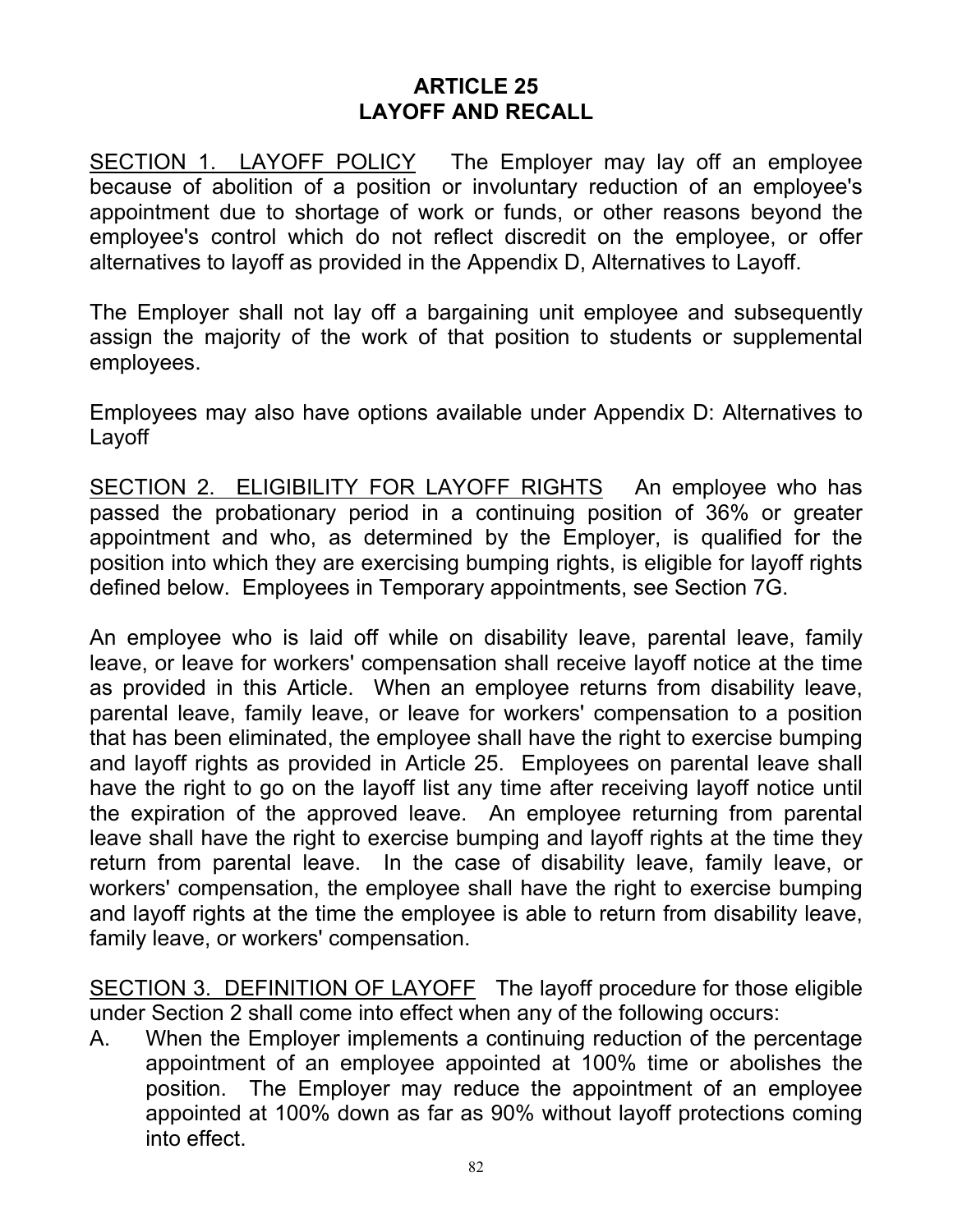- B. When the Employer implements a reduction of a twelve (12) month appointment by more than four (4) weeks.
- C. When the Employer implements a continuing reduction of the percentage appointment of an employee appointed at less than 100% time which reduces the employee's current percentage appointment below benefit line: this means a reduction below 75% for a 75-99% appointment or below 50% for a 50-74% appointment or below 36% for a 36-49% appointment.
- D. For employees in positions identified as less than twelve (12) month appointments whenever the period of working time is reduced by more than four (4) weeks.

#### SECTION 4. PRELIMINARY TO LAYOFF REASSIGNMENT PROVISIONS

At least twenty-eight (28) calendar days before the effective date of a layoff, the Union will receive notice of the approximate number of positions and probable classes affected by the impending layoff, except in emergency situations.

Upon request of the Union, the Department shall meet with a Union representative and affected employee(s), and other participants the Department deems appropriate, to discuss the impending layoff and possible alternatives to layoff and advise employee(s) of their rights under this Article. This discussion is not subject to the grievance process and shall not delay the effective date of the impending layoff.

The Employer and the Union agree that employees in the affected Department may volunteer for layoff or hour reductions but this shall not require extending the effective date of the layoff. Employees may also have options available under the Appendix D, Alternatives to Layoff.

Departments may offer vacancies or reassignments in the same class, transferable classes, or lower class, in those units where layoffs have been announced and/or have occurred to remaining qualified employees in order of University seniority before these vacancies are posted.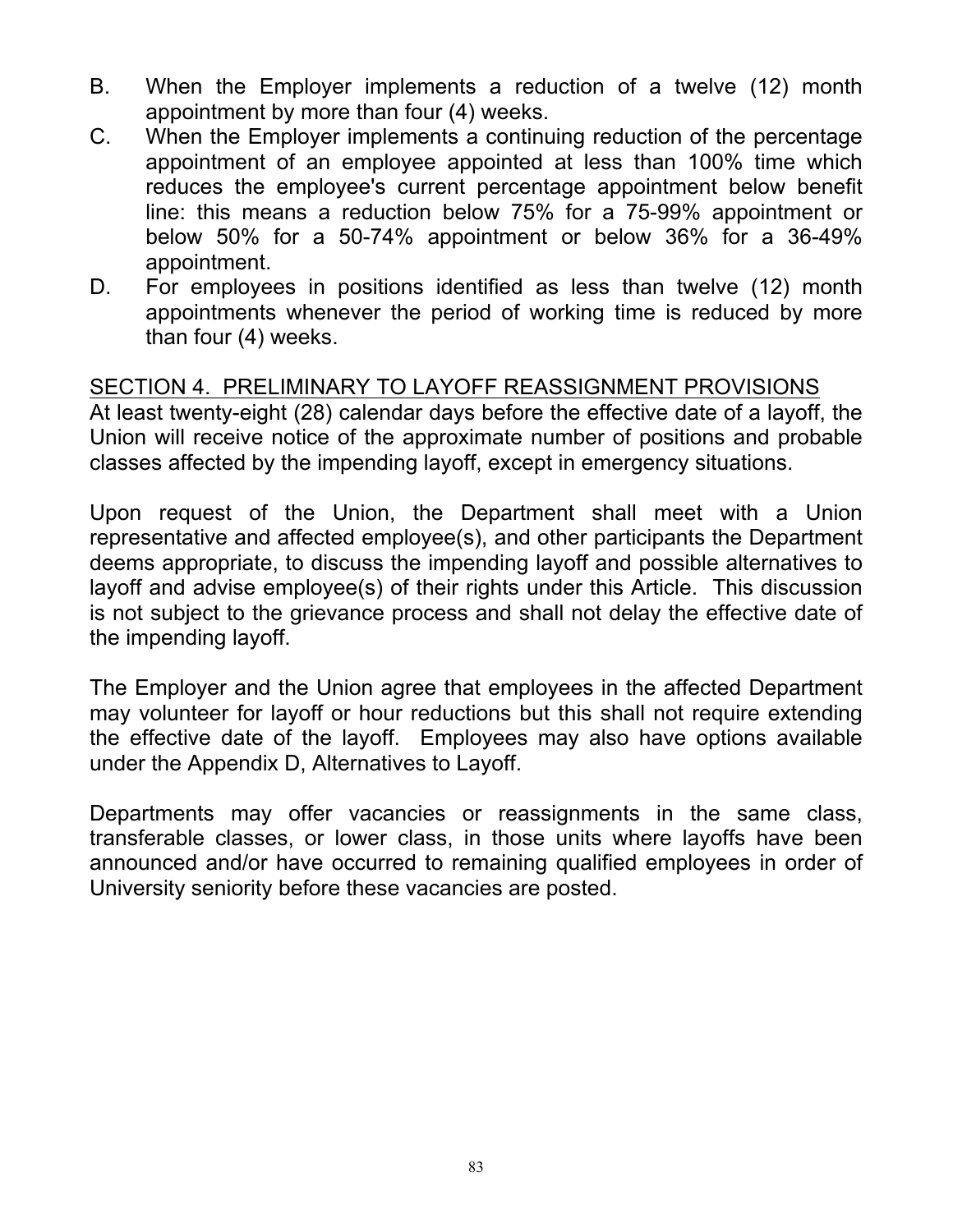SECTION 5. LAYOFF NOTICE Employee(s) whose positions have been abolished or reduced as described above shall be notified in writing at least twenty-eight (28) calendar days before the effective date of an employee's layoff, except in emergencies. Employees who will be bumped by another employee shall be notified in writing at least twenty-one (21) calendar days before the effective date of the bump, except in emergencies. A copy of the layoff notice, which must identify the specific position(s) to which an employee has rights to bump, will be sent to the appropriate Human Resources Department and to the Union and shall include the reasons for the abolition or reduction of the position as per Section 1, an explanation of the employee's bumping rights, and a reference to the possible impact of layoff on unemployment benefits should bumping rights not be exercised. Should a layoff notice fail to include the specific position to which an employee has bumping rights or fail to identify if there are no bumping rights, then a new layoff notice of twenty-one (21) or fourteen (14) days shall be issued, and a new deadline is established for the decision whether or not to bump.

Once layoff notice has been issued, affected employees shall be granted up to one and one-half (1.5) straight time paid hours per week to interview for other University positions. Time in excess of one and one-half (1.5) hours may be charged to accumulated vacation leave or compensatory time or be taken without pay. The employee must request such time off from their supervisor.

If an employee with a continuing appointment is not hired in a vacancy per Article 5, Recruitment and Employment, Section 3A, or does not take one of the Alternatives to Layoff identified in Appendix D, the bumping procedures detailed below shall come into effect upon the effective date of the layoff. (See also Section 7D and Section 10, paragraph 2).

SECTION 6. BUMPING PROCEDURES Employee(s) shall bump in the following order (with respect to the "applicable definition of layoff," please see (E) below):

A. The employee shall bump in the same Department, to the position occupied by the least senior employee that is in the same class, immediate geographic area, and within the applicable definition of layoff or, if the employee has no bumping right and chooses to do so, to a definition of layoff which provides less work time, per Section 3A-D, that is held by the least senior employee by University seniority within the class. If no such position exists,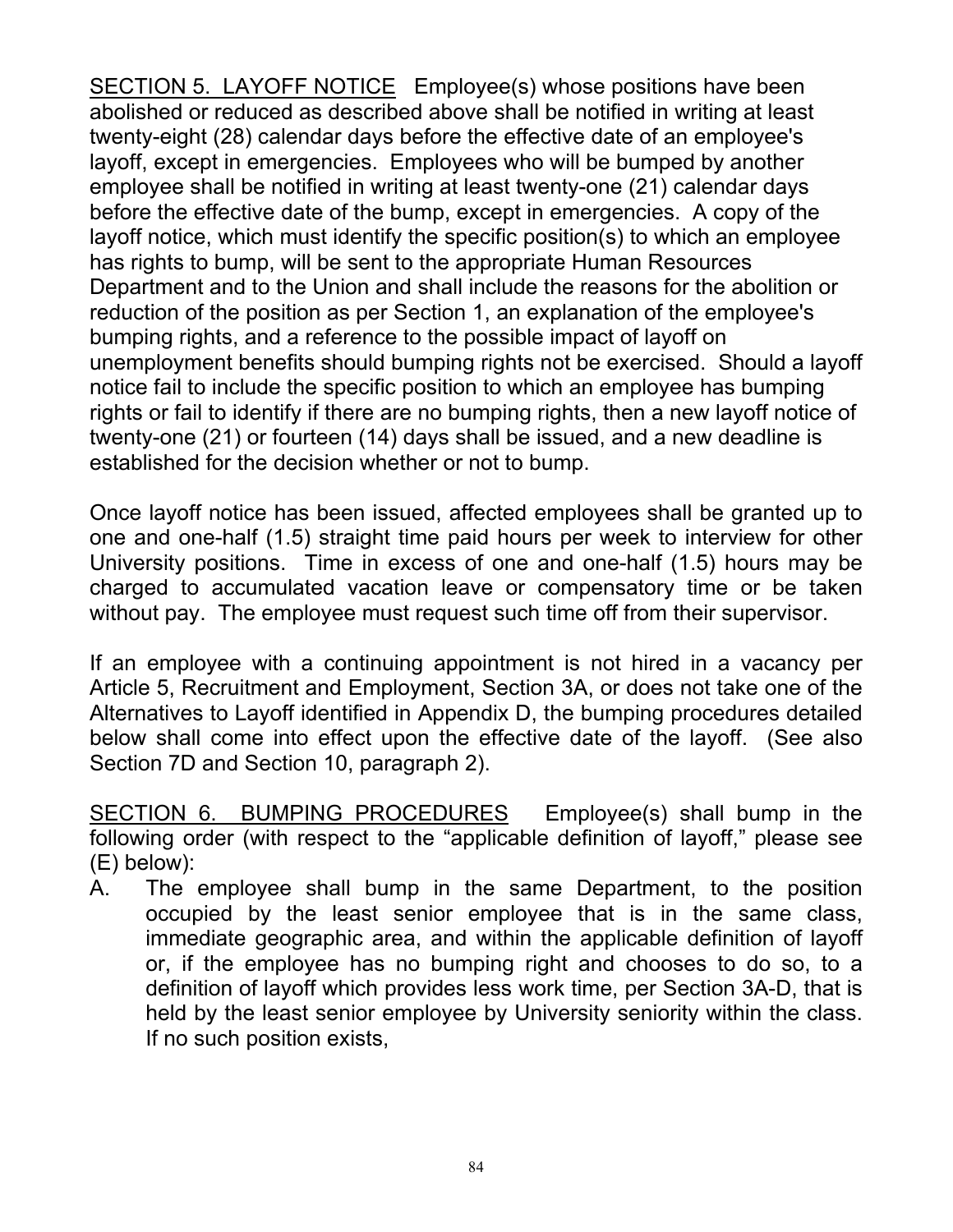- B. The employee shall bump in the same Collegiate/Administrative Seniority Unit to the position occupied by the least senior employee who is in the same class, immediate geographic area, and within the applicable definition of layoff or, if the employee has no bumping right and chooses to do so, to a definition of layoff which provides less work time, per Section 3A-D that is held by the least senior employee in the class by University seniority. If no such position exists,
- C. The employee shall bump in the same Department to the position in a lower class in which the employee has passed the probationary period in the Department, in the same immediate geographic area, and within the applicable definition of layoff or, if the employee has no bumping right and so chooses to do so, to a definition of layoff which provides less work time, per Section 3A-D that is held by the least senior employee in the class by University seniority. If no such position exists,
- D. The employee's name shall be placed on the layoff list.
- E. For employees who have voluntarily reduced their percentage appointment since July 1, 2002 and who did so in response to a lack of department or college funds, the Employer will provide the following. If such employees are laid off within two years of the date of their voluntary reduction, such employees shall be allowed a one-time option to exercise their layoff rights at either their former, or their current, definition of layoff. This option shall be available only to those employees laid off from the department in which they took the voluntary reduction.
- F. Immediate Geographic Area. Each of the distinct geographic areas listed here shall be separate immediate geographic areas:
	- 1. Twin Cities campus and the surrounding metropolitan areas including Rosemount, Chaska, Excelsior, Navarre, and Bethel.
	- 2. Duluth campus.
	- 3. Crookston campus and Northwest Research and Outreach Center.
	- 4. Morris campus and West Central Research and Outreach Center.
	- 5. Southern Research and Outreach Center.
	- 6. North Central Research and Outreach Center.
	- 7. Southwest Research and Outreach Center.
	- 8. Cloquet Forestry Center.
	- 9. Rochester CEE Center.
	- 10. Hormel Institute, Austin.
	- 11. Willmar.
	- 12. Extension Immediate Geographic Area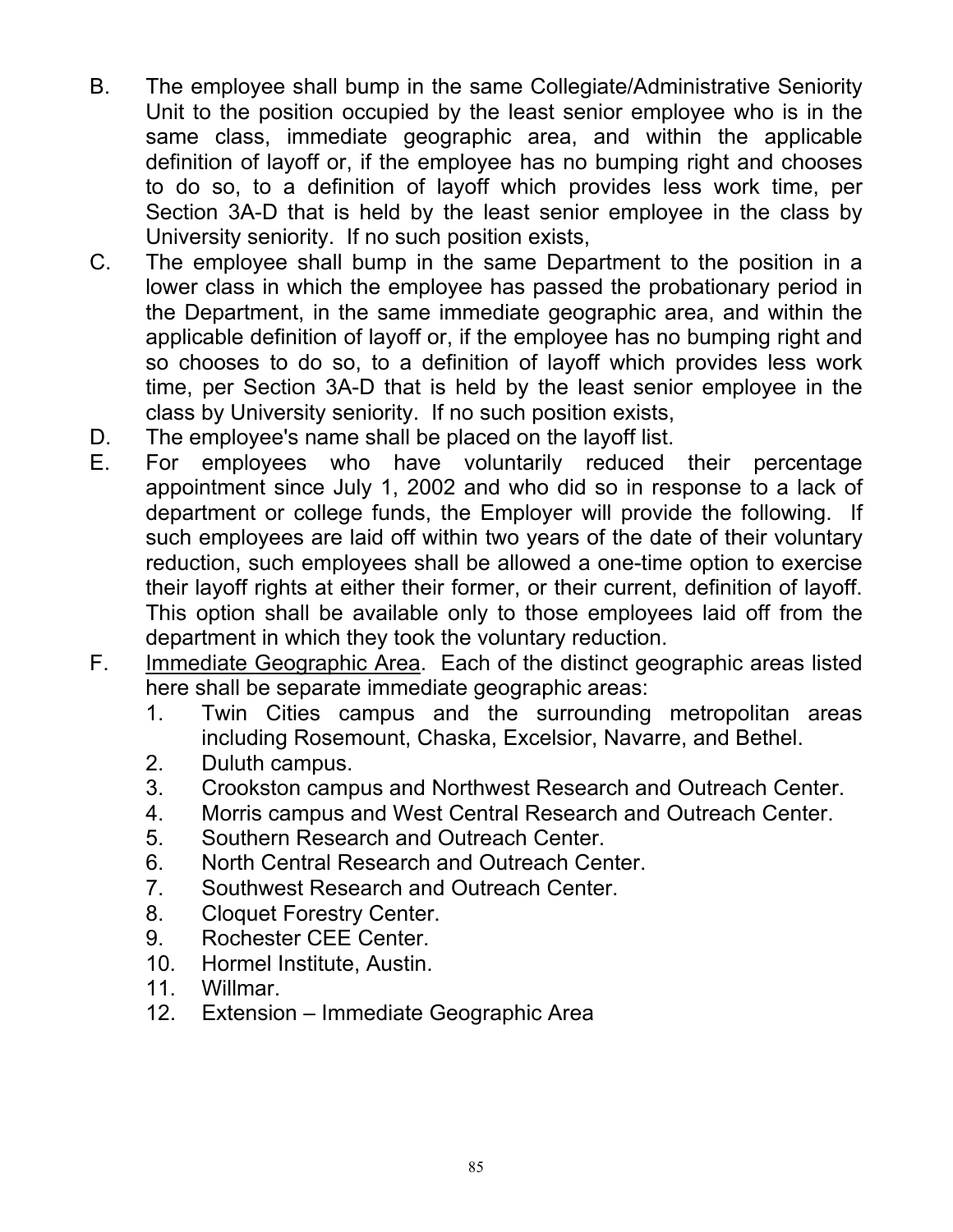# SECTION 7. LIMITATIONS ON VACANCY, BUMPING RIGHTS AND PROCEDURES

- A. Prior Class Rights. If an employee is eligible to bump to more than one previously held classification, the bumping options shall be applied to those classifications in the inverse order in which they were held.
- B. Rights of Bumping Employees. Employees who are bumped may also have bumping rights as defined and covered under this Article.
- C. Qualifications. An employee may only bump to positions for which the Employer has determined they are qualified, that is, that the employee meets the essential qualifications and existing measurable, job related selection criterion as applied by the Department based on the duties currently assigned to the position.
- D. Acceptance of Vacancies. Before bumping, and in accordance with Article 5, Recruitment and Employment, Section 3a, an employee must take a vacant position for which the Employer has determined they are qualified in the same classification, Collegiate/Administrative Seniority Unit and immediate geographic area, within the applicable definition of layoff per Section 3A-D which provides the same salary. If such a vacancy is not accepted the employee will no longer be eligible to exercise bumping rights, but may have layoff list rights per Section 10, paragraph 2. The hiring department shall offer salary to the employee as provided in Section 11.
- E. Acceptance of Bump. An employee shall bump to any continuing position for which the Employer determines the employee is qualified, in the same classification and immediate geographic area per Section 6, and within the applicable definition of layoff per Section 3A-D or be placed on the layoff list (see Section 11).
- F. Probationary Employee Limitations. An employee only has bumping rights to classes in which they have passed the probationary period in the Department. An employee who has not passed the probationary period in the abolished or reduced time position shall not have rights to bump. The employee may have rights to a previously held position as detailed in Article 7, Probationary Period, Section 6.
- G. Rights in Temporary Positions. Employees on Temporary appointments are eligible for layoff rights only as specifically provided under this Article.

Employees on continuing appointments may not bump employees on Supplemental or Temporary appointments. Employees on continuing appointments may be reassigned to Supplemental or Temporary appointments only at the discretion of the Employer.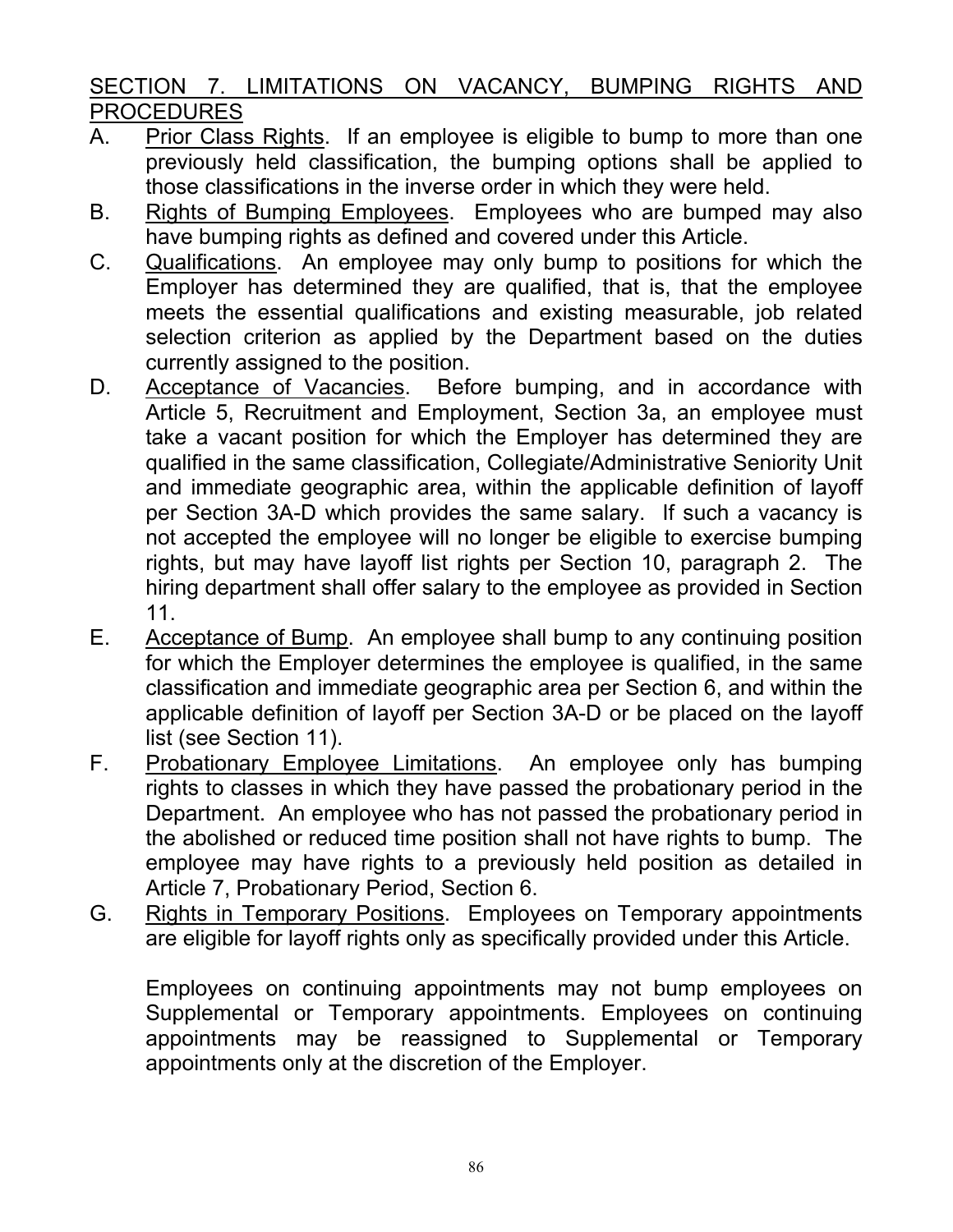If an employee on a continuing appointment is reassigned into a posted or non-posted temporary position, the employee will retain the status of a continuing employee and will continue to accrue all seniority and maintain other contract rights of a continuing employee.

If an employee on a posted temporary appointment is reassigned into a non-posted temporary position, the employee will retain the status of a posted temporary employee and will continue to accrue all seniority and maintain other contract rights of a posted temporary employee. After successful completion of the probationary period, employees on temporary appointments whose appointments have been reduced or abolished or who are bumped due to the reassignment of a continuing employee shall not have bumping rights but shall have the right to be placed on the layoff list.

- H. Layoff Right Retention. In bumping, and in rehiring from the layoff list, employees may have to serve a probationary period as required in Article 7, Probationary Period. However, in this bump or rehire situation, if the employee fails to pass the probationary period, the employee shall be placed on the layoff list per Section 8, paragraph 2. This option may be exercised twice. Failure to pass probation a third time will exclude the employee from all rights to return to the layoff list. (See Article 7, Probationary Period.) A right to return to the layoff list is forfeited if an employee is discharged from the University for disciplinary reasons.
- I. Retraction of Bump. An employee who has elected to bump may not retract that election if the incumbent of the position into which the employee would bump has left the position prior to the effective date of the bump.

SECTION 8. LAYOFF LISTS The University shall maintain a list of all employees who have been laid off from their positions. Names shall be placed on the list by classification in order of University seniority or as mutually agreed. An employee's name shall be on the list for all classes in which the employee has served.

These conditions must be met before an employee's name is placed on the layoff list: 1) The employee must have received a written notice of layoff, or notice of failure to pass the probationary period, per Section 7H; 2) the employee must submit an updated application to the appropriate Human Resources Department; and 3) the employee must request in writing to have their name placed on the layoff list per Section 7H and Article 5, Recruitment and Employment, Section 3A.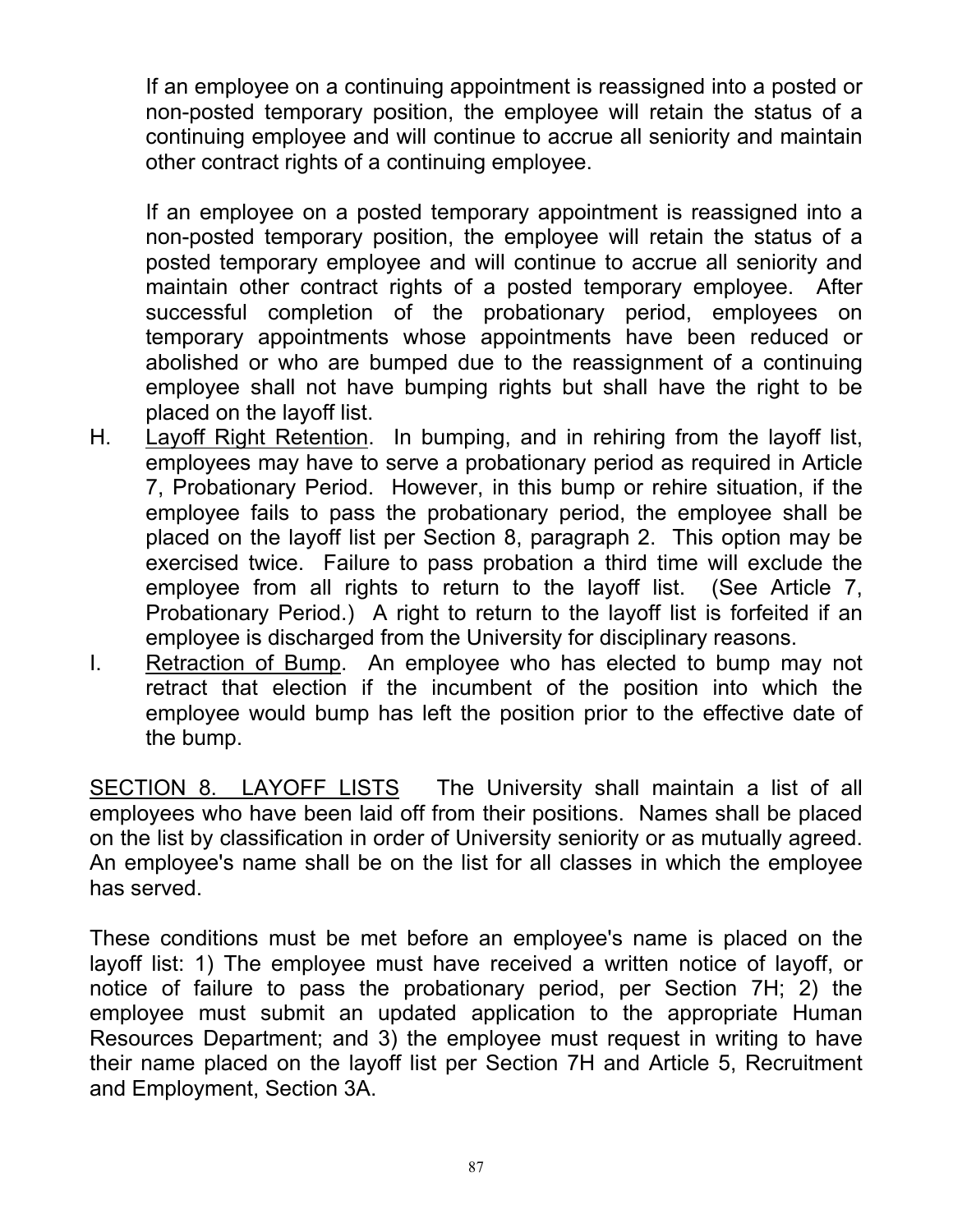SECTION 9. RECALL In accordance with Article 5, Recruitment and Employment, Sections 3A and 3B, an employee on the layoff list must be recalled by the Department in which layoff occurred if the Department has a vacancy in the classification or a lower class in the related series and appointment type (temporary or continuing) from which the employee was laid off and for which the employee is qualified as determined by the Employer. When reemployed in the same class and layoff condition, the employee's name shall be removed from the layoff list.

After receiving the recall notice from the Department, the employee has seven (7) calendar days during which to indicate in writing to the Employer their intent to return; and twenty-one (21) additional calendar days to report to work. Failure to accept recall to a position shall constitute a resignation and the employee's name will be removed from the layoff list.

SECTION 10. LAYOFF LIST RIGHTS The employee's name shall remain on the layoff list for a period not to exceed two (2) years or three (3) years outside the seven (7) county metropolitan area, from the effective date of layoff, or until the employee has returned to work at the University within that time, unless the employee returns to a lower class or layoff condition from which they were laid off, in which case, the employee's name shall remain on the layoff list so they will be offered vacancies in the same class from which they were laid off for two (2) years from the date of layoff. Once an employee is actually laid off, the employee may turn down reemployment to the first two (2) positions in the same class, immediate geographic area and within the applicable definition of layoff per Section 3A-D and appointment type (temporary or continuing) at a salary ninety (90%) percent or more than the employee's salary at the time of layoff and still remain on the layoff list. The employee must accept the third position or have their name removed from the layoff list.

During the time between receiving notice and being laid off, an employee's name can be put on the layoff list at their written request per Section 8. During the time between receiving notice and being laid off, the employee applies per Article 5, Recruitment and Employment, Section 3A, may turn down reemployment to the first two (2) positions as provided above (see Section 10). However, the employee must accept a vacancy per Section 7D, or the employee will no longer be eligible to exercise bumping rights. During this time, an employee may refuse a referral on a job interview and this shall not count as a turndown.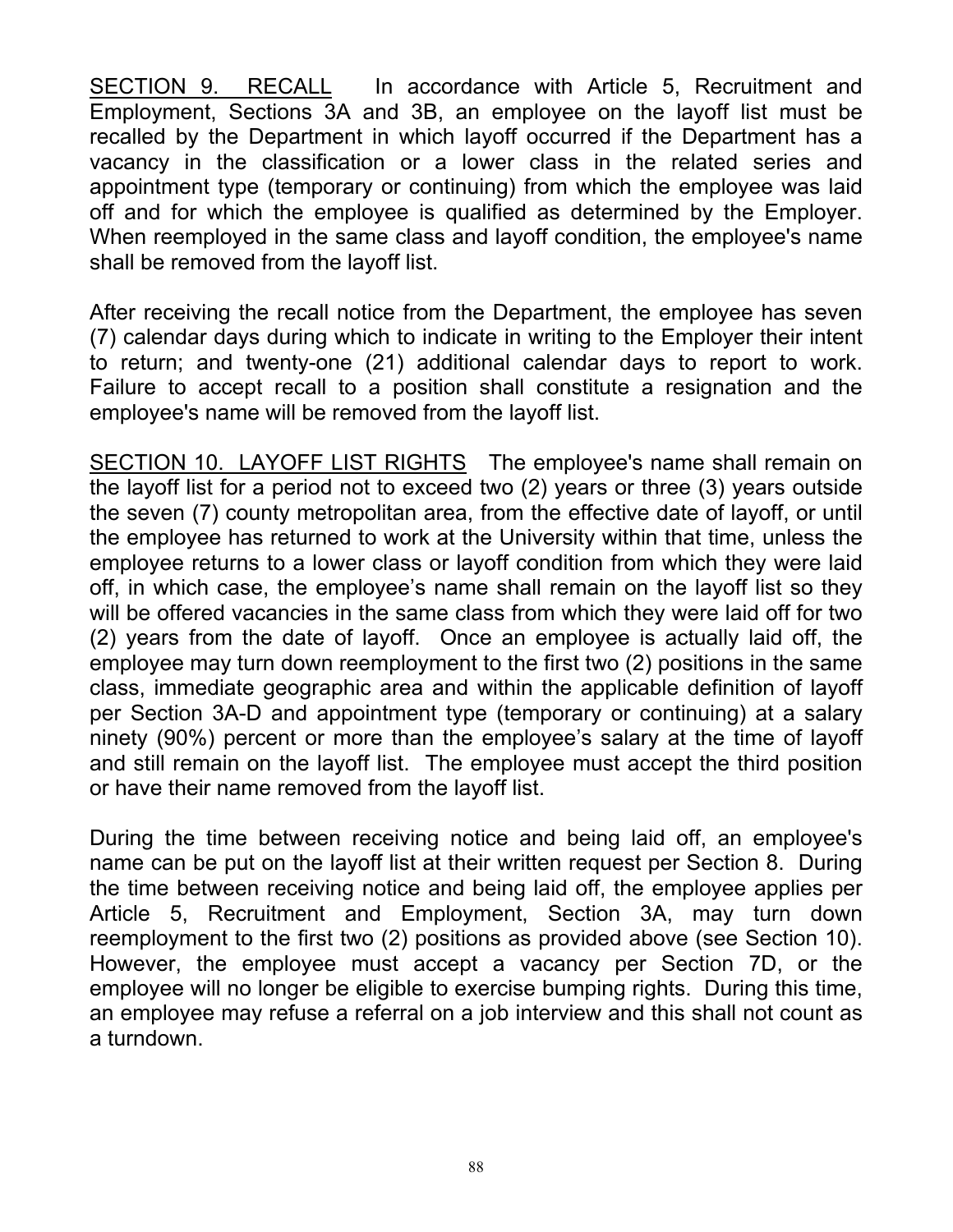Employees have rehiring rights as specified in Article 5, Recruitment and Employment. Bargaining unit employees whose names are on the layoff list will be offered temporary positions, excluding temporary no post positions, for which they are qualified, in University seniority order.

An employee's name may remain on the layoff list if they are re-employed in a position outside their applicable definition of layoff per Section 3 A-D and/or appointment type (temporary or continuing) or in a lower class as in Section 10, but this shall not extend the two (2) year or three (3) year maximum. An employee who has exhausted their rights on the layoff list shall be considered as having resigned in good standing.

SECTION 11. SALARY An employee who is recalled or who bumps or is rehired from the layoff list to a position in the same class, shall maintain the same salary as at the time of the layoff. When an employee bumps to a lower class, their salary shall be treated as a demoted employee in Article 19, Salary.

SECTION 12. RIGHTS OF EXCLUDED EMPLOYEES ENTERING THE BARGAINING UNIT Employees who have accepted positions outside the bargaining unit do not accrue seniority in the bargaining unit when employed in positions outside of the bargaining unit, but may retain prior seniority earned in the bargaining unit. Employees who are laid off from a position outside the bargaining unit shall have bumping rights into a position in this bargaining unit in a class or equivalent class in which the employee previously served or in a position for which the employee is determined to be qualified by the Employer only under the following conditions:

- 1. The employee shall have exhausted all layoff rights within their own bargaining unit, or, if not in a bargaining unit, within the applicable terms or conditions governing their employment. The employee may bump only in accordance with the applicable terms and conditions of their employment.
- 2. The employee shall exercise rights to a vacancy in a class or equivalent class in which they have previously passed the probationary period and for which there are no bargaining unit applicants prior to bumping in this bargaining unit.
- 3. Bump.
	- a. In order for a returning employee to exercise bumping rights into the bargaining unit, the employee must have greater seniority in the classification or equivalent classification than the employee who would be laid off.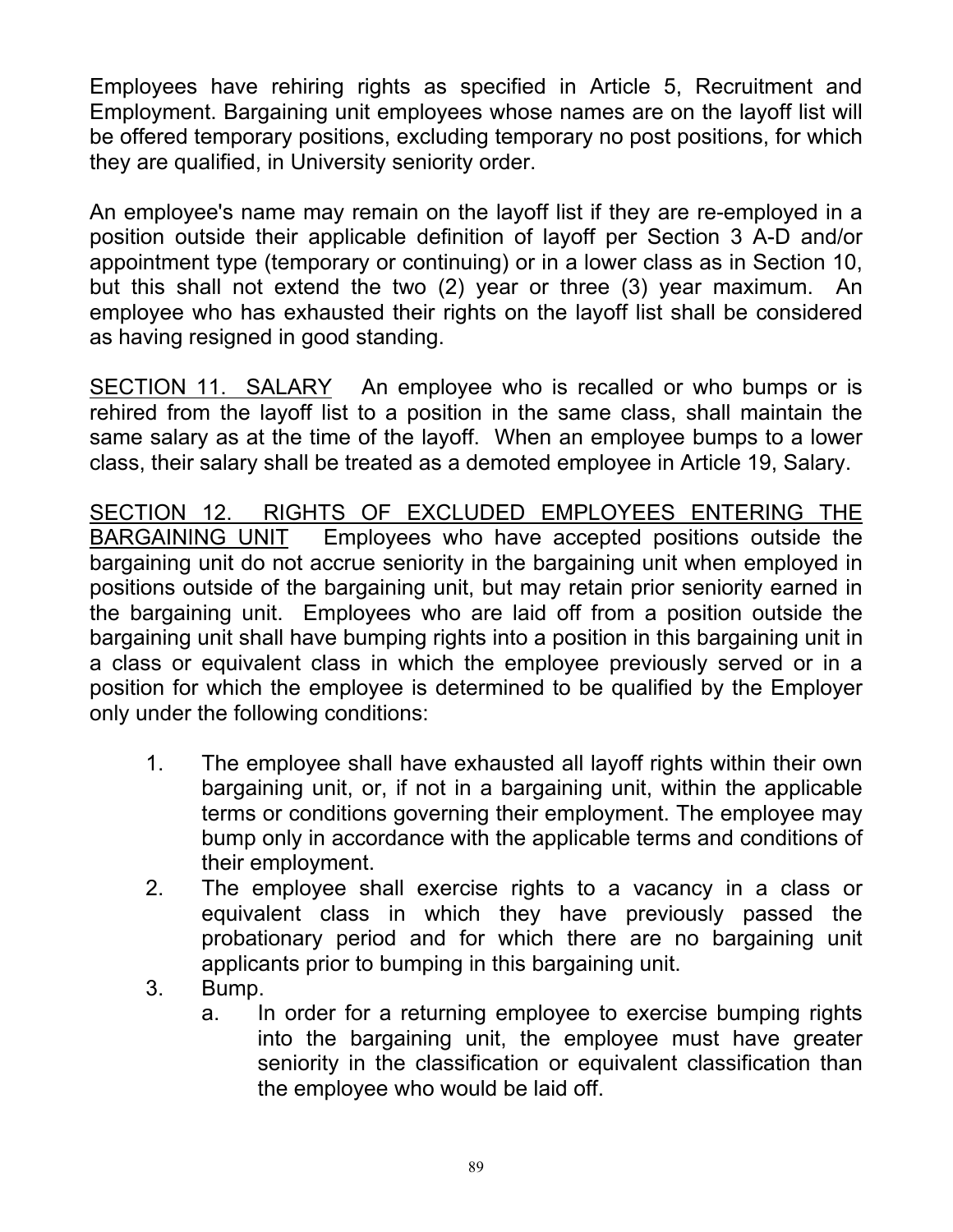b. The employee may bump only into a position in the same Department or Collegiate/Administrative Seniority Unit where the layoff occurred. If the employee has less than two (2) years seniority in the Collegiate/Administrative Unit, they may bump in the same Department. If the employee has two (2) or more years seniority in the Collegiate/Administrative Unit, they may bump within the Collegiate/Administrative Unit.

SECTION 13. BENEFIT ELIGIBILITY FOR LAID OFF EMPLOYEES Employees subject to layoff are eligible for benefits as specified under the terms and conditions of this Agreement (See Article 16, Vacation and Article 20, Insurance) and may be eligible for other benefits that may be offered to bargaining unit employees through special University programs to aid workers dislocated or in career transition due to layoff. (See MOU on Alternatives to Layoff.)

### **ARTICLE 26 SUBCONTRACTING**

The Union waives the right to bargain over the decision to subcontract bargaining unit work. In the event the University elects to subcontract and its decision results in the displacement of bargaining unit members, the University agrees to attempt to give the Union ninety (90) days advance notice and shall give the Union sixty (60) days advance notice and to meet with the Union upon request, at a mutually agreed time, to discuss the effect of subcontracting, if any. Employees affected by subcontracting in a manner which meets the definition of a layoff shall be provided the protections of Article 25, Layoff and Recall.

# **ARTICLE 27 SAFETY**

STATEMENT OF PHILOSOPHY The University and the Union are committed to establishing and maintaining a safe and healthful workplace. The parties encourage managers, supervisors, and employees to increase their efforts to reduce the number of potential safety and health hazards in their workplaces. They are also encouraged to work towards establishing and maintaining programs to inform and educate all employees on potential workplace hazards in order to reduce and prevent accidents and injuries. The University and the Union recognize the value of building and coordinating campus safety efforts which include union representation.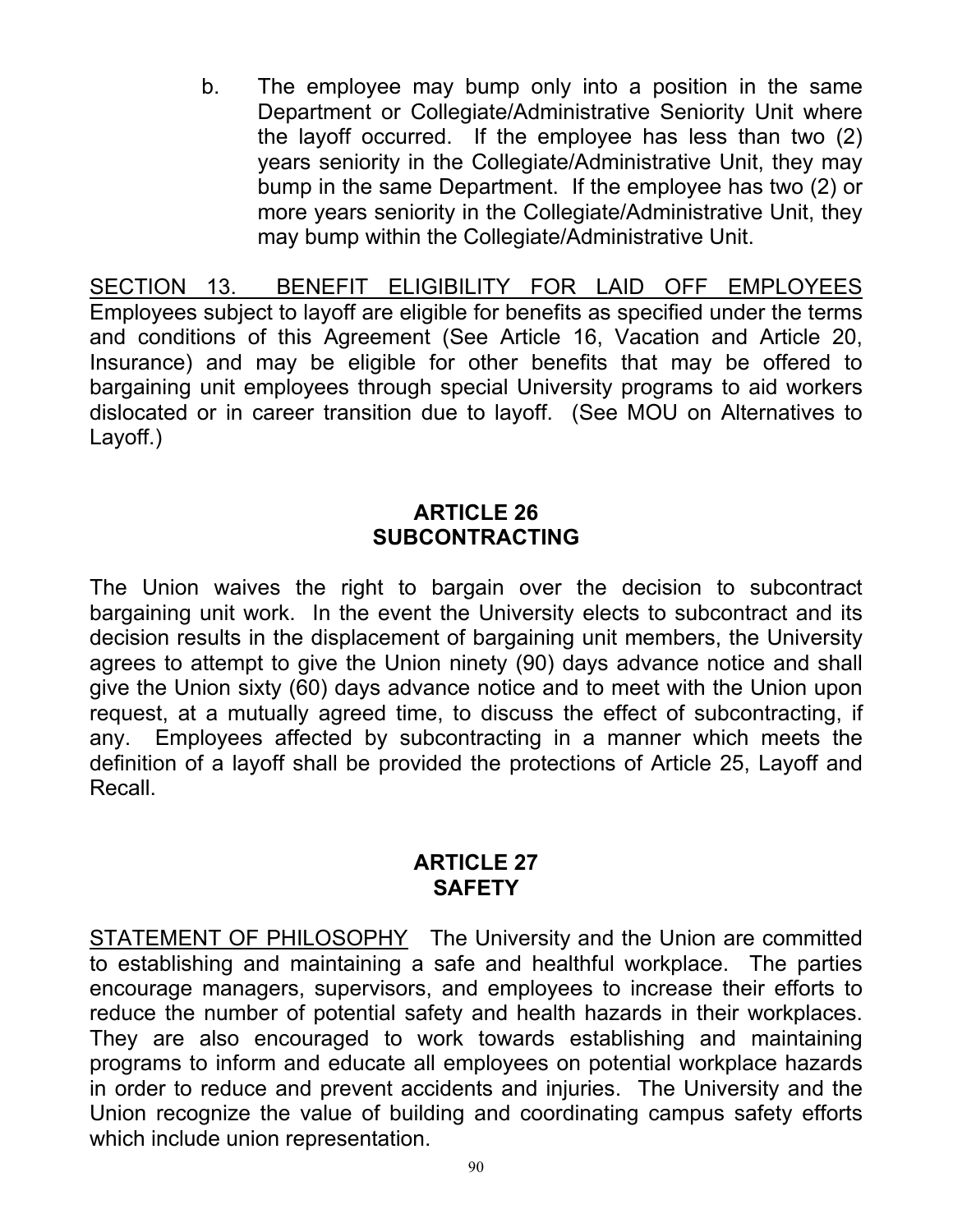This statement shall not be grievable nor shall either party use this section as evidence or argument in arbitration.

SECTION 1. GENERAL POLICY It shall be the policy of the Employer that the occupational safety and health of its employees, the protection of work areas, and the prevention of accidents are continuing and integral parts of its everyday operating responsibility. The Employer is committed to providing a safe and healthful working environment for employees. The employees shall have the responsibility to use any provided safety equipment and procedures in their daily work and shall cooperate in all safety and accident prevention programs. The University agrees to abide by all relevant required local, state and federal safety and health standards, and no employee shall be disciplined or suffer any retaliatory action for, in good faith, exercising legal rights to a safe and healthful workplace.

# SECTION 2. EMPLOYEE SAFETY

- A. Any employee who is injured or who is involved in an accident during the course of their employment, no matter how slight the injury, shall file an accident report with the designated supervisor, as soon as possible after the injury and prior to the conclusion of the employee's work day, whenever possible. While the initial report may be given orally, it must be followed up within forty-eight (48) hours with a written report on the First Report of Injury form which shall be submitted to the appropriate administrator/supervisor who shall then submit it to the appropriate Human Resources Department.
- B. The University agrees to assess any unsafe or unhealthy working conditions in a timely manner and will take remedial action, as appropriate. Results of such assessments shall be reported to the employee(s) who reported the condition.
- C. The University will make available information about hazardous substances in the workplace as required by Minnesota Employees Right to Know Act (MERTKA) and the Minnesota Occupational Safety and Health Act (MOSHA).
- D. The Employer agrees to supply the equipment necessary to do work safely and to avoid injury to workers. When proper equipment is determined by the Employer or law or regulation, every effort shall be made to provide and use it in a timely manner to prevent injury.
- E. Employees have the right to refuse work consistent with M.S. 182.654, Subd. 11.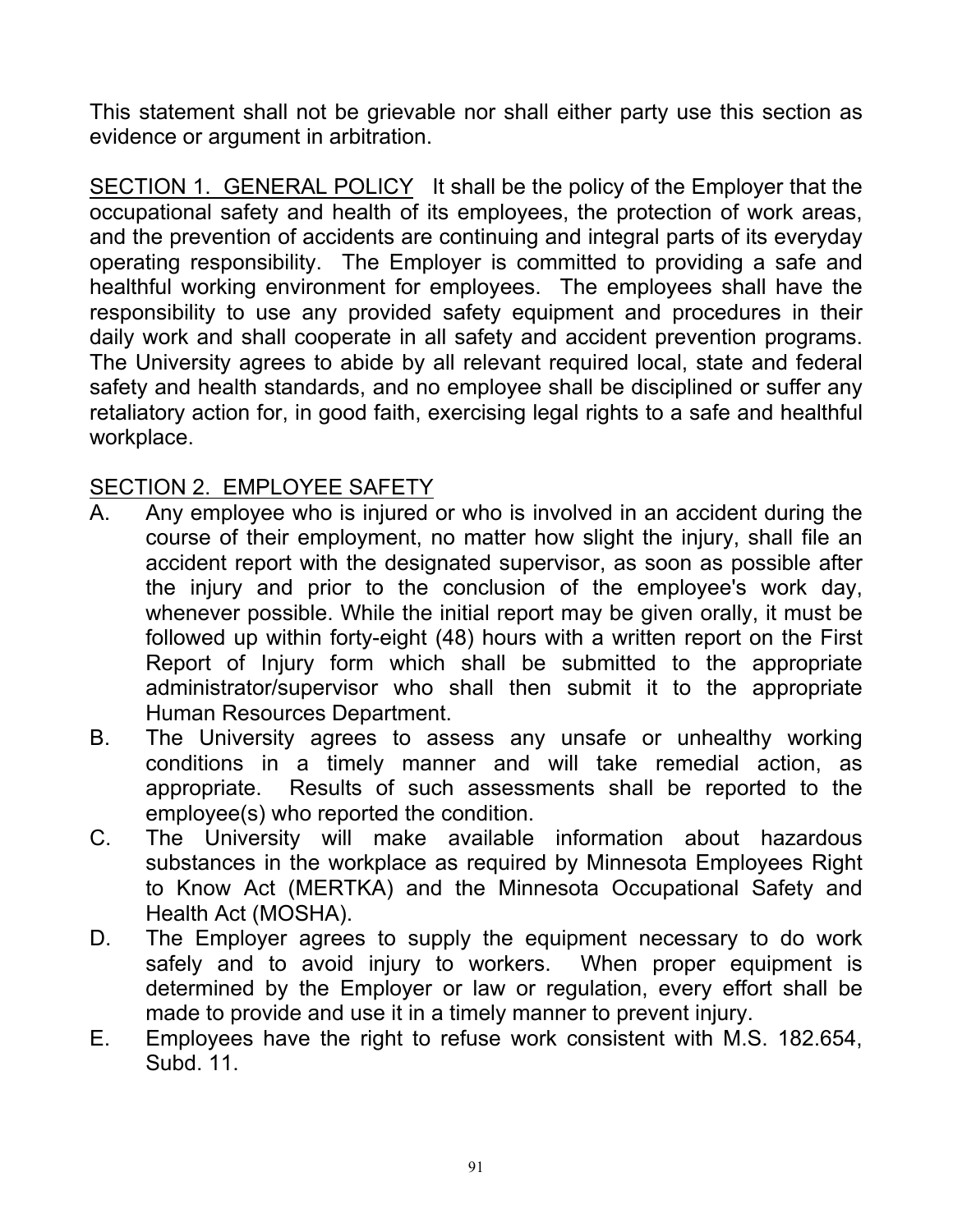SECTION 3. BUILDING SAFETY Fire and disaster plans and plans for improvement of air quality shall be developed by the University. Copies of the plans will be posted in each building and available in appropriate departmental offices for employee inspection. All buildings in which bargaining unit employees work shall meet applicable state and federal health, environmental, safety and fire codes.

SECTION 4. LABOR MANAGEMENT SAFETY SUBCOMMITTEE(S) The University Labor Management Committee (ULMC) shall establish a safety subcommittee(s) that may propose policies, programs, and guidelines, as appropriate, in the following areas:

- A. Compliance with applicable federal and state health and safety standards.
- B. MERTKA based activities.
- C. Creation and implementation of safety orientation programs for new and transferring employees.
- D. Timely and appropriate training to accommodate changes in equipment or practice.
- E. Examination of specific safety problems that have implications for the University community in order to recommend solutions as appropriate.
- F. Development of a recommended policy that, if adopted, would be posted to instruct the University community in the proper handling of medical emergencies.
- G. Additional issues of mutual concern.

The ULMC Safety Subcommittee(s) shall make recommendations to the University's Director of the Department of Environmental Health and Safety. The Subcommittee(s) shall convene quarterly or as the Union and University mutually agree. Subcommittee members may attend Subcommittee meetings up to two (2) hours quarterly during regular business hours after providing reasonable notification to their supervisors. Subcommittee members shall lose no pay for attending Subcommittee meetings which are held during the employee's scheduled work time (up to two hours maximum, unless mutually agreed otherwise). However, the University shall have no obligation to reimburse employees for related expenses. Subcommittee meetings will usually be held on University property unless the subcommittee agrees to other accommodations.

SECTION 5. UNIVERSITY-WIDE SAFETY COMMITTEE AFSCME Local 3800 shall be entitled to a representative on the University-wide Safety Committee and shall be represented on safety committees at UMM and UMC. AFSCME Local 3801 shall be entitled to a representative on the UMD Safety Committee.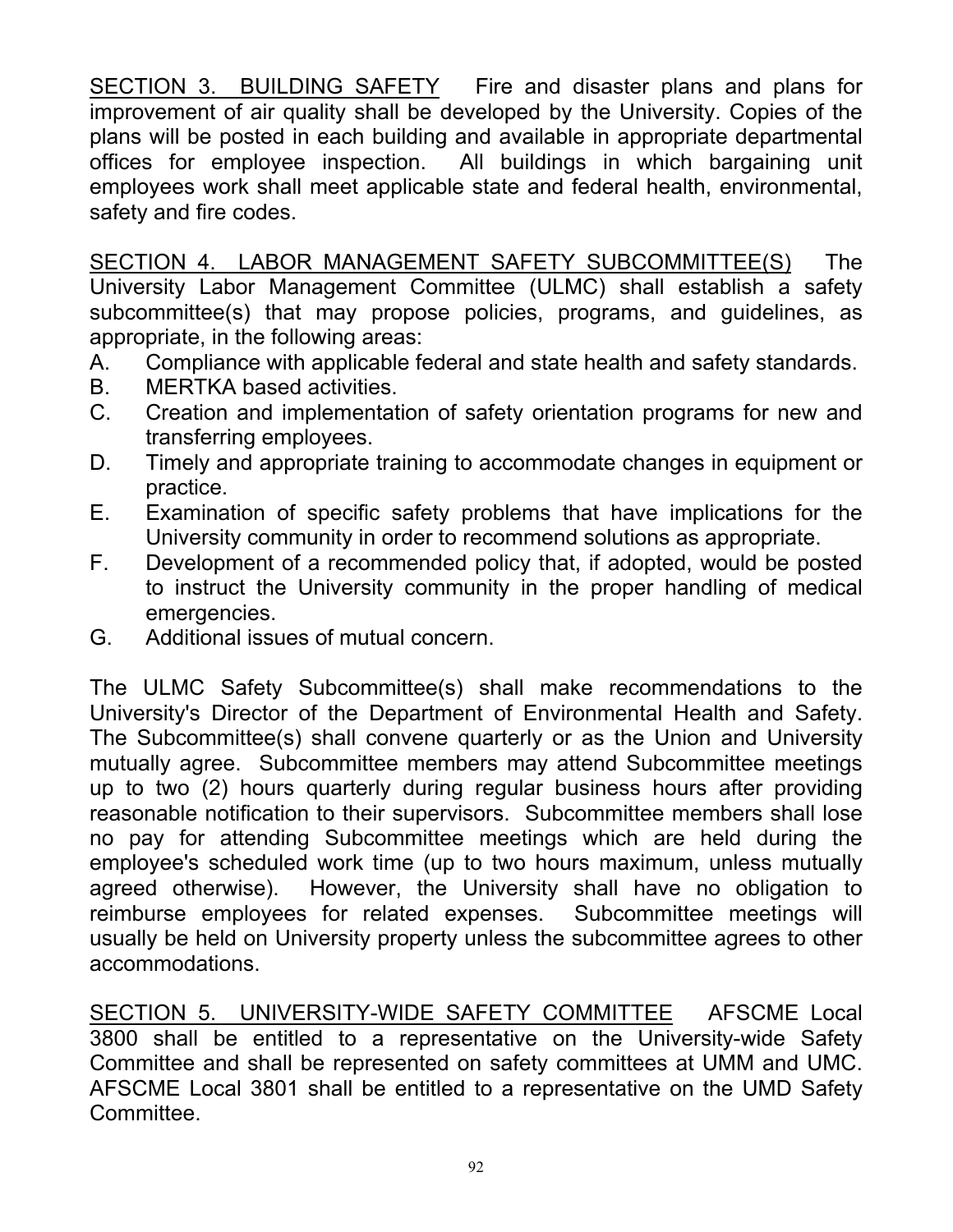#### **ARTICLE 28 WORKERS' COMPENSATION**

Any employee who is injured or who is involved in an accident during the course of their employment, no matter how slight the injury, shall file an accident report with the designated supervisor, as soon as possible after the injury and prior to the conclusion of the employee's work day, whenever possible.

Employees whose on-the-job injury prevents them from performing their regular duties, but who are physically and mentally able to perform duties in a satisfactory manner, shall be hired in a vacant position for which they are qualified, at the same or lower pay range, ahead of all other applicants, except those having received layoff notice, laid off employees and employees determined to be disabled under pertinent provisions of the Americans with Disabilities Act (ADA), in accordance with Article 5, Recruitment and Employment.

Employees injured on the job who cannot be re-employed in an AFSCME Unit 6 position may be given temporary assignments in non-union positions without jeopardizing their union status.

Upon request, the University will give the Union a periodic status report about return to work and accommodations for employees on Workers' Compensation and, upon request, shall meet with the Union at a mutually agreed upon time to discuss accommodating the return to work of employees on Workers' Compensation.

Time for which Workers' Compensation benefits are received is not considered "work time." Therefore, any time on Workers' Compensation does not count toward completion of the probationary period or eligibility for holiday pay or vacation or sick leave accrual. Only actual time worked or the time charged to vacation or sick leave is used to determine eligibility for such benefits.

When an employee on Workers' Compensation benefits has decided to use sick leave and/or vacation to supplement their Workers' Compensation benefits the following procedure applies: The employee shall notify the appropriate payroll office that they wish to supplement their Workers' Compensation check through use of sick leave and/or vacation leave. The University shall obtain from the University Workers' Compensation Insurance Administration Office the amount of the benefit check and authorize a payroll check in the amount of the difference between the benefit check and the employee's regular gross pay for the employee's normal pay period. The employee's sick leave and/or vacation balance shall be reduced by the amount of the payroll check divided by the employee's hourly rate of pay at the time the payroll check is issued.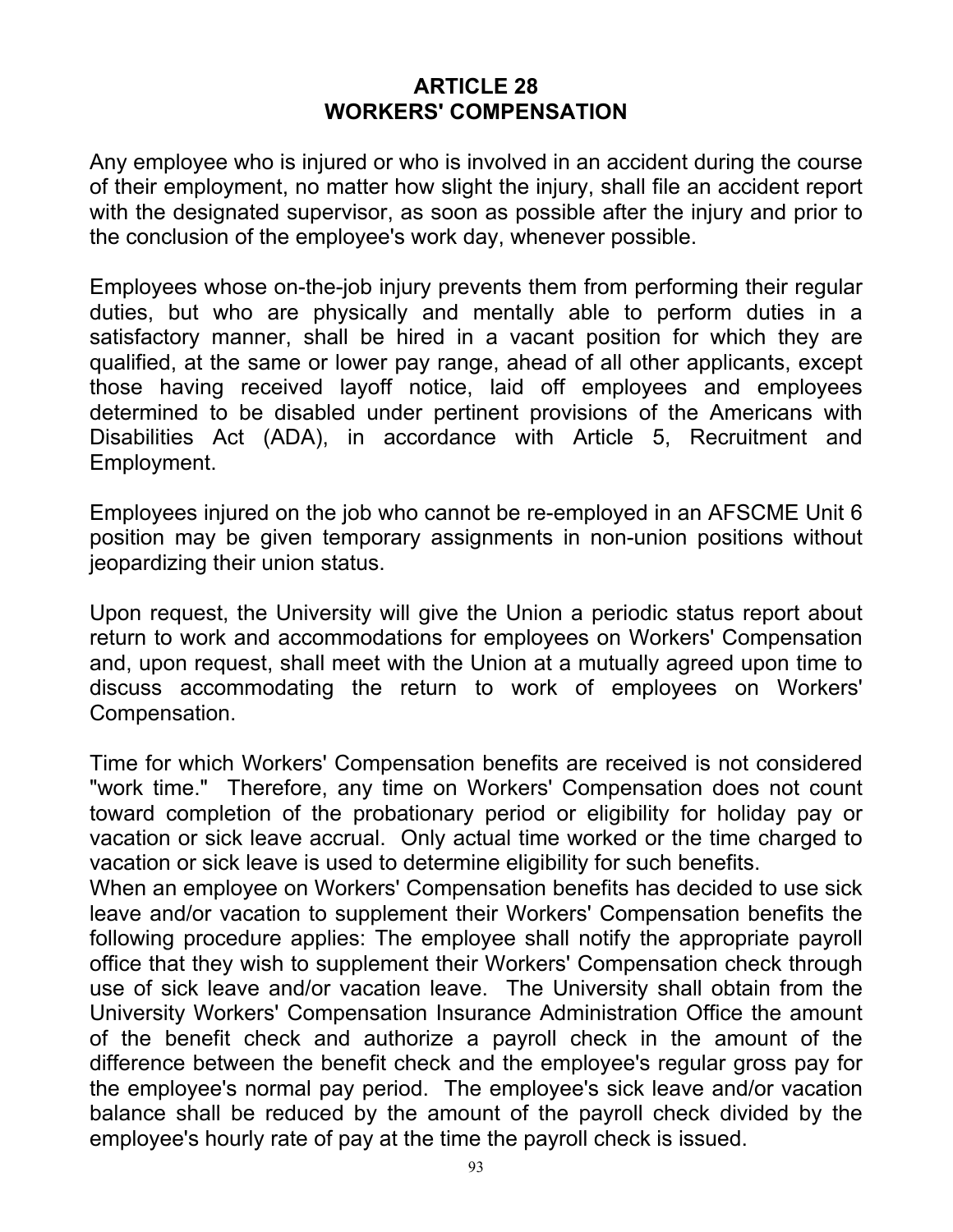An employee who uses sick leave and/or vacation leave while awaiting the Workers' Compensation determination shall return that part of the Workers' Compensation check which covers the waiting period to the University. The University shall credit back to the employee sick leave and/or vacation leave the number of hours equal to the amount of the Workers' Compensation check divided by the employee's hourly rate.

An adjustment could require reimbursement from the employee to the University if the combination of compensation payments and sick leave and/or vacation payments exceeds their normal salary.

Health, life, and dental insurance benefits provided under Article 20, Insurance, shall continue as long as an employee meets the eligibility requirements; makes timely payment of the employee's contribution; is off the University payroll due to a University work-related injury or work-related disability and is receiving or is eligible to receive Workers' Compensation payments.

When an employee has incurred an on-the-job injury or disability and has filed a claim for Workers' Compensation, medical costs connected with the injury or disability shall be paid by the Health Maintenance Organization or the Health Insurance Carrier pursuant to the provisions of Minn. Statute, 176.191, Subdivision 3.

If employees who are receiving Workers' Compensation benefits secure employment outside the University instead of accepting a position at the University of Minnesota, their Department may terminate them at the beginning date of employment or when the employee is eligible for health insurance with their new employer or after six (6) months leave of absence, whichever comes first.

If an employee becomes physically, mentally, or emotionally handicapped to the extent that they cannot perform regular duties, the employer shall make a reasonable effort to place the employee in a position that they are physically, mentally, or emotionally able to perform. The employer does not have to create a new position solely to provide employment for the employee.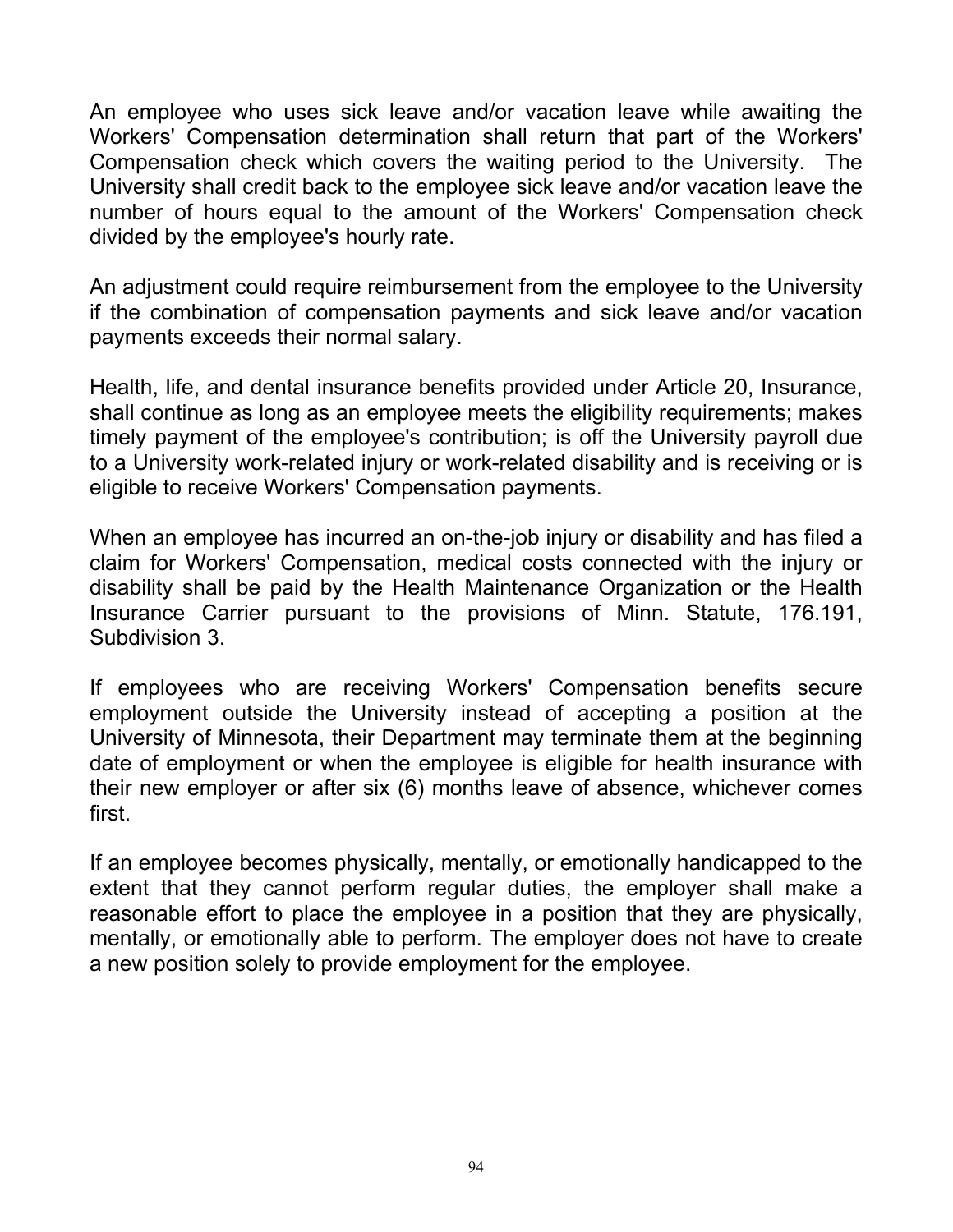### **ARTICLE 29 WORK RULES**

The Employer may establish and enforce reasonable work rules which are not in conflict with the terms of this Agreement. Such rules may be established on an organizational unit basis such as a work location, Department, Coordinate Campus, Collegiate/Administrative Unit, or University-wide and shall be the same rules for all Unit 6 employees in an area, but may vary according to what is appropriate for the work assigned to employees, and shall be applied uniformly to all employees who are affected within these organizational units. The rules shall be posted and/or distributed to directly affected employees.

Whenever new or amended rules are established, the organizational work unit shall inform affected employees prior to the effective date of the rule, whenever practicable. The University shall make a reasonable effort to discuss, and upon request, shall meet with the Local Union, explaining the need for the rules, and shall allow the Union reasonable opportunity to express its views prior to placing the rules in effect. For the purposes of this Section, the Local Union for issues related to rules at the local level shall be the local Union Steward, or in their absence the Area Steward or Chief Steward, and for issues at the campus or bargaining unit wide level it shall be a Union Officer.

### **ARTICLE 30 UNION SECURITY**

SECTION 1. CHECK-OFF The University agrees to deduct Union membership dues from the earnings of any employee covered by this Agreement, provided the Union submits to the University a written request for such deductions, signed by the employee. Upon submission by the Union of a written request, signed by the employee, the University also agrees to deduct contributions as part of the total dues deduction to the Union's political action fund, PEOPLE. Such requests must be received by the University no later than fourteen (14) calendar days prior to the end of the payroll period for which the deductions are to be effective. The University shall remit the total deductions, with an itemized statement of the deductions, to the Union as soon as possible.

SECTION 2. CHECK-OFF CANCELLATION Union membership dues deduction for an employee, once authorized, shall continue until the University receives a written request from the Union to discontinue such deductions.

SECTION 3. EXCLUSIVITY Check-off of Union dues shall be granted only to the exclusive representative for employees covered by this Agreement.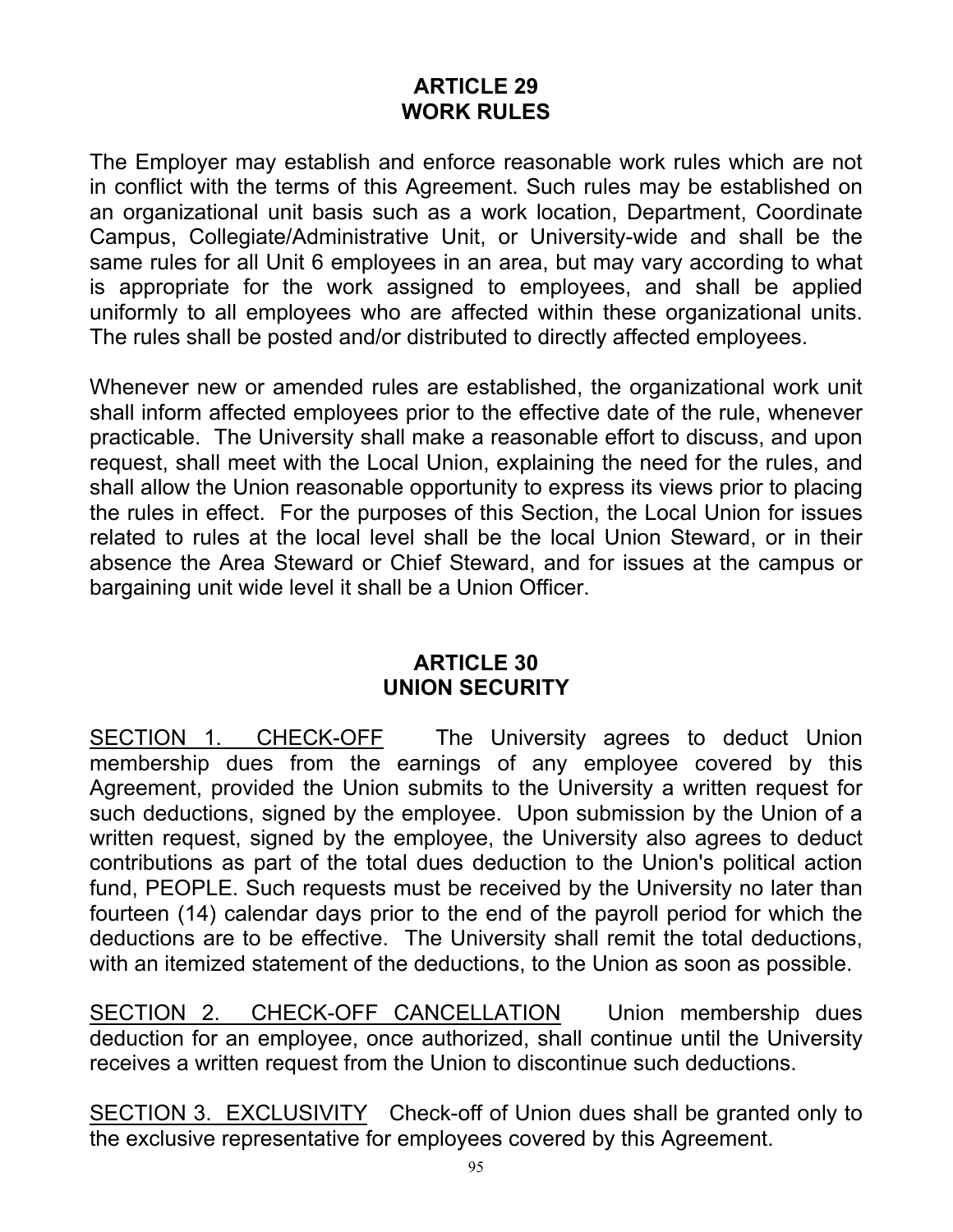SECTION 4. EMPLOYEE LISTS At the Union's expense, the University shall quarterly provide the Union with payroll information, as permitted by applicable law; and monthly provide a list of employees deleted from or added to the bargaining unit, plus any classification changes within the bargaining unit, and shall provide available work phone numbers and work locations for bargaining unit employees. The Union and the University will meet to determine the details of these reports.

SECTION 5. INDEMNITY The Union agrees to indemnify and hold the University, including its individual Regents and their agents, harmless against any and all claims, suits, orders and judgments brought or issued against the University as the result of action taken or not taken by the University or its agents in complying with Sections 1-2. Fair share deductions and remittances are included in this indemnification.

SECTION 6. EMPLOYEE ORIENTATION Each supervisor shall be responsible for the orientation of each employee. The employee shall be provided with a University orientation packet, which will include an explanation of insurance benefits and information on child care programs and shall be informed when Human Resources is holding orientation sessions, and shall be allowed to attend such an orientation session. During such an employee orientation, a Union representative may be present and shall be permitted a reasonable time to address bargaining unit employees. All newly hired bargaining unit employees shall be provided at the time of hire a letter signed jointly by the Union and the University.

SECTION 7. STUDENT EMPLOYMENT INFORMATION At the Union's expense, the University shall provide student employment information to the Union quarterly as provided by applicable law. The University agrees to meet with the Union and discuss concerns, if any, regarding student employment.

# **ARTICLE 31 UNION RIGHTS**

SECTION 1. GENERAL PROVISIONS The Minnesota Public Employment Labor Relations Act (PELRA), Minn. Statutes 179A.07 Subd.6, provides that a public employer must afford reasonable, unpaid time off to elected officers or appointed representatives of the exclusive representative to conduct the duties of the exclusive representative.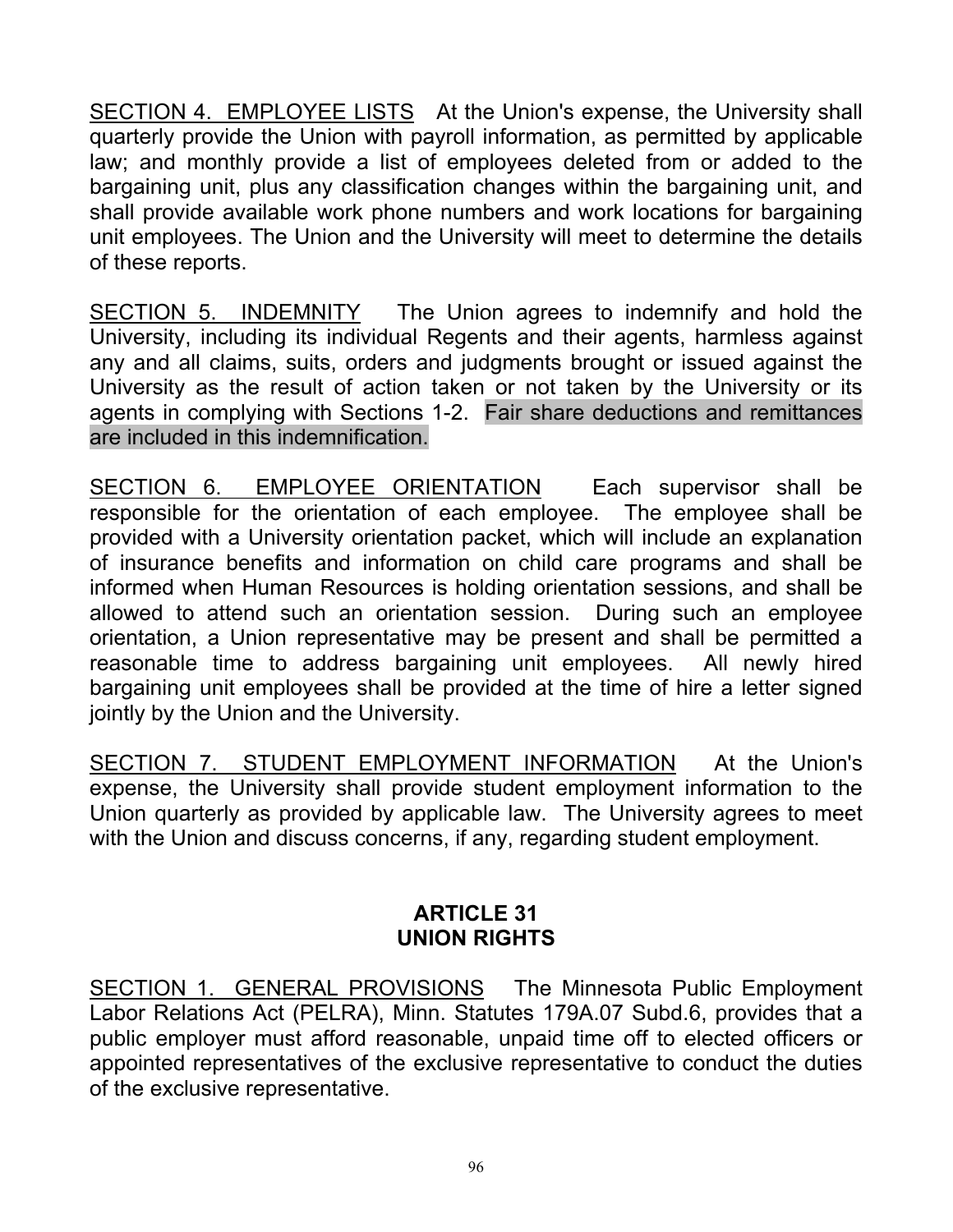All Union business shall be conducted on leave without pay, accumulated vacation, or accumulated compensatory time. What follows are the only exceptions that provide for Employer paid leave:

- A. The Union Steward's activities per Section 2C and Article 21;
- B. Attendance of the designated Union representative and the grievant at grievance meetings with the University administrative designee(s) per Article 21, Settlement of Disputes, Section 3;
- C. Participation on a joint labor-management committee per Article 3, University Labor Management Committee, Sections 4- 8; Article 27, Safety, Section 4;
- D. Participation on a task force per Memorandums of Understanding;<br>E. Official activities of an officer (per Section 2B) on Union business
- Official activities of an officer (per Section 2B) on Union business with the Employer or with the local Union;
- F. Participation of a Union representative in employee orientations offered by the Human Resources Department;
- G. Attendance at Employer initiated investigatory and disciplinary meetings;
- H. Attendance of the designated Union representative and the affected employee at problem solving meetings per Article 21, Section 2;
- I. Attendance at meetings to discuss the results of a reclassification per Article 9, Section 3.

Except for time to provide representation in emergency disciplinary actions, time off for Union business must be scheduled and approved by supervisors in advance.

In no event, except for a Steward's presentation of grievances, in meetings with the University administrative designee(s) during working hours, shall any Union Activist's (Steward, or officer or committee member's) paid time off for Union business (per Section 1 A, C, D, E, F, G, H, and I above) exceed eight (8) hours per month.

If the performance of Union business is on non-work time as provided in this section, the Activist shall not be paid. If the performance of union business as provided in this Section, and including the presentation of grievances, is during the employee's normal work day or week, those hours shall be counted as work time.

On a quarterly basis, the Union must provide to the appropriate Human Resources Department the name of each Union activist, the Department in which they are employed, and the Units that they represent or the official Union business involvement expected.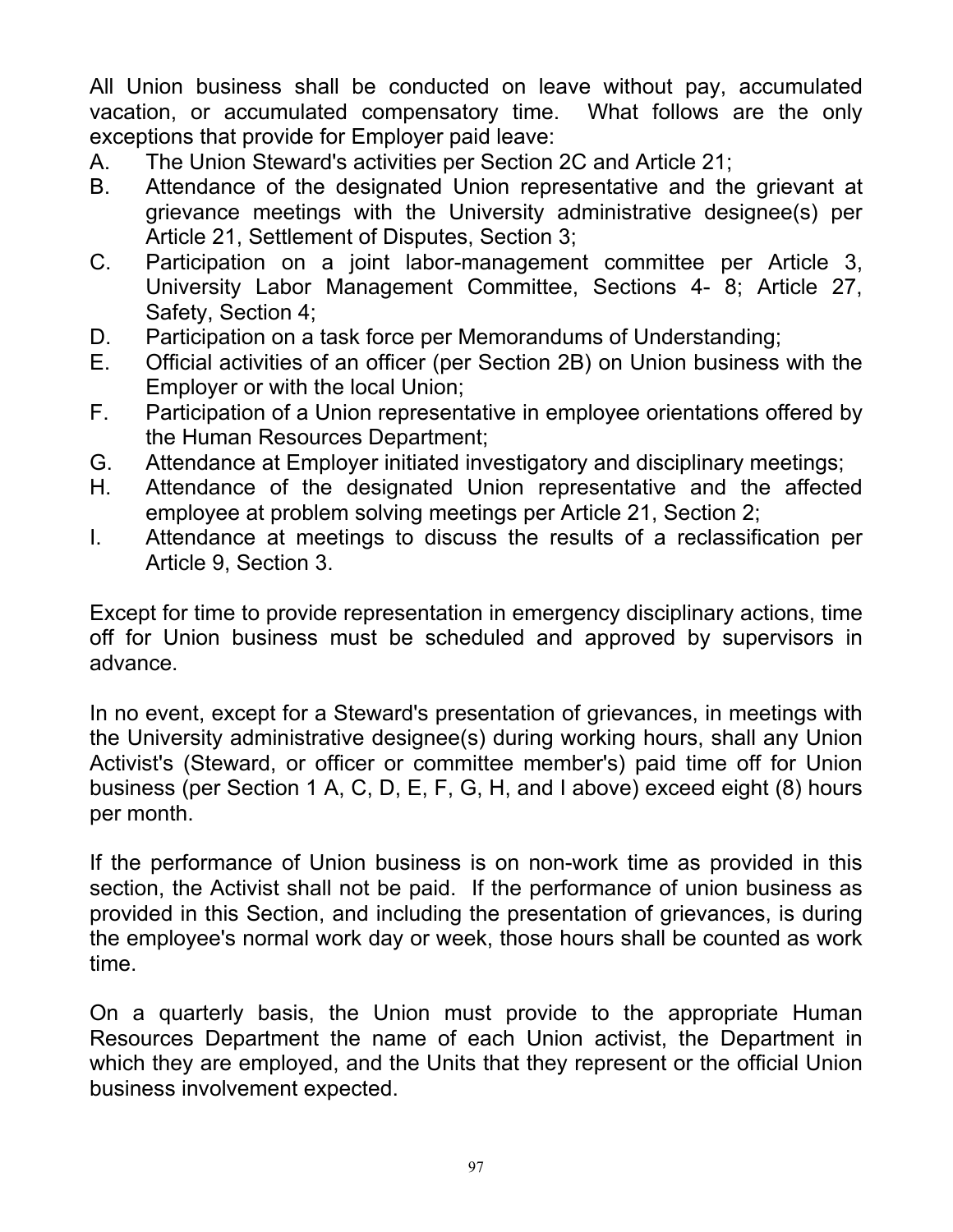# SECTION 2. UNION ACTIVITIES

A. Problem Solving and Grievance Presentation. It is recognized and accepted by the Union and the Employer that problem-solving efforts and the processing of grievances are limited by the job duties and responsibilities of employees and shall therefore be accomplished during normal working hours only when consistent with such employee duties and responsibilities in accordance with Article 3, University Labor Management Committee and Article 21, Settlement of Disputes.

 The aggrieved employee and a Steward shall be allowed a reasonable amount of time without loss of pay for the presentation of a formal grievance to the University, and for problem solving subject to the terms of Article 21. The presentations may be during normal work hours provided that the employee and the Steward have notified the designated supervisor(s).

- B. Officers' Activities. Up to five (5) Union Officers for Local 3800 and up to four (4) Union Officers for Local 3801 whose names have been provided to the Employer on a quarterly list, may be granted up to eight (8) hours of time off with pay in each calendar month to conduct Union business (per Section 1 c, d, e, i above) with advance notice to their supervisors. The Union shall provide a minimum of two (2) days notice to the department prior to the use of this time off with pay for Union business, whenever possible.
- C. Steward's Activities. The University acknowledges that the Union Steward is expected to perform such duties as: a) posting Union notices and announcements; b) transmitting communication authorized by the Local Union or its officers to the Employer; c) procuring grievance-related documents from the Employer.

If such activities cannot be accomplished during off-duty time, the designated Union Steward may be allowed reasonable time off with pay with notice to the Steward's supervisor in accordance with the following guideline. Stewards who are responsible for the administration of the Agreement may be granted up to one (1) hour of time off with pay in each calendar month for these activities. The Employer recognizes that procuring grievance related documents may occasionally require additional paid time beyond the one (1) hour per month.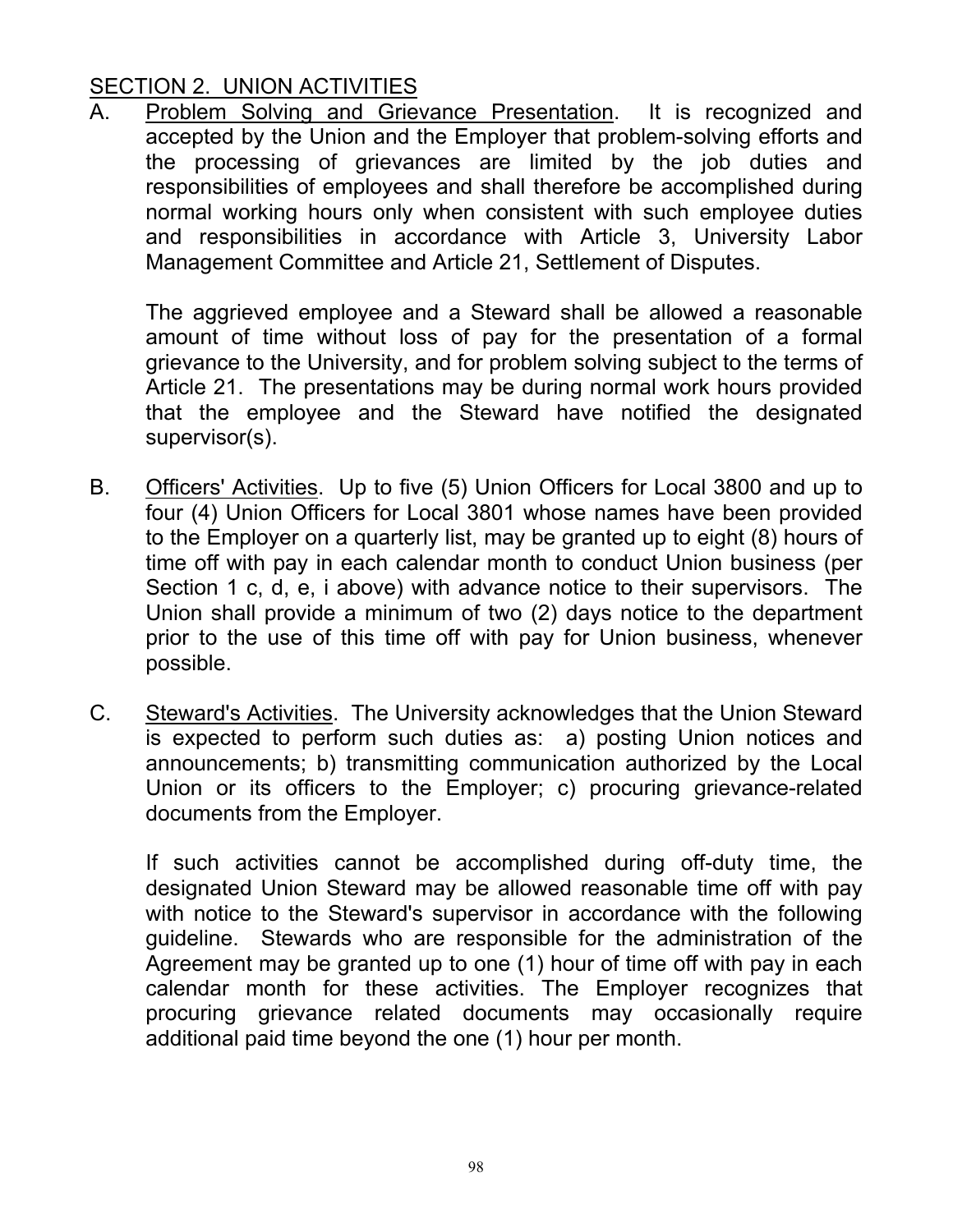- D. Accredited Representatives. Accredited representatives of AFSCME shall have access to the premises of the Employer at reasonable times during working hours to conduct Union business related to administration of the Agreement, as may be required, after first informing the supervisor of the unit they wish to visit.
- E. Union Leave. In accordance with MPELRA, a Union officer shall be granted leave without pay to serve on the negotiating committee for a new contract, to attend an AFSCME council convention, to attend a Council 5 executive board meeting, and to conduct all other Union business of the exclusive representative. The employee may elect to use accumulated vacation time or accumulated compensatory time as scheduled with their supervisor in advance. Any Union leave, one (1) day or less in duration, shall be requested as soon as possible. Any Union leave in excess of one (1) day shall be requested in writing at least fourteen (14) calendar days in advance of the effective date.

### SECTION 3. UNION ACTIVIST/SUPERVISOR ORIENTATION

The Employer and the Union agree to the following discussion agenda for supervisor-union activist orientation.

The supervisor, Union Activist (steward or officer or committee member), appropriate Human Resources Department Representative, and Union Representative shall meet and review the contract provisions on Article 21, Settlement of Disputes; Article 22, Discipline; Article 31, Union Rights; and Article 3, University Labor Management Committees. Application of these provisions to the Union Activist's specific work situation shall be clarified in the following aspects:

- 1. Who shall be notified of grievance or disciplinary meetings? In that person's absence, who should be notified of such meetings?
- 2. Who should be contacted to request Union leave? In that person's absence, who should be contacted?
- 3. What form should above notification take, such as, oral or written notice?
- 4. What are the highest activity time periods in the work location? What are the lowest activity time periods in the work location?
- 5. What provisions will be made for phone calls and messages?

It is understood the Union and Employer may not have total agreement on the degree to which union rights must be accommodated in every situation. However, the parties do agree on the following points: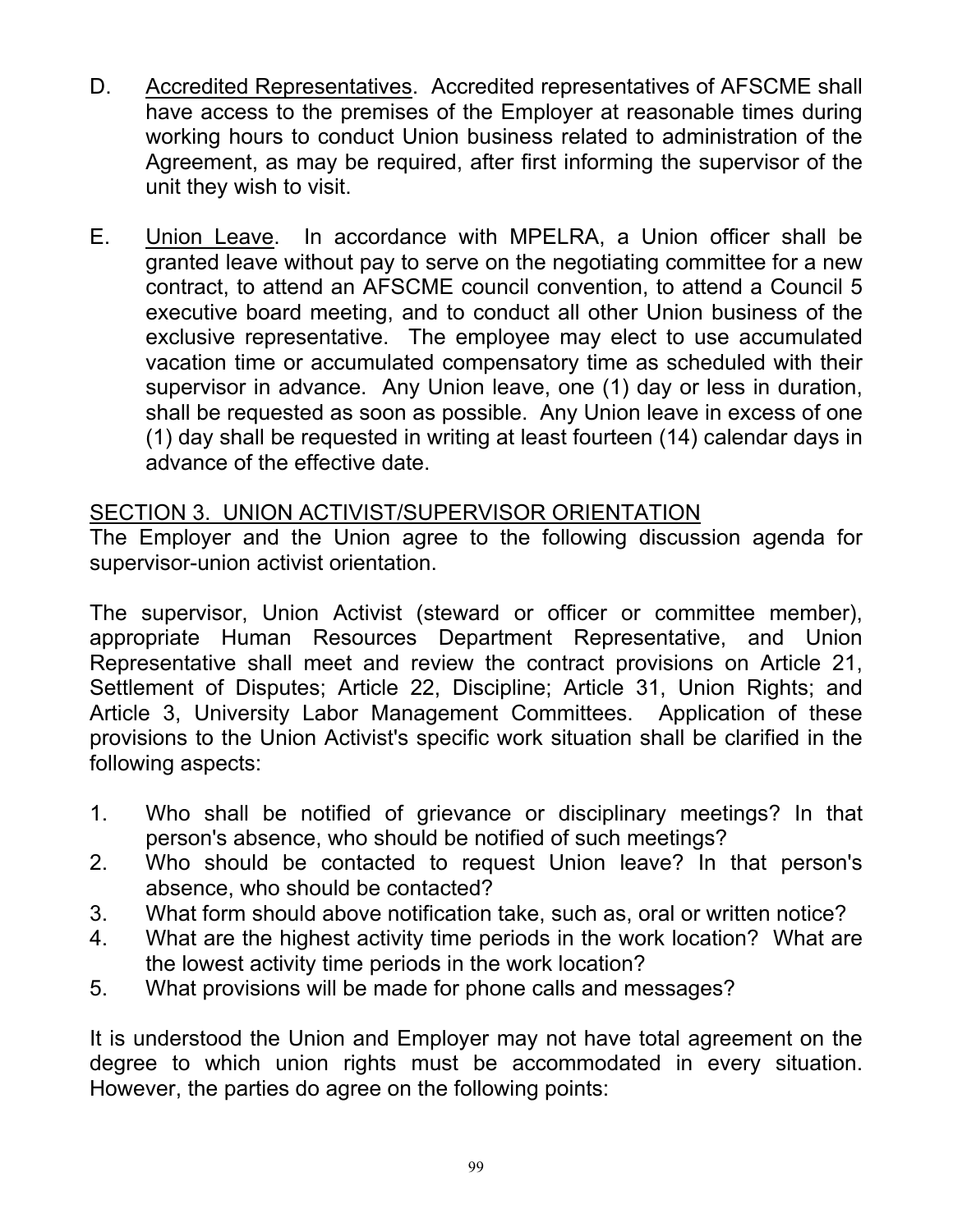- 1. The Union Activist shall give notice immediately when grievance meetings or discipline meetings are scheduled.
- 2. The Union Activist will make known to the appropriate Human Resources Representative the preferred meeting times for their work area, and the meeting times to be avoided, if possible.
- 3. The Union Activist will request union leave as much in advance as possible, as soon as the need is known, and in periods of low activity, to the extent possible.
- 4. The Employer recognizes that the Union Activist is not in sole control of grievance meeting scheduling and will accommodate time off in unavoidable conflicts.
- 5. The parties agree that the joint goals of providing union representation to employees and completing the work of the Employer shall be pursued in a positive problem-solving manner.
- 6. After the meeting, it is desirable to document in writing the specific understandings reached. The parties understand this does not abrogate either party's rights under the Collective Bargaining Agreement.

SECTION 4. LOCAL UNION MEETINGS The Employer agrees that Union members may attend the regular monthly Local Union meeting during working hours on leave without pay, after notifying the employee's immediate supervisor at least forty-eight (48) hours in advance. The Employer may limit the number of employees who may be gone from the work location at one time. The employee may elect to use accumulated vacation time or accumulated compensatory time as scheduled and approved by their supervisor in advance.

SECTION 5. BULLETIN BOARDS In accordance with the policy of each University building, the Union shall be granted posting rights for Union meeting notices and other official Union publications on specifically designated Department bulletin boards at mutually agreeable locations. Space shall be designated on those bulletin boards which will be exclusively for Union materials.

SECTION6. UNPAID LEAVE PROVISIONS While Union officers, stewards, or committee members are using unpaid leave for the purpose of contract negotiations, as well as conducting Union business as referenced in Section 1, paragraph 1 of this Article, the employees will continue to accrue vacation and sick leave as though working their normal appointment, have their anniversary dates for progression increases and vacation accrual advancement unaffected, and be considered in pay status on the days before and after holidays.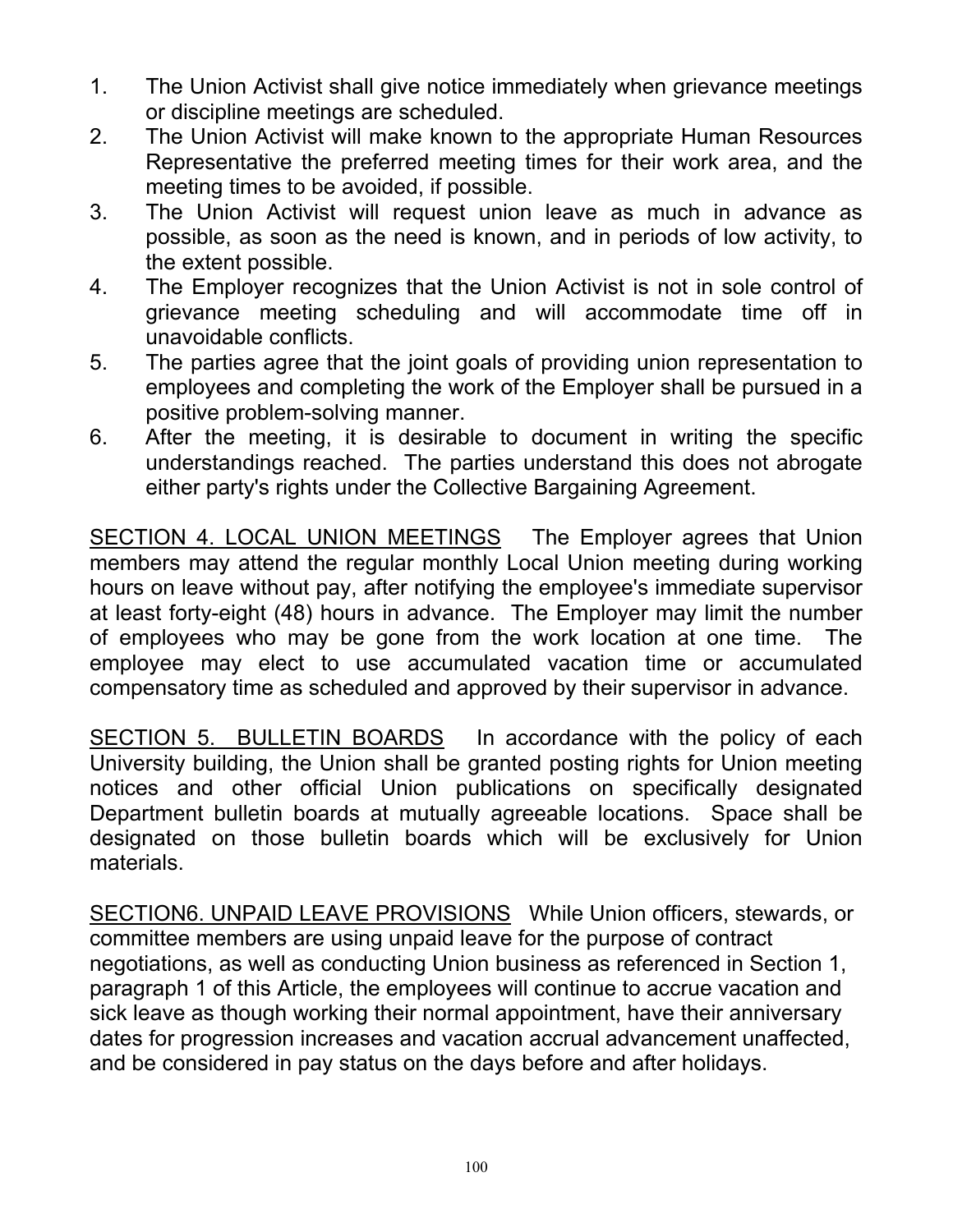SECTION7. OFFICE SPACE At the Duluth and Twin Cities campuses, the employer agrees to provide office space, if available, for AFSCME Local 3801 and 3800. If office space is available, the Employer agrees to provide it to the Local Unions at the customary rental rate.

### **ARTICLE 32 MANAGEMENT RIGHTS**

Except as expressly limited by this Agreement, the University reserves unto itself all rights, powers, and privileges heretofore exercised or granted to it by law including but not limited to the following:

- A. The right to manage and control the University's business. Adopt rules and regulations, determine financial and budgetary policies (including all accounting procedures) and all matters pertaining to public relations. Determine the size of the management organization, its functions, authority, amount of supervision and table of organization.
- B. Continue its rights and past practice of assignment and direction of work of all of its personnel, determine the number of shifts and hours of work, starting and ending times, length of the work year, and scheduling of all the foregoing, and the right to establish, modify or change any right or practice, but not in conflict with the specific provisions of this Agreement.
- C. The right to direct the working forces, including the right to hire, promote, suspend and discharge employees, transfer employees, evaluate, assign work to employees, determine the qualifications of employees, including physical conditions, determine the size of the work force, lay off employees, and determine the policy affecting the recruiting, selection, testing, or training of employees, providing such selection shall be based upon lawful criteria.
- D. The right to determine the services, supplies and equipment necessary to continue its operations and to determine the means, methods, schedules and standards of operation, the means, methods, and processes of carrying on the work including automation thereof or changes therein, the instruction of new and/or improved methods or changes therein, the placement of or distribution of work and the source of materials, supplies and staff.

This Article shall not be used to avoid any of the provisions of this Agreement.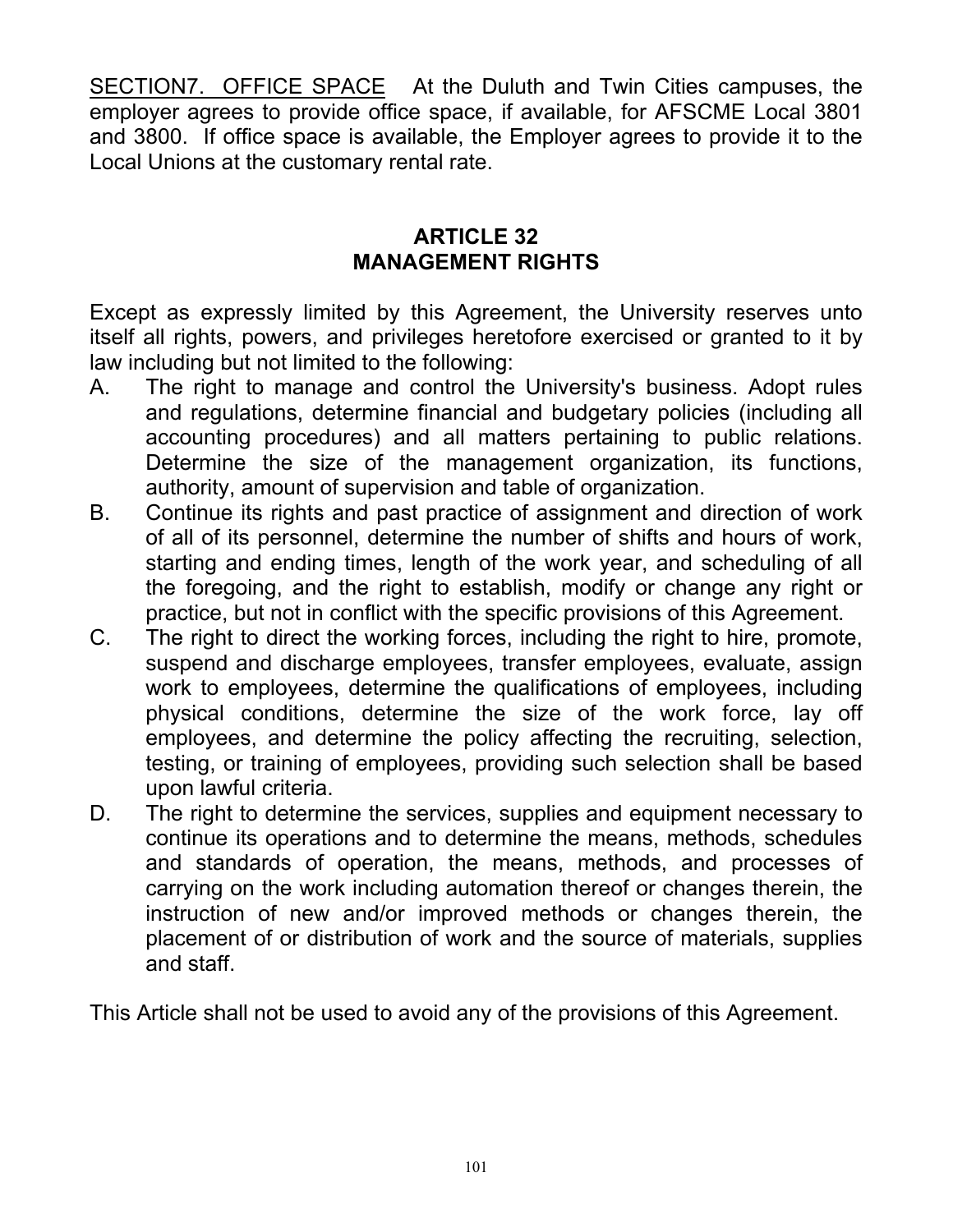### **ARTICLE 33 SAVINGS CLAUSE**

This Agreement is intended to be in conformity with all applicable and valid federal and state laws and those rules or regulations promulgated thereunder having the force and effect of law which are in effect on the effective date of this Agreement. Should any Article, Section, or portion thereof of this Agreement be held unlawful and unenforceable, such decision shall apply only to the specific Article, Section, or portion thereof directly specified in the decision, and all other valid provisions shall remain in full force and effect.

Should the implementation of any provision or portion of this Agreement be delayed or withheld because of an applicable federal law, Executive Order, or regulation regarding wage and price controls, only such specific provision or portion shall be affected and the remainder of this Agreement shall continue in full force and effect. Any portion or provisions of this Agreement thus delayed or withheld shall become effective and be implemented at such time, in such amounts, and for such periods, retroactively and prospectively, as will be permitted by law at any time during the term of this Agreement or any extension thereof.

### **ARTICLE 34 NO STRIKE/NO LOCKOUT**

SECTION 1. NO STRIKE The Union and the University subscribe to the principle that differences shall be resolved by peaceful and appropriate means without interruption to the University. The Union therefore agrees that it shall not authorize, ratify, promote or support any unlawful strike under the Minnesota Public Employment Labor Relations Act.

A strike is lawful if conducted as provided under the provisions of the Minnesota Statutes 179A.18 Subdivision 1. A strike is defined under the Minnesota Public Employment Labor Relations Act as a "concerted action in failing to report for duty, the willful absence from one's position, the stoppage of work, slowdown, or the abstinence in whole or in part from the full, faithful, and proper performance of the duties of employment for the purpose of inducing, influencing or coercing a change in the conditions or compensation or the rights, privileges, or obligations of employment" (Minnesota Statutes 179A.03, Subdivision 16). Any employee who violates the provisions of this section may be discharged or otherwise disciplined. Any employee so disciplined may elect to grieve the discipline under Article 22 of this Agreement.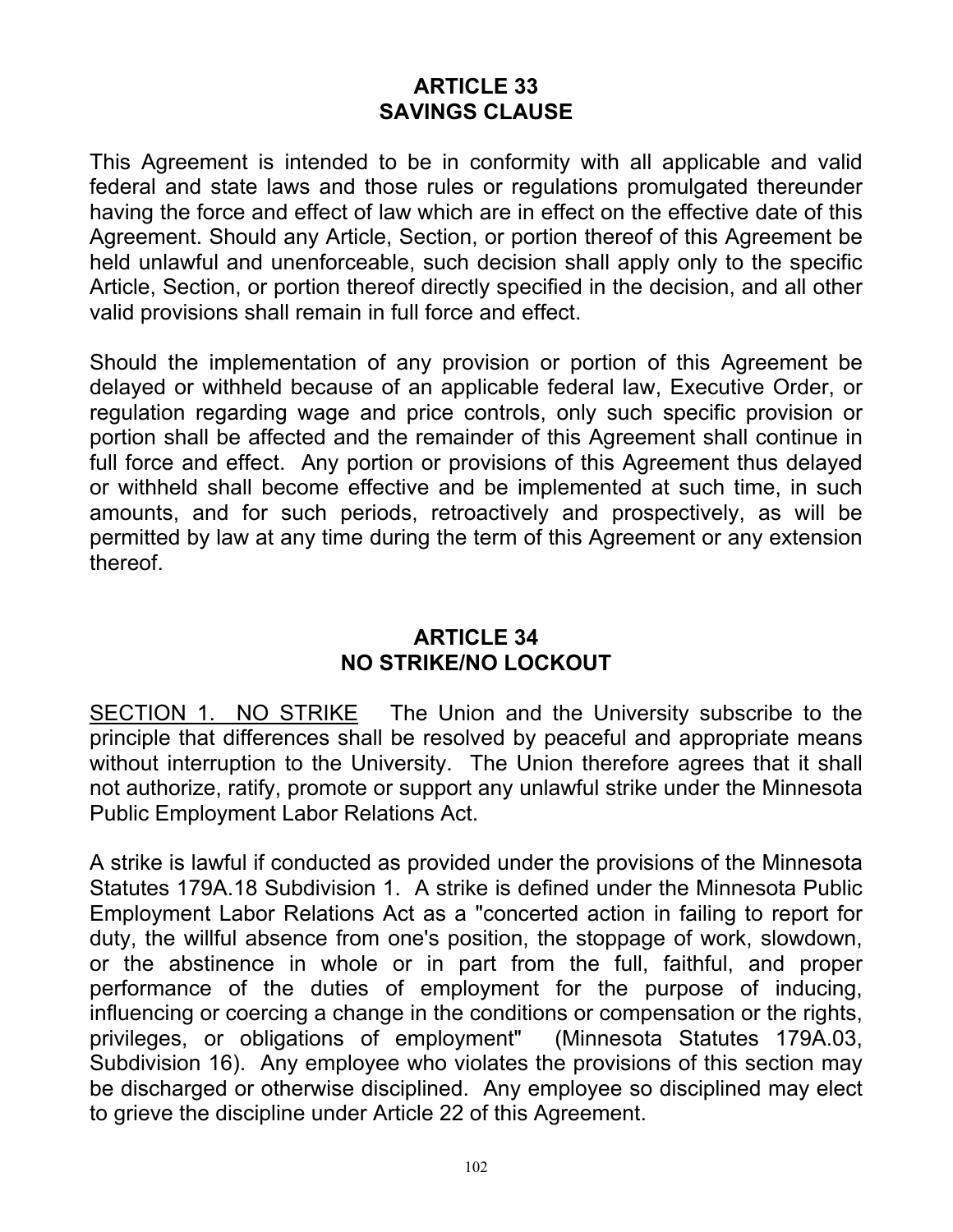SECTION 2. NO LOCKOUT The University agrees it will not lock out employees during the term of this Agreement.

### **ARTICLE 35 ENTIRE AGREEMENT**

This Agreement constitutes the sole and entire existing Agreement between the parties. This Agreement is subject to amendment only by a subsequent written agreement between, and executed by, the University and the Union. The waiver of any term or condition of the Agreement by either party shall not constitute a precedent unless the parties specifically agree in writing.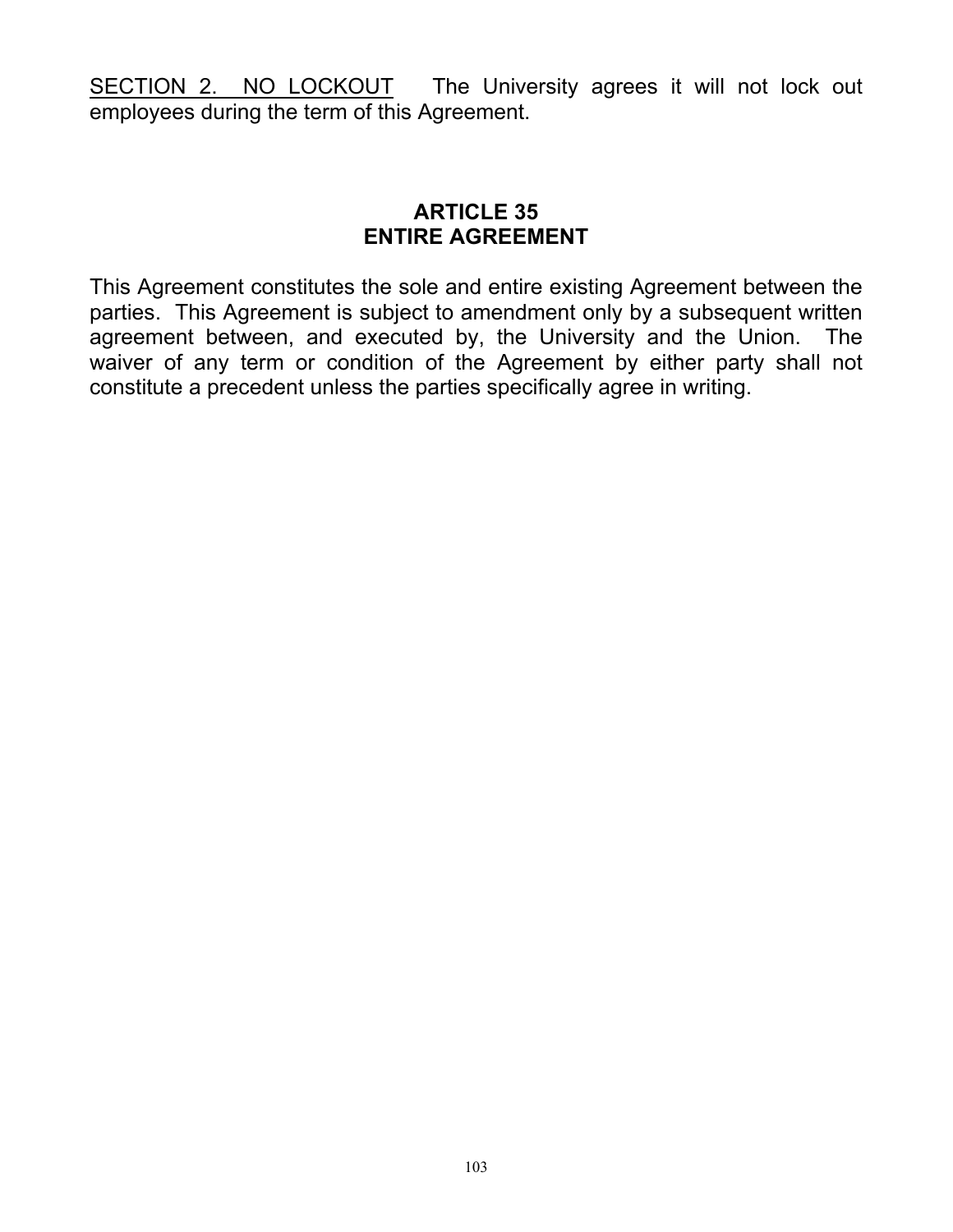### **ARTICLE 36 DURATION**

This Agreement shall be effective as of the first payroll period of the fiscal year, July 1, 2021, except as otherwise provided in the Agreement, and shall remain in full force and effect until the 30th day of June, 2022.

It will automatically renew from year to year thereafter unless either party shall notify the other in writing at least one hundred fifty (150) calendar days prior to the expiration date that it desires to modify this Agreement.

In the event that such notice is given, negotiations shall begin not later than one hundred twenty (120) calendar days prior to the expiration date. All time limits contained herein may be extended by mutual written agreement. This Agreement shall remain in full force and be effective during the period of negotiations and until notice of termination of this Agreement is provided to the other party in the manner set forth in the following paragraph.

In the event that either party desires to terminate this Agreement, written notice must be given to the other party not less than ten (10) calendar days prior to the desired termination date which shall not be before the expiration date set forth in the preceding paragraph.

In witness, the parties place their signatures this  $4<sup>th</sup>$  day of April 2022.

**FOR THE UNION**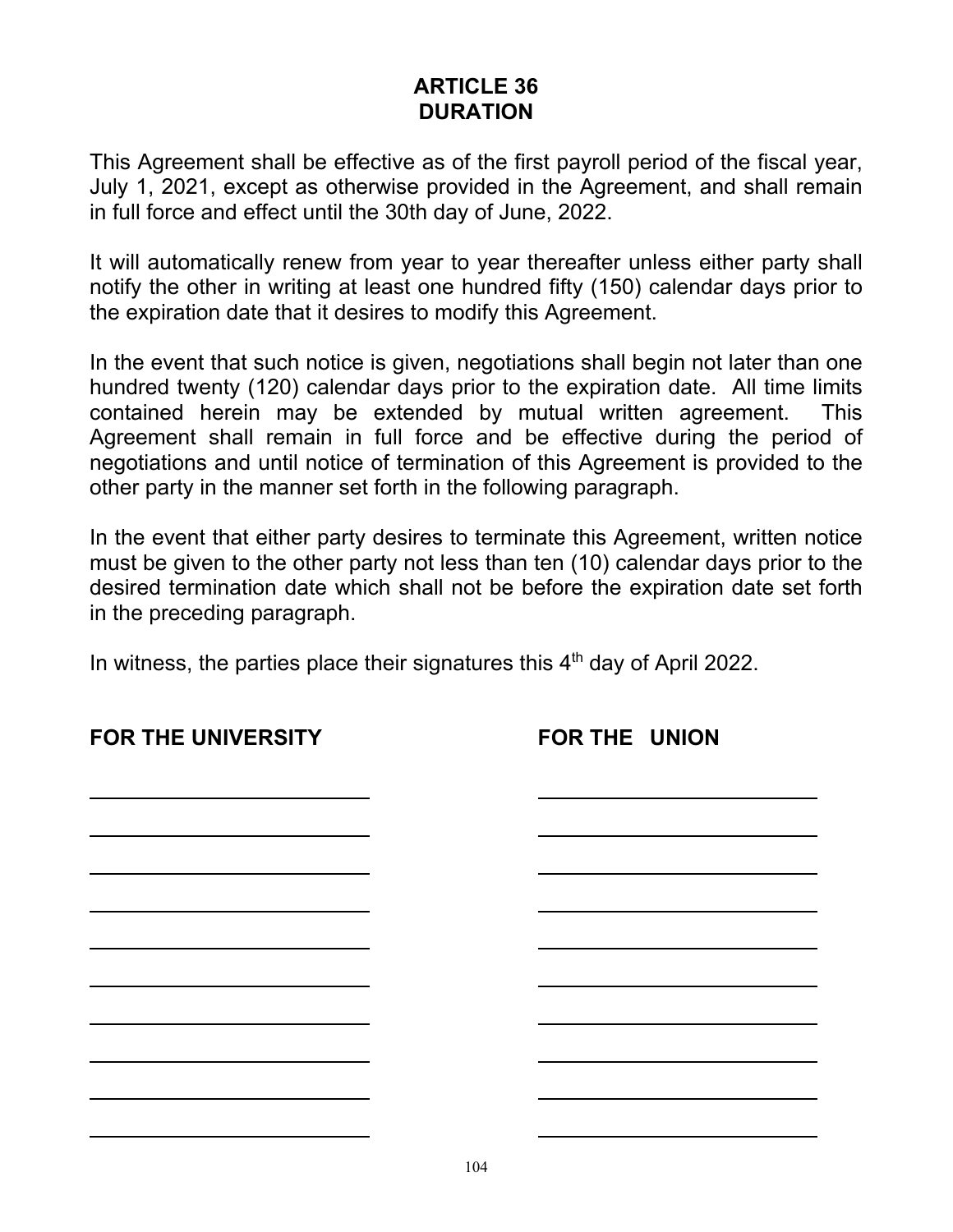| <b>FOR THE UNIVERSITY</b> | <b>FOR THE UNION</b> |  |
|---------------------------|----------------------|--|
|                           |                      |  |
|                           |                      |  |
|                           |                      |  |
|                           |                      |  |
|                           |                      |  |
|                           |                      |  |
|                           |                      |  |
|                           |                      |  |
|                           |                      |  |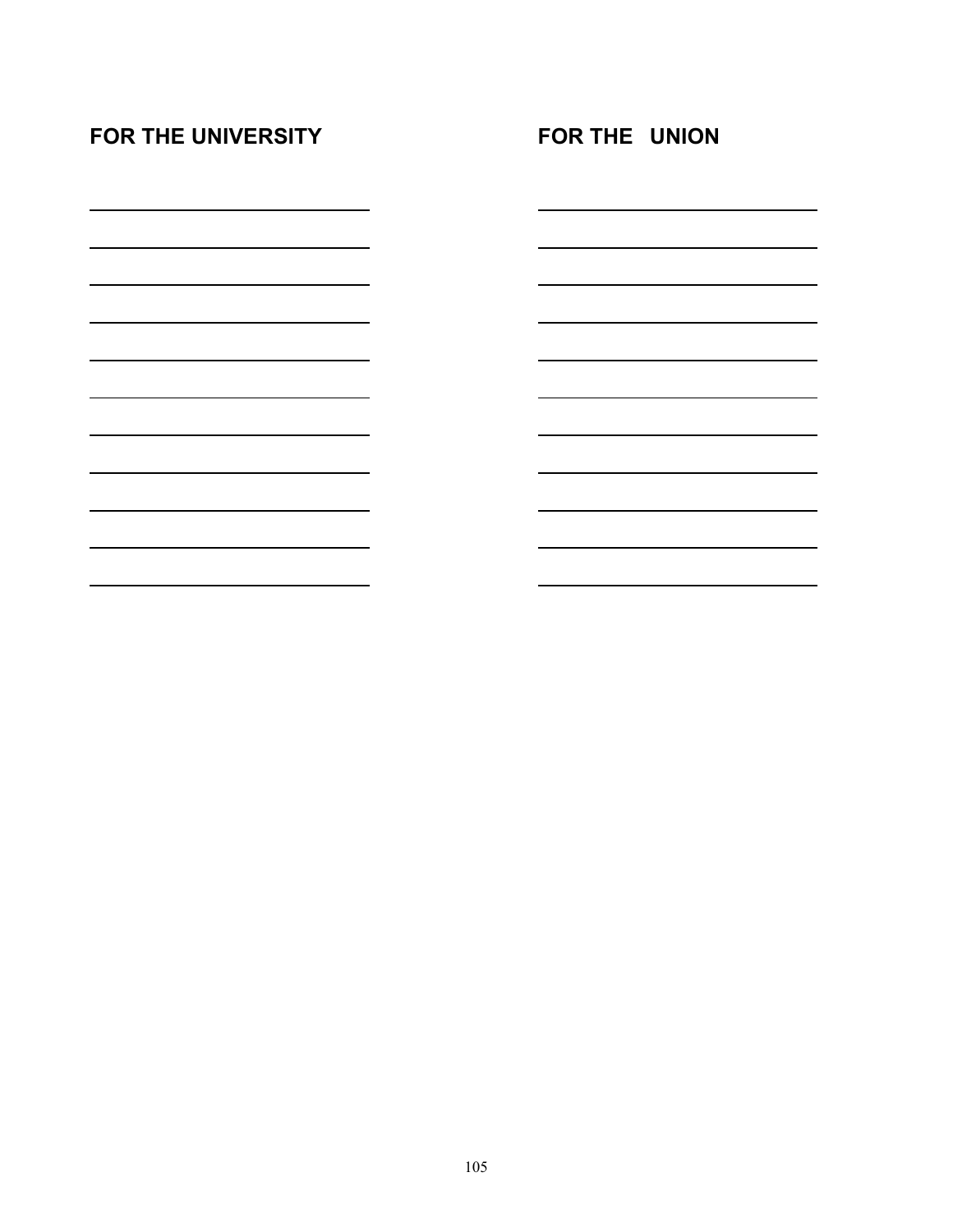### **APPENDIX A BU 6 COLLEGIATE/ADMINISTRATIVE SENIORITY UNIT LISTING**

- 1) President University Relations General Counsel, Office of the **Athletics Regents** University of Minnesota Foundation
- 2) Executive VP & Provost Boynton Health Office of Student Affairs Undergraduate Education Graduate School
- 3) Research
- 4) Left blank as original seniority units no longer exist separately
- 5) Academic Health Center Vice President Academic Health Center - Shared

Medical School – Unit 1 Institute of Engineering in Medicine Continuing Medical Education Medical School Administration

- 6) University Services Budget and Finance Human Resources, Office of Audits, Department of
- 7) Rochester Information Technology, Office of **Equity & Diversity**
- 8) College of Design
- 9) College of Education & Human Development
- 10) Carlson School of Management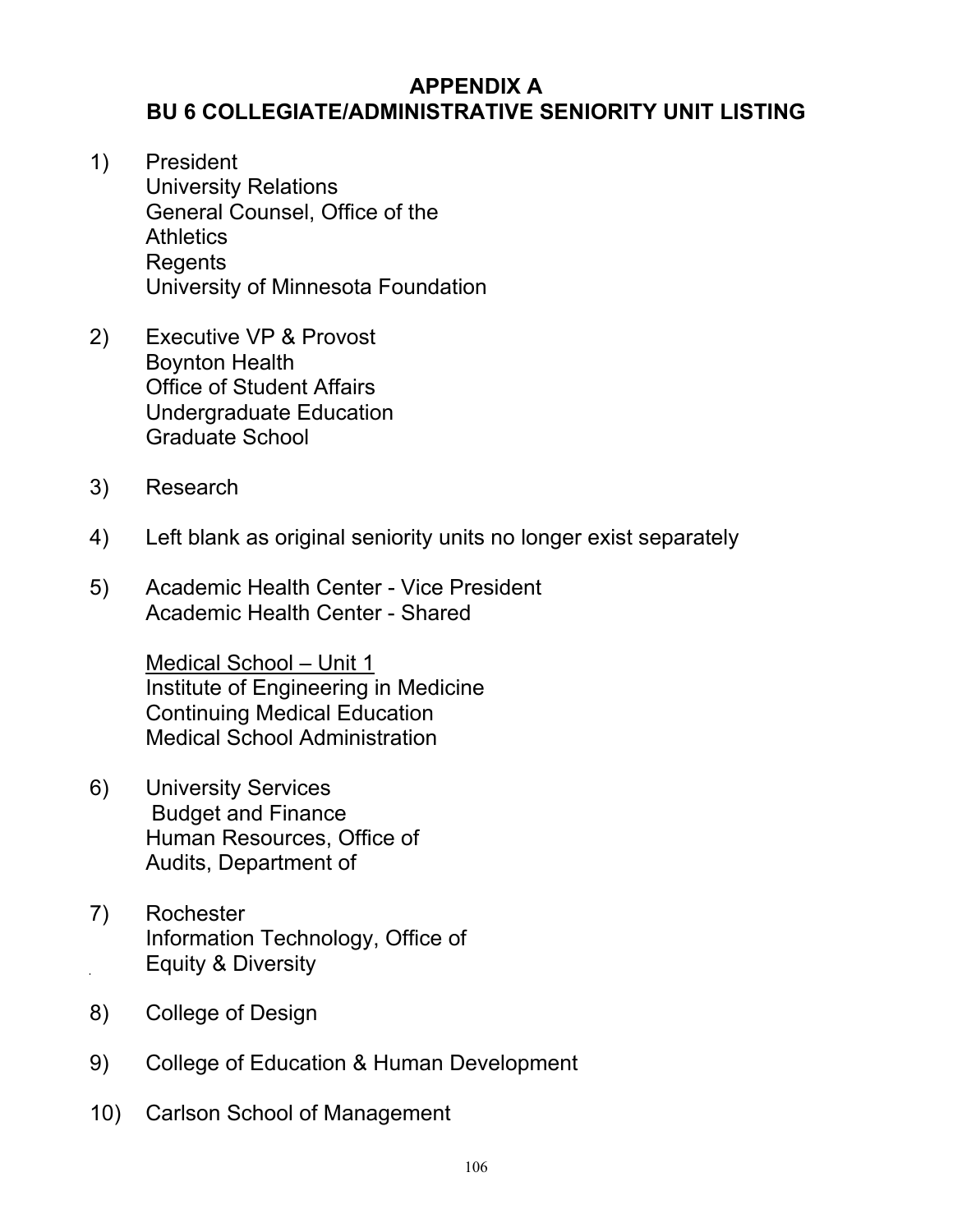- 11) College of Liberal Arts
- 12) College of Science and Engineering
- 13) College of Continuing Education
- 14) University Libraries
- 15) College of Biological Sciences
- 16) Law School
- 17) Humphrey School of Public Affairs
- 18) Medical School Unit 2 Biochemistry, Molecular Biology & Biophysics, TMED Genetics, Cell Biology & Development, TMED Human Genetics, Institute of Microbiology **Neuroscience** Pharmacology Integrative Biology & Physiology
- 19) Medical School Unit 3 Anesthesiology **Dermatology** Family Practice & Community Health Laboratory Medicine & Pathology **Medicine Neurology Neurosurgery** Obstetrics & Gynecology **Ophthalmology** Orthopedic Surgery **Otolaryngology** Pediatrics Physical Medicine & Rehabilitation **Psychiatry** Radiology **Surgery** Therapeutic Radiology Urologic Surgery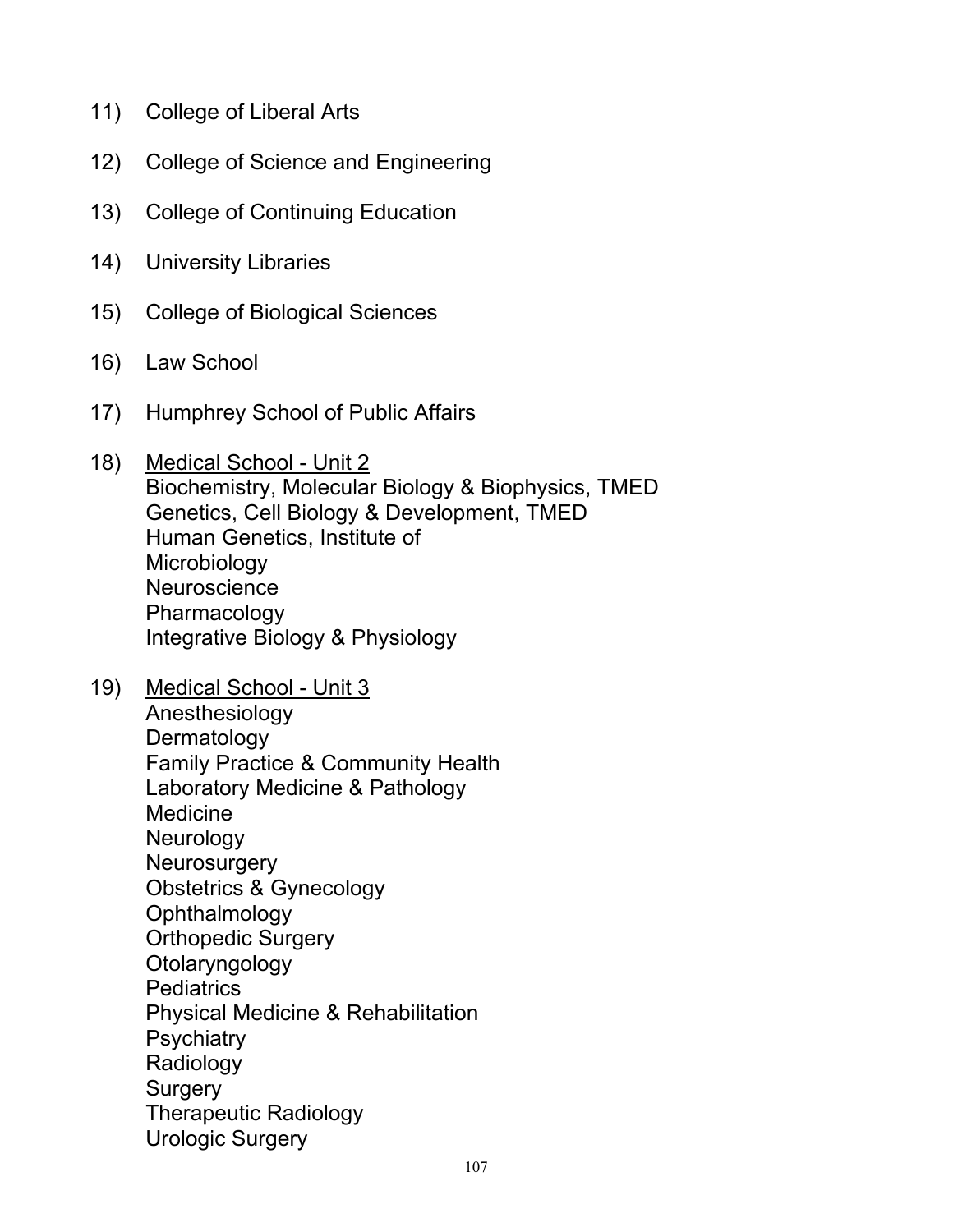- 20) Left blank as original seniority units no longer exist separately
- 21) Left blank as original seniority units no longer exist separately
- 22) School of Public Health
- 23) College of Pharmacy
- 24) School of Nursing
- 25) School of Dentistry
- 26) College of Veterinary Medicine
- 27) MN Extension
- 28) College of Food, Agricultural & Natural Resource Sciences Rosemount Research & Outreach Center
- 29) Left blank as original seniority units no longer exist separately
- 30) Academic Administration, Duluth
- 31) Academic Support and Student Life, Duluth
- 32) Finance & Operations, Duluth
- 33) Morris West Central Research & Outreach Center
- 34) Crookston Northwest Research & Outreach Center
- 35) Left blank as original seniority units no longer exist separately
- 36) North Central Research & Outreach Center Southwest Research & Outreach Center Southern Research & Outreach Center
- 37) Controller's Office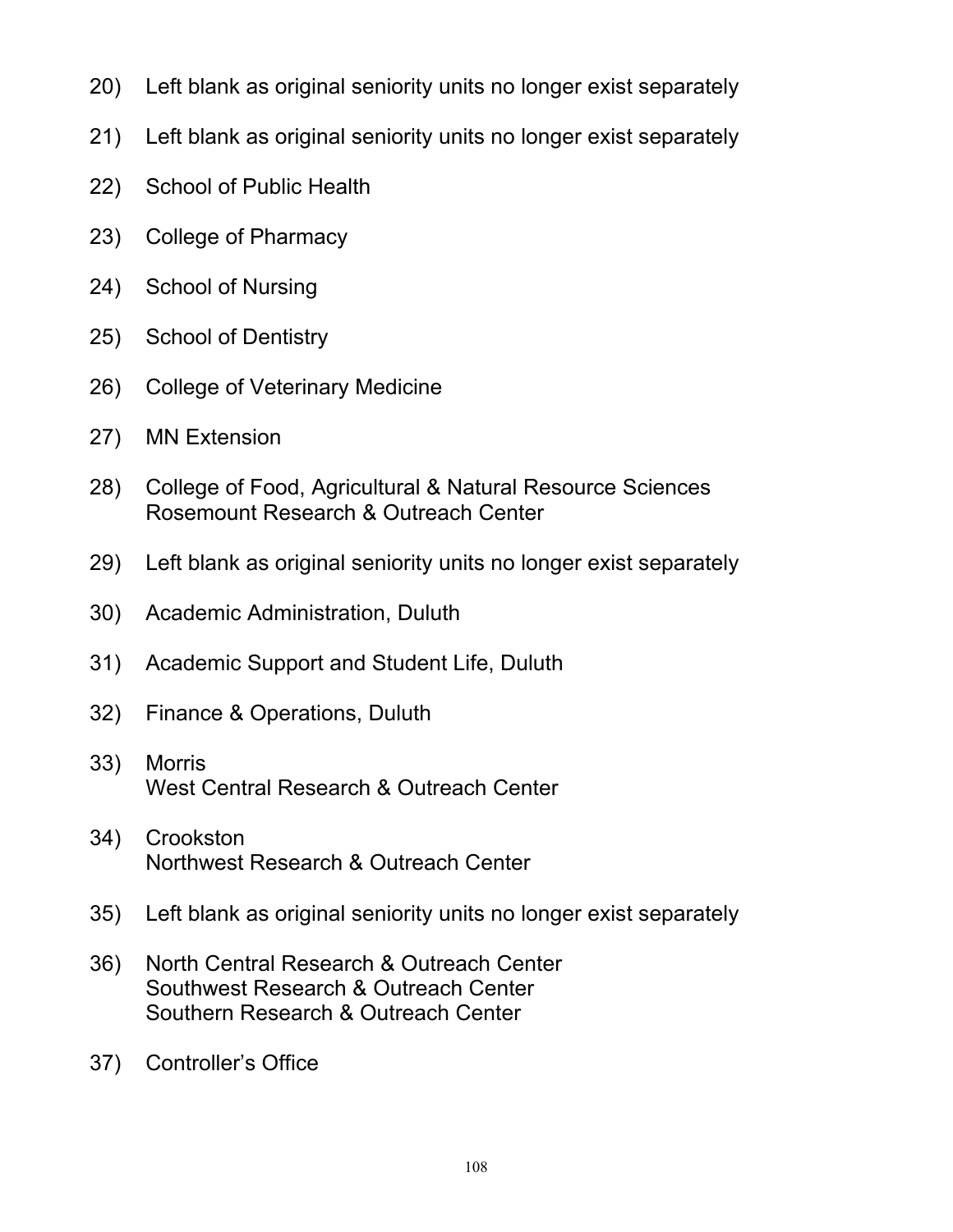### **IMMEDIATE GEOGRAPHIC AREA –EXTENSION**

For purposes of Article 25, the parties shall recognize the following locations as the "Immediate Geographic Areas". This list will be only for the University of Minnesota Extension.

- 1. Extension locations on the Twin Cities Campus and UROC.
- 2. Extension Andover Regional Office.
- 3. Extension Brainerd Regional Office.
- 4. Extension Cloquet Regional Office.
- 5. Extension Crookston Regional Office.
- 6. Extension Farmington Regional Office.
- 7. Extension Grand Rapids Regional Office.
- 8. Extension Mankato Regional Office.
- 9. Extension Marshall Regional Office.
- 10. Extension Moorhead Regional Office
- 11. Extension Morris Regional Office
- 12. Extension Rochester Regional Office
- 13. Extension Roseau Regional Office
- 14. Extension St. Cloud Regional Office
- 15. Extension Willmar Regional Office
- 16. Extension Worthington Regional Office

In Immediate Geographic Areas numbered 2-16, the employer designates the Extension Regional Office as a Department, and the first bump shall be in the Extension Regional Office. If there is no bump, then the next choice is in another Extension Office in the region assigned to/affiliated with the Extension Regional Office.

This agreement does not preclude or inhibit the Employer's inherent management right to restructure and/or reorganize at a future date.

This agreement will be effective for the 2021-2022 contract.

The above Collegiate/Administrative Seniority Unit Listing represents the groupings of collegiate, administrative and equivalent units for the purpose of determining bargaining unit seniority. The University in its sole discretion may change, alter, establish or eliminate these groupings and seniority units. If the University does so, the University and the Union agree to meet and to discuss how the seniority of any affected employees shall be calculated.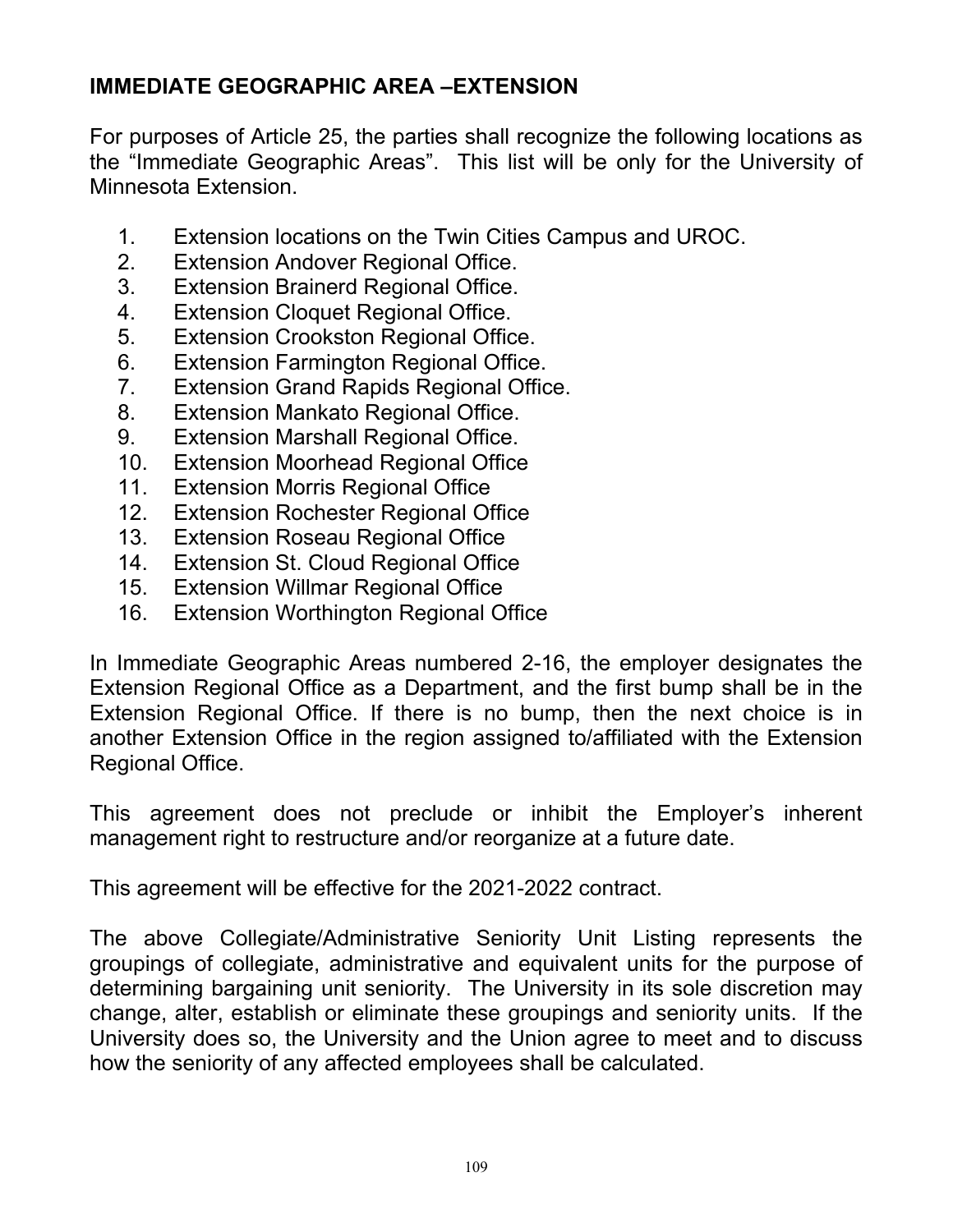Clerical Unit 6 – Represented by AFSCME

## **1811 Office Support Assistant**

| Step           | 6/21/2021 |
|----------------|-----------|
| 1              | 17.24     |
| $\overline{2}$ | 17.57     |
| 3              | 17.93     |
| 4              | 18.30     |
| 5              | 18.67     |
| 6              | 19.02     |
| $\overline{7}$ | 19.41     |
| 8              | 19.78     |
| 9              | 20.28     |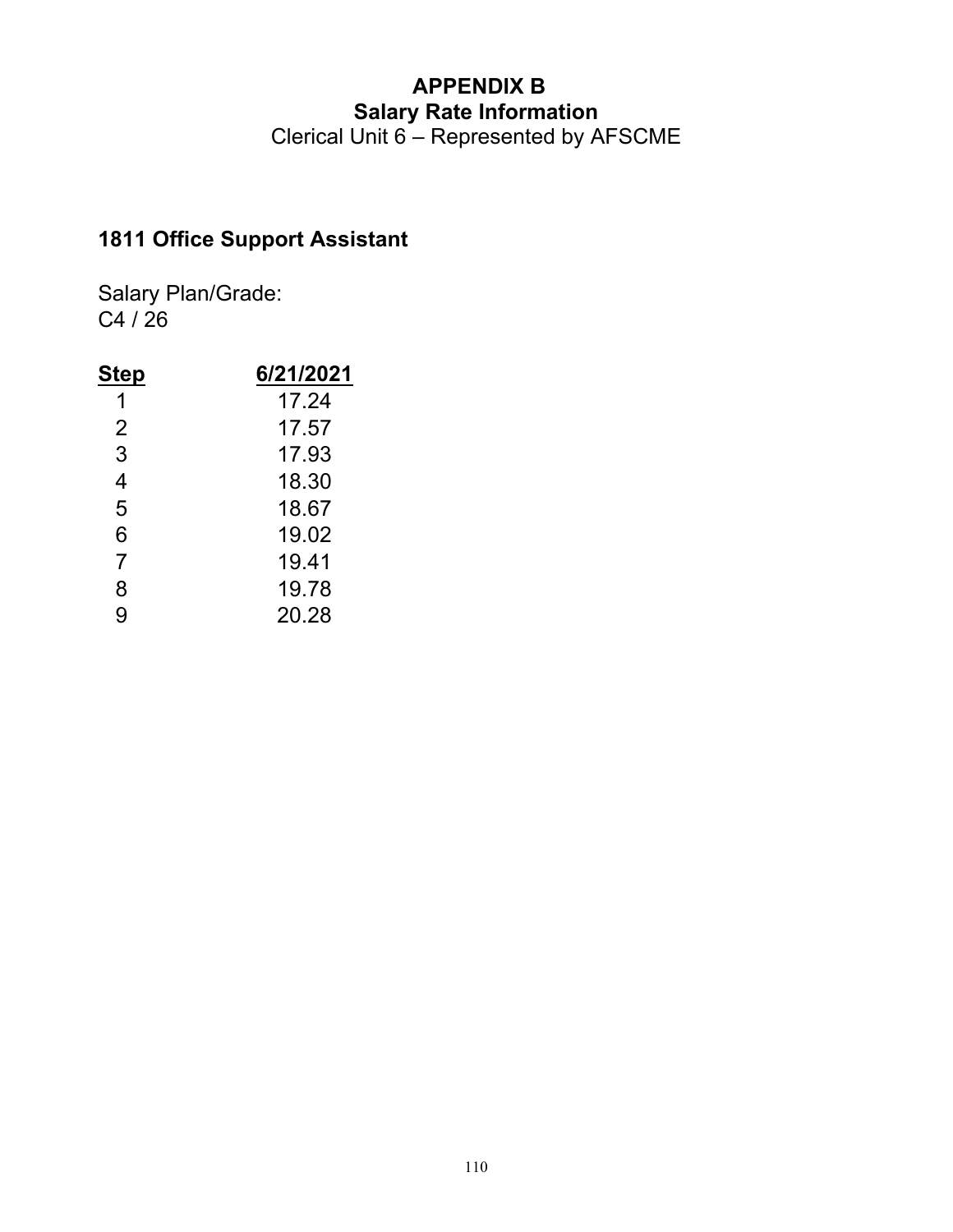Clerical Unit 6 – Represented by AFSCME

### **1815 Principal Operations/Student Services Specialist**

| <u>Step</u>    | 6/21/2021 |
|----------------|-----------|
| 1              | 17.67     |
| $\overline{2}$ | 17.99     |
| 3              | 18.36     |
| 4              | 18.73     |
| 5              | 19.09     |
| 6              | 19.48     |
| $\overline{7}$ | 19.86     |
| 8              | 20.26     |
| 9              | 20.68     |
| 10             | 21.10     |
| 11             | 21.52     |
| 12             | 21.94     |
| 13             | 22.39     |
| 14             | 22.83     |
| 15             | 23.25     |
| 16             | 23.87     |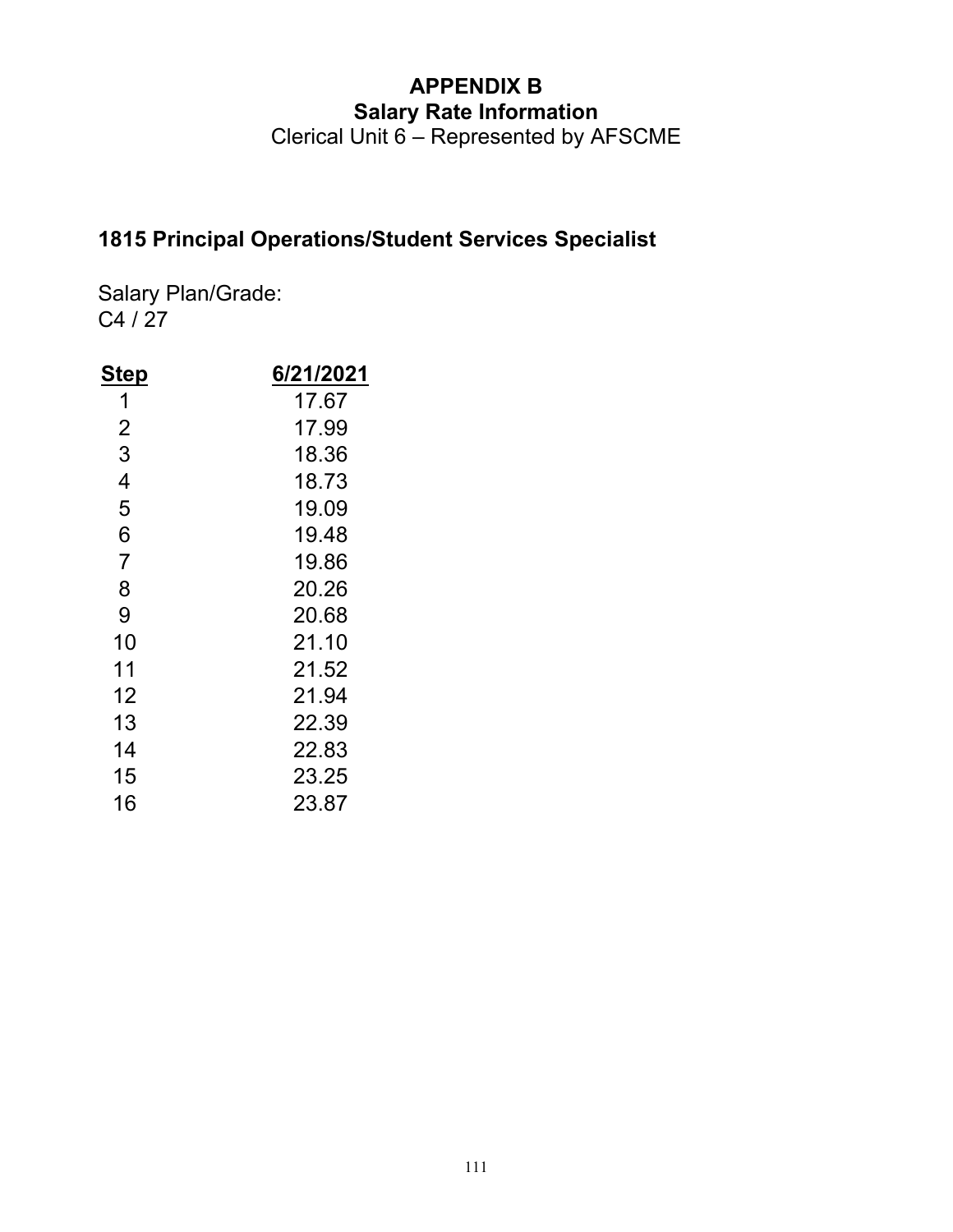Clerical Unit 6 – Represented by AFSCME

### **1826 Principal Office and Administrative Specialist**

| <u>Step</u>    | 6/21/2021 |
|----------------|-----------|
| 1              | 17.29     |
| 2              | 17.63     |
| 3              | 17.98     |
| 4              | 18.34     |
| 5              | 18.71     |
| 6              | 19.08     |
| $\overline{7}$ | 19.46     |
| 8              | 19.84     |
| 9              | 20.25     |
| 10             | 20.67     |
| 11             | 21.09     |
| 12             | 21.50     |
| 13             | 21.93     |
| 14             | 22.37     |
| 15             | 22.79     |
| 16             | 23.23     |
| 17             | 23.85     |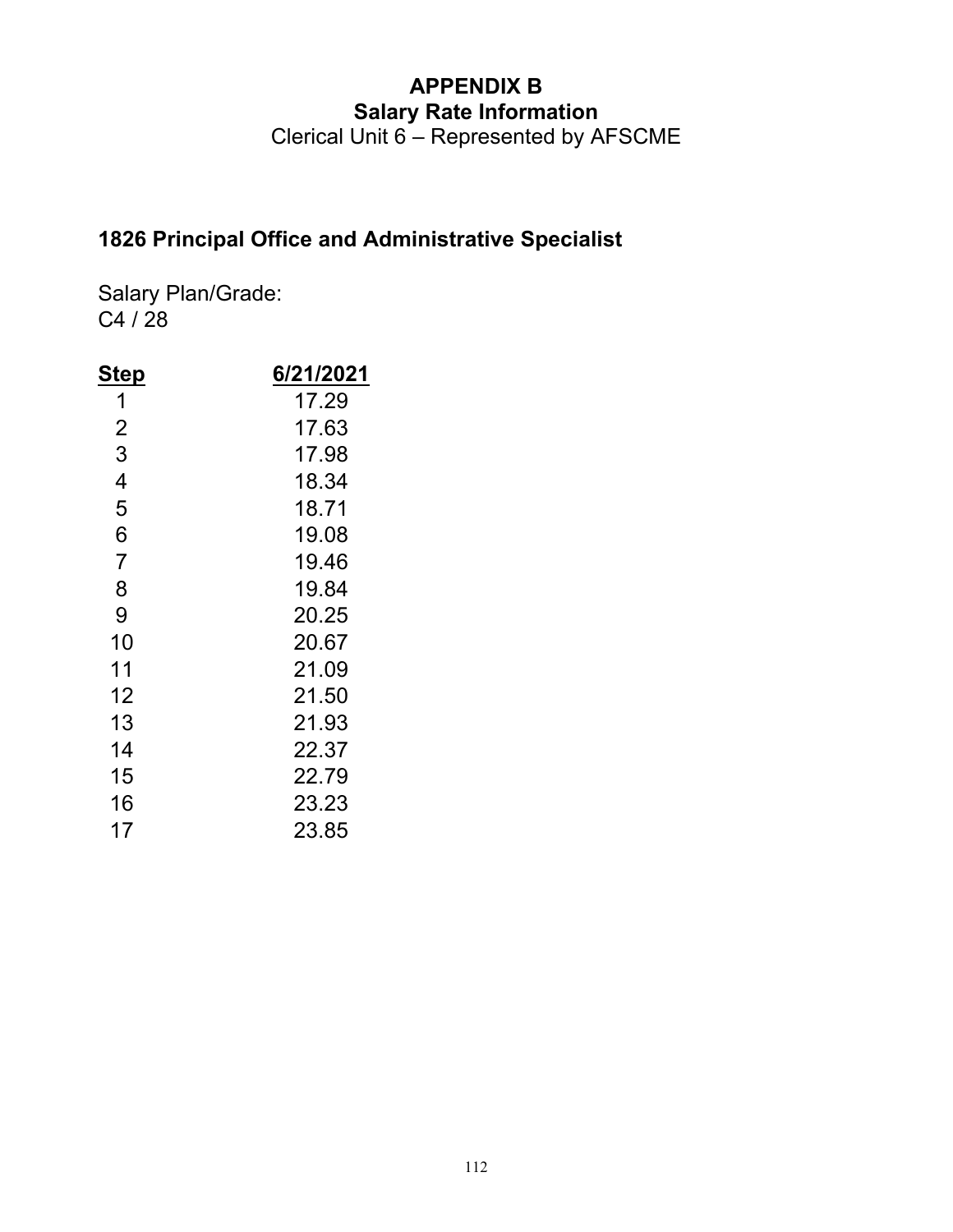Clerical Unit 6 – Represented by AFSCME

## **1858 Principal Accounts Specialist**

| <u>Step</u>    | 6/21/2021 |
|----------------|-----------|
| 1              | 17.98     |
| $\overline{2}$ | 18.34     |
| 3              | 18.71     |
| 4              | 19.08     |
| 5              | 19.46     |
| 6              | 19.84     |
| $\overline{7}$ | 20.25     |
| 8              | 20.67     |
| 9              | 21.09     |
| 10             | 21.50     |
| 11             | 21.93     |
| 12             | 22.37     |
| 13             | 22.79     |
| 14             | 23.23     |
| 15             | 23.85     |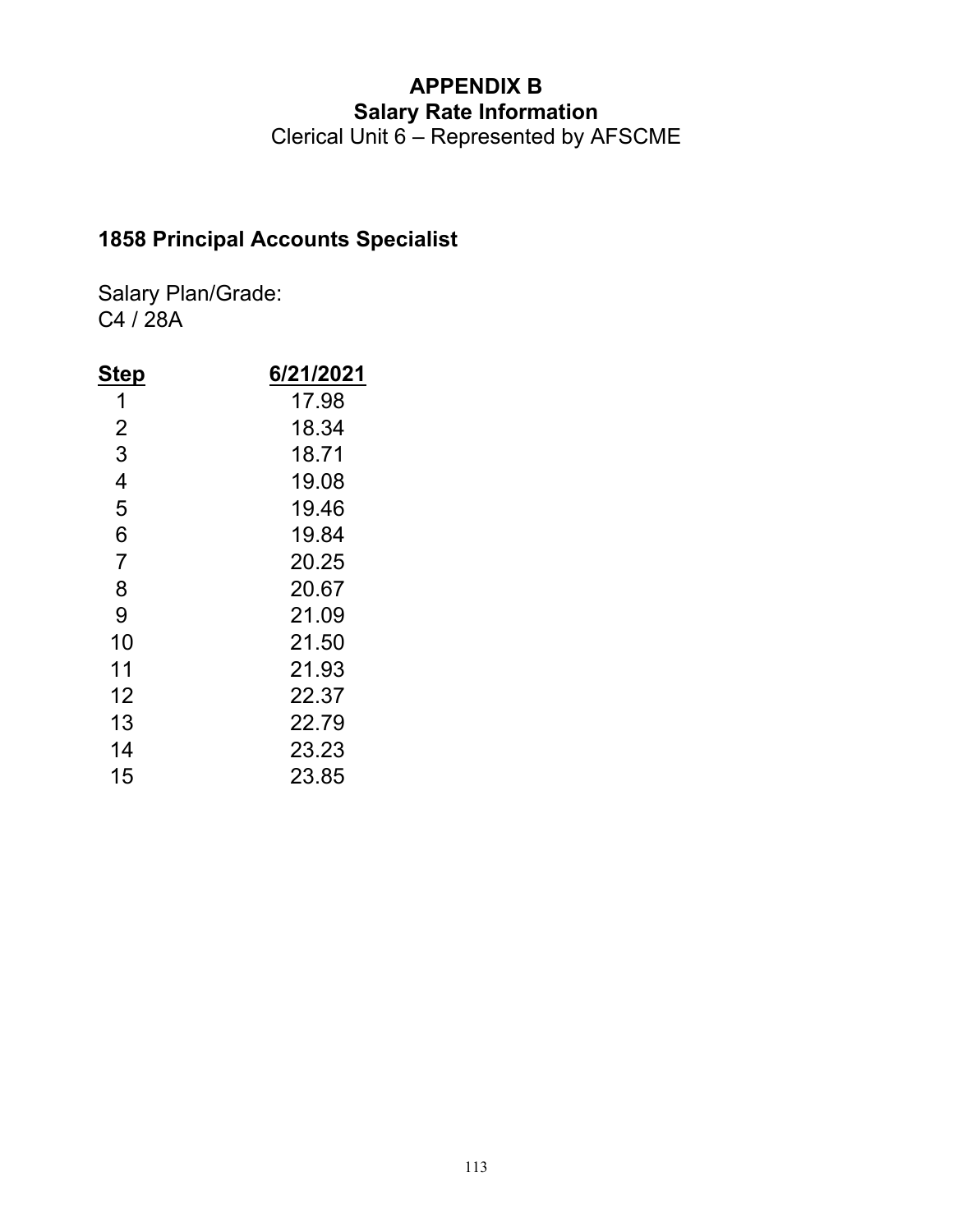Clerical Unit 6 – Represented by AFSCME

### **1865 Executive Operations/Student Services Specialist**

| <u>Step</u>    | 6/21/2021 |
|----------------|-----------|
| 1              | 19.33     |
| $\overline{2}$ | 19.72     |
| 3              | 20.13     |
| 4              | 20.53     |
| 5              | 20.91     |
| 6              | 21.34     |
| $\overline{7}$ | 21.76     |
| 8              | 22.21     |
| 9              | 22.66     |
| 10             | 23.10     |
| 11             | 23.57     |
| 12             | 24.06     |
| 13             | 24.51     |
| 14             | 25.00     |
| 15             | 25.50     |
| 16             | 26.02     |
| 17             | 26.53     |
| 18             | 27.08     |
| 19             | 27.62     |
| 20             | 28.18     |
| 21             | 28.88     |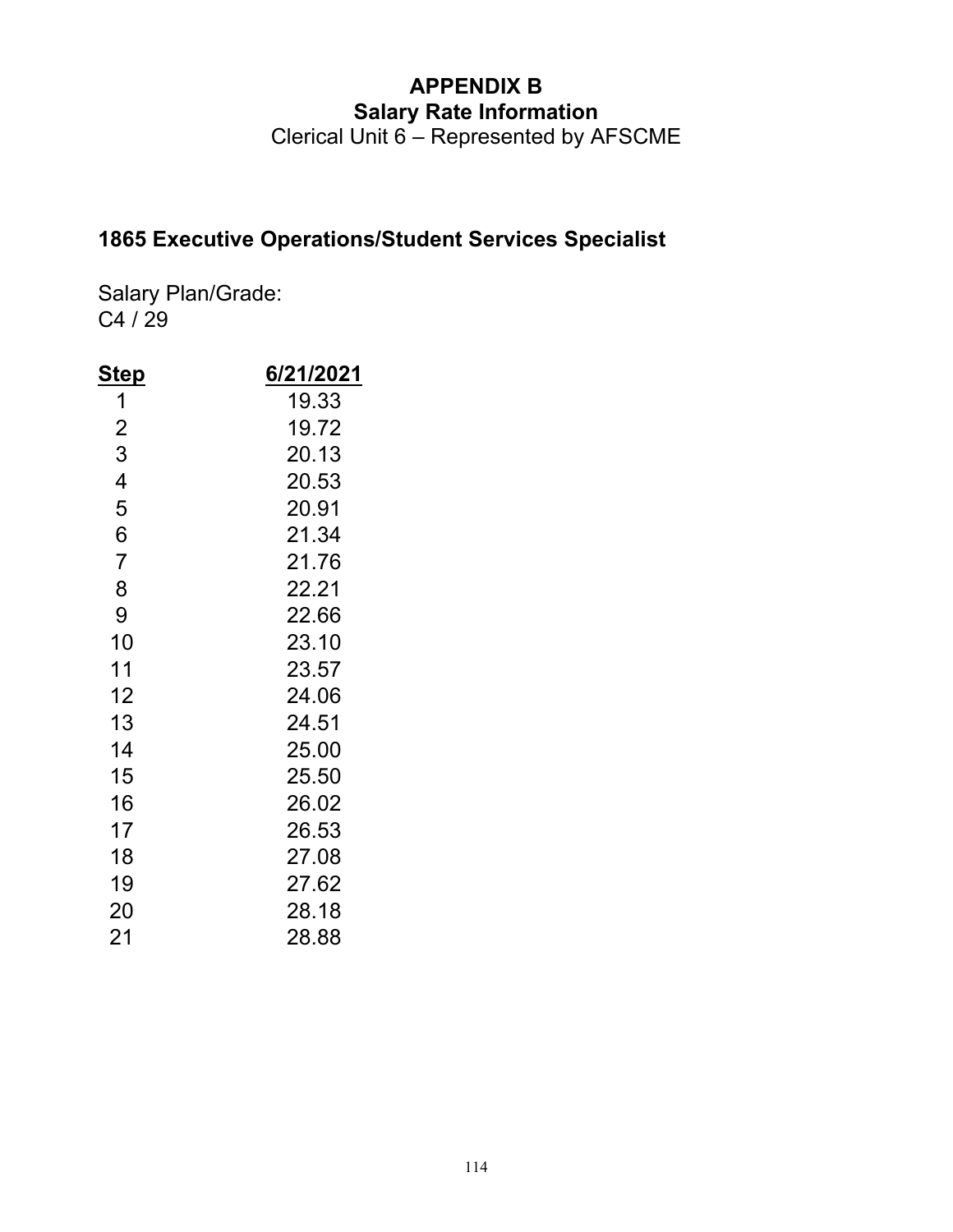Clerical Unit 6 – Represented by AFSCME

## **1885 Executive Office and Administrative Specialist**

| <u>Step</u>    | 6/21/2021 |
|----------------|-----------|
| 1              | 18.95     |
| $\overline{2}$ | 19.33     |
| 3              | 19.72     |
| 4              | 20.13     |
| 5              | 20.53     |
| 6              | 20.91     |
| $\overline{7}$ | 21.34     |
| 8              | 21.76     |
| 9              | 22.21     |
| 10             | 22.66     |
| 11             | 23.10     |
| 12             | 23.57     |
| 13             | 24.06     |
| 14             | 24.51     |
| 15             | 25.00     |
| 16             | 25.50     |
| 17             | 26.02     |
| 18             | 26.53     |
| 19             | 27.08     |
| 20             | 27.62     |
| 21             | 28.18     |
| 22             | 28.88     |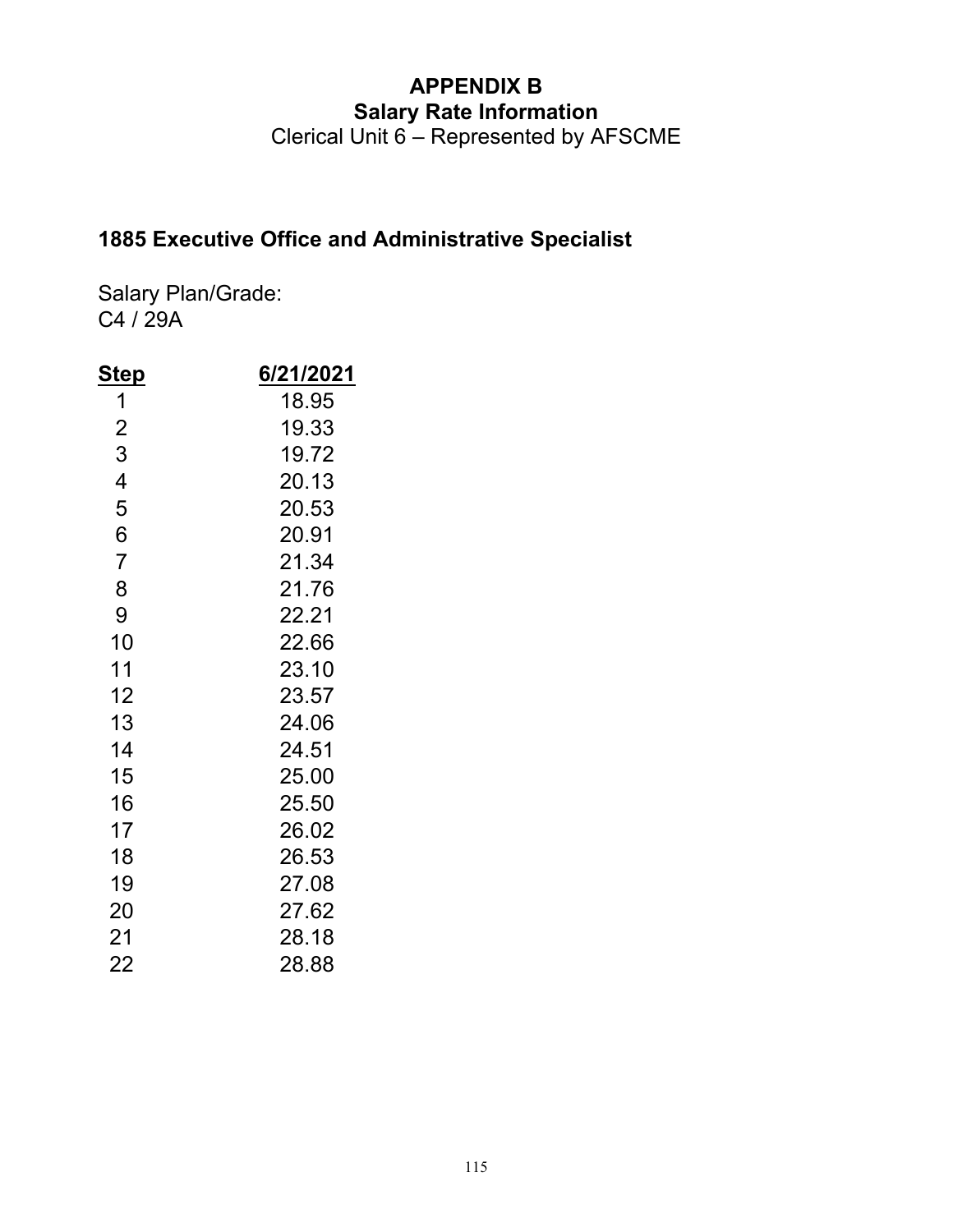Clerical Unit 6 – Represented by AFSCME

### **1888 Executive Accounts Specialist**

| <u>Step</u>    | 6/21/2021 |
|----------------|-----------|
| 1              | 20.53     |
| $\overline{2}$ | 20.91     |
| 3              | 21.34     |
| 4              | 21.76     |
| 5              | 22.21     |
| 6              | 22.66     |
| $\overline{7}$ | 23.10     |
| 8              | 23.57     |
| 9              | 24.06     |
| 10             | 24.51     |
| 11             | 25.00     |
| 12             | 25.50     |
| 13             | 26.02     |
| 14             | 26.53     |
| 15             | 27.08     |
| 16             | 27.62     |
| 17             | 28.18     |
| 18             | 28.88     |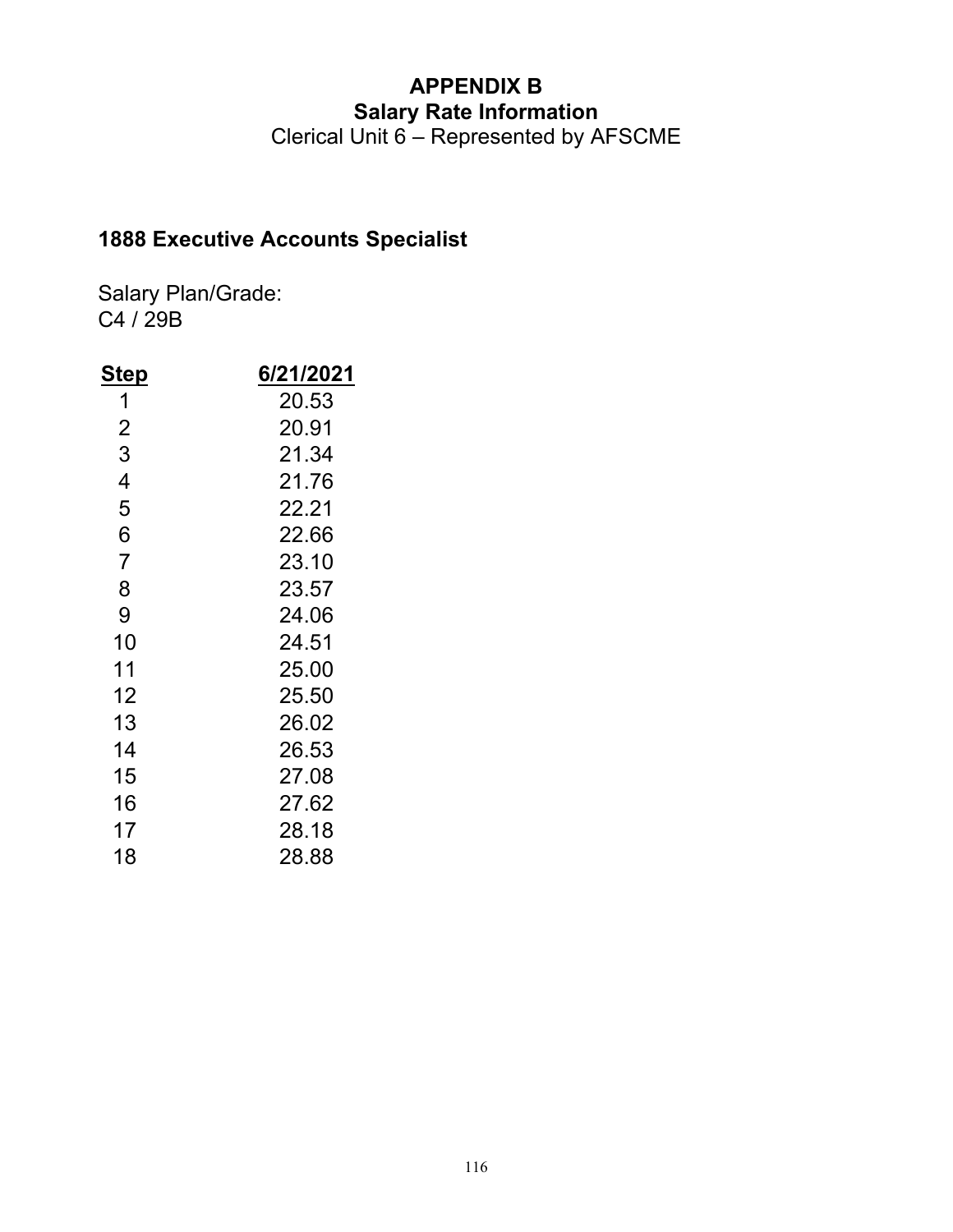Clerical Unit 6 – Represented by AFSCME

## **1897 Program/Project Specialist**

| Ste <u>p</u>   | 6/21/2021 |
|----------------|-----------|
| 1              | 20.69     |
| $\overline{2}$ | 21.11     |
| 3              | 21.53     |
| 4              | 21.96     |
| 5              | 22.40     |
| 6              | 22.84     |
| $\overline{7}$ | 23.27     |
| 8              | 23.76     |
| 9              | 24.23     |
| 10             | 24.72     |
| 11             | 25.23     |
| 12             | 25.73     |
| 13             | 26.23     |
| 14             | 26.76     |
| 15             | 27.28     |
| 16             | 27.83     |
| 17             | 28.40     |
| 18             | 28.96     |
| 19             | 29.55     |
| 20             | 30.13     |
| 21             | 30.89     |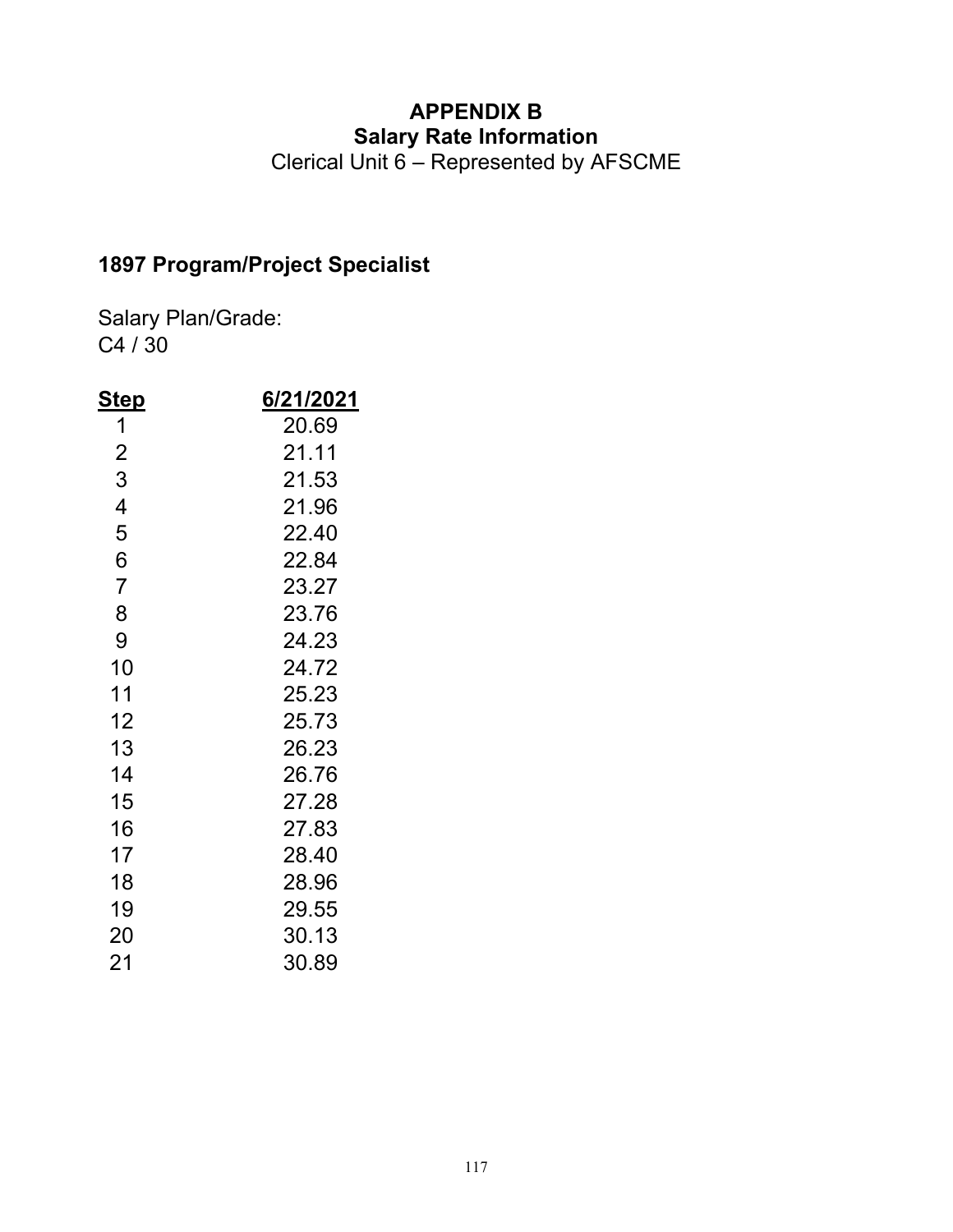#### **APPENDIX C CLERICAL CLASSIFICATION TRANSITION AND IMPLEMENTATION**:

On March 6, 2006, the clerical classification system was transformed from 33 classifications to 8 classifications with three distinct job families (Administrative, Accounting or Operations/Student Support). The classifications were slotted into the following 8 classifications:

#### Office Support Assistant **(1811)**

 #1800 Clerical Supplemental #1804 Office/Service worker #1861 Survey Interviewer #1821 Office Assistant #1822 Senior Office Assistant #1836 Word Processing Operator #1841 Senior Data Entry Operator #1875 Medical Records Clerk #1805 Mail Processor

#### Principal Office and Administrative Specialist **(1826)**

#1890 Production Assistant, University Press

#1837 Word Processing Specialist

#1848 Medical Transcriptionist

#1823 Office Specialist

#1843 Data Entry Coordinator

#1842 Principal Data Entry Operator

#1832 Senior Administrative Specialist

#### Executive Office and Administrative Specialist **(1885)**

#1852 Personnel Assistant

#1851 Personnel Document Analyst

#1838 Senior Word Processing Specialist

#1834 Executive Administrative Specialist

#1824 Senior Office Specialist

#1844 Senior Data Entry Coordinator

#1853 Senior Personnel Document Analyst

#1833 Principal Administrative Specialist

### Principal Accounts Specialist **(1858)**

 #1808 Accounts Specialist #1807 Senior Accounts Assistant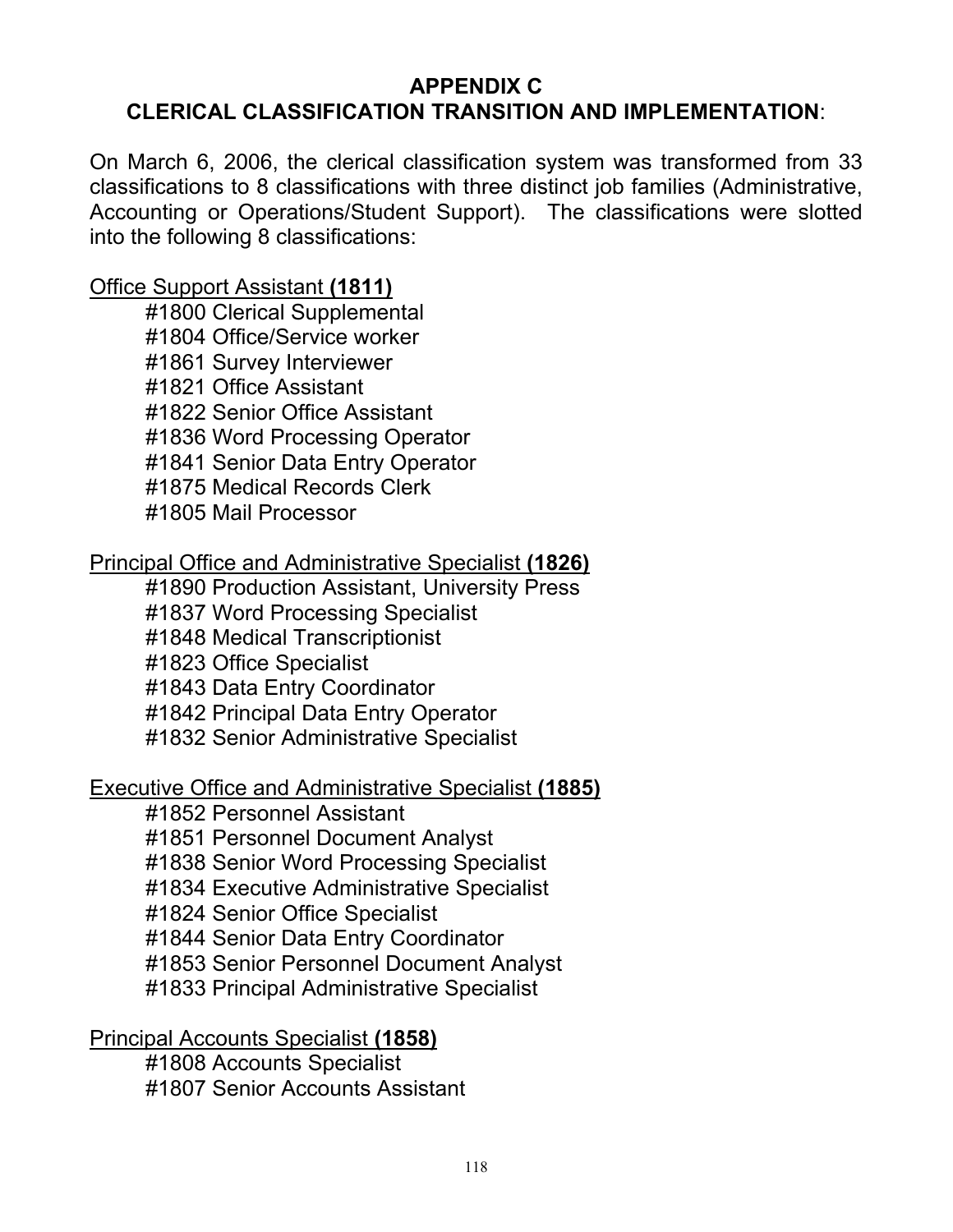Executive Accounts Specialist **(1888)** 

 #1818 Inventory Services Specialist #1809 Principal Accounts Specialist #1812 Senior Collections Representative

Principal Operations/Student Services Specialist **(1815)** 

#1862 Senior Survey Interviewer #1802 Senior Cashier

Executive Operations/Student Services Specialist **(1865)** 

#1863 Principal Survey Interviewer

#1896 Student Support Services Assistant

#1803 Principal Cashier

Program/Project Specialist **(1897)** 

#### **Seniority:**

University seniority was unaffected by this process. Classification seniority under the new system includes all classification seniority earned in any of the classifications grouped together into each new classification.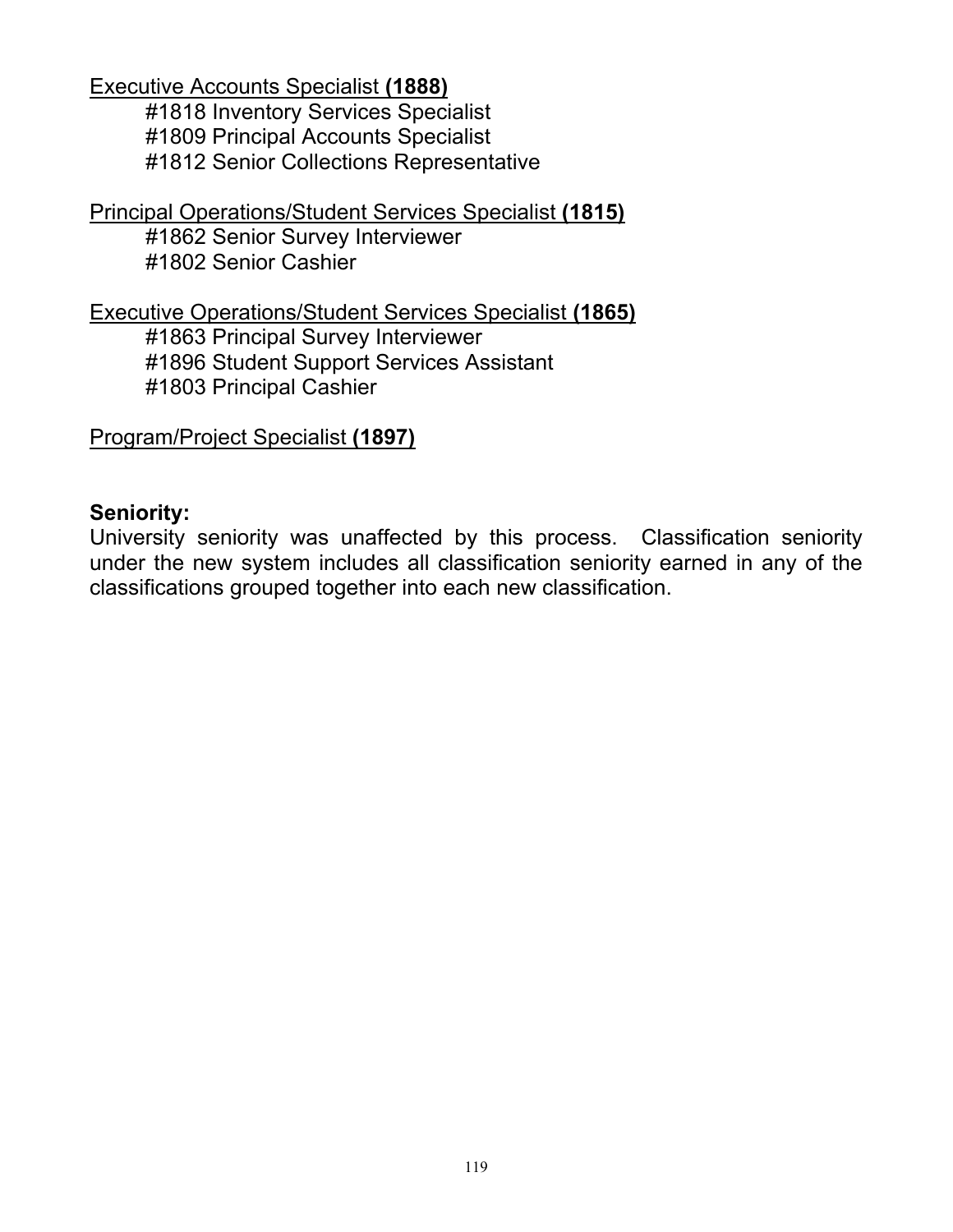#### **APPENDIX D ALTERNATIVES TO LAYOFF**

When, due to budget reductions, program changes, attempts to improve efficiency or service to the public, or for other reasons, the University reorganizes, consolidates, reduces the size of, or merges, current organizational units, the parties agree it is desirable to minimize employee disruption by considering alternatives to layoff and by involving employees in the planning process.

In seeking those ends, the parties agree the following actions should happen:

- 1. Full information should be provided to employees and the Union as early as possible in the process of organizational changes.
- 2. Input from employees and the Union should be sought regarding the implications of possible changes on future operation of the unit, work efficiency, and employee concerns.
- 3. Input from employees and the Union should be sought in considering alternatives to layoff which could accomplish the stated goals of the contemplated action.
- 4. Input from employees and the Union should be taken about any possible use of subcontracting, while changes affecting current employees' employment are under consideration.
- 5. By mutual agreement of the parties, any or all of the above matters shall be discussed in a Labor/Management committee forum, provided one exists at the local level. If there is no local labor management committee, the Employer will meet and confer with the union on any of the above matters upon request of the union.

It is expected that changes due to program consolidation, attempts to improve efficiency and/or service, programs or functions, or due to mergers, should be planned well in advance and in detail so that notice beyond the requirements provided in Article 25 should be given to employees who may be subject to layoff. It would be anticipated that in such advance planning situations, the Employer should give sixty (60) days advance notice of the pending changes.

At that time, if it has not already happened, the affected department(s) shall meet with employees and the Union to discuss the following:

- 1. Reasons for the proposed changes
- 2. Possible alternatives to position elimination to accomplish desired goals
- 3. Proposed classifications of and numbers of positions affected by the proposed changes.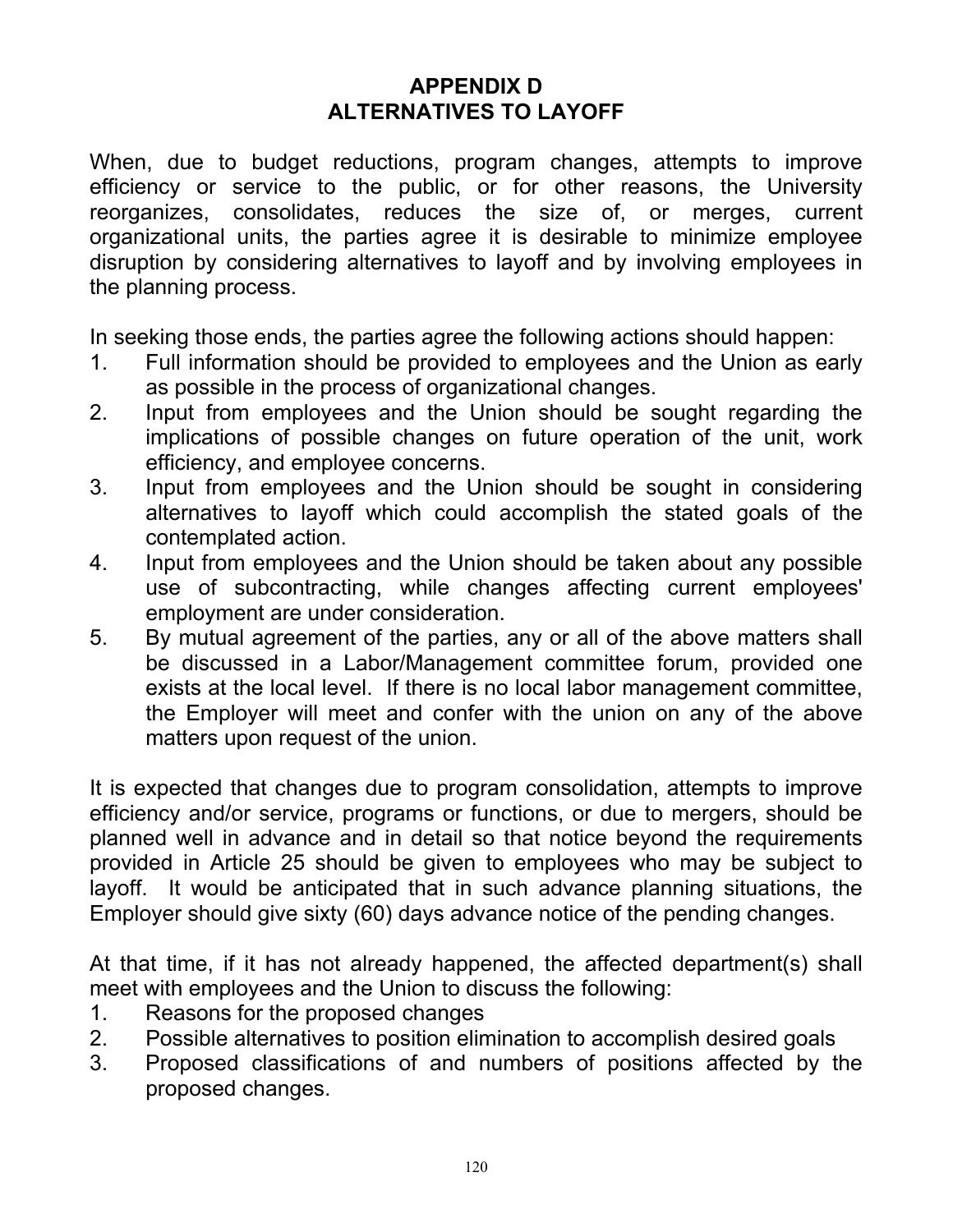Individual employees affected by the elimination or reduction of their positions shall be notified in the manner prescribed in Article 25.

Departments are encouraged whenever possible to provide notice up to six (6) months in advance to allow utilization of retraining. The employer agrees to provide information about available retraining opportunities to any employees affected by these reorganizations or layoffs.

At the time employees are given notice, all affected employees shall be informed of what the number, classification, and duties of the bargaining unit positions in the altered work unit will be.

Because the goal is to keep employees who want to stay at the University, any employee in the affected department may take the options provided below in order to open up positions, except for the vacancy-bumping and retraining options, which are only available to employees whose own position is abolished or reduced. These options are available only to employees in departments affected in the manner described above, and to all employees in departments where budget reductions of relatively short notice causes positions to be abolished or reduced in a way which meets the definition of layoff in Article 25:

#### 1. LAYOFF/NON-RENEWAL PROGRAM

#### Eligibility:

Employees are eligible if they have received a notice of layoff and hold at least a 75% time continuing appointment. Temporary employees are not eligible. While employees who previously have participated in termination severance programs are eligible for the Layoff/Non-renewal program, time included in previous programs shall not be included in any subsequent programs.

### Benefits:

(1) Eligible employees receive a lump-sum payment equal to one week of pay per full year of continuous service with the University, up to a maximum of 52 weeks

of pay. One week of pay is equal to the regular hourly rate times the number of hours per week the employee was regularly scheduled to work on the last day of employment.

 (2) Employees' medical and/or dental coverage may be continued for up to 18 months following termination of employment (but not after the last day of the month in which the employee becomes eligible for Medicare or other group medical plan that has no limitations or exclusions with respect to any preexisting conditions of the employee or their dependents) according to the following schedule: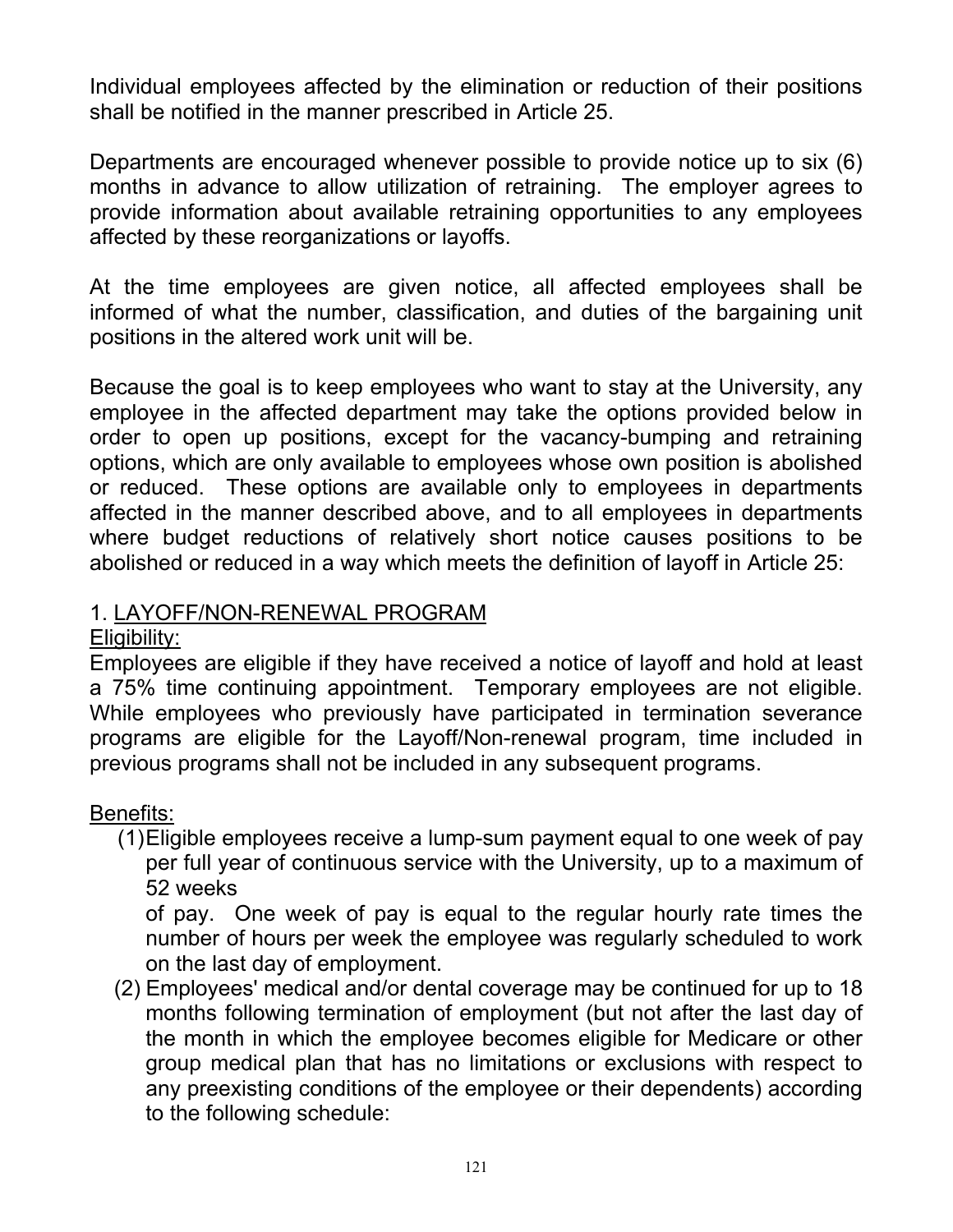| <b>Full Years of Continuous Service</b> | <b>University Contribution</b> |
|-----------------------------------------|--------------------------------|
| Less than 3 years                       | 0 months                       |
| 3 through 4 years                       | 6 months                       |
| 5 through 9 years                       | 12 months                      |
| 10 years and over                       | 18 months                      |
|                                         |                                |

The University's contribution for this coverage will be the same as if the employee had remained employed. If the above contribution is for less than 18 months, the employee may continue coverage for the balance of the 18 months at their own expense under COBRA.

The employee may elect to participate in the program up to the effective date of layoff.

#### 2. OPTIONAL LEAVE OF ABSENCE AND VOLUNTARY REDUCTION OF APPOINTMENT

The Employer at its option may offer employees who have not been notified for layoff in University seniority order a leave without pay or a reduction of the percentage time of the position for a specified period during which employees shall accrue seniority, earn vacation and sick leave, receive health care coverage, and be eligible for tuition waiver programs as if the employees remained employed. The employer reserves the right to terminate this leave of absence with thirty (30) calendar days notice, at which time the employee may be recalled or be laid off pursuant to Article 25. An employee returns from LOA to a position in the same class and department, but not necessarily to the same position occupied prior to the LOA. Step placement and anniversary dates of such returning employees shall be determined according to the terms of Article 18, Section 7. In no case shall such a leave extend beyond one (1) year unless specifically agreed between the employee and the Department Head.

#### 3. VACANCY PREFERENCE

An employee can choose to exercise vacancy preference by choosing to go on the layoff list at any point their own position has been identified as affected, per Article 5.

An employee who chooses the Layoff/Non-Renewal Program is no longer able to exercise recall rights.

The provisions set forth in this MOU are not subject to the grievance procedure in Article 21.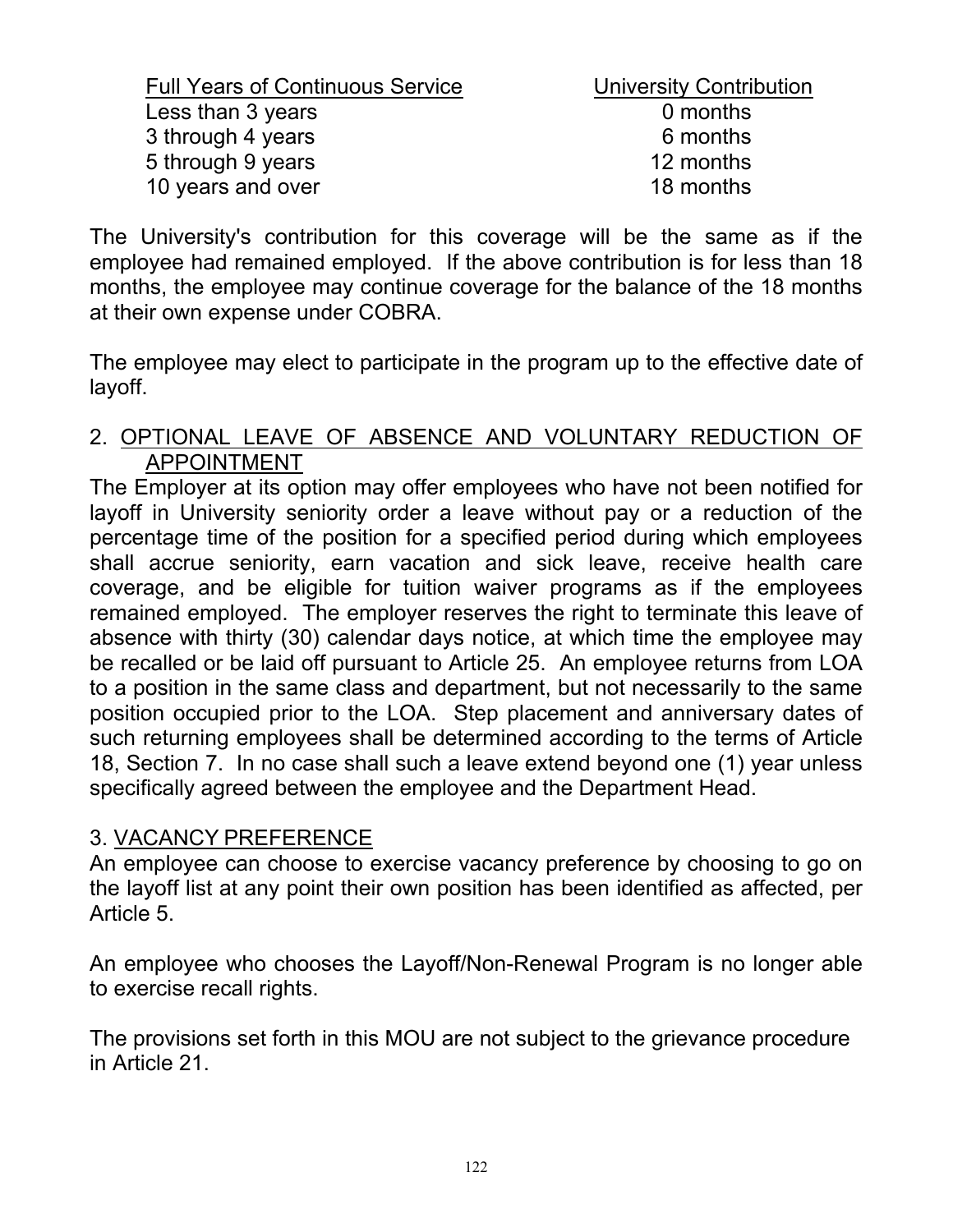#### **MEMORANDUM OF UNDERSTANDING CONDUCT OF UNION BUSINESS**

The University and the Union acknowledge the fact that the conduct of union business by Union presidents or chief stewards of the bargaining unit often requires them to be away from their work station(s) for either sporadic or extended periods of time. The parties recognize that these absences have an impact not only upon the operations of the management, but the employees assigned to these work units.

As a means of addressing managerial and staff workload and productivity concerns, the parties agree to the following:

All Local Union presidents or chief stewards who are away from the workplace to perform any union business will be eligible to receive up to a fifty (50) percent leave of absence from the individual's employing unit. The employee will be required to work at least fifty (50) percent of a pay period in their work unit(s). The employee will be paid at 100% of their salary. This leave provision shall remain in force and effect for the entire period of that individual's term of office. All benefits currently provided to these employees by the University will continue to remain in effect.

This memorandum shall remain in force and effect for the entire period of this 2021-2022 Agreement.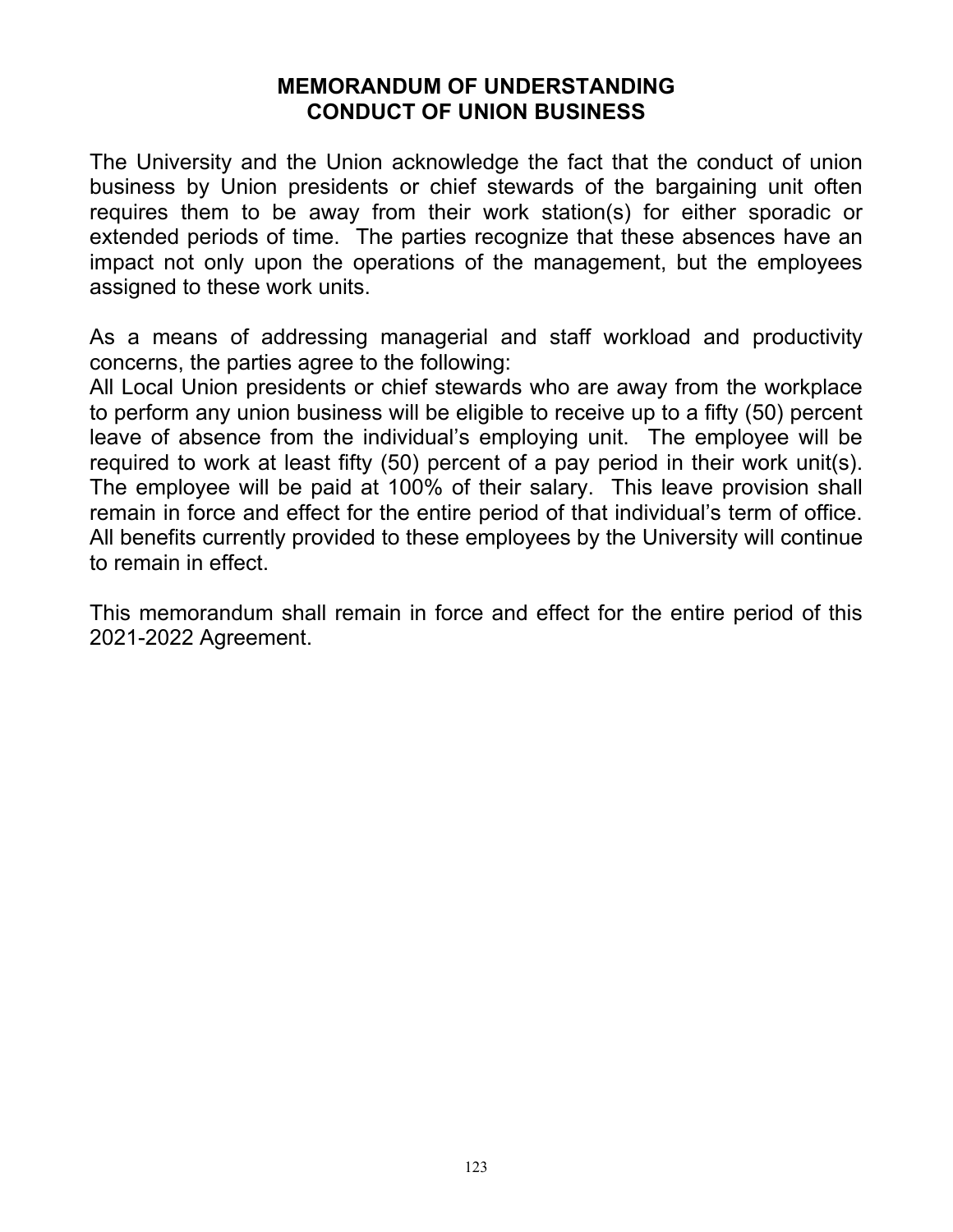#### **MEMORANDUM OF UNDERSTANDING REMOTE WORK**

This Memorandum of Understanding (MOU) shall be effective from February 11, 2022, through June 30, 2022.

In the event that an employee makes a request for remote work (whether it is a request to begin or continue remote work), and that request is denied by the employee's supervisor or manager, the employee may obtain a review of that denial in accordance with the provisions of this MOU.

An employee seeking such review shall initiate a request by sending an e-mail message to elr@umn.edu making the request. The employee will need to supply information and additional submissions that the University requests from the employee, enabling the University to initiate the process, collect additional relevant information, and give consideration to the request for review. The University's Vice President of Human Resources or their designee shall designate a panel of three Human Resources professionals from OHR to meet with the employee, review the relevant documents and submissions, and meet and/or consult with others as part of reviewing the employee's request. The Employee may choose to have a union representative present for the employee's meeting with the panel.

The panel will consider the employee's request for review on a timely basis, and will prepare their written conclusion(s), which shall be e-mailed to the employee and their supervisor or manager. The conclusion(s) will also be e-mailed to the union representative who attended the employee's meeting with the panel if applicable. The conclusion(s) will be e-mailed within 21 calendar days of the employee's meeting with the panel, provided that additional time may be taken if needed.

The conclusion(s) reached by the panel, and the outcome of the process prescribed by this MOU, shall not be grievable under the grievance-arbitration procedure set forth in the collective bargaining agreement.

It is expressly agreed and understood that the rights and obligations of the parties as defined by this MOU shall be terminated, and the process prescribed by this MOU shall be discontinued, upon the expiration of this MOU at 11:59 p.m. on June 30, 2022.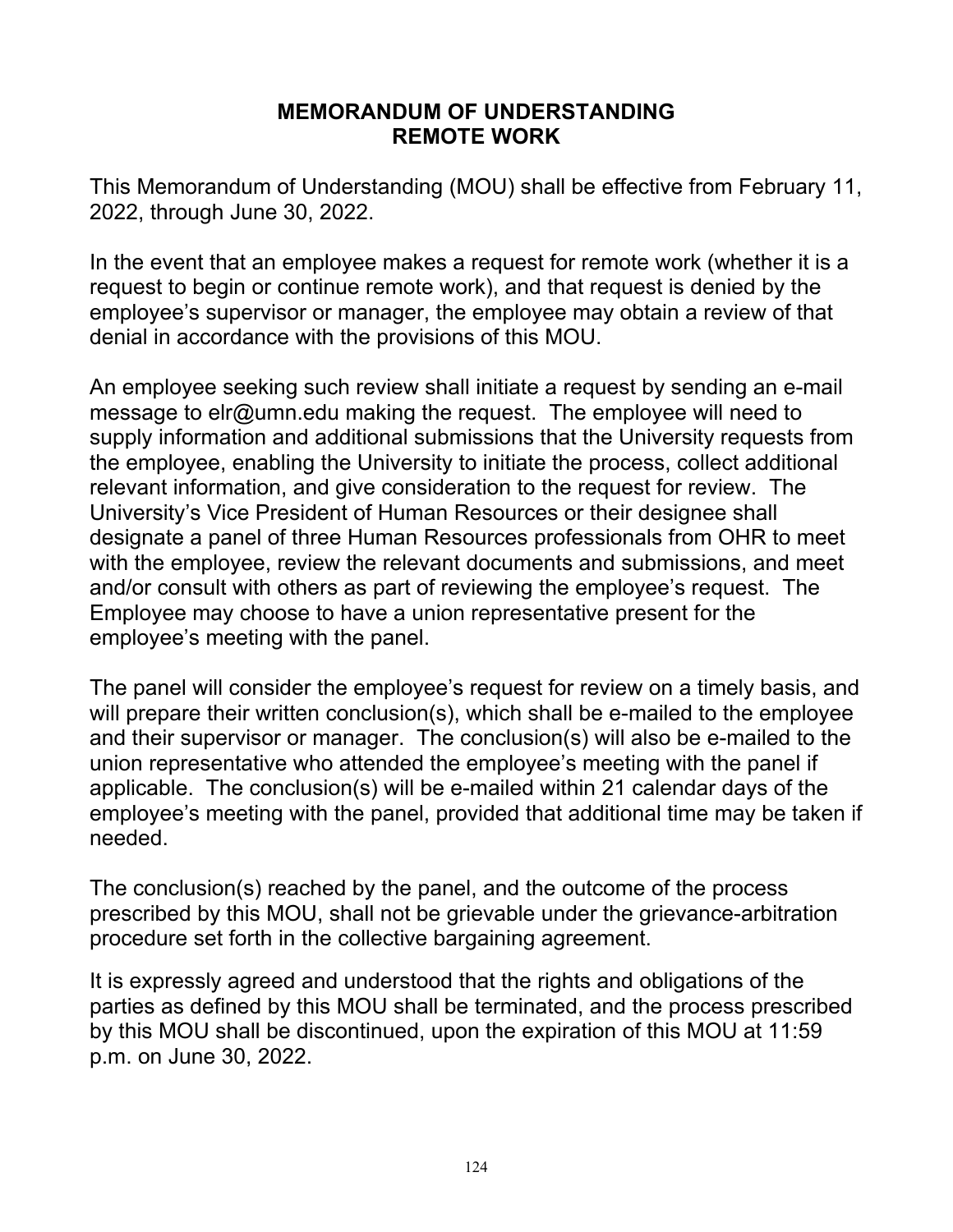#### **MEMORANDUM OF UNDERSTANDING TWO (2) ADDITIONAL PERSONAL HOLIDAYS TO BE USED BY JUNE 30, 2022**

This Memorandum of Understanding (MOU) shall be effective from February 11, 2022, through June 30, 2022.

Employees in the bargaining unit who are eligible for a paid personal holiday under the terms of the collective bargaining agreement that applies to them will be afforded two (2) additional personal holidays to be used between February 11, 2022, and June 30, 2022. This is a one-time benefit, and these will be treated as two (2) personal holidays for which the employee can request the day off work subject to the supervisor's approval in accordance with the University's guidelines on the use of personal holidays. In conjunction with affording this benefit to eligible employees, supervisors will be encouraged to be supportive in allowing employees to use a personal holiday on Sunday, June 19, 2022, or Monday, June 20, 2022, if requested by the employee.

In order to receive the two additional personal holidays, an eligible employee must be employed by the University in an eligible bargaining unit position as of December 6, 2021.

Eligible employees must use these additional floating/personal holidays by June 30, 2022. Employees shall not be permitted to carry-over, retain, or use these days past June 30, 2022.

The number of hours of pay for an additional personal holiday provided under this MOU is dependent upon the employee's percentage appointment; the benefit is 8.0 hours of pay per day for an employee with an appointment of 100%, with the hours prorated for eligible employees below 100%.

It is agreed and understood that the benefit of the two additional personal holidays as set forth in this MOU is subject to approval of the Board of Regents.

**This MOU shall expire and be terminated at 11:59 p.m. on June 30, 2022.**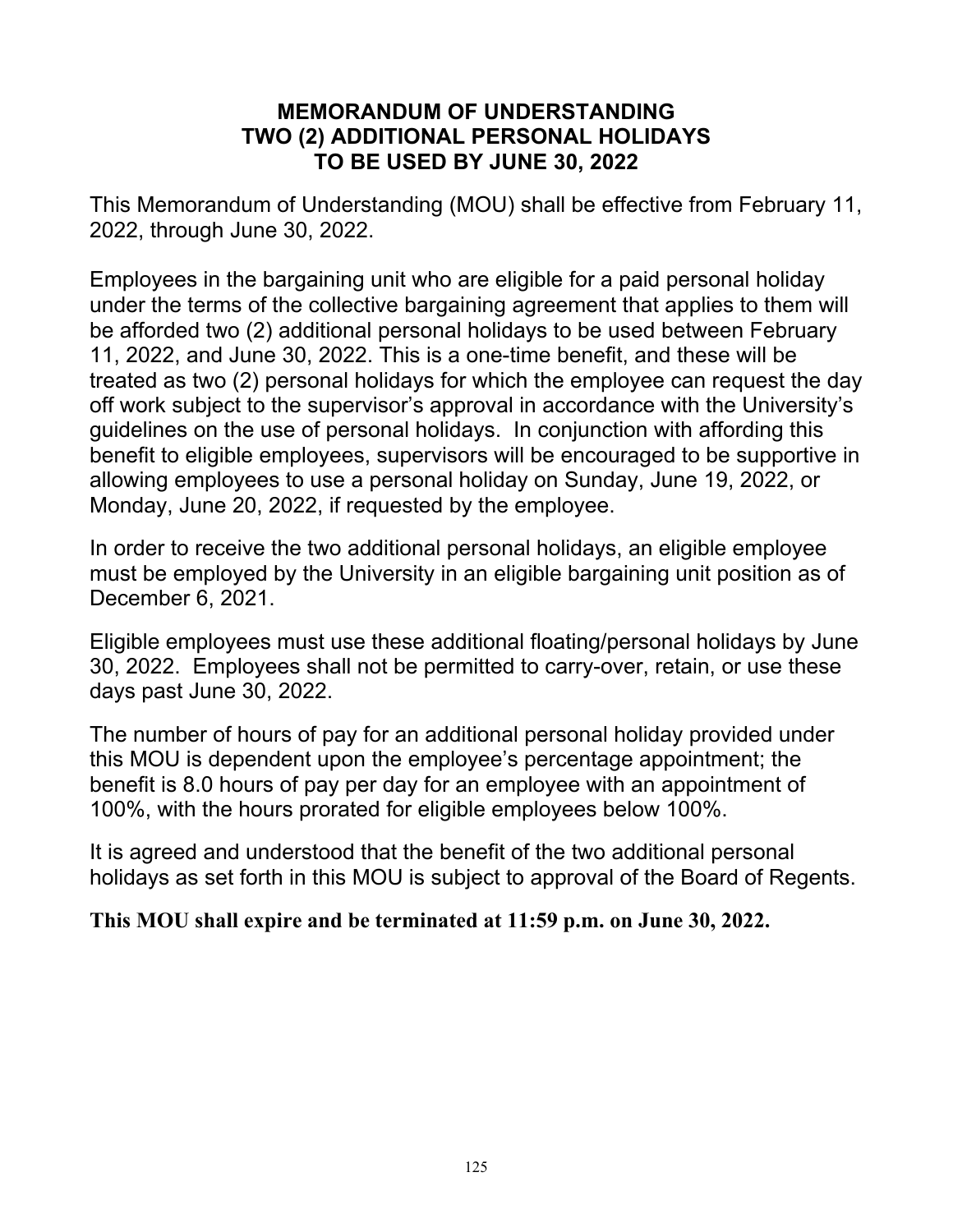#### **STEP COMMITTEE LETTER**

Date: June 9, 2009

- To: Kurt Errickson, Business Agent Joyce Carlson, Business Agent
- From: Patti Dion, Director Employee Relations
- Re: Step Committee recognition

In 2008, pursuant to an MOU between AFSCME and the University of Minnesota, representatives from both parties met and worked on issues related to compressing the number of salary steps within the classifications in the clerical, technical and health care bargaining units.

On November 12, 2008, the participants reached consensus on the following three recommendations:

- 1. The parties recommend reducing the number of steps to no more than nineteen (19) steps in any classification.
- 2. The restructuring/compression of steps may vary from bargaining unit to bargaining unit and will be determined through collective bargaining.
- 3. These recommendations are not limited to the 2009 contract negotiations.

The University of Minnesota and AFSCME recognize that either party may wish to pursue logical next steps at a future date in a more favorable economic climate.